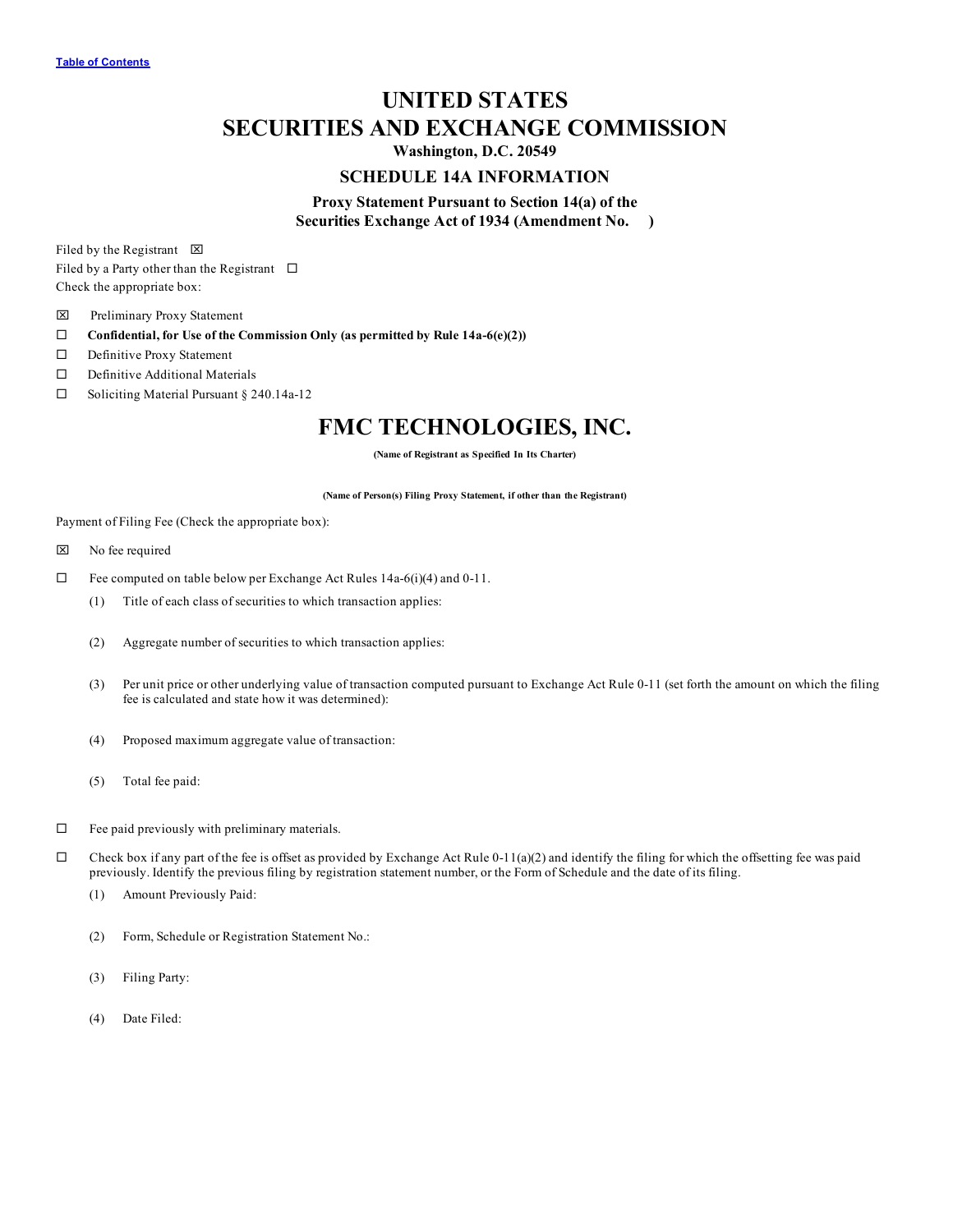

### **NOTICE OF ANNUAL MEETING OF STOCKHOLDERS**

**Wednesday, May 2, 2012 11:00 a.m. Central Time The Four Seasons Hotel 1300 Lamar Street Houston, Texas 77010**

April 2, 2012

Dear Stockholder:

It is my pleasure to invite you to attend the 2012 Annual Meeting of Stockholders of FMC Technologies, Inc. ("FMC Technologies," the "Company," "we," "us" or "our"), which will be held at the time and place noted above (the "Annual Meeting").

### **Items of Business**

At the Annual Meeting, we will ask our stockholders to:

- 1. Elect four Class II directors to serve until our 2015 Annual Meeting of Stockholders: Mike R. Bowlin, Philip J. Burguieres, Edward J. Mooney and James M. Ringler (page 10);
- 2. Ratify the appointment of KPMG LLP ("KPMG") as the Company's independent registered public accounting firm for the fiscal year ending December 31, 2012 (page 66);
- 3. Hold an advisory vote to approve the Company's 2011 executive compensation program (page 68);
- 4. Consider and vote on a proposal to amend our Amended and Restated Certificate of Incorporation (the "Certificate of Incorporation") to provide for the annual election of all directors (page 70); and
- 5. Transact any other business that may properly come before the meeting.

Please refer to the accompanying Proxy Statement for additional information about the matters to be considered at the Annual Meeting.

THE BOARD OF DIRECTORS RECOMMENDS A VOTE FOR THE ELECTION OF EACH OF THE NOMINEES FOR DIRECTOR, FOR THE **RATIFICATION OF THE APPOINTMENT OF KPMG AS THE COMPANY'S INDEPENDENT REGISTERED PUBLIC ACCOUNTING FIRM FOR 2012,** *FOR* **THE APPROVAL OF THE COMPANY'S 2011 EXECUTIVE COMPENSATION PROGRAM AND** *FOR* **THE AMENDMENT OF THE COMPANY'S CERTIFICATE OF INCORPORATION TO PROVIDE FOR THE ANNUAL ELECTION OF ALL DIRECTORS.**

#### **Record Date**

You may vote at the Annual Meeting only if you were a stockholder of record at the close of business on March 9, 2012.

#### **Proxy Voting**

Your vote is important. To be sure that your vote counts, and to assure a quorum, please submit your vote promptly whether or not you plan to attend the Annual Meeting. You may vote your shares in person at the Annual Meeting, via the Internet, by telephone or by mailing a traditional proxy card. Please refer to the section "How do I vote?" (page 6) for detailed voting instructions. If you choose to vote in person at the Annual Meeting, via the Internet or by telephone, you do not need to mail in a proxy card.

By order of the Board of Directors,

, w. lon

Jeffrey W. Carr *Senior Vice President, General Counsel and Secretary*

# *IMPORTANT NOTICE REGARDING THE AVAILABILITY OF PROXY MATERIALS FOR THE 2012 ANNUAL MEETING OF STOCKHOLDERS TO BE HELD ON MAY 2, 2012*

The Notice of Annual Meeting of Stockholders, our Proxy Statement for the Annual Meeting and our Annual Report to Stockholders for *the fiscal year ended December 31, 2011 are available at www.proxyvote.com***.**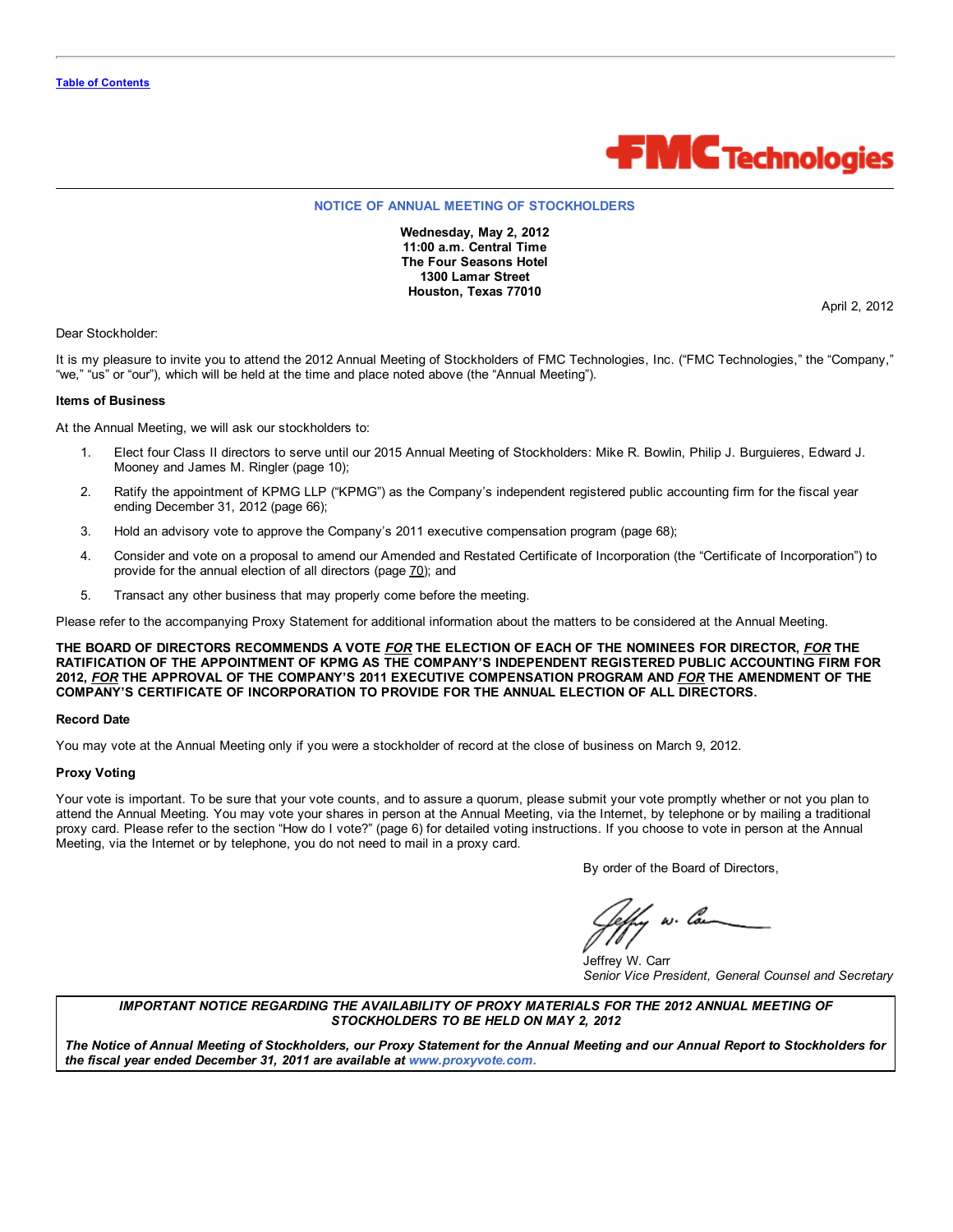<span id="page-2-0"></span>

| <b>2012 Proxy Summary</b>                                                                                                         | 1           |
|-----------------------------------------------------------------------------------------------------------------------------------|-------------|
| <b>About the Annual Meeting of Stockholders</b>                                                                                   | $\mathbf 5$ |
| <b>Election of Directors (Item 1 on the Proxy Card)</b>                                                                           | 10          |
| <b>Nominees for Director</b>                                                                                                      | 10          |
| <b>Our Board of Directors</b>                                                                                                     | 10          |
| <b>Information about Our Nominees</b>                                                                                             | 10          |
| Information about Our Directors Continuing in Office                                                                              | 12          |
| <b>Information about the Board of Directors</b>                                                                                   | 17          |
| <b>Corporate Governance</b>                                                                                                       | 17          |
| <b>Board Oversight of Risk Management</b>                                                                                         | 17          |
| <b>Meetings</b>                                                                                                                   | 18          |
| <b>Committees of the Board of Directors</b>                                                                                       | 18          |
| <b>Director Independence</b>                                                                                                      | 22          |
| Leadership Structure of the Board and Executive Sessions of Independent Directors                                                 | 24          |
| <b>Communications with Directors</b>                                                                                              | 25          |
| <b>Director Compensation</b>                                                                                                      | 25          |
| Compensation Committee Interlocks and Insider Participation in Compensation Decisions                                             | 27          |
| <b>Transactions with Related Persons</b>                                                                                          | 27          |
| Security Ownership of FMC Technologies Management and Holders of More Than 5% of Outstanding Shares of Common Stock               | 29          |
| <b>Executive Compensation</b>                                                                                                     | 31          |
| <b>Compensation Discussion and Analysis</b>                                                                                       | 31          |
| <b>Compensation Committee Report</b>                                                                                              | 47          |
| Relationship with Independent Compensation Consultant                                                                             | 47          |
| Summary Compensation Table for the Year Ended December 31, 2011                                                                   | 48          |
| <b>Grants of Plan-Based Awards Table</b>                                                                                          | 51          |
| <b>Outstanding Equity Awards at Fiscal Year-End Table</b>                                                                         | 52          |
| <b>Option Exercises and Stock Vested Table</b>                                                                                    | 54          |
| <b>Pension Benefits Table</b>                                                                                                     | 55          |
| Non-Qualified Deferred Compensation Table                                                                                         | 58          |
| <b>Potential Payments Upon Termination</b>                                                                                        | 59          |
| Potential Payments Upon Change in Control                                                                                         | 61          |
| Proposal to Ratify the Appointment of KPMG LLP as the Company's Independent Registered Public Accounting Firm for 2012            |             |
| (Item 2 on the Proxy Card)                                                                                                        | 66          |
| Advisory Vote to Approve the Company's Executive Compensation Program (Item 3 on the Proxy Card)                                  | 68          |
| Proposal to Amend the Certificate of Incorporation to Provide for the Annual Election of All Directors (Item 4 on the Proxy Card) | 70          |
| <b>Section 16(a) Beneficial Ownership Reporting Compliance</b>                                                                    | 71          |
| <b>Audit Committee Report</b>                                                                                                     | 71          |
| <b>Code of Ethics</b>                                                                                                             | 72          |
| Proposals for the 2013 Annual Meeting of Stockholders                                                                             | 72          |
| <b>Stockholders Sharing an Address</b>                                                                                            | 72          |
| <b>Expenses Relating to this Proxy Solicitation</b>                                                                               | 73          |
| Annex A - Amendment to Certificate of Incorporation                                                                               | $A-1$       |
|                                                                                                                                   |             |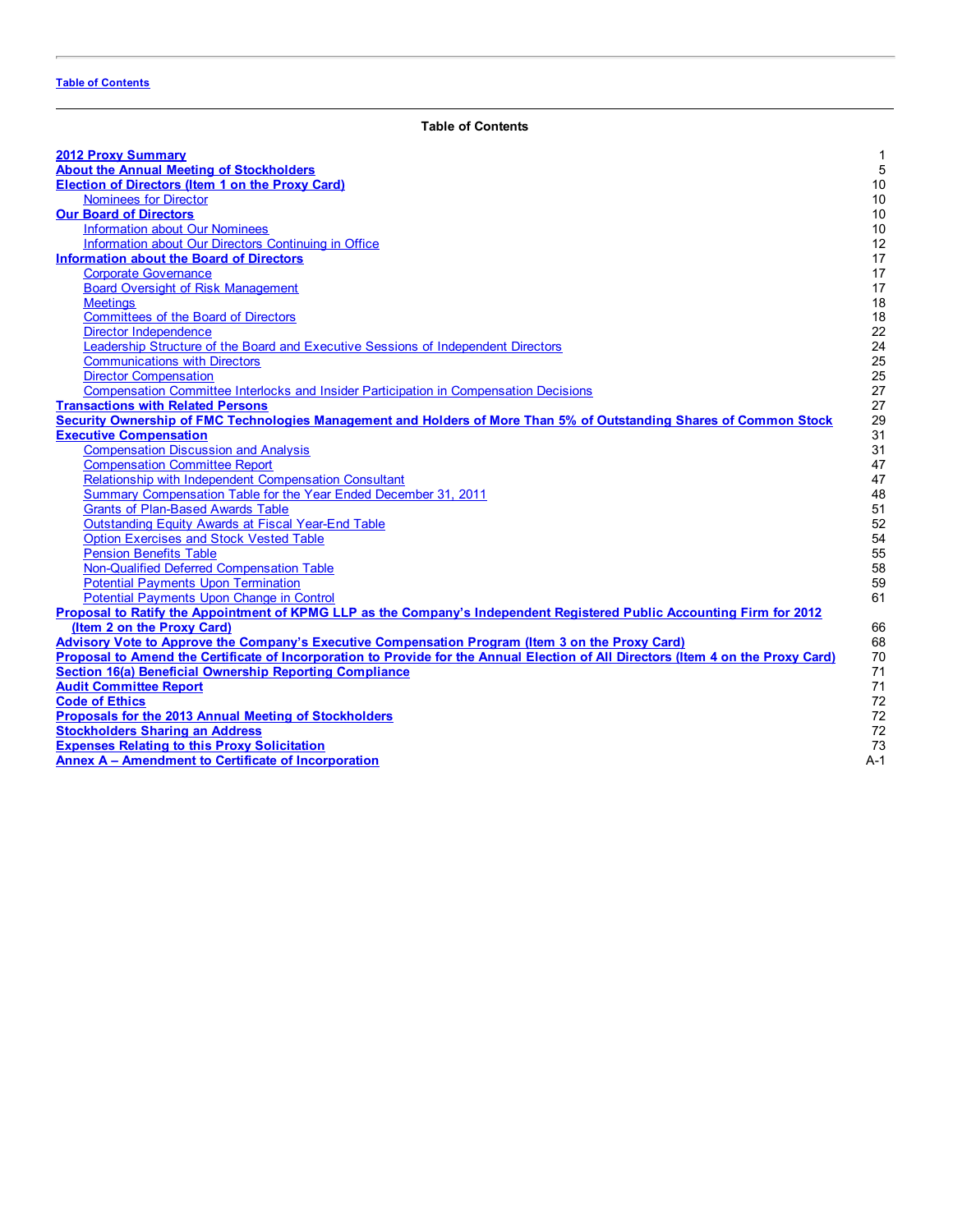# <span id="page-3-0"></span>**2012 Proxy Summary**

We first mailed this Proxy Statement, including the accompanying proxy card, and our 2011 Annual Report on or about April 2, 2012. This summary highlights information contained elsewhere in this Proxy Statement. This summary does not contain all of the information that you should consider, and you should read the entire Proxy Statement carefully before voting.

# **Annual Meeting**

| Time and Date  | Wednesday, May 2, 2012, at 11:00 a.m. Central Time                                                                                                                                                                                                           |
|----------------|--------------------------------------------------------------------------------------------------------------------------------------------------------------------------------------------------------------------------------------------------------------|
| Place          | Four Seasons Hotel<br>1300 Lamar Street<br>Houston, Texas 77010                                                                                                                                                                                              |
| Record Date    | March 9, 2012                                                                                                                                                                                                                                                |
| Voting         | Stockholders as of the close of business on the record date, March 9, 2012, are entitled to vote. Each<br>share of FMC Technologies Common Stock is entitled to one vote for each director nominee and one vote<br>for each of the proposals to be voted on. |
| Admission      | An admission card is required to enter FMC Technologies, Inc.'s Annual Meeting. Please refer to the<br>section "How do I vote?—In Person" (page 7) for detailed instructions.                                                                                |
| Meeting Agenda |                                                                                                                                                                                                                                                              |

- To elect four Class II directors to serve until the 2015 Annual Meeting of Stockholders;
- To ratify the appointment of KPMG as the Company's independent registered public accounting firm for the fiscal year ending December 31, 2012;
- To hold an advisory vote to approve the Company's 2011 executive compensation program;
- To consider and vote on a proposal to amend the Company's Certificate of Incorporation to provide for the annual election of all directors; and
- To transact any other business that may properly come before the meeting.

# **Voting Matters**

|                                                         |                                  | Page      |
|---------------------------------------------------------|----------------------------------|-----------|
|                                                         | <b>Board Vote Recommendation</b> | Reference |
| Election of Directors                                   | FOR EACH DIRECTOR NOMINEE        | 10        |
| Ratification of appointment of KPMG as Auditor for 2012 | FOR                              | 66        |
| Advisory Vote to Approve 2011 Executive Compensation    | FOR                              | 68        |
| Amendment to Certificate of Incorporation               | FOR                              | 70        |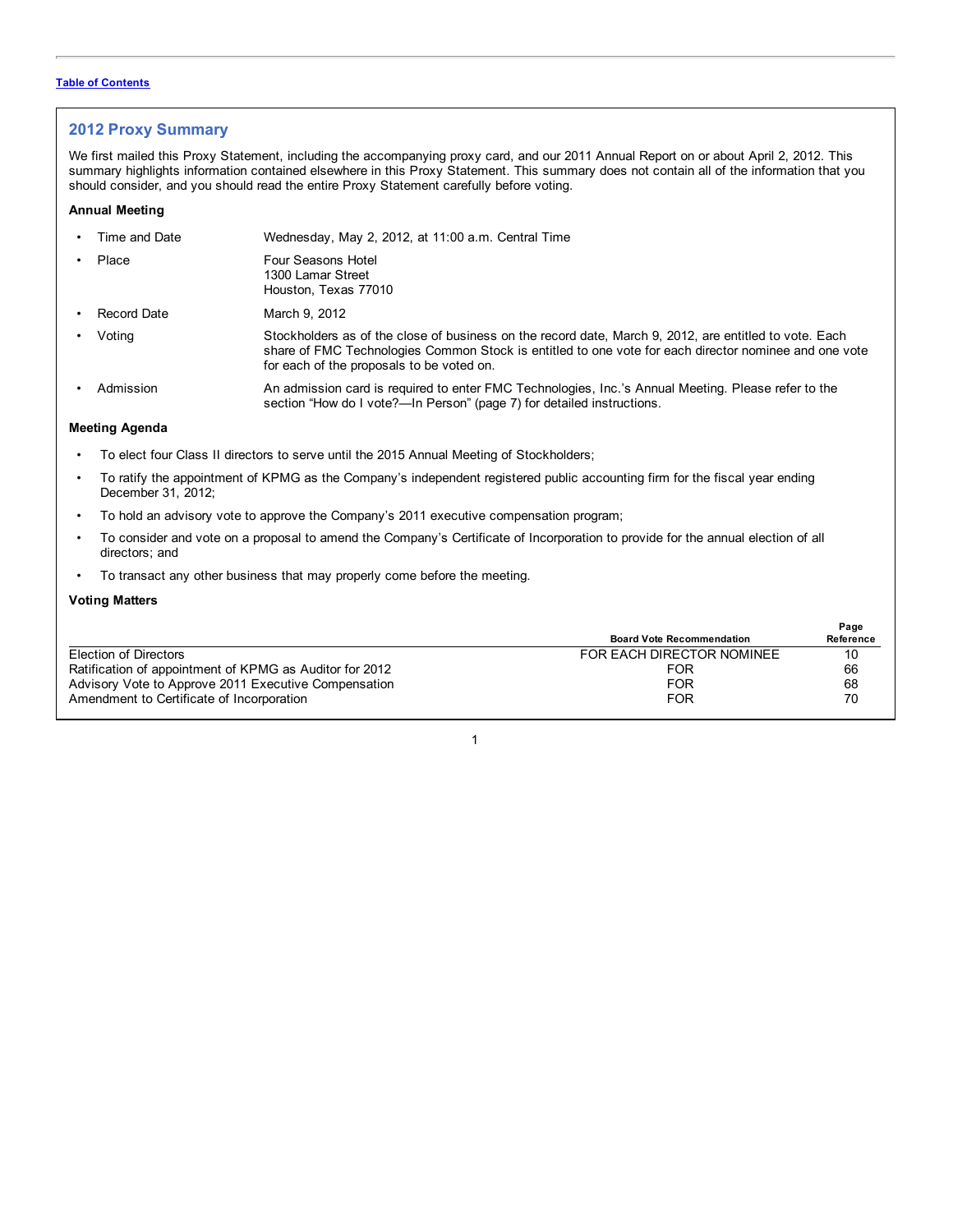# **Board Nominees**

The following table provides summary information about each director nominee.

| Name                 | Age                                                       | <b>Director</b><br>Since | Occupation                                                                 | Independent     | AC.                     | <b>NGC</b> | CC.          | <b>Other Public Company</b><br><b>Boards</b>                                                                                                          |
|----------------------|-----------------------------------------------------------|--------------------------|----------------------------------------------------------------------------|-----------------|-------------------------|------------|--------------|-------------------------------------------------------------------------------------------------------------------------------------------------------|
| Mike R. Bowlin       | 69                                                        | 2001                     | Retired Chairman,<br><b>Atlantic Richfield</b><br>Company                  | X               |                         | X          | X            | <b>Edwards Lifesciences</b><br>Corporation                                                                                                            |
| Philip J. Burguieres | 68                                                        | 2007                     | Chairman and<br><b>Chief Executive</b><br>Officer of EMC<br>Holdings, LLC  | X               |                         | X          | $\mathsf{C}$ | EMC Holdings, LLC,<br>Newfield Exploration Company                                                                                                    |
| Edward J. Mooney     | 70                                                        | 2001                     | Retired Délégué<br>Général-North<br>America, Suez<br>Lyonnaise des<br>Eaux | X               | F, C                    |            |              | <b>Cabot Microelectronics</b><br>Corporation, FMC Corporation,<br>The Northern Trust Corporation<br>and PolyOne Corporation                           |
| James M. Ringler     | 66                                                        | 2001                     | <b>Retired Vice</b><br>Chairman of Illinois<br>Tool Works, Inc.            | X               | F                       |            | X            | Autoliv Inc., Corn<br>Products International, Inc.,<br>The Dow Chemical Company,<br>John Bean Technologies<br>Corporation and Teradata<br>Corporation |
| <b>AC</b><br>C<br>CC | Audit Committee<br>Chair<br><b>Compensation Committee</b> |                          |                                                                            | F<br><b>NGC</b> | <b>Financial Expert</b> |            |              | Nominating and Governance Committee                                                                                                                   |

# **Independent Registered Public Accounting Firm**

As a matter of sound corporate governance, we are asking our stockholders to ratify the appointment of KPMG as our independent registered public accounting firm for the fiscal year ending December 31, 2012. Set forth below is summary information with respect to KPMG's fees for services provided in 2011 and 2010.

| <b>Type of Fees</b>       | 2011    | 2010          |
|---------------------------|---------|---------------|
|                           |         | (in millions) |
| <b>Audit Fees</b>         | \$4.739 | \$4.317       |
| <b>Audit-Related Fees</b> | \$0.021 | \$0.073       |
| Tax Fees                  | \$0.172 | \$0.195       |
| Other Fees                | \$0.004 | \$0.004       |
| Total                     | \$4.936 | \$4.589       |

### **Advisory Vote to Approve Executive Compensation**

We are asking stockholders to approve on an advisory basis our named executive officer compensation. The Board recommends a "FOR" vote because it believes that our executive compensation program serves the Company and its stockholders and is instrumental in helping the Company achieve its strong objectives. Our compensation policies and practices are effective in achieving the Company's objectives of (1) attracting, motivating and retaining an exceptionally talented team of executives who deliver superior operational performance and provide leadership for the Company's success in delivering technological innovation in a dynamic and competitive market and (2) rewarding performance and enhancing stockholder long-term value.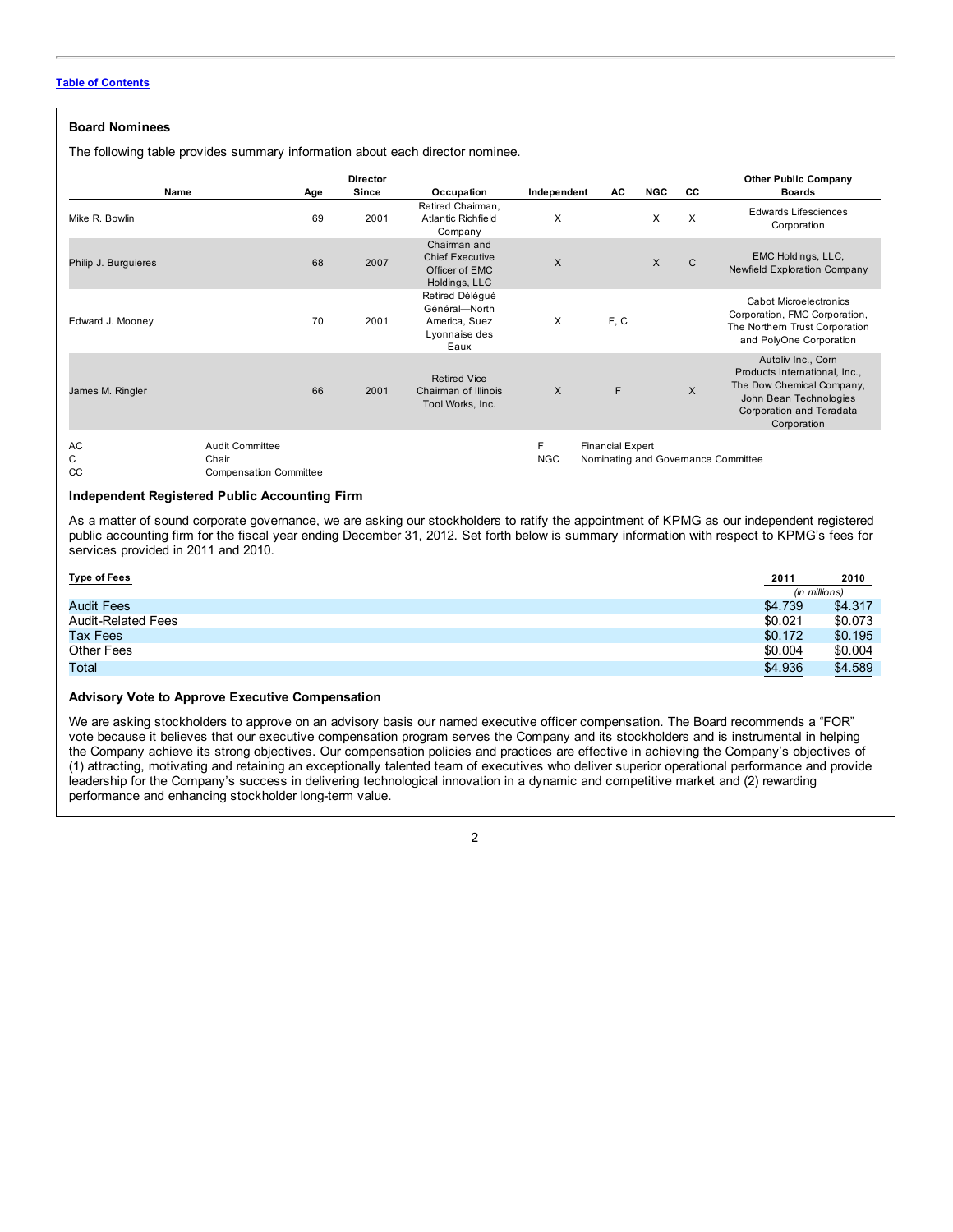| <b>Executive Compensation Elements</b> |                                                                                                                                                         |                                                                                                                                                                                                        |  |  |
|----------------------------------------|---------------------------------------------------------------------------------------------------------------------------------------------------------|--------------------------------------------------------------------------------------------------------------------------------------------------------------------------------------------------------|--|--|
| Type                                   | Form                                                                                                                                                    | Terms                                                                                                                                                                                                  |  |  |
| Short-Term Compensation                | Base Pay<br>Annual Non-Equity Incentive<br>Compensation                                                                                                 | Based upon comparable market data<br>and peer group comparisons<br>Non-equity incentive compensation<br>٠<br>based on same performance criteria<br>as all other management employees<br>under the plan |  |  |
| Long-Term Compensation                 | Equity Compensation<br><sup>o</sup> Time-Based Restricted Stock Unit<br>Awards<br><sup>o</sup> Performance-Based Restricted<br><b>Stock Unit Awards</b> | Value based on comparable market<br>data<br>Two-thirds of award has performance<br>criteria based on Company<br>performance relative to our peer group                                                 |  |  |
| Retirement                             | <b>Pension Plans</b><br>Savings Plans                                                                                                                   | Retirement plans are the same for non-<br>executive employees                                                                                                                                          |  |  |
| <b>Other Key Compensation Features</b> |                                                                                                                                                         |                                                                                                                                                                                                        |  |  |
| Change in control agreements           |                                                                                                                                                         |                                                                                                                                                                                                        |  |  |

- 
- General executive severance benefits
- Clawback of performance-based incentive compensation
- Significant executive share ownership and retention requirements
- No employment contracts or tax gross-ups

# *2011 Compensation Decisions and Compensation Summary*

In 2011, the Company's revenue was \$5.1 billion. Net income grew to \$399.8 million in 2011, an increase of 6.5% over the prior year. The Company's full year earnings per share of \$1.64 resulted in the tenth consecutive year of earnings growth. The Company's total stockholder return over the prior 1-year, 3-year and 5-year periods were 17.5%, 338.2% and 257.0%, respectively.

During the year, the Compensation Committee of the Board of Directors reviewed competitive compensation practices among peer companies in the areas of base salaries, annual non-equity incentive awards, annual equity awards, severance programs and perquisites. In February 2011, our executive officers were awarded annual equity awards and an above-target payment was approved for annual non-equity incentive bonuses based on the plan's stated formula, which is determined, in part, based on prior-year performance. Annual incentive targets for certain named executive officers were increased for 2012 based on a review of pay practices among peer companies by Meridian Compensation Partners, LLC ("Meridian"), the Compensation Committee's independent external consultant.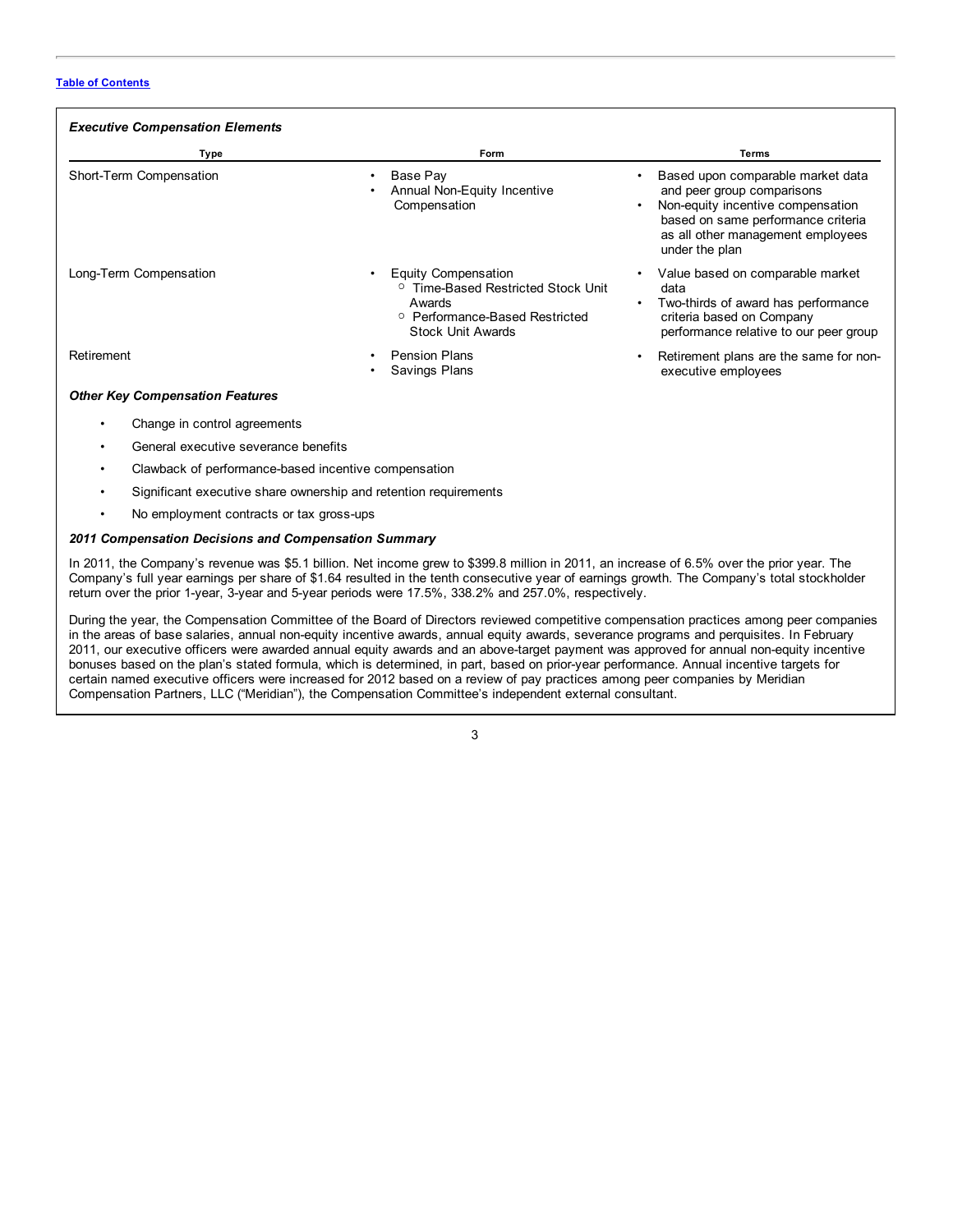Set forth below is the 2011 compensation for each named executive officer as determined under Securities and Exchange Commission ("SEC") rules.

|                          | Name and Principal<br>Position in 2011                                     | Salary<br>$($ \$ | Stock<br>Awards<br>$($ \$ | Non-Equity<br>Incentive Plan<br>Compensation<br>$($ \$ |         | Change in<br>Pension Value<br>and Non-<br>Qualified<br>Deferred<br>Compensation<br>Earnings<br>$($ \$) | All Other<br>Compensation<br>$($ \$) | Total<br>$($ \$) |
|--------------------------|----------------------------------------------------------------------------|------------------|---------------------------|--------------------------------------------------------|---------|--------------------------------------------------------------------------------------------------------|--------------------------------------|------------------|
| Peter D. Kinnear         | Former Chairman,<br>Former President and<br>Former Chief Executive Officer | \$612,500        | \$1,499,931               | \$                                                     | 377,029 | \$<br>2,286,414                                                                                        | \$<br>155,774                        | \$4,931,648      |
| John T. Gremp            | Chairman, President and Chief<br><b>Executive Officer</b>                  | 783,333          | 3,644,019                 |                                                        | 752,773 | 2,434,491                                                                                              | 165,176                              | 7,779,792        |
| William H. Schumann, III | Executive Vice President and Former Chief Financial Officer                | 619,962          | 1,665,814                 |                                                        | 361,469 | 1,684,776                                                                                              | 165,008                              | 4,497,029        |
| Maryann T. Seaman        | Senior Vice President and<br><b>Chief Financial Officer</b>                | 378,267          | 780,842                   |                                                        | 205,452 | 532,259                                                                                                | 57,291                               | 1,954,111        |
| Robert L. Potter         | <b>Executive Vice President</b>                                            | 510,000          | 1,353,424                 |                                                        | 343,103 | 1,528,820                                                                                              | 90,074                               | 3,825,421        |
| Tore Halvorsen           | Senior Vice President                                                      | 534,456          | 1,197,273                 |                                                        | 335,585 | 118,764                                                                                                | 29,521                               | 2,215,599        |
| Jeffrey W. Carr          |                                                                            | 415,945          | 728,733                   |                                                        | 216,375 | 554,259                                                                                                | 65,872                               | 1,981,184        |

Senior Vice President, General Counsel and Secretary

# **Amendment to the Company's Certificate of Incorporation**

The Board of Directors is recommending that the Company's stockholders approve an amendment to the Company's Certificate of Incorporation to phase out the classification of the Board of Directors and to provide instead for the annual election of directors. If the amendment is adopted, directors elected prior to the 2013 Annual Meeting of Stockholders will complete their three-year terms and, thereafter, such directors or their successors would be elected to one-year terms. Therefore, beginning with the 2015 Annual Meeting of Stockholders, the declassification of the Board would be complete and all directors would be subject to annual election to one-year terms.

### **2013 Annual Meeting**

In general, the deadline for stockholder proposals to be included in the proxy statement and form of proxy for the Company's 2013 Annual Meeting of Stockholders is December 4, 2012.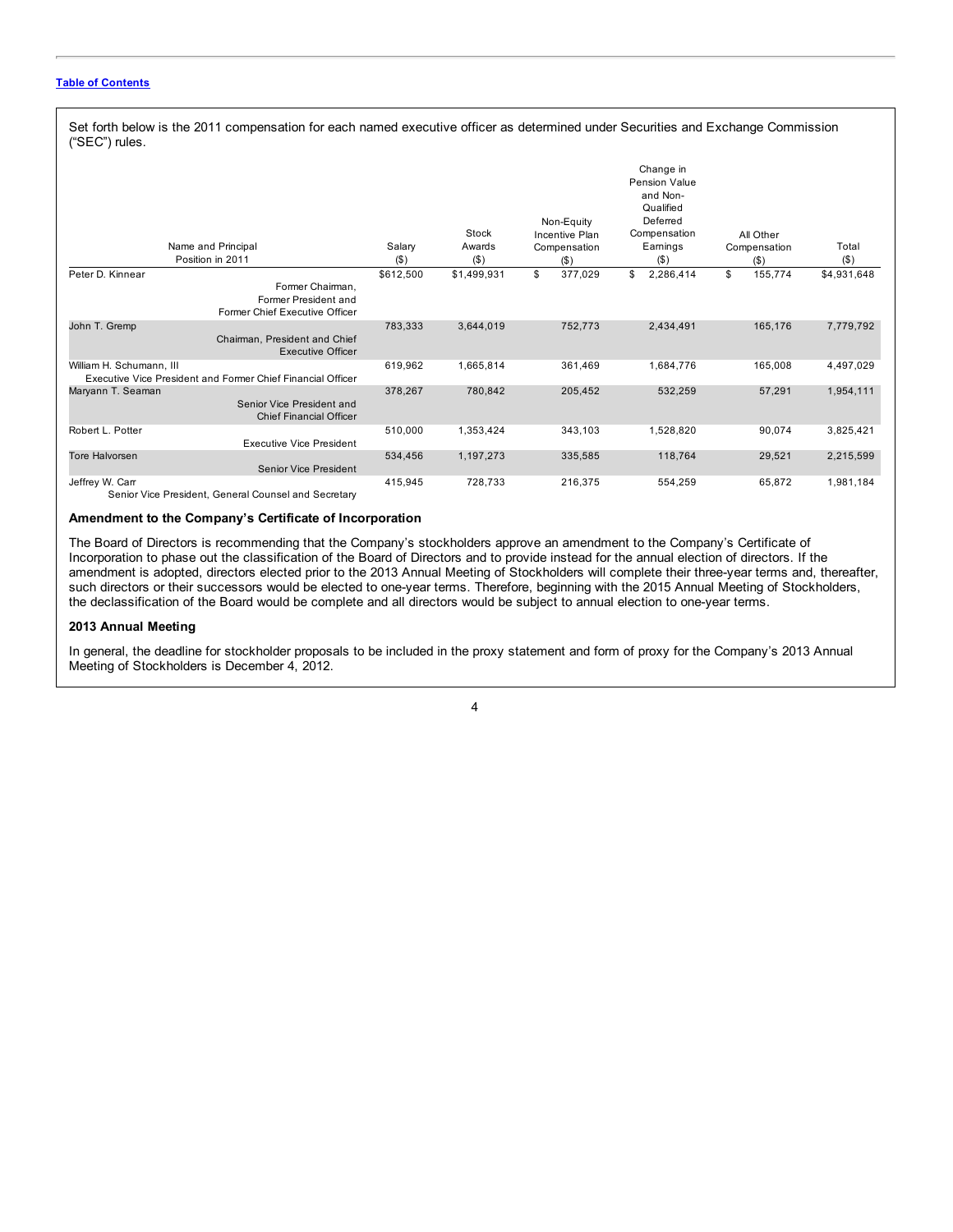# <span id="page-7-0"></span>**About the Annual Meeting of Stockholders**

# *What is the location of the 2012 Annual Meeting?*

The Annual Meeting will be held at The Four Seasons Hotel, 1300 Lamar Street, Houston, Texas 77010, on May 2, 2012, at 11:00 a.m. Central Time or at such other time and place to which the Annual Meeting may be adjourned. References in this Proxy Statement to the "Annual Meeting" also refer to any adjournments, postponements or changes in location of the Annual Meeting, to the extent applicable.

### *What is the purpose of the proxy materials?*

This Proxy Statement is being furnished to you in connection with the solicitation of proxies by and on behalf of the Board of Directors of FMC Technologies for use at our Annual Meeting. All stockholders who held shares as of the close of business on March 9, 2012 are entitled to attend the Annual Meeting and to vote on the items of business outlined in this Proxy Statement. If you choose not to attend the Annual Meeting, you may vote your shares via the Internet, by telephone or by mailing a traditional proxy card. We first mailed the Notice of Annual Meeting, this Proxy Statement, including the accompanying proxy card, and our 2011 Annual Report on or about April 2, 2012 to each of our stockholders entitled to notice of and to vote at the Annual Meeting. These documents were also made available at the Annual Reports section of our website (www.fmctechnologies.com) under the heading "*Investors > Financial Information > Annual Reports*" on that date. Stockholders may help us reduce printing and mailing costs by opting to receive future proxy materials by e-mail that will provide electronic links to the materials. Information about how to do this is included in your proxy card accompanying this Proxy Statement.

### *Who can vote?*

You can vote at the Annual Meeting if you were a holder of FMC Technologies Common Stock as of 5:00 p.m. Eastern Time on March 9, 2012, our record date. All stockholders of record are entitled to one vote per share of Common Stock held for each matter submitted for a vote at the Annual Meeting. If you hold your shares in street name, you may instruct your broker, bank, trust or other holder of record regarding voting your shares using the same methods described below under "How do I vote?" As of March 9, 2012, we had 239,074,012 shares of Common Stock outstanding and entitled to vote.

# *What is the difference between a record holder and a holder of shares in street name?*

If your shares of FMC Technologies Common Stock are registered directly in your name with our transfer agent, Wells Fargo Shareowner Services, you are considered the stockholder of record with respect to those shares, and we are sending these proxy materials directly to you. As the stockholder of record, you have the right to grant your voting proxy directly to the persons appointed by us or to vote in person at the Annual Meeting.

Many of our stockholders hold their shares in street name through a broker, bank, trust or other holder of record rather than directly in their name. If your shares are held in a stock brokerage account or by a bank or other nominee, you are considered the beneficial owner of shares held in street name, and these proxy materials are being forwarded to you by your broker or nominee who is considered the stockholder of record with respect to those shares. As the beneficial owner, you have the right to direct your broker or nominee on how to vote your shares, and you are also invited to attend the Annual Meeting. However, since you are not a stockholder of record, you may not vote these shares in person at the Annual Meeting unless you bring with you a proxy, executed in your favor, from the stockholder of record. Your broker or nominee is obligated to provide you with a voting instruction card for you to use.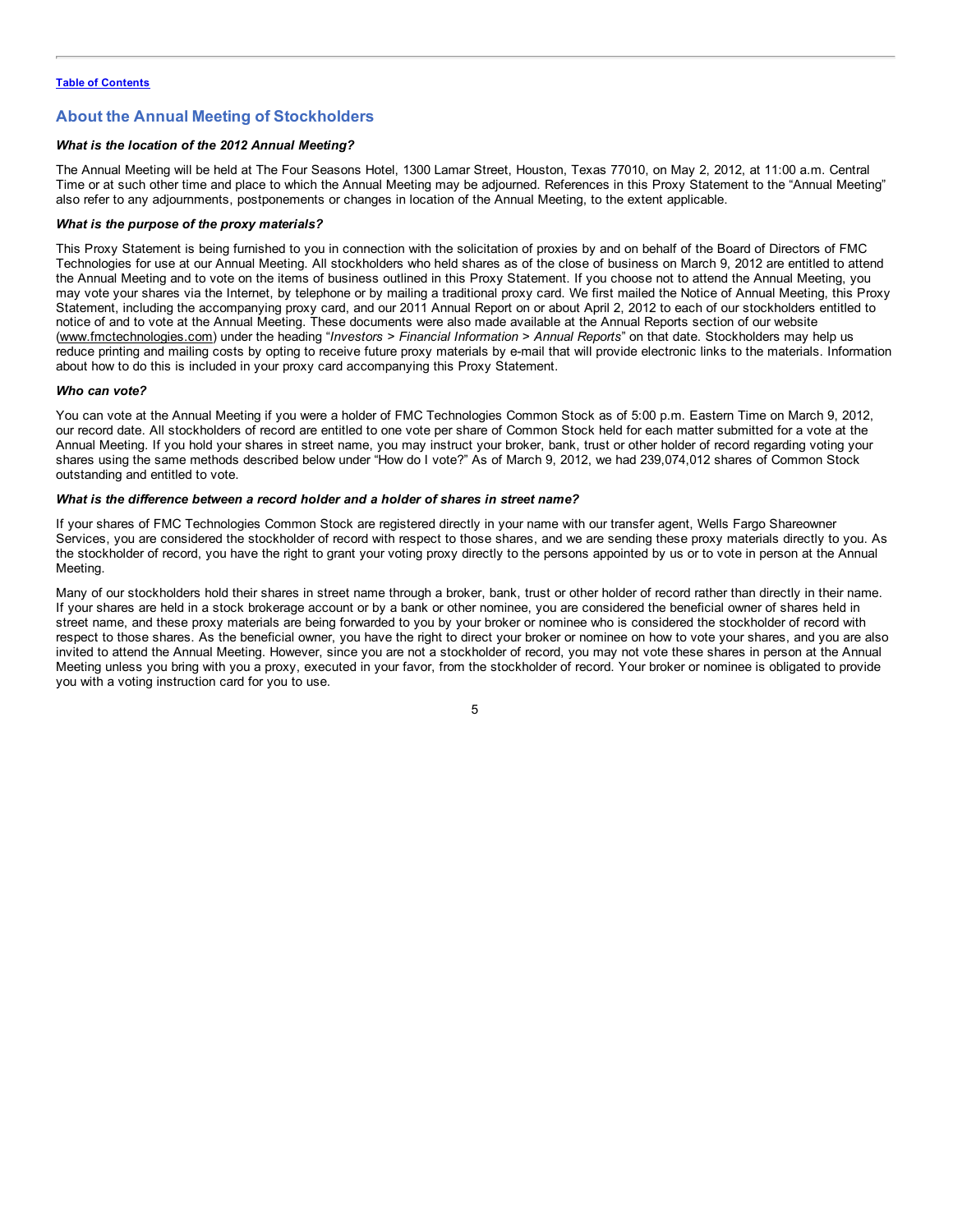### *What am I voting on?*

You are voting on:

- 1. The election of four Class II directors to serve until the 2015 Annual Meeting of Stockholders: Mike R. Bowlin, Philip J. Burguieres, Edward J. Mooney and James M. Ringler (see page 10);
- 2. The ratification of the appointment of KPMG as the Company's independent registered public accounting firm for the fiscal year ending December 31, 2012 (see page 66);
- 3. An advisory vote to approve the Company's 2011 executive compensation program (see page 68);
- 4. The consideration of a proposal to amend the Company's Certificate of Incorporation to provide for the annual election of all directors (see page 70); and
- 5. The transaction of any other business that may properly come before the meeting.

### *How does the Board recommend that I vote my shares?*

If you properly submit a proxy without giving specific voting instructions, the individuals named as proxy holders on the proxy card will vote in accordance with the recommendations of the Board of Directors as follows:

- *FOR* the election of each of the nominees for director to serve until the 2015 Annual Meeting of Stockholders;
- FOR the ratification of the appointment of KPMG as the Company's independent registered public accounting firm for the fiscal year ending December 31, 2012;
- **FOR** the approval of the Company's 2011 executive compensation program; and
- *FOR* the amendment to the Company's Certificate of Incorporation to provide for the annual election of all directors.

If any other matters are properly presented, the persons named as proxies will vote or refrain from voting on any matter in accordance with their best judgment.

# *How do I vote?*

### By Internet

You may vote via the Internet by going to **www.proxyvote.com**, which is available 24 hours a day, and following the instructions on the screen. Have your proxy card available when you access the web page.

### By Telephone

You may vote by telephone by calling the toll-free telephone number on your proxy card (1-800-690-6903), which is available 24 hours a day, and following the pre-recorded instructions. Have your proxy card available when you call. If you hold your shares in street name, your broker, bank, trustee or other holder of record may provide additional instructions to you regarding voting your shares by telephone.

# By Mail

You may vote by signing, dating and returning the enclosed proxy card by mail. If you do, the individuals named on the card will vote your shares in the way you indicate.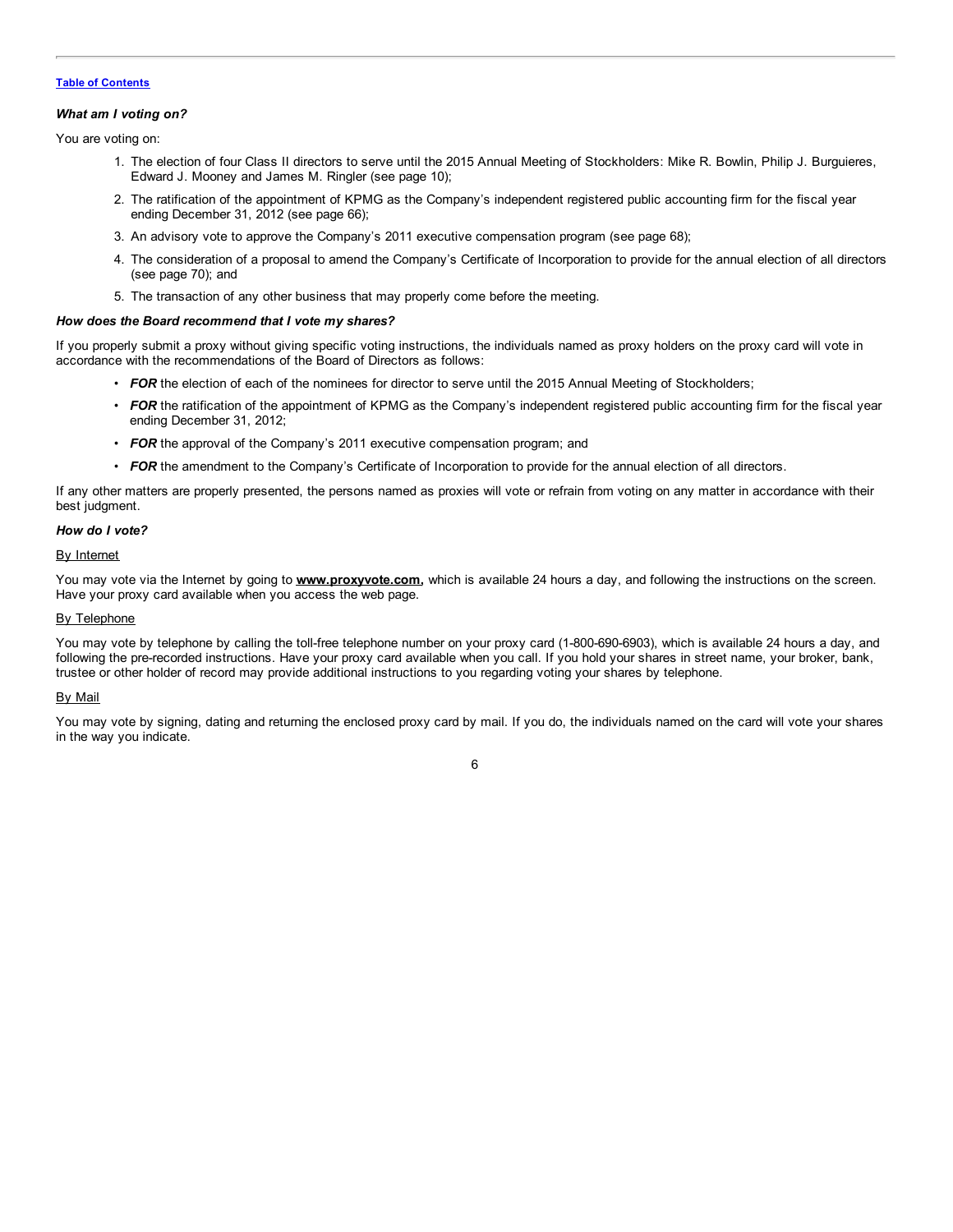### Time for Voting Your Shares By Internet, Telephone or Mail

You may vote via the Internet or by telephone up until 11:59 p.m. Eastern Time on May 1, 2012. If you vote by mail, your proxy card must be received by May 1, 2012. If you vote on the Internet or by telephone, you do not need to return your proxy card.

# In Person

The Annual Meeting is open to all holders of FMC Technologies Common Stock. Registration begins at 10:00 a.m. Each holder is permitted to bring one guest who will need to provide valid picture identification. Security measures will be in effect in order to ensure the safety of attendees. Use of cameras, recording devices and other electronic devices is not permitted at the Annual Meeting.

If you are a record holder of shares of FMC Technologies Common Stock and you plan to attend the Annual Meeting, please mark the appropriate box on your proxy card. Stockholders of record also may be represented by another person at the Annual Meeting by executing a legal proxy designating that person. A valid picture identification and proof of stock ownership as of the record date must be presented in order to attend the meeting.

If you hold your shares of FMC Technologies Common Stock in street name and you plan to attend the Annual Meeting, please send written notification to our Investor Relations Department, 1803 Gears Road, Houston, Texas 77067, and enclose evidence of your ownership (such as a letter from the broker, bank, trust or other holder of record confirming your ownership or a bank or brokerage firm account statement).

The names of all those indicating they plan to attend the Annual Meeting will be placed on an admission list held at the registration desk at the entrance to the meeting. You will need an admission ticket or proof of ownership of FMC Technologies Common Stock to enter the meeting. If your shares are registered in your name, you will find an admission ticket attached to the proxy card sent to you. If your shares are in the name of your broker, bank, trust or other holder of record or you received your materials electronically, you will need to bring evidence of your stock ownership, such as your most recent brokerage firm account statement. All stockholders will be required to present valid picture identification.

# IF YOU DO NOT HAVE VALID PICTURE IDENTIFICATION AND EITHER AN ADMISSION TICKET OR PROOF THAT YOU OWN FMC **TECHNOLOGIES COMMON STOCK, YOU WILL NOT BE ADMITTED INTO THE MEETING.**

# *How do I vote my 401(k) shares?*

If you participate in the FMC Technologies, Inc. Savings and Investment Plan and invest in the FMC Technologies, Inc. Stock Fund, you may vote the number of shares equivalent to your interest in the FMC Technologies, Inc. Stock Fund as credited to your account on the record date. You will receive instructions on how to vote your shares via e-mail from Broadridge, our proxy distributor.

# *Can I revoke a proxy after I submit it?*

Yes. If you are a stockholder of record, you may revoke your proxy at any time before it is exercised by:

- sending a written notice revoking your proxy to our Corporate Secretary at our principal executive offices at 1803 Gears Road, Houston, Texas 77067, prior to the cut-off for voting;
- delivering a properly executed, later-dated proxy prior to the cut-off for voting;
- voting again through the Internet or by telephone in accordance with the instructions provided to you for voting your shares; or
- attending the Annual Meeting and voting in person.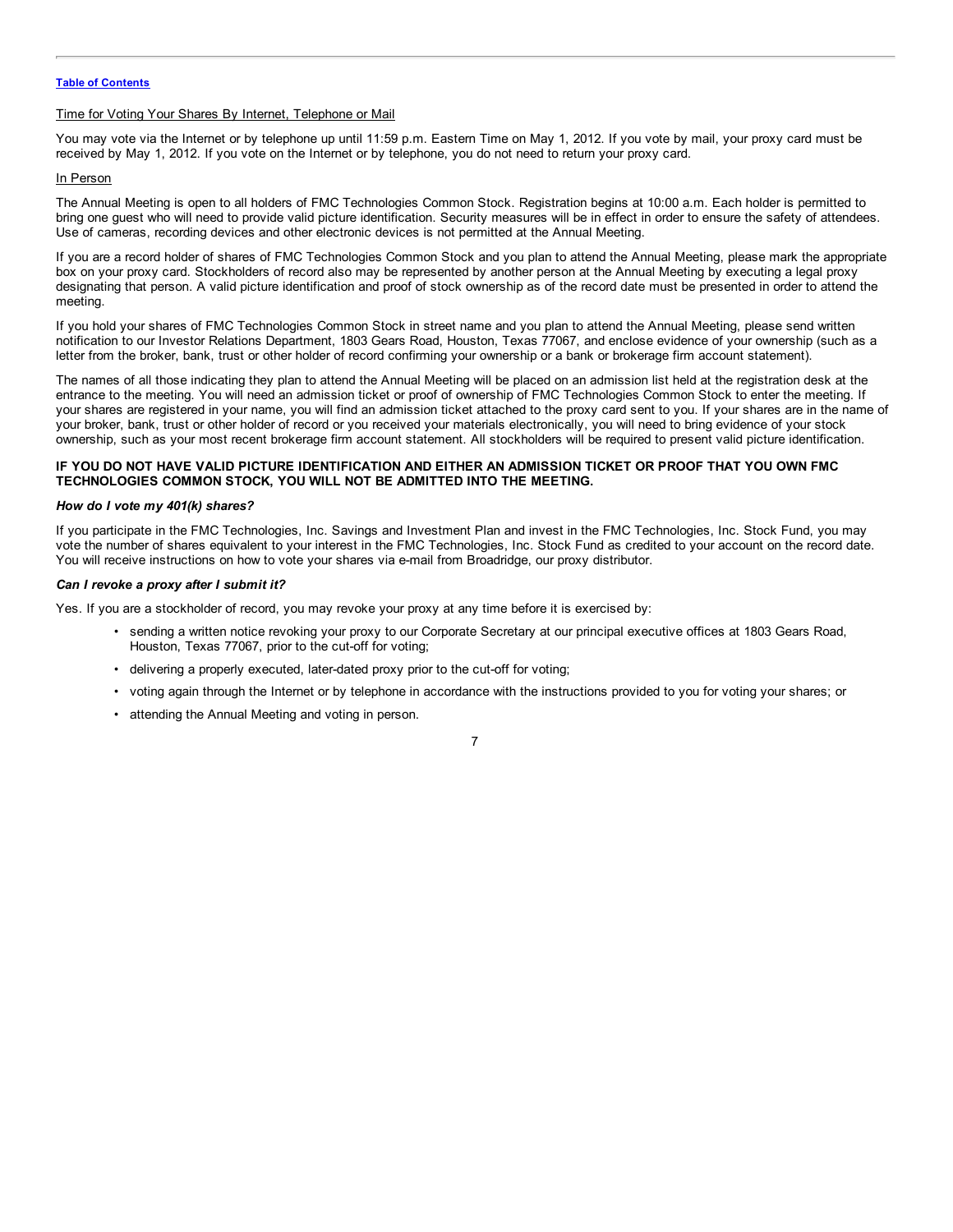Your new vote must be submitted in accordance with the time frames above.

If you are a street name stockholder and you vote by proxy, you may change your vote by submitting new voting instructions to your broker, bank, trust or other holder of record in accordance with that entity's procedures.

### *How many votes must be present to hold the Annual Meeting?*

Your shares are counted as present at the Annual Meeting if you attend the meeting and vote in person or if you properly return a proxy by Internet, telephone or mail. A quorum of stockholders is necessary to transact business at the Annual Meeting. A quorum exists if the holders of a majority of our outstanding shares entitled to vote as of March 9, 2012 are present in person or by proxy at the meeting, including proxies on which abstentions (withholding authority to vote) are indicated. Abstentions and broker non-votes will be counted for purposes of establishing a quorum at the meeting.

### *What is a broker non-vote?*

If a broker does not have discretion to vote shares held in street name on a particular proposal and does not receive instructions from the beneficial owner on how to vote the shares, the broker may return the proxy card without voting on that proposal. This is known as a *broker nonvote*.

If you do not furnish voting instructions, one of two things can happen, depending upon whether a proposal is "routine." Under the New York Stock Exchange's (the "NYSE") rules, brokers have discretion to cast votes on routine matters, such as the ratification of the appointment of independent auditors, without voting instructions from their clients. Brokers are not permitted, however, to cast votes on "non-routine" matters without such voting instructions.

The election of directors, the proposal on executive compensation and the proposal to amend our Certificate of Incorporation are not considered "routine" matters, so if you are a beneficial owner, your broker, bank, trust or other holder of record is not permitted to vote your shares on these matters if the broker does not receive voting instructions from you. The ratification of auditors is considered a "routine" matter, so if you are a beneficial owner, your broker, bank, trust or other holder of record is permitted to vote your shares on the ratification of auditors even if the broker does not receive voting instructions from you.

In summary, if you hold your shares in street name, your broker, bank, trust or other holder of record will not have discretionary authority to vote your shares for Items 1, 3 and 4 if you do not provide instructions. As such, we strongly encourage you to exercise your right to vote as a stockholder.

### *How many votes are needed to approve the proposals?*

### Election of Directors (Item 1)

With respect to the election of our Class II directors, you may (a) vote FOR, (b) vote AGAINST or (c) ABSTAIN from voting as to one or more director nominees. The Company's Amended and Restated By-Laws (the "By-Laws") provide that nominees for director are elected by majority vote, which means that a nominee is elected only if the votes cast FOR his/her election exceed the votes cast AGAINST his/her election. A vote to ABSTAIN is not considered a vote FOR or AGAINST and thus will have no effect on the outcome of the vote. Broker non-votes are not entitled to vote on this matter, and therefore, will not be counted as votes cast on this matter. You may not cumulate your votes in the election of our directors. An incumbent director who fails to receive a majority of FOR votes will be required to tender his or her resignation to our Board for consideration.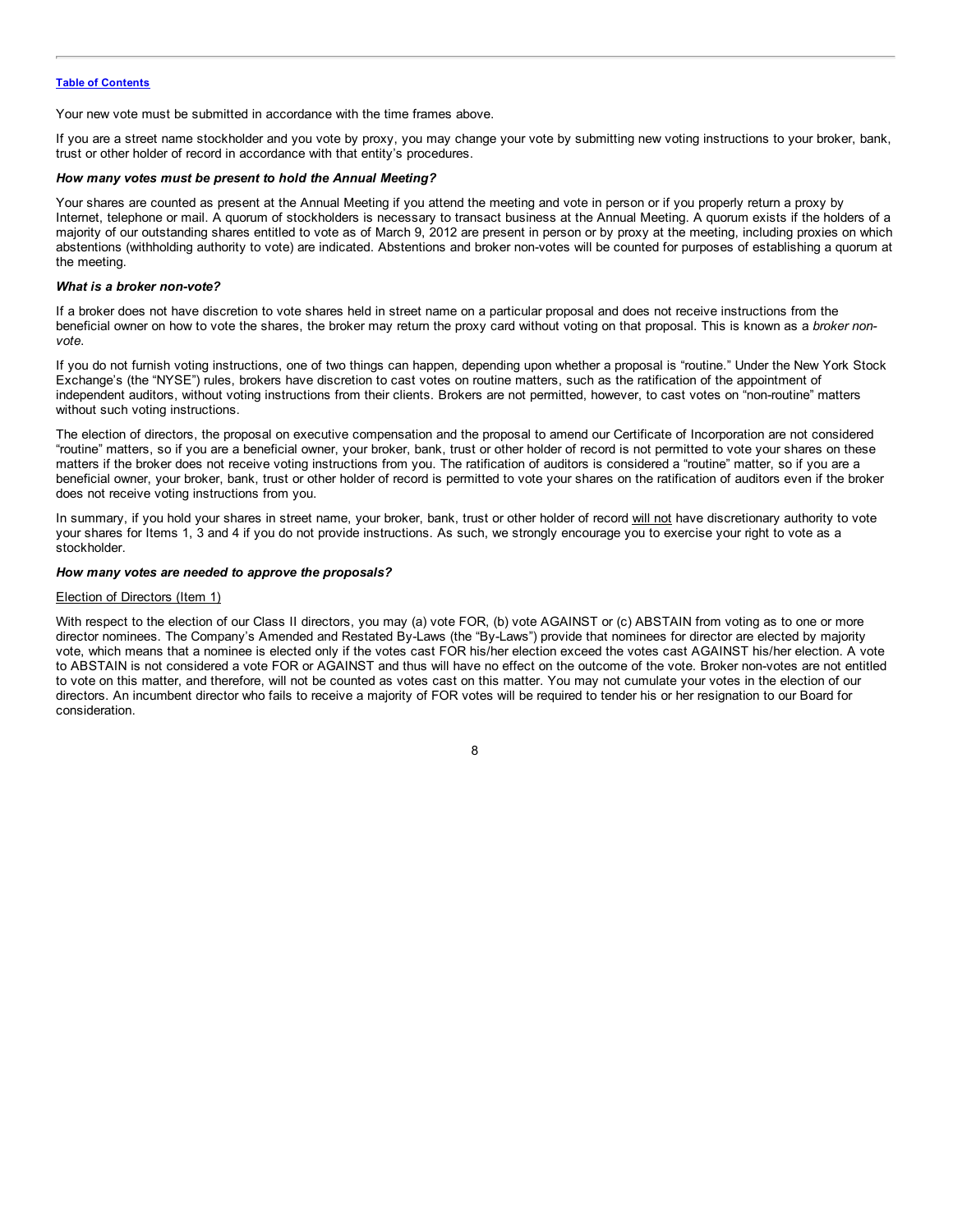## Ratification of the Appointment of Independent Registered Public Accounting Firm (Item 2)

With respect to the ratification of the appointment of our independent registered public accounting firm, you may (a) vote FOR, (b) vote AGAINST or (c) ABSTAIN from voting. A majority of the shares of Common Stock present in person or represented by proxy at our Annual Meeting and entitled to vote must be voted FOR ratification in order for it to pass. Votes cast FOR, AGAINST and ABSTENTIONS with respect to this matter will be counted as shares entitled to vote. A vote to ABSTAIN will have the effect of a vote AGAINST the approval of this item. The ratification of auditors is considered a "routine" matter, so if you are a beneficial owner, your broker, bank, trust or other holder of record is permitted to vote your shares on the ratification of auditors even if the broker does not receive voting instructions from you.

# Advisory Vote to Approve the Company's Executive Compensation Program (Item 3)

With respect to the advisory vote to approve our executive compensation program, you may (a) vote FOR, (b) vote AGAINST or (c) ABSTAIN from voting. A majority of the shares of Common Stock present in person or represented by proxy at our Annual Meeting and entitled to vote must be voted FOR approval in order for it to pass. Votes cast FOR, AGAINST and ABSTENTIONS with respect to this matter will be counted as shares entitled to vote. A vote to ABSTAIN will have the effect of a vote AGAINST the approval of this item. Broker non-votes are not entitled to vote on this matter, and therefore, will not be counted as votes cast on this matter. While this vote is required by law, it will neither be binding on the Company or our Board, nor will it create or imply any change in the fiduciary duties of, or impose any additional fiduciary duty on, us or our Board. However, the Compensation Committee, which is responsible for designing and administering the Company's executive compensation program, values the opinions expressed by stockholders and will continue to consider the outcome of the vote when making future executive compensation decisions.

### Approval of Amendment to the Company's Certificate of Incorporation (Item 4)

With respect to the approval of the proposal to amend our Certificate of Incorporation to provide for the annual election of all directors, you may (a) vote FOR, (b) vote AGAINST or (c) ABSTAIN from voting. At least 80% of the shares of the Company's outstanding Common Stock entitled to vote generally in the election of directors, voting together as a single class, must be voted FOR approval in order for it to pass. Brokers will not have discretion to vote on this proposal. Broker non-votes and ABSTENTIONS will have the effect of a vote AGAINST the approval of this item.

### *Who counts the votes?*

Our Board of Directors has designated individuals to serve as inspectors of election for the Annual Meeting. The inspectors will determine the number of shares outstanding and the number of shares represented at the Annual Meeting. They will also determine the validity of proxies and ballots, count all of the votes and determine the results of the actions taken at the Annual Meeting.

### *Could other matters be decided at the Annual Meeting?*

At the date this Proxy Statement went to press, we did not know of any matters to be raised at the Annual Meeting other than those referred to in this Proxy Statement. No matters were brought to the attention of our Corporate Secretary in accordance with the required procedures listed in our By-Laws and explained in our 2011 Proxy Statement under the section "Proposals for the 2012 Annual Meeting of Stockholders." If any other matters arise, the named proxies will vote in accordance with their best judgment.

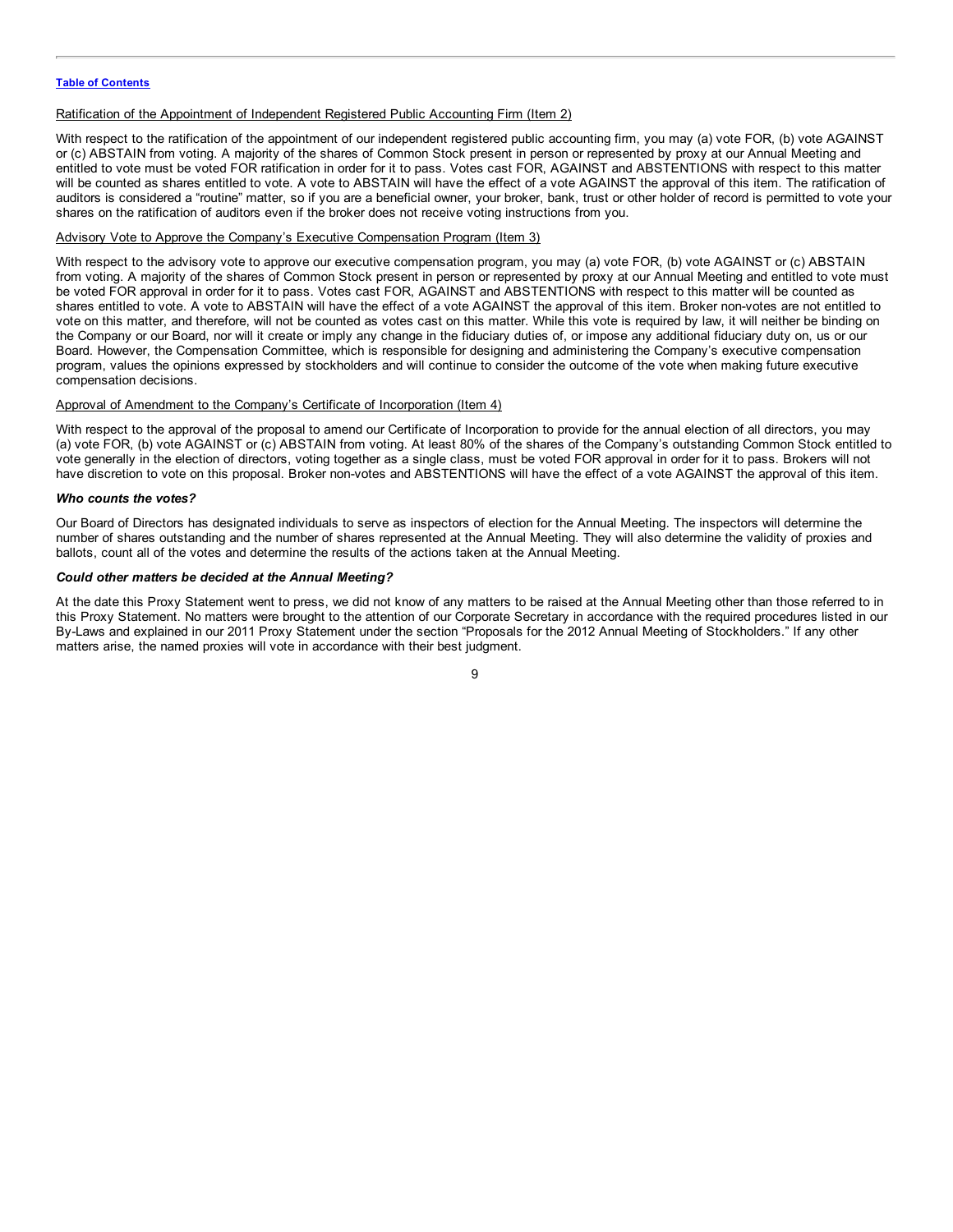# <span id="page-12-0"></span>**Election of Directors (Item 1 on the Proxy Card)**

We have three classes of directors, each class being as nearly equal in size as possible. The term for each class is three years. Class terms expire on a rolling basis, so that one class of directors is elected each year. The term for the nominees for director at the Annual Meeting will expire at the 2015 Annual Meeting.

# **Nominees for Director**

The nominees for director this year are Mike R. Bowlin, Philip J. Burguieres, Edward J. Mooney and James M. Ringler. Information about the nominees is contained in the section of this Proxy Statement entitled "Our Board of Directors—Information about Our Nominees" and information about the Board of Directors as a whole is contained in the sections of this Proxy Statement entitled "Our Board of Directors—Information about Our Directors Continuing in Office" and "Information about the Board of Directors."

The Board of Directors expects that all of the nominees will be able and willing to serve as directors. If any nominee is not available:

- the proxies may be voted for another person nominated by the current Board of Directors to fill the vacancy;
- the Board of Directors may decide to leave the vacancy temporarily unfilled; or
- the size of the Board of Directors may be reduced.

THE BOARD OF DIRECTORS RECOMMENDS THAT YOU VOTE "FOR" THE ELECTION OF MIKE R. BOWLIN, PHILIP J. BURGUIERES, **EDWARD J. MOONEY AND JAMES M. RINGLER.**

# **Our Board of Directors**

# **Information about Our Nominees**

# *Class II—Term Expiring in 2012*



#### **Mike R. Bowlin**

Principal Occupation: Retired Chairman of the Board of Atlantic Richfield Company, which merged with BP Amoco in 2000 Age: 69

Director Since: 2001 (Independent)

**Professional Experience:** Mr. Bowlin served as Chairman of Atlantic Richfield Company ("ARCO") from 1995 until his retirement in April 2000 and as its Chief Executive Officer from July 1994 until his retirement. From 1992 until his election to Chief Executive Officer of ARCO in 1994, Mr. Bowlin served as Executive Vice President and then as President and Chief Operating Officer of ARCO. Mr. Bowlin served as Senior Vice President and President of ARCO International Oil and Gas Company from 1986 to 1992. Mr. Bowlin joined ARCO in 1969 and became President of ARCO Coal Company in 1985.

**Board of Director Memberships:** In addition to serving on the Board of FMC Technologies, Mr. Bowlin serves on the Board of Directors of Edwards Lifesciences Corporation, a public company. Mr. Bowlin is a former Chairman of the Board of the American Petroleum Institute and a former director of the University of North Texas Foundation, Inc.

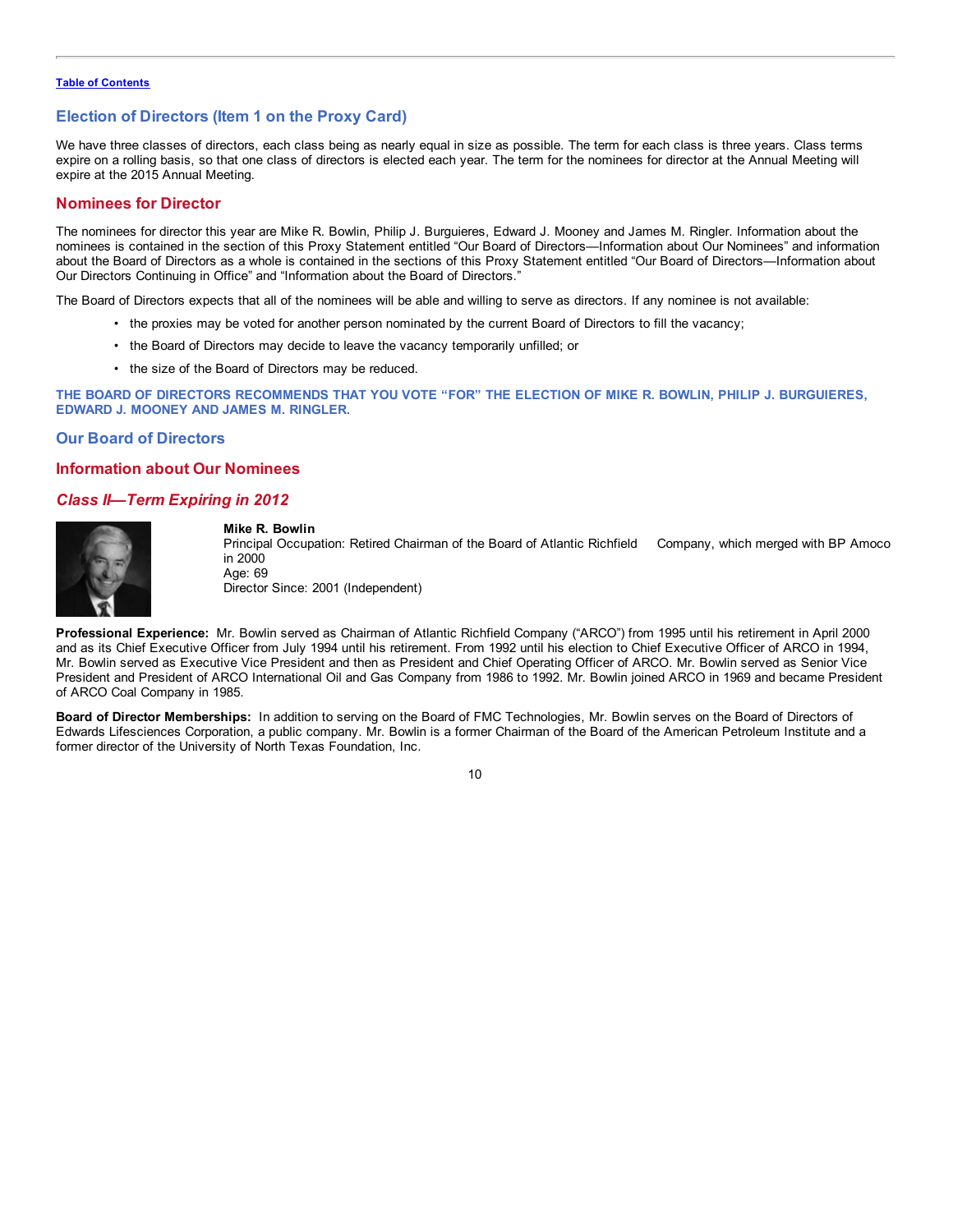**Why this Director is an Asset to Our Board:** Mr. Bowlin brings to our Board his (1) independence, (2) experience as a chief executive officer and senior officer of a major U.S. organization with international operations in the oil and gas industry, (3) experience as a board member of another public company with international operations and (4) thorough understanding of different cultural, political and regulatory requirements through his international experience.



### **Philip J. Burguieres**

Principal Occupation: Chairman and Chief Executive Officer of EMC Holdings, LLC, an investment management company specializing in the energy industry Age: 68 Director Since: 2007 (Independent)

**Professional Experience:** Mr. Burguieres has been Chairman and Chief Executive Officer of EMC Holdings, LLC since 2000. Mr. Burguieres is Vice Chairman of the Houston Texans, Chairman of The J.M. Burguieres Co., Ltd. and is Chairman Emeritus of Weatherford International. Mr. Burguieres served as Chairman, President and Chief Executive Officer of Weatherford International from 1991 to 1997. From 1981 to 1989, Mr. Burguieres served as Chairman and Chief Executive Officer of Cameron Iron Works, Inc.

**Board of Director Memberships:** In addition to serving on the Board of FMC Technologies, Mr. Burguieres currently serves as a director of Newfield Exploration Company, a public company, and as Chairman Emeritus of Weatherford International, a public company. He also serves on the following non-public Boards of Directors: EMC Holdings, LLC, the Houston Texans and The J.M. Burguieres Co., Ltd.

**Why this Director is an Asset to Our Board:** Mr. Burguieres brings to our Board his (1) independence, (2) experience as a chief executive officer and senior officer of two major U.S. organizations with international operations in the oil and gas industry, (3) experience as a board member of other public companies with international operations in the oil and gas industry and (4) thorough understanding of different cultural, political and regulatory requirements through his international experience.



## **Edward J. Mooney**

Principal Occupation: Retired Délégué Général—North America, Suez Lyonnaise des Eaux, a global provider of energy, water, waste and communications services Age: 70 Director Since: 2001 (Independent)

**Professional Experience:** Mr. Mooney served as Délégué Général—North America, Suez Lyonnaise des Eaux from March 2000 until his retirement in March 2001. From 1994 to 2000, Mr. Mooney was Chairman and Chief Executive Officer of Nalco Chemical Company.

**Board of Director Memberships:** In addition to serving on the Board of FMC Technologies, Mr. Mooney serves on the Boards of Directors of the following public companies: FMC Corporation, The Northern Trust Corporation, Cabot Microelectronics Corporation and PolyOne Corporation. Mr. Mooney is a former director of Commonwealth Edison Company.

**Why this Director is an Asset to Our Board:** Mr. Mooney brings to our Board his (1) independence, (2) financial expertise, (3) experience as a chief executive officer of a major U.S. organization with international operations in the oil and gas industry, (4) experience as a board member of several other public companies with international operations in a variety of industries, (5) thorough understanding of different cultural, political and regulatory requirements through his international experience and (6) contribution to the Board in a way that enhances perspective through diversity of experience.

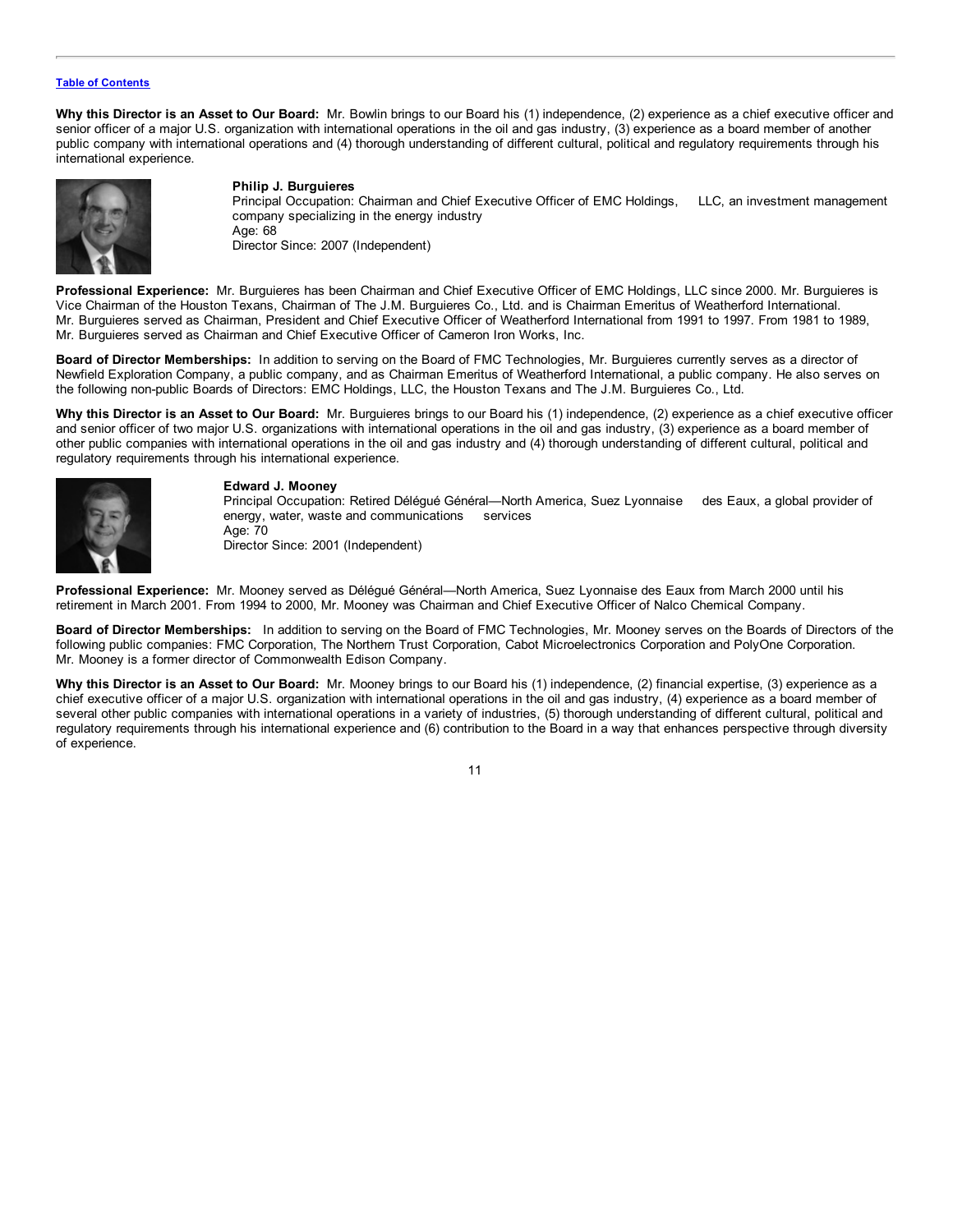<span id="page-14-0"></span>

#### **James M. Ringler**

Principal Occupation: Retired Vice Chairman of Illinois Tool Works Inc., an international manufacturer of highly engineered components and industrial systems Age: 66

Director Since: 2001 (Independent)

**Professional Experience:** Mr. Ringler currently serves as Chairman of the Board of Teradata Corporation. Mr. Ringler served as Vice Chairman of Illinois Tool Works Inc. until his retirement in 2004. Prior to joining Illinois Tool Works, he was Chairman, President and Chief Executive Officer of Premark International, Inc. from October 1996 until Premark merged with Illinois Tool Works in November 1999. Mr. Ringler joined Premark in 1990 and served as Executive Vice President and Chief Operating Officer until 1996. From 1986 to 1990, he was President of White Consolidated Industries' Major Appliance Group, and from 1982 to 1986, he was President and Chief Operating Officer of The Tappan Company. Prior to joining The Tappan Company in 1976, Mr. Ringler was a consulting manager with Arthur Andersen & Co.

**Board of Director Memberships:** In addition to serving on the Board of FMC Technologies and as Chairman of the Board of Teradata Corporation, Mr. Ringler is also a member of the Boards of Directors of the following public companies: The Dow Chemical Company, Corn Products International, Inc., Autoliv Inc. and John Bean Technologies Corporation.

**Why this Director is an Asset to Our Board:** Mr. Ringler brings to our Board his (1) independence, (2) financial expertise, (3) experience as a chief executive officer and senior executive of several major U.S. organizations with international operations in a variety of industries, (4) experience as a board member of several other public companies with international operations in a variety of industries, (5) thorough understanding of different cultural, political and regulatory requirements through his international experience and (6) contribution to the Board in a way that enhances perspective through diversity of experience.

# **Information about Our Directors Continuing in Office**

# *Class III—Term Expiring in 2013*



# **Dr. Thorleif Enger**

Principal Occupation: Retired President and Chief Executive Officer of Yara International, a producer and marketer of mineral fertilizers, industrial gases and chemicals Age: 68

Director Since: 2009 (Independent)

**Professional Experience:** Dr. Enger served as President and Chief Executive Officer of Yara International from 2004 until his retirement in 2008. He previously served as Executive Vice President of Hydro Agri from 1999 to 2004. Dr. Enger served as Executive Vice President of Oil and Gas for Norsk Hydro from 1996 to 1999 and President of Hydro's Exploration and Production Division from 1987 to 1996.

**Board of Director Memberships:** In addition to serving on the Board of FMC Technologies, Dr. Enger also serves on the Boards of Directors of the following public companies: Hitec-Vision ASA and Agrinos. He also serves as Chairman of the Board on the following private companies: Spring Energy and Green Energy Group AS. Dr. Enger is a former director of Subsea 7 Inc. (formerly Acergy S.A.), E**.**ON Ruhrgas AG, Marine Harvest ASA and Qafco.

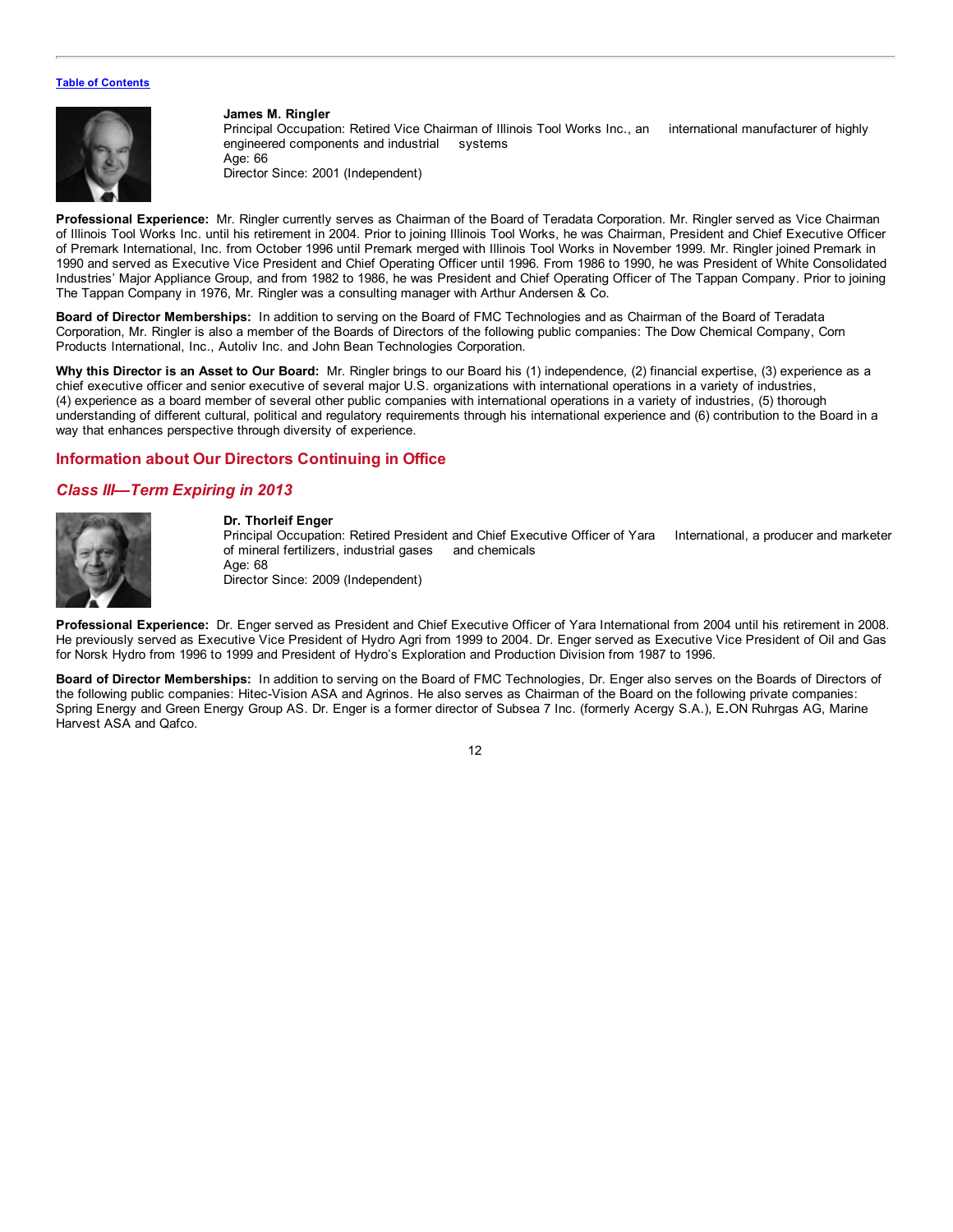**Why this Director is an Asset to Our Board:** Dr. Enger brings to our Board his (1) independence, (2) experience as a chief executive officer and senior officer of major organizations with international operations in the oil and gas industry, (3) prior and current experience as a board member of public companies with international operations, (4) thorough understanding of different cultural, political and regulatory requirements through his international experience in countries where FMC Technologies has a significant presence and (5) contribution to the Board in a way that enhances perspective through diversity in geographic origin and experience.



**Claire S. Farley** Principal Occupation: Managing Director of KKR & Co. L.P., a global investment firm Age: 53 Director Since: 2009 (Independent)

**Professional Experience:** Ms. Farley is a Managing Director in KKR & Co. L.P.'s Energy Group. She began her affiliation with KKR as a cofounder of RPM Energy, LLC in 2010, which partnered with KKR. Prior to founding RPM Energy, Ms. Farley was an Advisory Director at Jefferies Randall & Dewey, a global oil and gas industry advisor. She served as Co-President of Jefferies Randall & Dewey from February 2005 to July 2008 when Randall and Dewey became the Oil and Gas Investment Banking Group of Jefferies & Company. Prior to that, Ms. Farley served as Chief Executive Officer of Randall & Dewey from September 2002 until February 2005. She has extensive oil and gas exploration expertise, holding several positions within Texaco from 1981 to 1999, including President of Worldwide Exploration and New Ventures, President of North American Production and Chief Executive Officer of Hydro-Texaco, Inc. Ms. Farley also served as Chief Executive Officer of Intelligent Diagnostics Corporation and Trade-Ranger Inc.

**Board of Director Memberships:** In addition to serving on the Board of FMC Technologies, Ms. Farley also serves on the Board of Directors of EnCana Corporation, a public company, and Samson Resources, a private company. Ms. Farley is a former Board member of the following public companies: Boise Cascade, Inc. (now known as OfficeMax Incorporated) and Newfield Exploration Company.

**Why this Director is an Asset to Our Board:** Ms. Farley brings to our Board her (1) independence, (2) experience as a chief executive officer of several major organizations, (3) extensive oil and gas exploration and production experience, (4) prior and current experience as a board member of public companies with international operations, (5) senior executive experience in financial accounting, financial reporting and corporate finance, and a familiarity with internal financial controls and (6) contribution to the Board in a way that enhances perspective through diversity of experience.



### **Joseph H. Netherland**

Principal Occupation: Retired Chairman, President and Chief Executive Officer of FMC Technologies, Inc. Age: 65 Director Since: 2001 (Independent as of January 1, 2012)

**Professional Experience:** Mr. Netherland served as Chairman of the Board of FMC Technologies from December 2001 until his retirement in October 2008. Mr. Netherland also served as Chief Executive Officer of FMC Technologies from 2001 to March 2007, when he stepped down as an executive officer of the Company. Mr. Netherland was President of FMC Technologies from 2001 to February 2006. Previously, Mr. Netherland served as a director of FMC Corporation from 1998 to 2001 and as Executive Vice President of FMC Corporation from 1998 until his appointment as its President

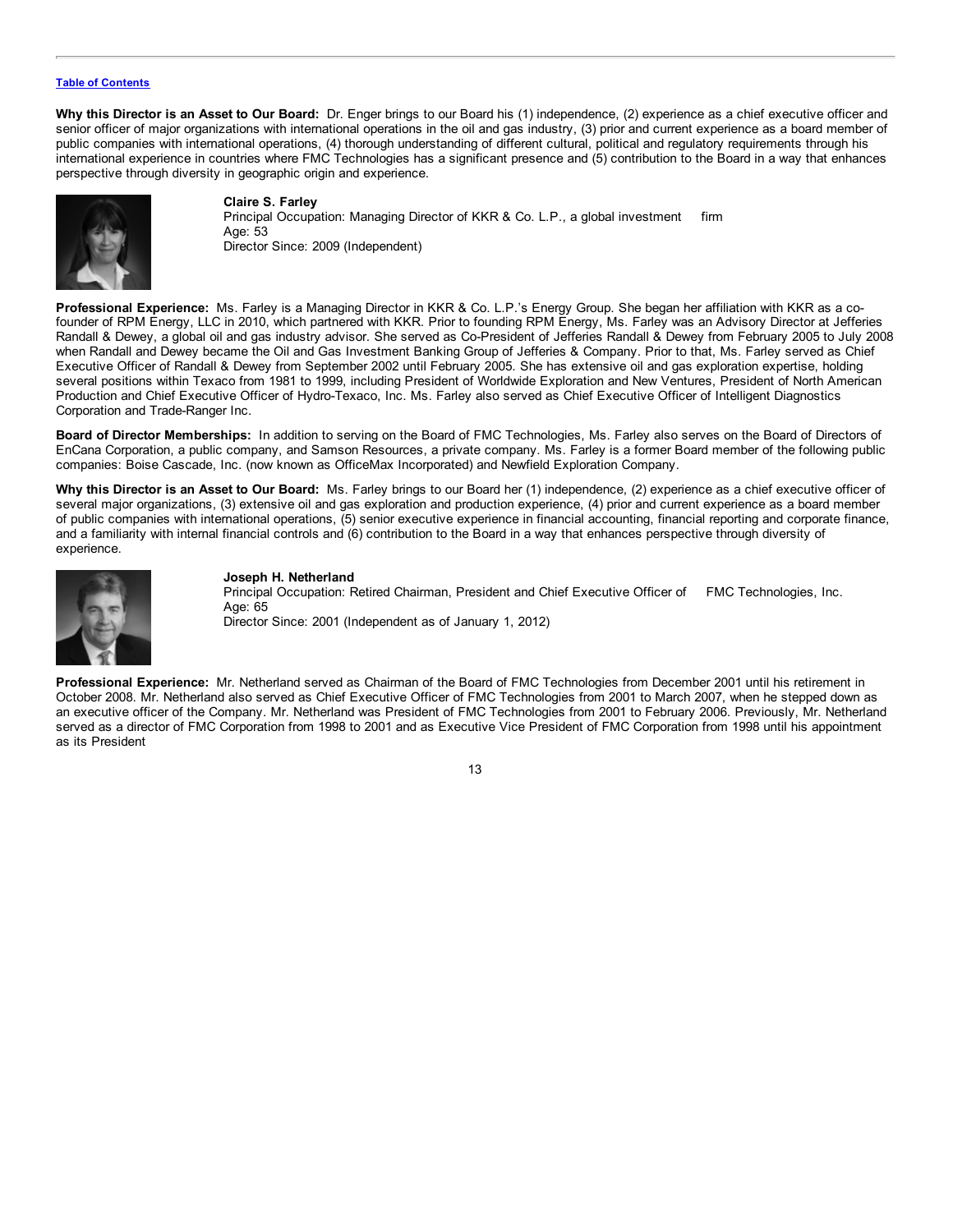in 2000. Mr. Netherland was the General Manager of FMC Corporation's Energy and Transportation Group from 1992 to 2001. Mr. Netherland became General Manager of FMC Corporation's former Petroleum Equipment Group and General Manager of its former Specialized Machinery Group in 1985 and 1989, respectively.

**Board of Director Memberships:** In addition to serving on the Board of FMC Technologies, Mr. Netherland also serves on the Boards of Directors of the following public companies: Newfield Exploration Company, Spectra Energy Corp. and Tidewater Inc., and on the Boards of the following non-public entities: the Petroleum Equipment Suppliers Association and the American Petroleum Institute (honorary director).

**Why this Director is an Asset to Our Board:** Mr. Netherland brings to our Board his (1) experience as the Chief Executive Officer of FMC Technologies and resulting extensive knowledge of FMC Technologies' strategy, markets, competitors, financials, operational issues and regulatory concerns, (2) thorough understanding of industry regulations and public policy related to workplace health, safety, environment and social responsibility and a demonstrated commitment to FMC Technologies' workplace health, safety, environment and social responsibility, (3) thorough understanding of different cultural, political and regulatory requirements through his international experience in countries where FMC Technologies has a significant presence, (4) extensive oil and gas experience, including skills gained as a board member of multinational corporations in the oil and gas industry and (5) prior and current experience as a board member of major U.S. organizations with international operations.



### **Eleazar de Carvalho Filho**

Principal Occupation: Founding Partner of Iposeira Capital Ltda. and STK Capital Gestora de Recursos Ltda., investment and asset management firms Age: 54 Director Since: 2010 (Independent)

**Professional Experience:** Mr. de Carvalho Filho is a Founding Partner of STK Capital Gestora de Recursos Ltda. since April 2010 and is also a Founding Partner of Virtus BR Partners Assessoria Corporativa Ltda. since May 2009. Mr. de Carvalho Filho served as Chief Executive Officer and Managing Partner of Unibanco Investment Bank from April 2008 to March 2009. Mr. de Carvalho Filho has been a Consultant for BHP Billiton Metais S.A. since May 2006 and is a Founding Partner of Iposeira Capital Ltda., established in 2003 as an independent advisory and asset management company.

**Board of Director Memberships:** In addition to serving on the Board of FMC Technologies, Mr. de Carvalho Filho also serves on the Board of Directors of Brookfield Renewable Energy Partners L.P., a public company. Mr. de Carvalho Filho is a former Board member of the following companies: Petrobras, BHP Billiton Brazil (non-executive Chairman), Libra Holding S.A., Rossi Residencial S.A. and Santista Téxtil S.A.

**Why this Director is an Asset to Our Board:** Mr. Carvalho brings to our Board his (1) independence, (2) experience as a chief executive officer and founding/managing partner of international investment organizations, (3) thorough understanding of different cultural, political and regulatory requirements through his international experience in countries where FMC Technologies has a significant presence, (4) prior and current experience as a board member of public and private companies with international operations and (5) contribution to the Board in a way that enhances perspective through diversity in geographic origin and experience.

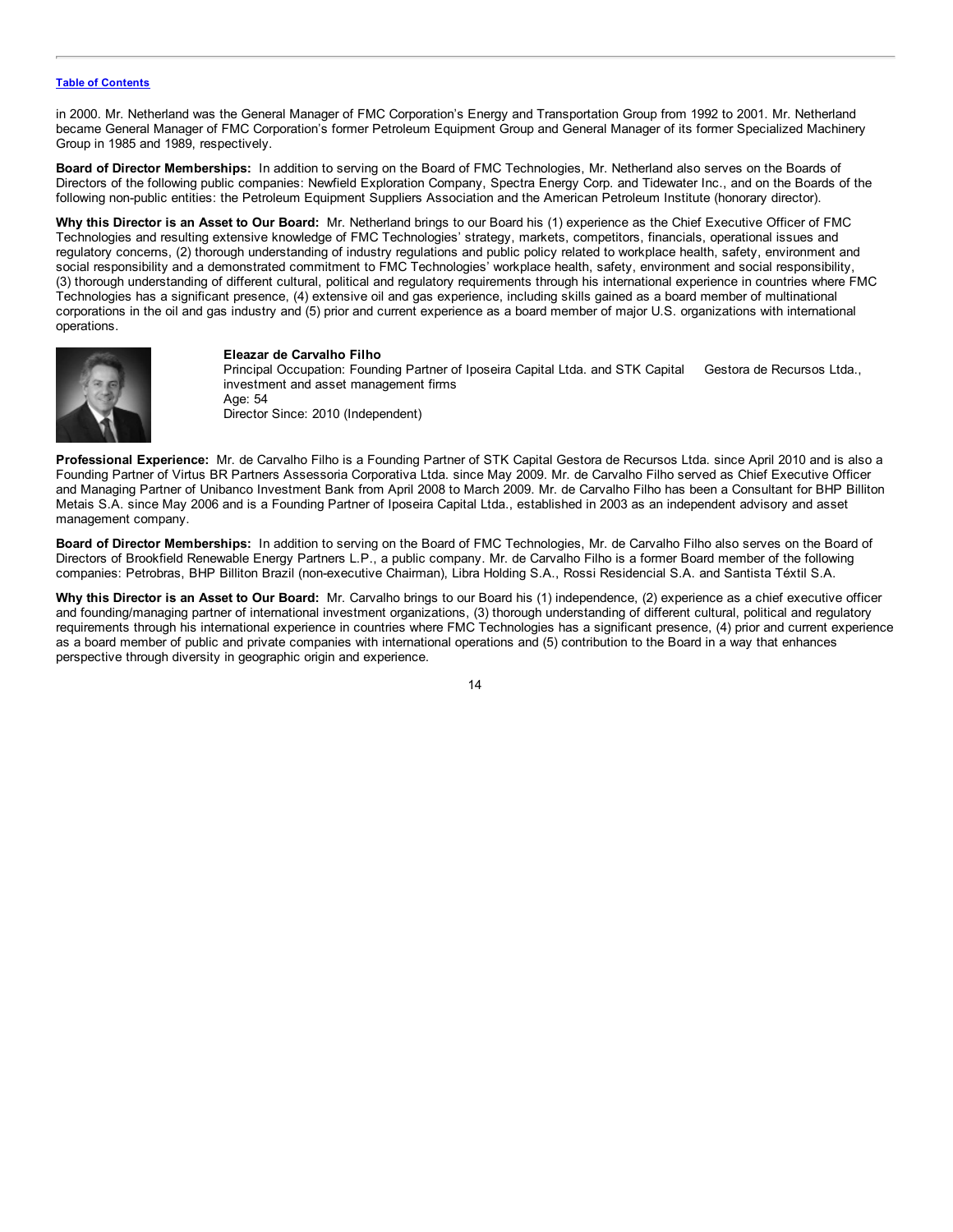# *Class I—Term Expiring in 2014*



**C. Maury Devine** Principal Occupation: Retired President and Managing Director, ExxonMobil Norway Inc., an oil and gas exploration company Age: 61 Director Since: 2005 (Independent)

**Professional Experience:** Ms. Devine served as President and Managing Director of ExxonMobil Corporation's Norwegian affiliate, ExxonMobil Norway, Inc., from 1996 to 2000. Prior to the merger of ExxonMobil, she served as Corporate Secretary of Mobil Corporation from 1994 to 1996. From 1990 to 1994, Ms. Devine managed Mobil's international government relations. From 2000 to 2003, Ms. Devine was a Fellow at Harvard University's Belfer Center for Science and International Affairs. Prior to joining Mobil, Ms. Devine served 15 years in the United States government in positions at the White House, the American Embassy in Paris, France and the U.S. Department of Justice.

**Board of Director Memberships:** In addition to serving on the Board of FMC Technologies, Ms. Devine serves on the Board of Directors of the following public companies: John Bean Technologies Corporation and Technip. Ms. Devine is also a Board member of the following non-public companies: Washington Middle School for Girls and the Woodstock Theological Center at Georgetown University. She is also a member of the Council on Foreign Relations. Ms. Devine is a former director of Independence Air, Inc., Aquatic Energy, LLC and Det Norske Veritas.

**Why this Director is an Asset to Our Board:** Ms. Devine brings to our Board her (1) independence, (2) financial expertise, (3) extensive corporate governance experience as corporate secretary of a major U.S. public company, the vice chairman of a major public Norwegian company and prior and current experience as a member of the boards of both public and private companies, (4) international and U.S. governmental experience in various positions at the White House, the American Embassy in Paris, France, and the U.S. Department of Justice and as the manager of a major U.S. public company's international government relations, (5) academic experience as a Fellow at Harvard University's Belfer Center and (6) contribution to the Board in a way that enhances perspective through diversity of experience.



### **John T. Gremp**

Principal Occupation: Chairman, President and Chief Executive Officer of FMC Technologies, Inc. Age: 60 Director Since: 2011

**Professional Experience:** Mr. Gremp was appointed Chairman of the Board of FMC Technologies in November 2011. Mr. Gremp serves as President and Chief Executive Officer of FMC Technologies (our "CEO"), a position he has held since March 2011. Mr. Gremp served as President and Chief Operating Officer of FMC Technologies from April 2010 to February 2011. Prior to this, Mr. Gremp served as Executive Vice President— Energy Systems from January 2007 to March 2010 and as Vice President—Energy Production Systems from March 2004 to December 2006.

**Board of Director Memberships:** In addition to serving on the Board of FMC Technologies, Mr. Gremp serves on the Board of Directors of Joy Global Inc., a public company, and serves as Chairman of the Board of the Petroleum Equipment Suppliers Association, a non-public company. Mr. Gremp also serves on the Board of the American Petroleum Institute, a non-public company. Mr. Gremp is a former director of Schilling Robotics LLC and the Offshore Energy Center.

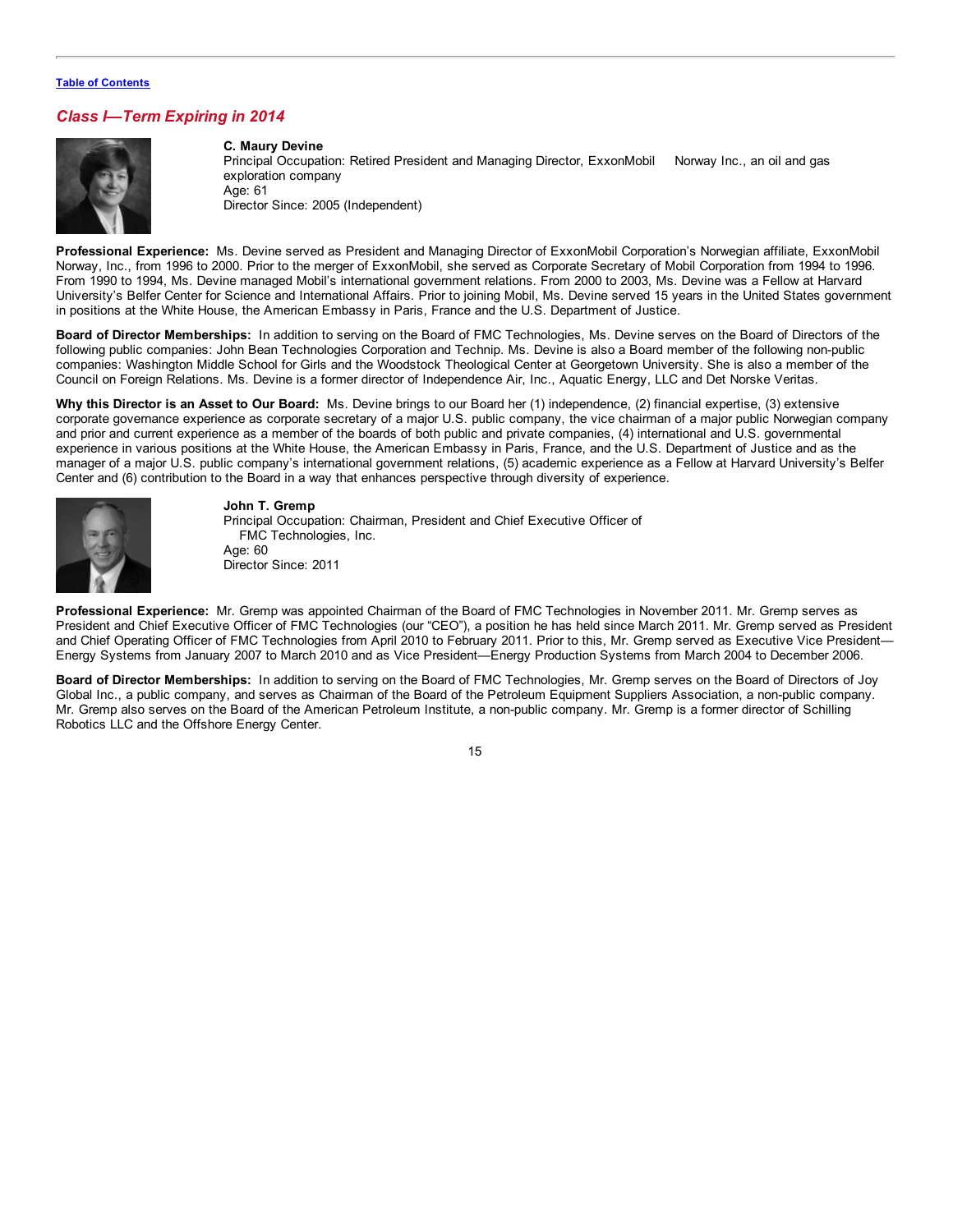**Why this Director is an Asset to Our Board:** Mr. Gremp brings to our Board his (1) experience as CEO of FMC Technologies, (2) experience as the President of FMC Technologies, as well as his experience in leading each of FMC Technologies' major business operations, (3) extensive knowledge of FMC Technologies' strategy, markets, competitors, financials, operational issues and regulatory concerns, (4) thorough understanding of industry regulations and public policy related to workplace health, safety, environment and social responsibility and a demonstrated commitment to FMC Technologies' health, safety, environment and social responsibility, (5) demonstrated ability to continually challenge the Company to sharpen its vision while achieving significant organic growth, (6) thorough understanding of different cultural, political and regulatory requirements through his international experience in countries where FMC Technologies has a significant presence and (7) extensive oil service industry experience.



### **Thomas M. Hamilton**

Principal Occupation: Co-owner of Medora Investments, LLC, a private investment firm, and Retired Chairman, President and Chief Executive Officer of EEX Corporation, an oil and gas exploration company Age: 68 Director Since: 2001 (Independent)

**Professional Experience:** Mr. Hamilton has been Co-owner of Medora Investments, LLC, a private investment firm, since April 2003. Mr. Hamilton served as the Chairman, President and Chief Executive Officer of EEX Corporation from January 1997 until his retirement in November 2002. From 1992 to 1997, Mr. Hamilton served as Executive Vice President of Pennzoil Company and as President of Pennzoil Exploration and Production Company. Mr. Hamilton was a director of BP Exploration, where he served as Chief Executive Officer of the Frontier and International Operating Company of BP Exploration from 1989 to 1991 and as the General Manager for East Asia/Australia/Latin America from 1988 to 1989. From 1985 to 1988, he held the position of Senior Vice President of Exploration at Standard Oil Company, prior to its merger with BP.

**Board of Director Memberships:** In addition to serving on the Board of FMC Technologies, Mr. Hamilton also serves on the Boards of Directors of the following public companies: Hercules Offshore, Inc., Methanex Corporation (non-executive Chairman of the Board) and HCC Insurance Holdings, Inc. Mr. Hamilton is a former director of TODCO Inc.

**Why this Director is an Asset to Our Board:** Mr. Hamilton brings to our Board his (1) independence, (2) financial expertise, (3) experience as a chief executive officer and senior officer of major organizations with international operations in the oil and gas industry, (4) prior and current experience as a board member of public companies with international operations and (5) thorough understanding of different cultural, political and regulatory requirements through his international experience.



### **Richard A. Pattarozzi**

Principal Occupation: Retired Vice President of Shell Oil Company Age: 68 Director Since: 2002 (Independent)

**Professional Experience:** Mr. Pattarozzi served as Vice President of Shell Oil Company from March 1999 until his retirement in January 2000. He previously served as President and Chief Executive Officer for both Shell Deepwater Development, Inc. and Shell Deepwater Production, Inc. from 1995 until 1999. In April 1991, he was appointed General Manager of Shell's Deepwater Production Division and in October 1991, General Manager of Shell's Deepwater Exploration and Production Division.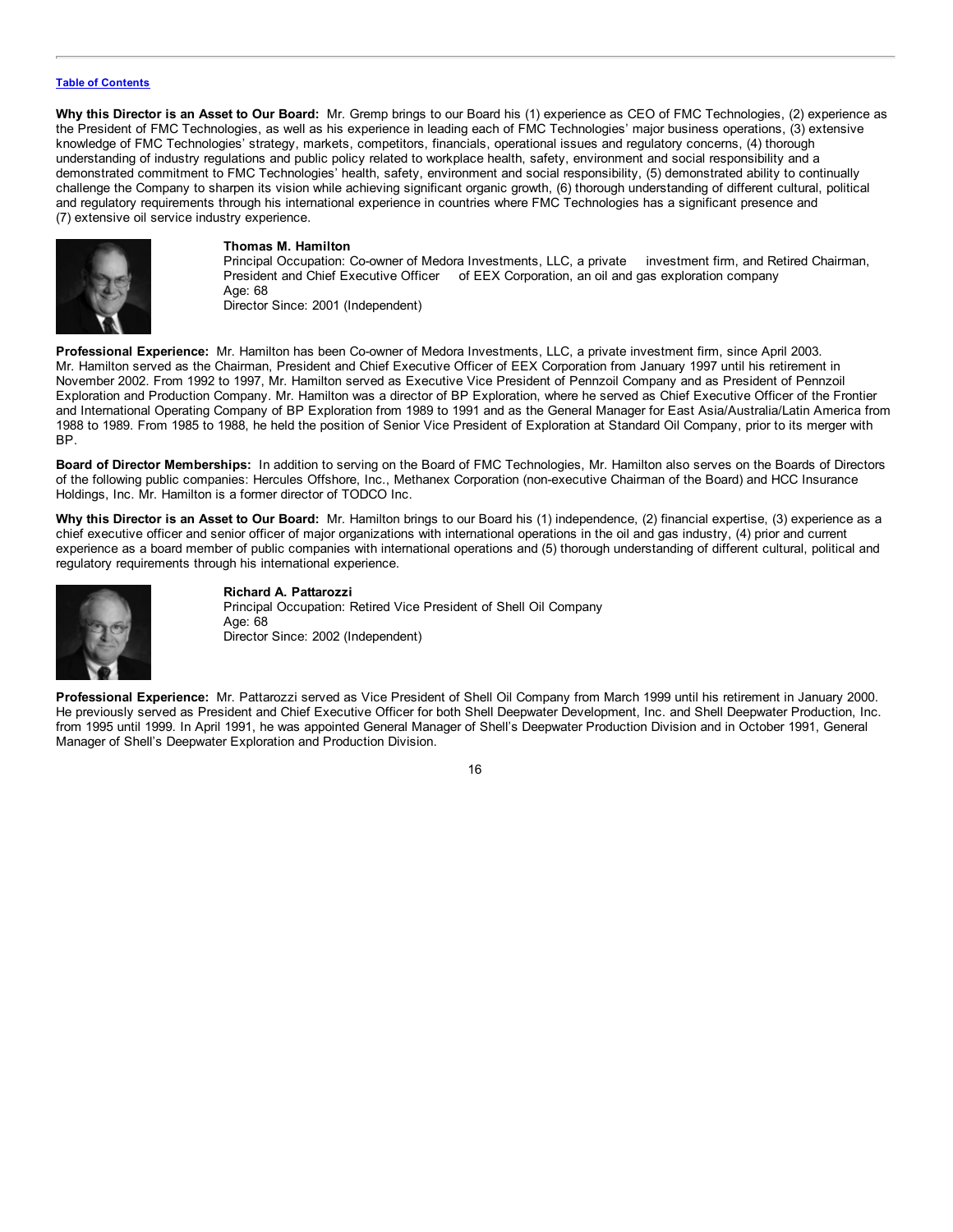<span id="page-19-0"></span>**Board of Director Memberships:** In addition to serving on the Board of FMC Technologies, Mr. Pattarozzi serves as non-executive Chairman of the Board of Stone Energy Corporation, a public company, and also serves on the Board of Tidewater Inc., a public company. Mr. Pattarozzi is a former director of the following public companies: Superior Energy Services and Global Industries, Ltd., which merged with Technip in December 2011.

**Why this Director is an Asset to Our Board:** Mr. Pattarozzi brings to our Board his (1) independence, (2) experience as a chief executive officer and senior officer of major organizations with international operations in the oil and gas industry, (3) prior and current experience as a board member of public companies with international operations and (4) thorough understanding of different cultural, political and regulatory requirements through his extensive oil and gas experience.

# **Information about the Board of Directors**

# **Corporate Governance**

Our Board of Directors believes that the purpose of corporate governance is to ensure that we maximize stockholder value in a manner that is consistent with both the legal requirements applicable to us and a business model that requires our employees to conduct business with the highest standards of integrity. The Board has adopted and adheres to corporate governance principles ("Governance Principles") that the Board and senior management believe promote this purpose, are sound and represent best practices. The Board reviews these governance practices, the corporate laws of the State of Delaware under which we were incorporated, the rules and listing standards of the NYSE and the regulations of the SEC, as well as best practices recognized by governance authorities, to benchmark the standards under which it operates.

The Board provides accountability, objectivity, perspective, judgment and in some cases, specific industry or technical knowledge or experience. In carrying out its responsibilities to the stockholders, the fundamental role of the Board of Directors is to ensure (1) continuity of leadership; (2) that a sound strategy for the success of the enterprise is in place, understood and pursued; and (3) that financial and management resources are available and control systems are in place to carry out that strategy. The Board also provides risk oversight and has delegated some of its oversight duties to the Audit Committee, the Compensation Committee and the Nominating and Governance Committee, as discussed in "Board Oversight of Risk Management" below. The Governance Principles adopted by the Board of Directors may be viewed at the Corporate Governance section of our website at (www.fmctechnologies.com) under the heading *"Investors > Corporate Governance"* and is also available in print to any stockholder upon request submitted to our principal executive offices at 1803 Gears Road, Houston, Texas 77067, Attention: Senior Vice President, General Counsel and Secretary.

# **Board Oversight of Risk Management**

Our Board believes that one of its most important roles is the oversight of the management of risk within the Company, which the Board accomplishes through our enterprise risk management ("ERM") program. On at least an annual basis, management presents to the Board the risk areas that it believes to be the most significant to the Company and the plan for the assessment, monitoring and management of those risks. The Board has ultimate responsibility for overall risk management oversight; however, it has designated each of the three Board committees with oversight of risk within their own areas of responsibility. Oversight of areas such as strategy and operational risk are the responsibility of the whole Board.

For example, the Audit Committee discusses with management on a regular basis our major areas with potential risk exposures, including financial reporting, liquidity, contract management, legal and regulatory compliance, taxes and foreign exchange. The Audit Committee reviews the potential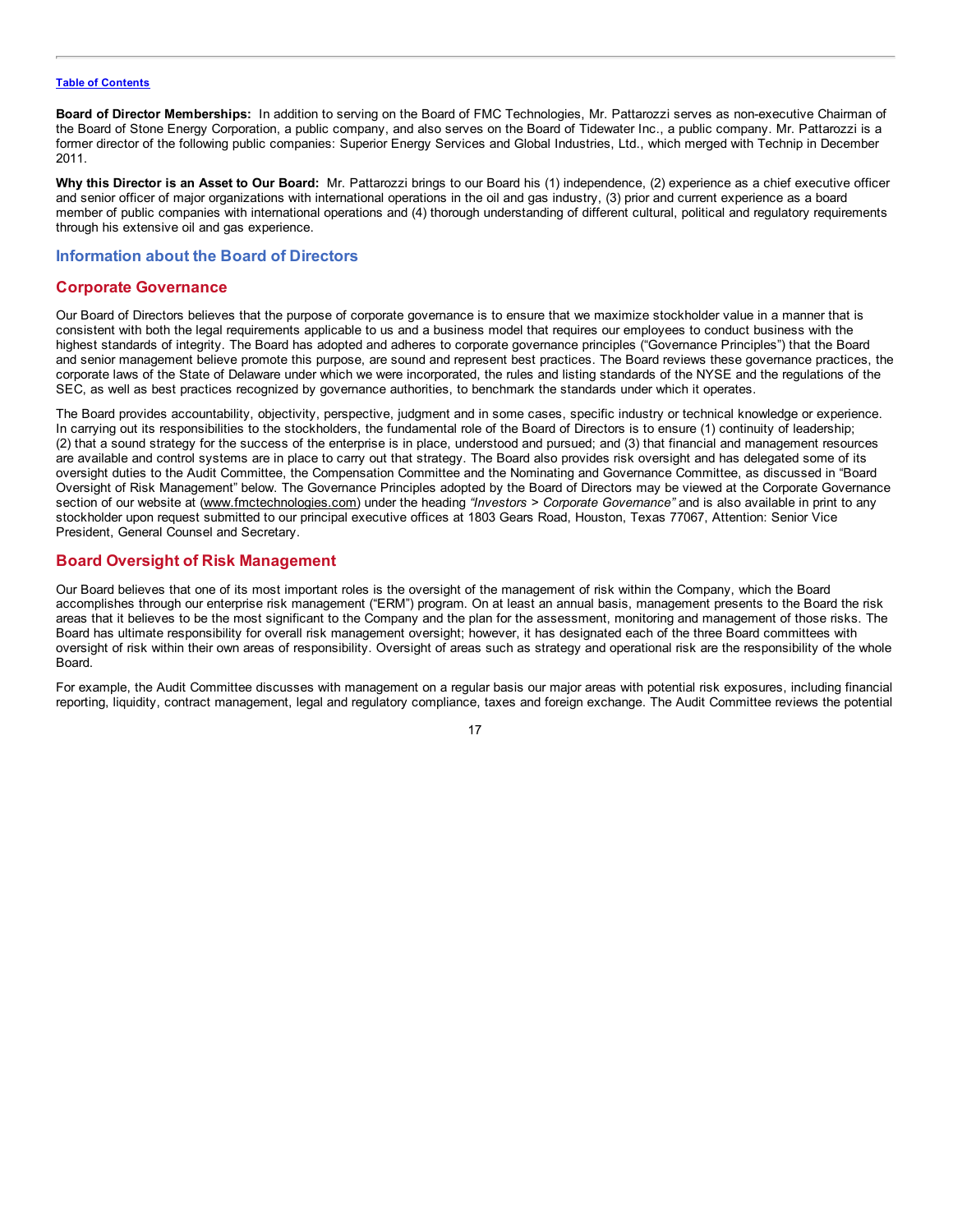<span id="page-20-0"></span>financial impacts of these risks, the steps we take to ensure that appropriate processes are in place to identify, manage and control financial and business risks and that we have adequate insurance coverage to mitigate these risks. In cases where a practice or procedure is identified or an operational incident occurs that could heighten the possibility of a negative impact on our operations or financial results, our management reports to the Board the steps to be taken to ensure that the risk is appropriately managed.

The Nominating and Governance Committee reviews risks related to the Board's legal and regulatory corporate governance compliance requirements and also plays a key role in discussing with management its crisis management preparedness. The Nominating and Governance Committee adopts and maintains emergency procedures for management succession in the event of the unexpected disability or exit from the Company of the CEO or other senior executive officers.

With respect to risks related to compensation matters, the Compensation Committee considers whether our compensation programs for executives and employees generally encourage unnecessary risk taking and has concluded that they do not. The Compensation Committee believes that our annual cash and long-term equity incentives provide an appropriate mix of incentives to ensure performance is focused on longterm stockholder value.

# **Meetings**

During 2011, the Board of Directors held five regular meetings. All incumbent directors attended at least 75% of all meetings of the Board and all meetings of the Board committees on which they served. The Board of Directors has scheduled a meeting in the morning prior to the Annual Meeting, and the Board encourages its members to attend the Annual Meeting. All members of the Board of Directors attended the 2011 Annual Meeting.

# **Committees of the Board of Directors**

During 2011, the Board of Directors had three standing committees: an Audit Committee, a Compensation Committee, and a Nominating and Governance Committee.

Each of these committees operates pursuant to a written charter setting out the functions and responsibilities of the committee, each of which may be viewed at the Corporate Governance section of our website at (www.fmctechnologies.com) under the heading *"Investors > Corporate Governance"* and is also available in print to stockholders upon request submitted to our principal executive offices at 1803 Gears Road, Houston, Texas 77067, Attention: Senior Vice President, General Counsel and Secretary.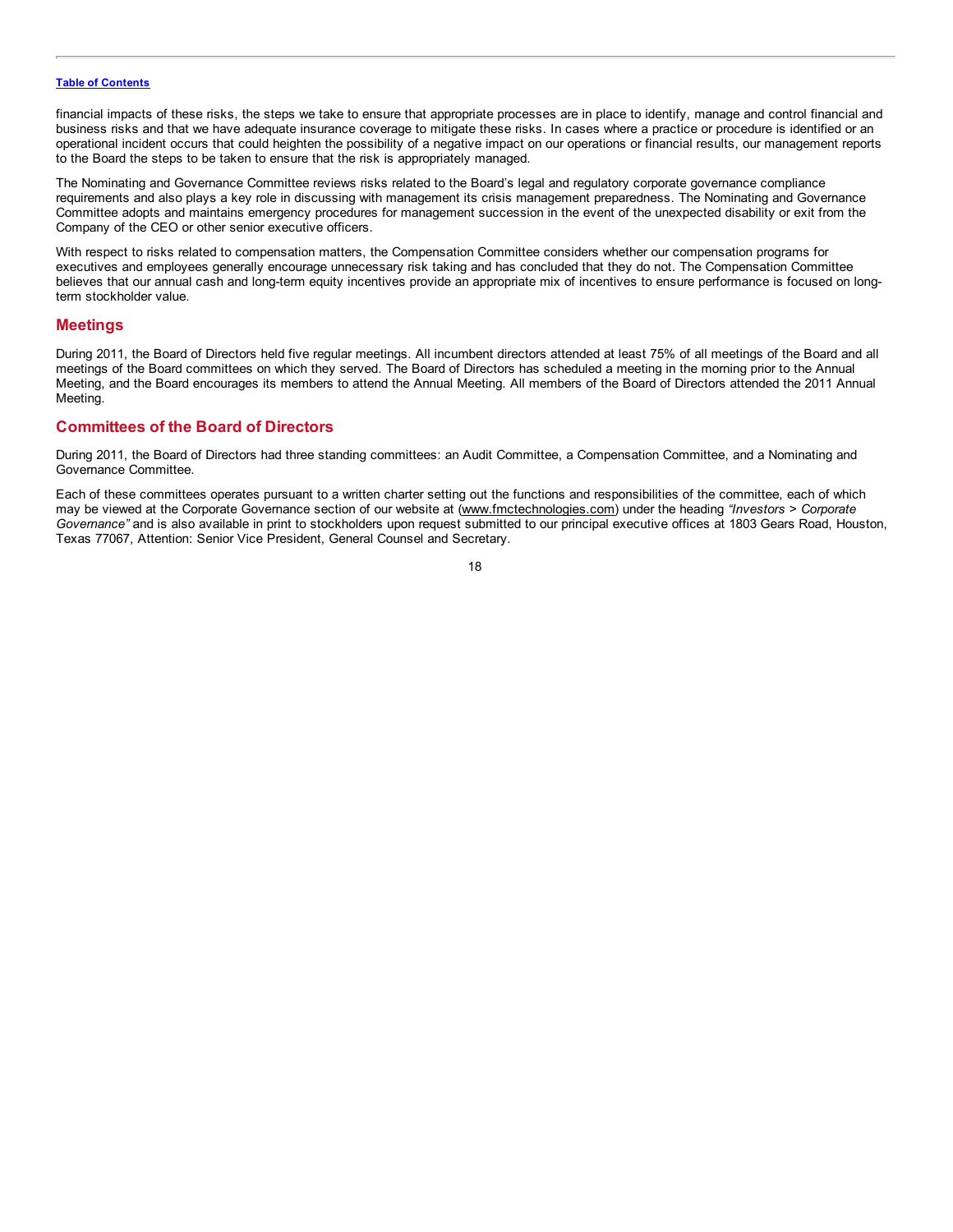The table below provides 2011 meeting and membership information for each of the committees of the Board of Directors:

| 2011 Meetings and<br>Membership | Audit | Compensation | Nominating and<br>Governance |
|---------------------------------|-------|--------------|------------------------------|
|                                 |       |              |                              |
| Number of Meetings              | 7(1)  |              |                              |
| Mike R. Bowlin                  |       | X(2)         |                              |
| Philip J. Burguieres            |       | X            |                              |
| Eleazar de Carvalho Filho       | X     |              | ∧                            |
| C. Maury Devine                 | X     |              |                              |
| <b>Thorleif Enger</b>           |       | X            | ∧                            |
| Claire S. Farley                | x     |              |                              |
| Thomas M. Hamilton              | X     | X            |                              |
| Edward J. Mooney                | X(2)  |              |                              |
| Richard A. Pattarozzi           |       | X            | X(2)                         |
| James M. Ringler                |       | ∧            |                              |

(1) One meeting included a training session for Audit Committee members that concentrated on the Company's intercompany transfer pricing policy.

(2) Indicates committee chairman for the year ended December 31, 2011.

#### **Audit Committee**

The Audit Committee charter gives the Audit Committee the authority and responsibility for the engagement, compensation and oversight of our independent registered public accounting firm and the review and approval in advance of the scope of audit and non-audit assignments and the related fees of the independent registered public accounting firm. The Audit Committee charter also gives this committee authority to fulfill its obligations under SEC and NYSE requirements, which include:

- oversight responsibilities relating to the Company's accounting, auditing and financial reporting practices;
- responsibilities associated with our external and internal audit staffing and planning;
- accounting and financial reporting issues associated with our financial statements and filings with the SEC;
- financial and accounting organization and internal controls;
- auditor independence and approval of non-audit services; and
- "whistle-blower" procedures for reporting questionable accounting and audit practices.

Audit Committee members meet privately in separate sessions with representatives of our senior management, our independent registered public accounting firm and our Director of Internal Audit after Audit Committee meetings (four such sessions were held in 2011). The Audit Committee also plays a key role in assisting the Board in overseeing our ERM program by discussing with management our major areas with potential risk exposures.

The Board of Directors has determined that all of the members of the Audit Committee meet the NYSE standard of having accounting or related financial management expertise and meet the SEC criteria for an "audit committee financial expert."

In general, our Board oversees the Company's risk management. The Audit Committee also plays a key role in discussing with management the potential risk exposures to the Company in the areas of its responsibility discussed in more detail under "Board Oversight of Risk Management" above.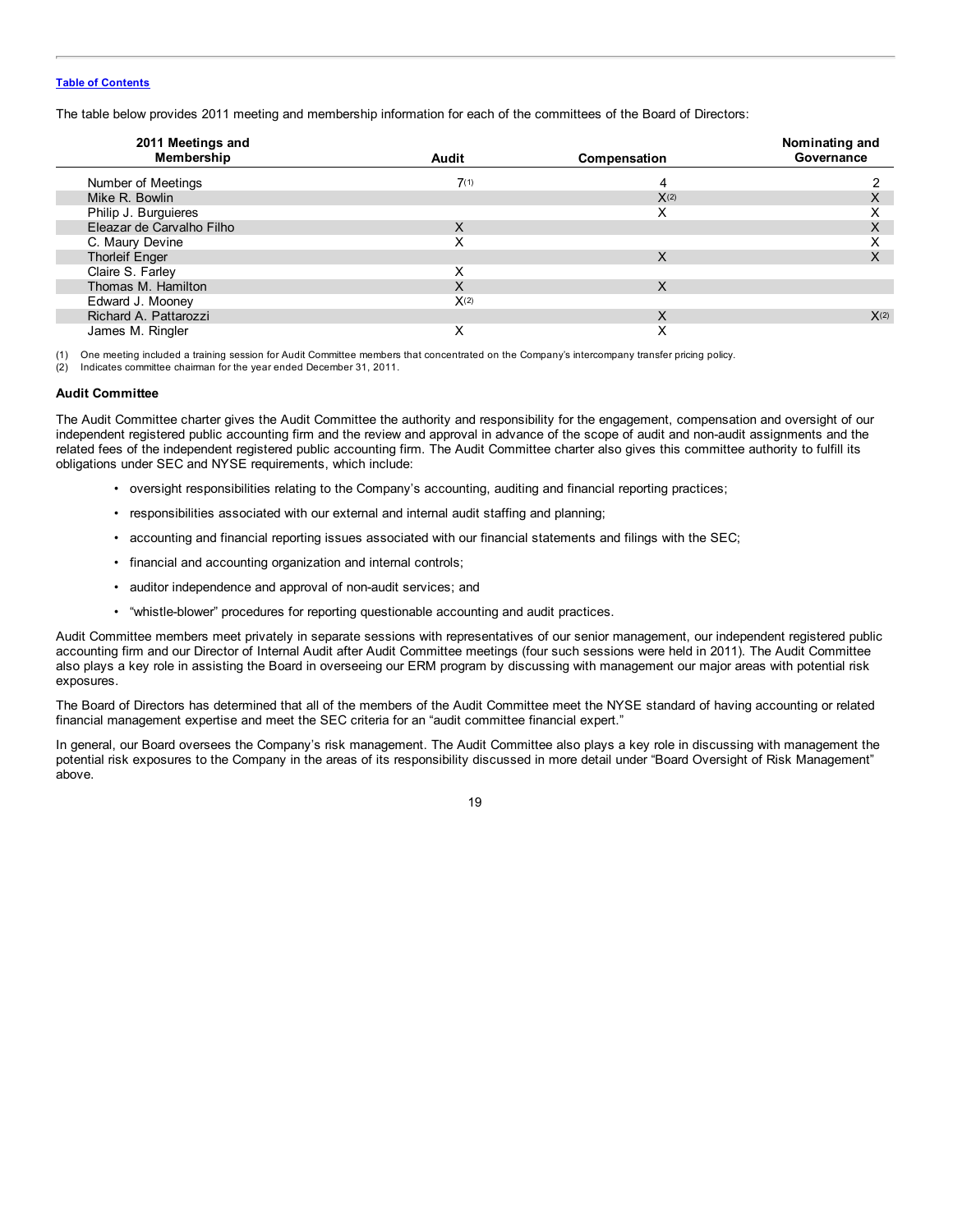### **Compensation Committee**

The principal duties of the Compensation Committee under its charter include:

- evaluating the performance of and approving all elements of compensation for the CEO;
- reviewing and approving compensation policies and practices for other executive officers, including all elements of their annual compensation;
- reviewing the Company's executive compensation proposals to stockholders, including advisory votes on executive compensation and the frequency of such votes;
- reviewing and approving major changes in employee benefit plans;
- reviewing short-term and long-term incentive and equity grants;
- reviewing and approving any agreements between the Company and its executive officers;
- reviewing and approving the compensation for the Company's directors;
- ensuring that a succession plan for the CEO and any other key executive positions is in place;
- reviewing the Company's overall compensation philosophy to ensure that the policy appropriately links management interests with those of stockholders, rewards executives for their contributions and provides appropriate retention incentives;
- reviewing and approving organizational changes and restructurings that have a significant impact on the Company or its business;
- reviewing and assessing the adequacy of policies and procedures with respect to major risk assessment and risk management in those specific areas as delegated by the Board of Directors; and
- reviewing the Compensation Discussion and Analysis to be included in our annual report or proxy statement and recommending, if appropriate, to the Board of Directors, its inclusion in our annual report or proxy statement.

The Compensation Committee annually reviews all elements of executive pay, peer group practices and performance both internally and relative to peers as part of its process to help ensure that our total compensation program is consistent with our compensation philosophies. In discharging its duties and responsibilities, the Compensation Committee has the sole authority to retain, manage and terminate outside consultants. For instance, in determining compensation levels for executive officers, the Compensation Committee reviews compensation survey data supplied by Meridian, an independent consultant retained by the Compensation Committee.

The Compensation Committee's engagement agreement with Meridian for 2011 provided for a scope of work that included ensuring that the Compensation Committee's compensation recommendations were consistent with our business strategy, pay philosophy, prevailing market practices and relevant regulatory mandates and assisting the Committee's efforts to make compensation decisions that are representative of the interests of our stockholders.

A group of peer companies, recommended by our management and approved by the Compensation Committee, is used as part of the external benchmarking process. The list is reviewed on an annual basis by the Compensation Committee to ensure continuing relevancy. In approving the companies to be included in the peer group, the Compensation Committee reviews the size and financial performance of the proposed companies to determine whether the group is appropriate. Meridian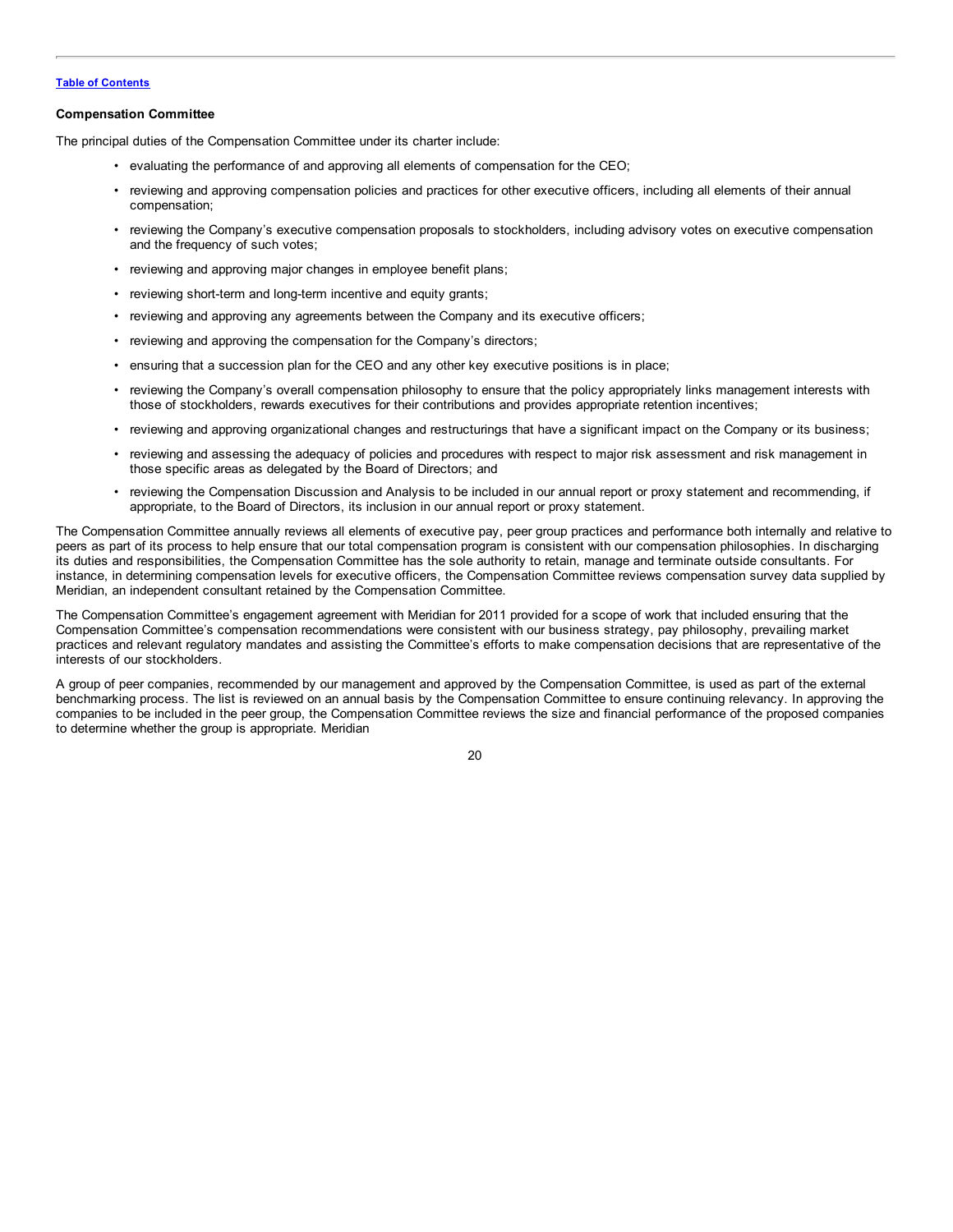collects, analyzes and reports back to the Compensation Committee on the amounts and components of compensation paid by the peer group. Since the companies surveyed by Meridian are of varying revenue size and market capitalization, its survey utilizes regression analysis to develop size-adjusted values to provide relevant comparisons for each component of compensation.

Based on the survey market data provided by Meridian, the Compensation Committee reviews the appropriateness of management's recommendations for each executive's base pay, annual non-equity incentive bonus and annual equity award. The Committee allocates total annual compensation to our executive officers among the various elements of short-term cash (base pay and non-equity incentive bonus) and long-term compensation (equity awards), including the allocation between performance-based and time-based equity to approximate the market allocation identified in Meridian's survey results. While this is a significant input into the process the Committee uses to determine executive compensation, the Committee considers other factors such as the individual's performance and tenure in positions.

The Board has delegated the authority to the Compensation Committee to decide whether or not to accept, reject or modify our management's proposals for annual compensation awards to our executive officers. The Compensation Committee also has the authority to recommend the amount of compensation to be paid to our non-employee directors. Our CEO is the only executive officer whose compensation is disclosed in the Summary Compensation Table in this Proxy Statement who also participates each year in the compensation decisions for other named executive officers. Our CEO does not have a role in setting his own base pay, annual non-equity incentive bonus amount or the size of his annual equity compensation award. Our Vice President of Administration, working with Meridian, provided recommendations for each executive's base pay, annual non-equity incentive bonus and annual equity award for the Compensation Committee's review. Our Chief Financial Officer also provided the Compensation Committee with information related to the Company's financial performance against our objectives and our peer companies' financial performance. This information was then used by the Compensation Committee as factors in setting annual targets and ratings associated with incentive compensation awards and selecting appropriate structures for performance-based restricted stock units.

In general, our Board oversees the Company's risk management. The Compensation Committee also plays a key role in discussing with management the potential risk exposures to the Company in the areas of its responsibility discussed in more detail under "Board Oversight of Risk Management" above.

### **Nominating and Governance Committee**

The principal duties of the Nominating and Governance Committee under its charter include:

- identifying and recommending to the Board of Directors qualified nominees for election to the Board of Directors;
- making recommendations to the Board of Directors concerning the structure and membership of other Board committees and making annual recommendations for a member to serve as the lead independent director;
- making recommendations to the Board of Directors from time to time regarding matters of corporate governance and compliance;
- adopting and maintaining emergency procedures for management succession in the event of the unexpected disability of the CEO;
- reviewing on an annual basis the Company's Code of Business Conduct and Ethics;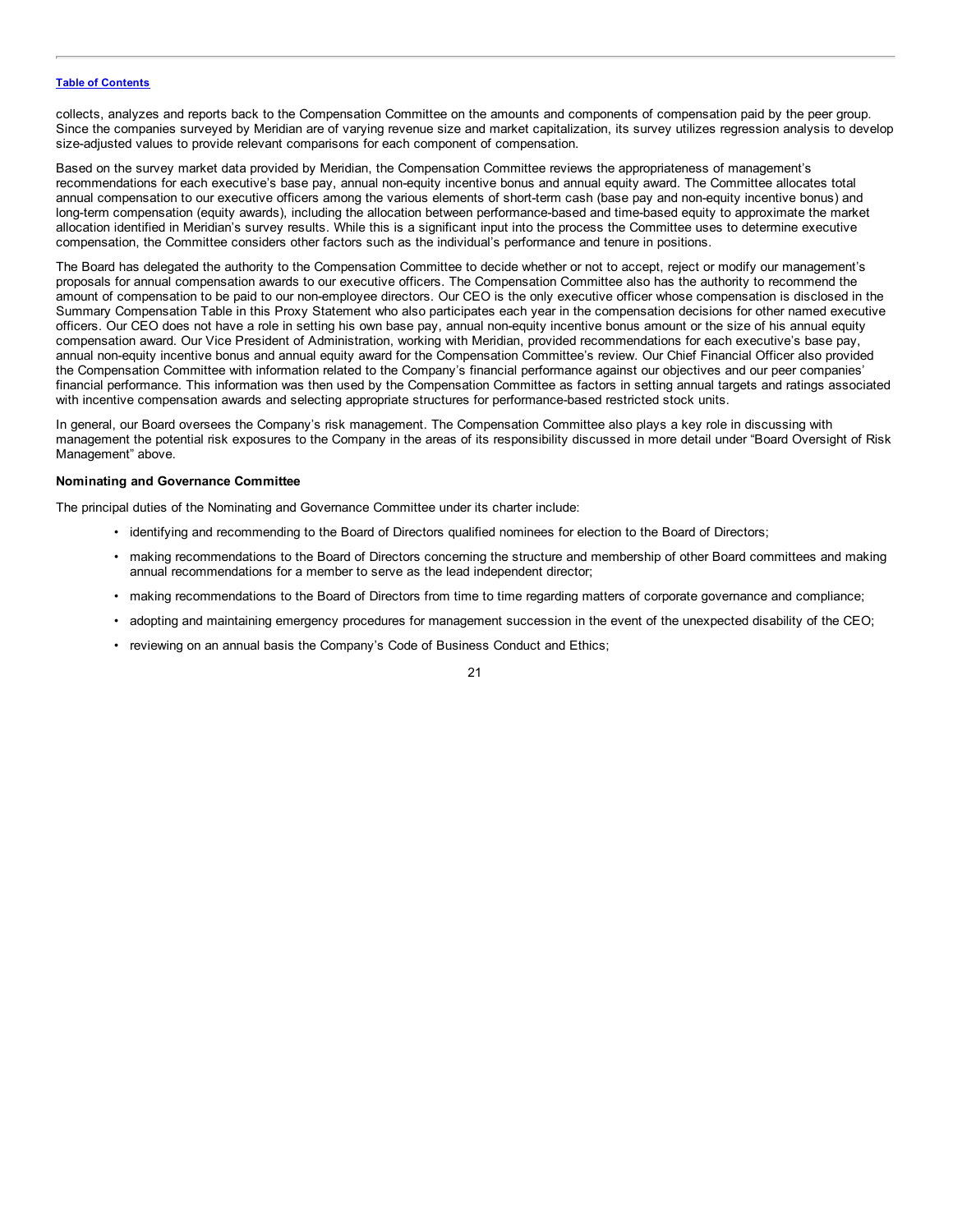- <span id="page-24-0"></span>• reviewing and assessing the adequacy of policies and procedures with respect to major risk assessment and risk management in those specific areas as delegated by the Board of Directors; and
- annually assessing the performance of the Board of Directors and its committees, and reporting its assessment to the Board of **Directors**

Stockholders may submit recommendations for future candidates for election to the Board of Directors for consideration by the Nominating and Governance Committee by writing to our principal executive offices at 1803 Gears Road, Houston, Texas 77067, Attention: Senior Vice President, General Counsel and Secretary. A letter recommending a director candidate must include the candidate's name, biographical information and a summary of the candidate's qualifications. In addition, the letter should be accompanied by a signed statement from the nominee indicating that the nominee is willing to serve as a member of the Board. To make a recommendation for the 2013 Annual Meeting, please refer to the timing requirements specified in the section of this Proxy Statement entitled "Proposals for the 2013 Annual Meeting of Stockholders." All submissions from stockholders meeting these requirements will be reviewed by the Nominating and Governance Committee.

In connection with its role in recommending candidates for the Board, the Nominating and Governance Committee advises the Board with respect to the combination of skills, experience, perspective and diversity that its members believe are required for the effective functioning of the Board considering our current business strategies and regulatory, geographic and market environment. Although the Committee has not established specific, minimum qualifications for director nominees, our Governance Principles provide that directors should be selected based on integrity, successful business experience, stature in their own fields of endeavor and the diversity of perspectives they bring to the Board. Director nominees are selected so that the Board represents a diversity of experience, backgrounds and qualifications that will allow the Board to fulfill its responsibilities. The Nominating and Governance Committee assesses annually the effectiveness of the Company's diversity policy in connection with the selection of nominees for election or re-election to the Board. In addition, the Board of Directors participates annually in a self-assessment or evaluation of the effectiveness of the Board. These evaluations assess the diversity of talents, expertise and occupational and personal backgrounds of the Board members.

Our Governance Principles also require that a majority of our non-employee directors should be active or retired senior executives, preferably chief executive or chief operating officers of publicly-held companies. In addition, the Governance Principles provide that our non-employee directors should also be chosen based on recognized experience in our lines of business and leadership in areas of government service, academia, finance and international trade. Nominees to be evaluated by the Nominating and Governance Committee for future vacancies on the Board will be selected by the Committee from candidates recommended by multiple sources, including business and personal contacts of the members of the Nominating and Governance Committee, recommendations by our senior management and candidates identified by independent search firms, stockholders and other sources, all of whom will be evaluated based on the same criteria. All of the current director nominees are standing members of the Board and have been proposed by the entire Board for re-election.

In general, our Board oversees the Company's risk management. The Nominating and Governance Committee also plays a key role in discussing with management the potential risk exposures to the Company in the areas of its responsibility discussed in more detail under "Board Oversight of Risk Management" above.

# **Director Independence**

The Nominating and Governance Committee conducted a review of the independence of the members of the Board of Directors and its committees and reported its findings to the full Board at its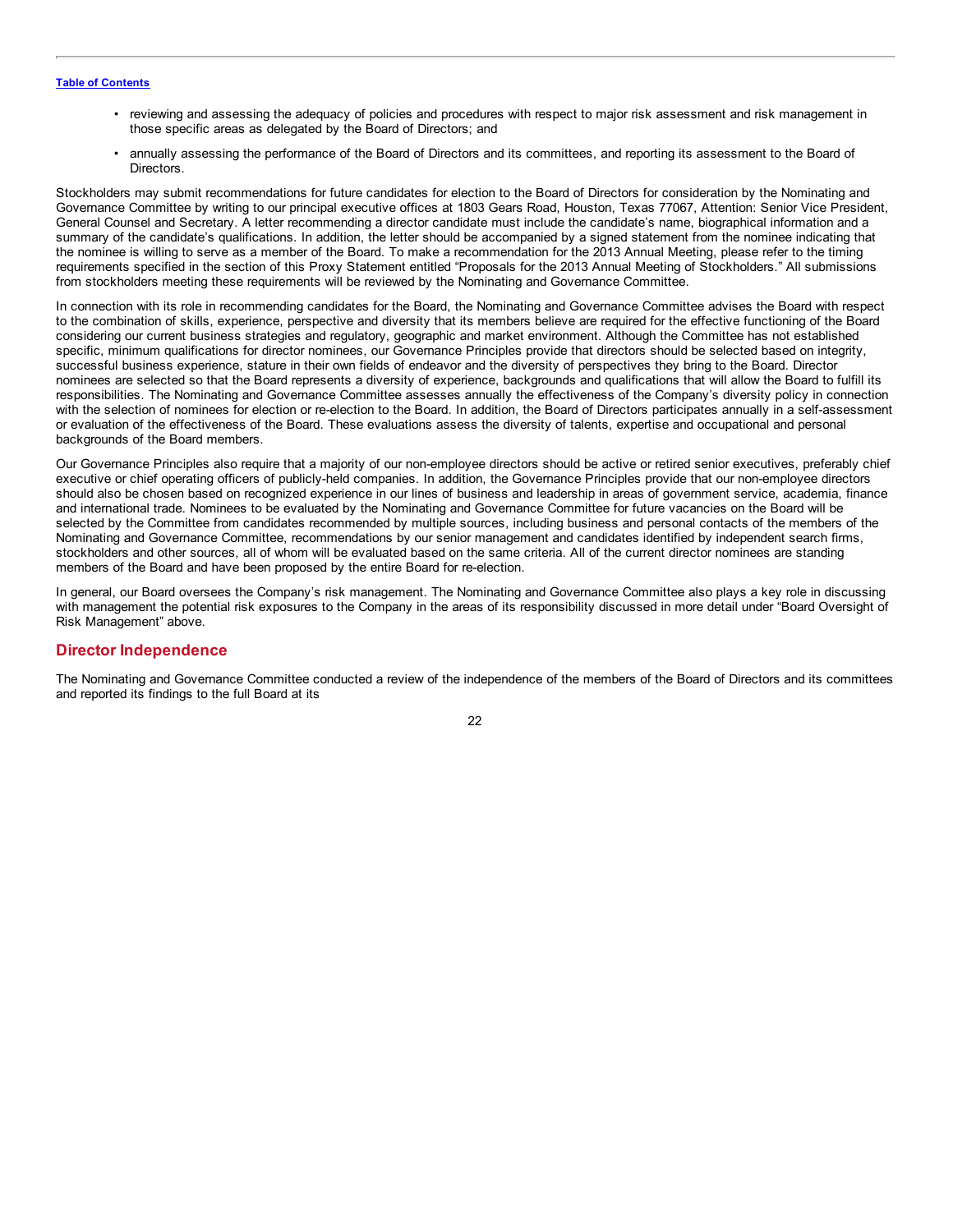February 24, 2012 meeting. Based on the report and recommendation of the Nominating and Governance Committee, 11 of our 12 directors (including the four nominees presently standing for election) are non-employee directors. The Nominating and Governance Committee reviewed all of the commercial transactions, relationships and arrangements between us and our subsidiaries, affiliates and executive officers with companies with whom the 11 non-employee directors are affiliated or employed. The transactions, relationships and arrangements reviewed by the Committee consisted of the following:

- Philip J. Burguieres is a member of the Board of Directors and compensation committee of Newfield Exploration Company, a customer of FMC Technologies. Mr. Burguieres is also Chairman Emeritus of Weatherford International Ltd., a customer and vendor of FMC Technologies.
- C. Maury Devine is a member of the Board of Directors and audit committee of John Bean Technologies Corporation ("JBT"). FMC Technologies and JBT are parties to a separation and distribution agreement and a tax sharing agreement that relate to the spin-off of our FoodTech and Airport Systems businesses (now JBT) that occurred in July 2008. Ms. Devine is also a member of the Board of Directors of Technip, a customer and vendor of FMC Technologies. Ms. Devine also serves on Technip's audit and compensation committees.
- Thorleif Enger is a member of the Board of Directors of Hitec-Vision ASA, a vendor of FMC Technologies.
- Claire S. Farley is a member of the Board of Directors of EnCana Corporation, a customer of FMC Technologies.
- Thomas M. Hamilton is the non-executive Chairman of the Board of Directors of Methanex Corporation, a customer and vendor of FMC Technologies.
- Edward J. Mooney is a member of the Board of Directors of FMC Corporation, our former parent company. Mr. Mooney also serves on that Board's audit committee and is the chairman of its compensation committee. FMC Technologies and FMC Corporation are parties to a separation and distribution agreement and a joint litigation defense agreement that relate to the separation of the companies' businesses that occurred in 2001. Mr. Mooney is also a member of the Board of Directors of The Northern Trust Corporation and is chairman of that Board's audit committee. The Northern Trust Corporation serves as trustee for the Company's Pension Plan and provides administrative services related to the plan. Northern Trust is also a member of the syndicate of lenders providing financing to us.
- Joseph H. Netherland is a member of the Board of Directors of Newfield Exploration Company, which is a customer of FMC Technologies.
- Richard A. Pattarozzi is the non-executive Chairman of the Board of Directors of Stone Energy Corporation, a customer of FMC Technologies.
- James M. Ringler is a member of the Board of Directors and audit committee of The Dow Chemical Company, a vendor of FMC Technologies. Mr. Ringler also serves as a member the Board of Directors and compensation committee of JBT. FMC Technologies and JBT are parties to a separation and distribution agreement and a tax sharing agreement that relate to the spin-off of our FoodTech and Airport Systems businesses (now JBT) that occurred in July 2008.

Although the Board has not adopted categorical standards of materiality, none of these relationships was deemed to be material or as impacting the independence of our non-employee directors. Each of our directors completes an annual questionnaire, which is modeled after Section 303A.02 of the NYSE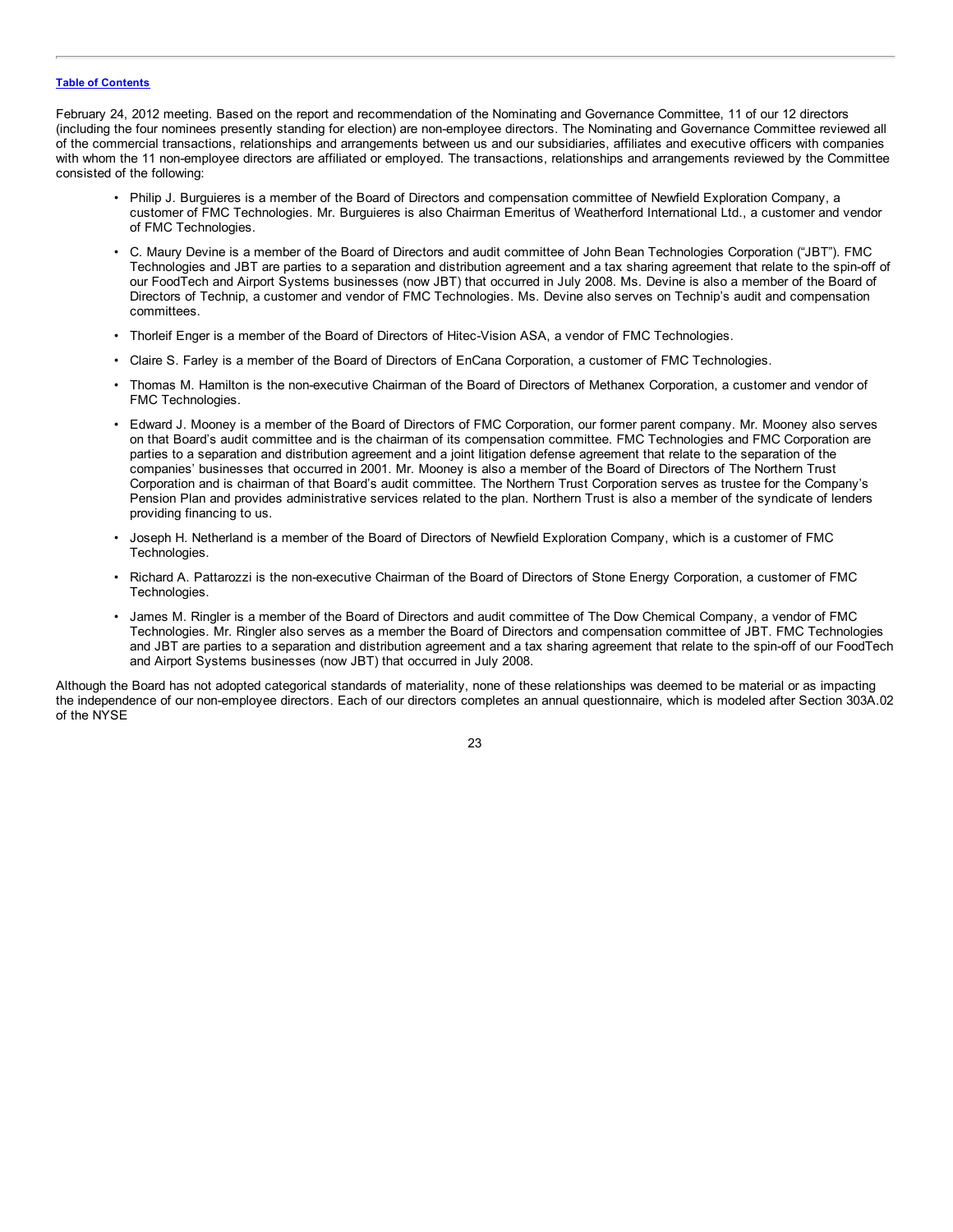<span id="page-26-0"></span>listed company manual, requiring disclosure of any relationships (including industrial, banking, consulting, legal, accounting, charitable or familial relationships) that could impair the independence of such director.

Based on the report and recommendation of the Nominating and Governance Committee, the Board has determined that Mike R. Bowlin, Philip J. Burguieres, C. Maury Devine, Eleazar de Carvalho Filho, Thorleif Enger, Claire S. Farley, Thomas M. Hamilton, Edward J. Mooney, Joseph H. Netherland, Richard A. Pattarozzi and James M. Ringler each satisfies the independence criteria set forth in the corporate governance listing standards of the NYSE. In addition, all of the members of the Audit Committee satisfy the enhanced independence criteria required for members of audit committees under regulations adopted by the SEC and the NYSE corporate governance listing standards.

# **Leadership Structure of the Board and Executive Sessions of Independent Directors**

Our Board of Directors has determined that a leadership structure consisting of a combined principal executive officer and Chairman of our Board, together with a strong lead independent director who chairs the non-management sessions of the Board is the most appropriate structure for the Company. Our Board believes that combining the principal executive officer and Chairman positions is currently the most effective leadership structure for our Company given Mr. Gremp's in-depth knowledge of our Company's business and industry, his ability to formulate and implement strategic initiatives and his extensive contact with, and knowledge of, the industry. As CEO, Mr. Gremp bears the primary responsibility for managing our day-to-day business, and our Board believes that he is the person who is best suited to chair Board meetings and ensure that key business issues and stockholder interests are brought to the attention of our Board. By combining the positions of Chairman and principal executive officer, the Board gains valuable perspective that combines the operating experience of a member of management with the oversight focus of a member of the Board; and by maintaining a lead independent director, as discussed below, the Board can provide strong independent risk oversight. In addition, our Board believes that this structure facilitates communications between the Board, its committees and management, creates the most efficient and productive relationship between the Board's strategic role and management's control of daily operations, utilizes Mr. Gremp's knowledge of the Company's business and the industry to the Company's benefit and provides an effective balance for the management of our Company in the best interests of our stockholders.

The Chairman is responsible for setting the agenda for the Board meetings and for presiding at such meetings. Additionally, the Board of Directors annually appoints one independent member to act as its lead independent director. Mr. Bowlin has been selected by the Board of Directors to continue to serve as the lead independent director for executive sessions during 2012.

The lead independent director is authorized to call meetings of the non-employee directors, and he is responsible for the following:

- setting the agenda for executive sessions of non-employee directors after regularly scheduled Board of Directors meetings and for presiding at such sessions;
- acting as principal liaison between the non-employee directors and the Chairman;
- advising the Chairman as to the quality, quantity and timeliness of the flow of information from management necessary for the nonemployee directors to effectively and responsibly perform their duties;
- providing feedback from executive sessions of the non-employee directors to the Chairman and other senior management; and
- advising the Chairman on potential agenda items for Board meetings.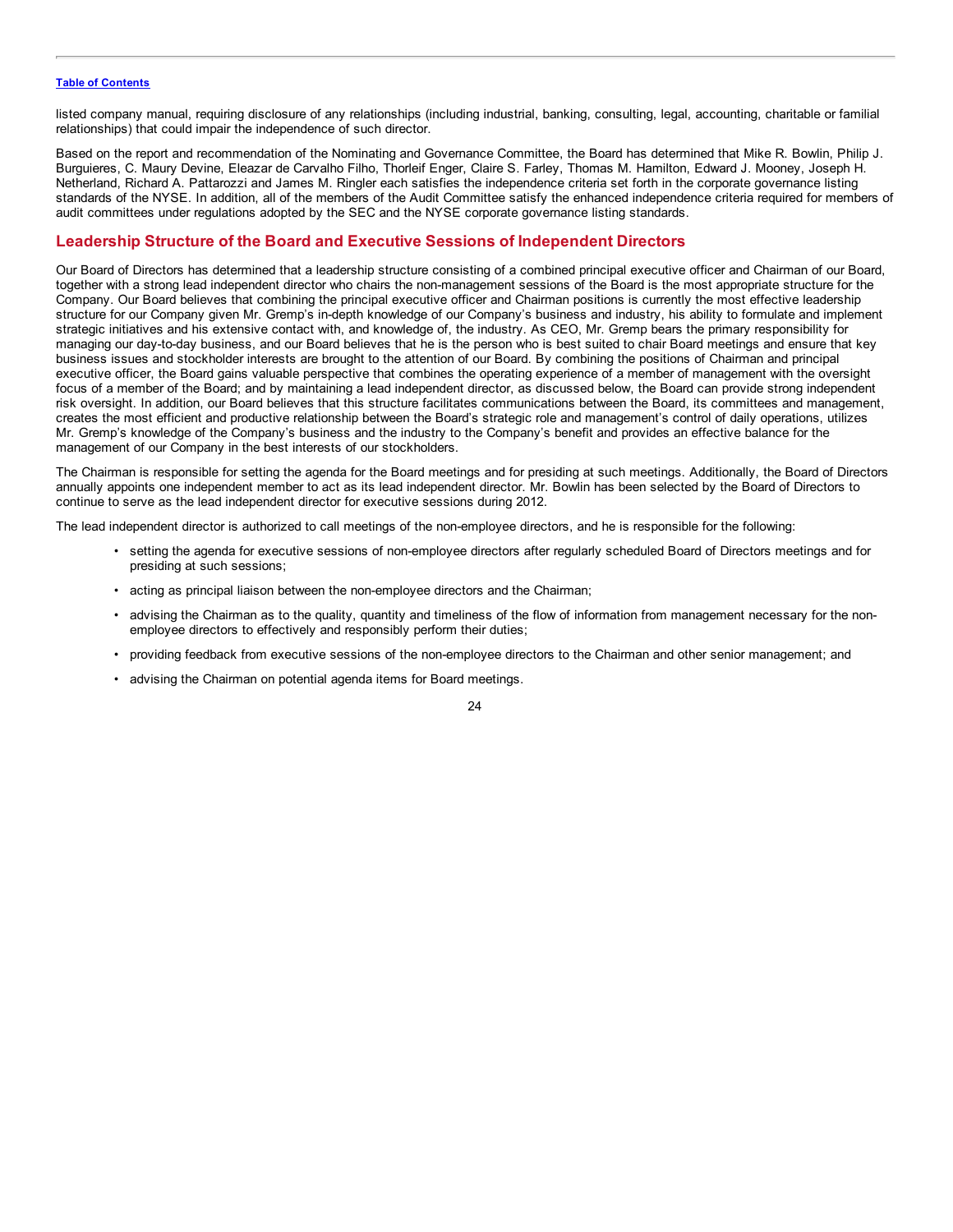# <span id="page-27-0"></span>**Communications with Directors**

To provide the Company's stockholders and other interested parties with a direct and open line of communication to the Company's Board of Directors, a process has been established for communications with any member of the Board of Directors, including the Company's lead independent director, the Chair of any of the Company's committees or with the non-employee directors of the Company as a group, by sending such written communication to c/o Lead Independent Director, FMC Technologies, Inc., 1803 Gears Road, Houston, Texas 77067, or an email to our lead independent director at lead.director@fmcti.com. The lead independent director will review any such communication with the parties to whom the communication is addressed at the next regularly scheduled Board meeting unless, in his judgment, earlier communication is warranted.

# **Director Compensation**

Our compensation plan for non-employee members of our Board of Directors is included in the FMC Technologies, Inc. Amended and Restated Incentive Compensation and Stock Plan (the "Incentive Compensation and Stock Plan"). The Incentive Compensation and Stock Plan grants the Board of Directors the authority to modify the terms of the Board of Directors' compensation plan pursuant to a recommendation from our Compensation Committee.

The following table shows all compensation awarded or earned by the non-employee members of our Board of Directors from all sources for services rendered in all of their capacities to us during 2011. Peter D. Kinnear, our retired Chairman, President and CEO, and John T. Gremp, our current Chairman, President and CEO, are not included in the table as they were employees of the Company during 2011 and did not receive any additional compensation for their services as a director. The compensation paid to Mr. Kinnear and Mr. Gremp is shown in the Summary Compensation Table.

#### **Director Compensation Table**

|                           | Fees<br>Eamed          |                        |                          |           |
|---------------------------|------------------------|------------------------|--------------------------|-----------|
|                           | or                     |                        |                          |           |
|                           | Paid in                | Stock                  | All Other                |           |
|                           | Cash                   | Awards                 | Compensation             | Total     |
| Name                      | $($ \$) <sup>(1)</sup> | $($ \$) <sup>(2)</sup> | $($ \$) <sup>(3)</sup>   | $($ \$)   |
| Mike R. Bowlin            | \$109,000              | \$199,989              | 720<br>æ                 | \$309,709 |
| Philip J. Burguieres      | 72,000                 | 199,989                | 10,000                   | 281,989   |
| Eleazar de Carvalho Filho | 80,000                 | 199,989                | 7,988                    | 287,977   |
| C. Maury Devine           | 80,000                 | 199,989                | 10,000                   | 289,989   |
| <b>Thorleif Enger</b>     | 70,000                 | 199,989                | $\overline{\phantom{m}}$ | 269,989   |
| Claire S. Farley          | 74,000                 | 199,989                | $\qquad \qquad -$        | 273,989   |
| Thomas M. Hamilton        | 82,000                 | 199,989                | 10,500                   | 292,489   |
| Edward J. Mooney          | 94,000                 | 199,989                | 1,271                    | 295,260   |
| Joseph H. Netherland      | 60,000                 | 199,989                | 10,000                   | 269,989   |
| Richard A. Pattarozzi     | 84,000                 | 199,989                | 10,623                   | 294,612   |
| James M. Ringler          | 80,000                 | 199,989                | 5,500                    | 285.489   |

(1) Includes the amount of the director's annual retainer, fees paid for attendance at committee meetings and additional fees paid to the chairman of each Board committee and to the lead independent director.

Restricted stock unit grants were made on May 2, 2011, valued at \$46.52 per share, the closing price of our Common Stock on May 2, 2011, reflecting an aggregate grant date fair value, which was computed in accordance with the SEC proxy disclosure rules and Financial Accounting Standards Board ("FASB") Accounting Standards Codification ("ASC") Topic 718, for all of our non-employee directors of \$2,199,884. The number of the aggregate outstanding restricted stock units held by each of our non-employee directors on December 31, 2011 was: Mr. Bowlin 136,156.812; Mr. Burguieres 82,652.888; Mr. de Carvalho Filho 10,537; Ms. Devine 56,861.780; Dr. Enger 26,037; Ms. Farley 26,037; Mr. Hamilton 153,101.700; Mr. Mooney 119,880.556; Mr. Netherland 141,358.254; Mr. Pattarozzi 99,915.676; and Mr. Ringler 136,156.812. Dividends will not be paid on any of the restricted stock units unless we pay dividends on our Common Stock.

<sup>(3)</sup> Amounts in this column reflect reimbursed costs for travel for out-of-town spouses to our October 2011 Board of Directors meeting in Houston and charitable contributions made by the Company in the name of directors pursuant to the Company's matching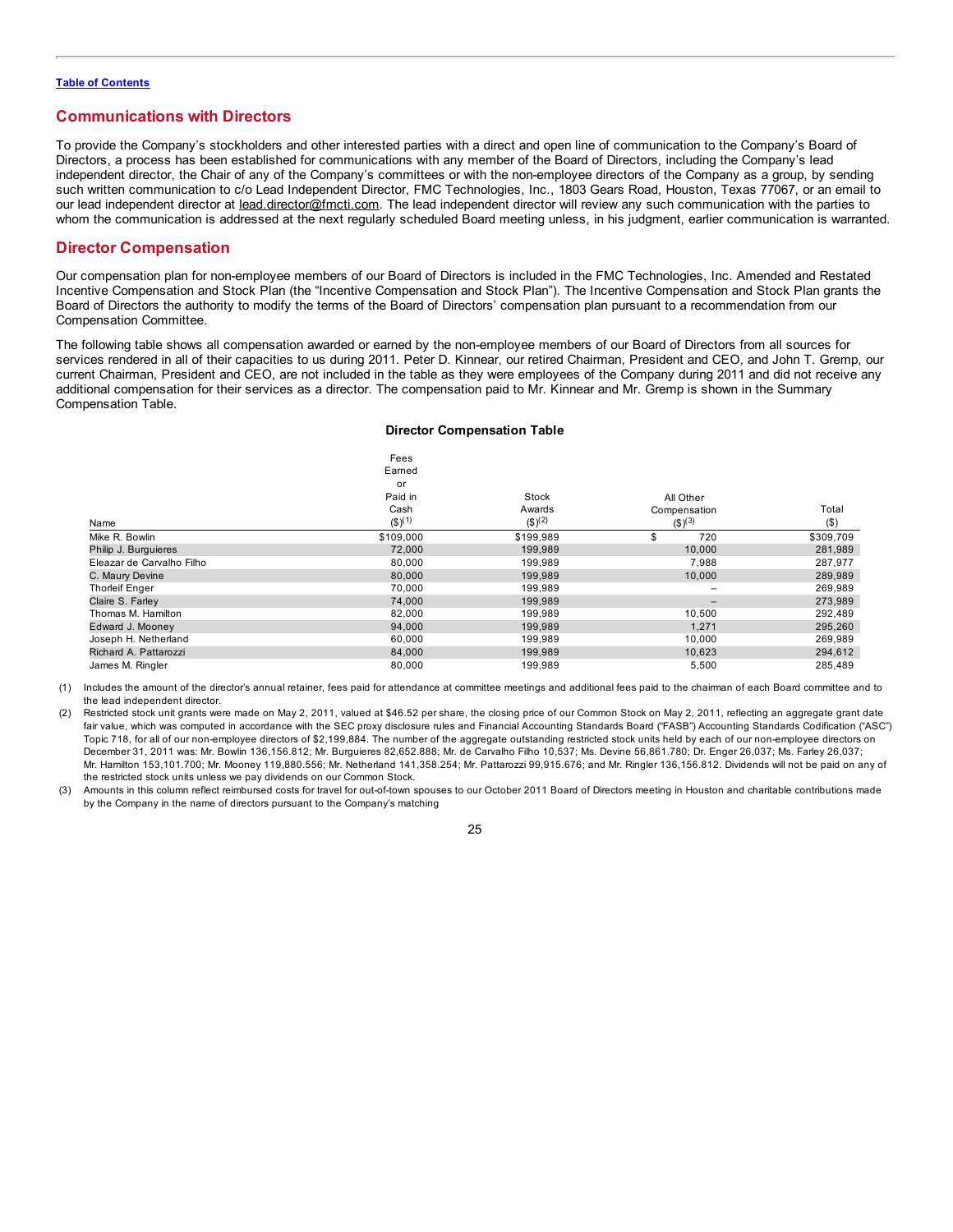charitable contribution program available to all employees and directors. The numbers shown reflect the matching charitable contribution amounts that were paid during the 2011 plan year. A portion of the amounts shown reflect matching contributions attributable to director contributions made in the prior fiscal year. For additional information regarding charitable contributions, see "Other Benefits" below.

### **Director Fees and Annual Grant of Restricted Stock Units**

For 2011, each non-employee director received an annual retainer of \$60,000, paid in cash. Our non-employee directors also received an annual non-retainer equity grant of restricted stock units. For 2011, we awarded each of our non-employee directors restricted stock units on May 2, 2011, with a value of \$200,000, which is included in the amount contained in the "Stock Awards" column of the Director Compensation Table. These awards will not vest until May 2, 2012, the date of the Annual Meeting. Beginning in 2012, the non-employee directors will receive restricted stock units with a value of \$250,000. The increase in the grant value is based upon a compensation review with Meridian.

The "Fees Earned or Paid in Cash" column in the Director Compensation Table also includes cash remuneration in the amount of \$2,000 for each Board of Directors committee meeting attended, including telephonic meetings. Our lead independent director received an additional fee of \$20,000, the chair of the Nominating and Governance Committee received an additional fee of \$10,000, the chair of the Compensation Committee received an additional fee of \$15,000 and the chair of the Audit Committee received an additional fee of \$20,000 during 2011, which are also included in the "Fees Earned or Paid in Cash" column.

### **Stock Ownership Requirements**

We have ownership requirements for our non-employee directors that are based on a multiple of five times the amount of each director's annual retainer. The receipt of the annual non-retainer restricted stock unit grant is deferred until after the non-employee director's separation from service from our Board. These restricted stock units granted to a director are settled in Common Stock upon the director's separation from service from our Board. These restricted stock units are also forfeited if a director ceases service on the Board of Directors prior to the vesting date of the restricted stock units, except in the event of death or disability. Unvested restricted stock units will be settled and are payable in Common Stock upon the death or disability of a director or in the event of a change in control of FMC Technologies. Awards granted to non-employee directors will vest on the date of the Company's annual stockholders' meeting following the grant date unless otherwise determined by the Board. Beginning with awards granted in 2012, non-employee directors will have the opportunity to elect the year in which they will take receipt of the equity grants from either (a) a period of 1 to 15 years from the grant date or (b) upon their separation from Board service. The elections are made prior to the beginning of the grant year and are irrevocable after December 31st of the year prior to grant. In addition, beginning in 2012, our non-employee directors can elect to defer some or all of their cash retainer payments and receive the deferred value in equity grants that have the same election options as the non-retainer equity grant.

### **Other Benefits**

Each non-employee director receives reimbursement for reasonable incidental expenses incurred in connection with the attendance of Board and committee meetings. In addition, directors are eligible to participate in the Company's matching charitable contribution program on the same terms as employees. Pursuant to this program, we match 100% of the charitable contributions of our employees and directors up to an aggregate of \$10,000 in any year, although we exercise discretion to approve matching contributions in excess of that amount from time to time. Directors who are not our employees do not participate in our employee benefit plans other than our matching program for charitable contributions.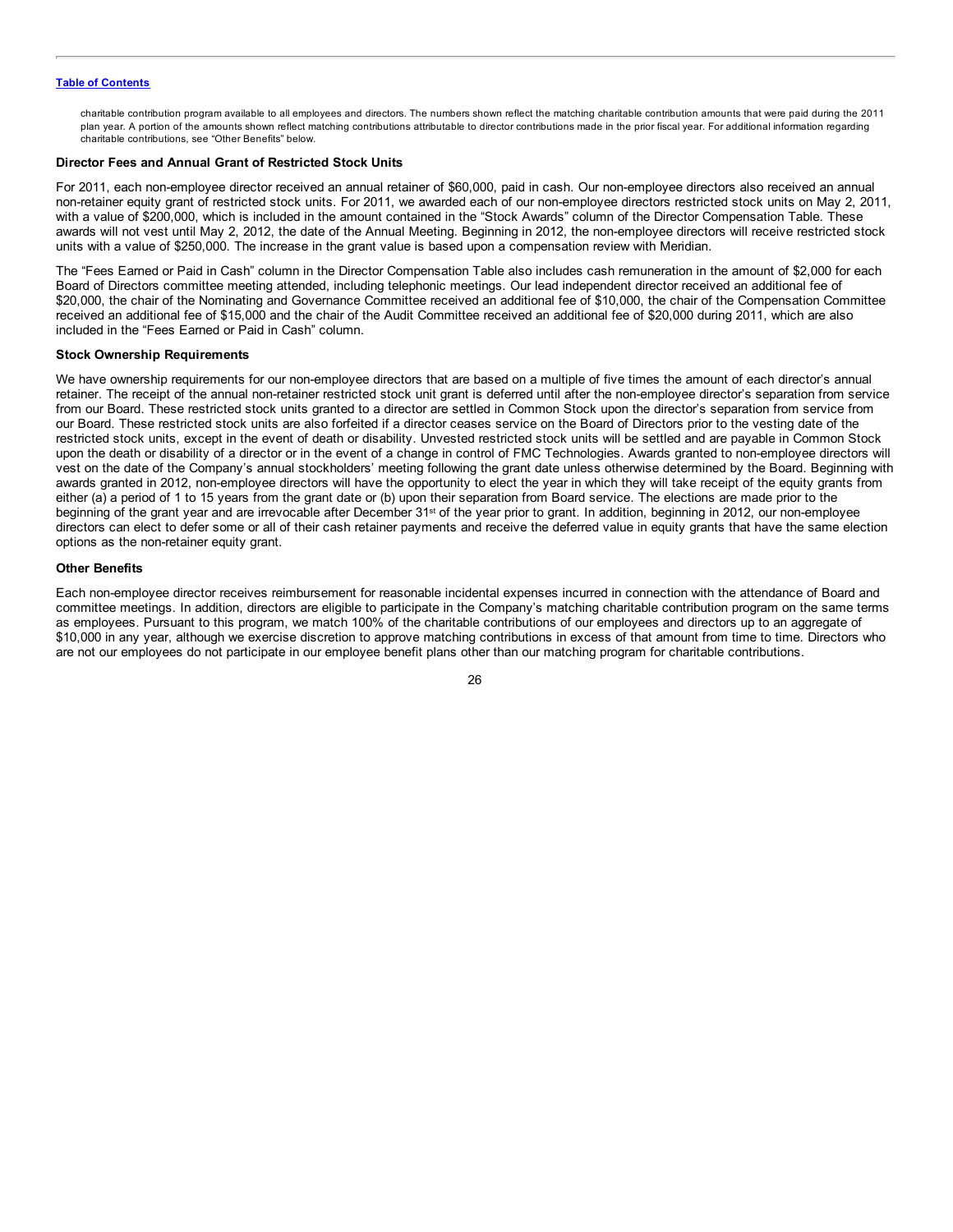# <span id="page-29-0"></span>**Compensation Committee Interlocks and Insider Participation in Compensation Decisions**

In 2011, the members of the Compensation Committee of the Board were Messrs. Bowlin, Burguieres, Enger, Hamilton, Pattarozzi and Ringler, none of whom has ever been an officer or employee of FMC Technologies or any of its subsidiaries. None of the executive officers of FMC Technologies has ever served on the Board of Directors or the compensation committee of any other entity that has had any executive officer serving as a member of FMC Technologies' Board of Directors or Compensation Committee.

# **Transactions with Related Persons**

During 2011, we were not a participant in any transaction or series of related transactions in which any "related person" had or will have a material interest and in which the amount involved exceeded \$120,000. A "related person" is any person who was in any of the following categories during 2011:

- (a) any director or executive officer of FMC Technologies;
- (b) any nominee for director;
- (c) any immediate family member of a director or executive officer of FMC Technologies or any nominee for director, with immediate family member including any child, stepchild, parent, stepparent, spouse, sibling, mother-in-law, father-in-law, son-in-law, daughter-inlaw, brother-in-law, sister-in-law and any person (other than a tenant or an employee) sharing the household of a director or executive officer or a nominee for director;
- (d) any beneficial owner (other than a financial or investment institution) of more than 5% of our Common Stock; or
- (e) any immediate family member of such a security holder.

Our Code of Business Conduct and Ethics provides that each of our employees and directors is expected to avoid engaging in activities that conflict with, or have the appearance of conflicting with, the best interests of us and our stockholders. These requirements also extend to immediate family members of employees and directors, any trust in which any employee or a director has a beneficial interest and over which such employee or director can exercise or influence decision making, and any person with whom one of our employees or directors has a substantial business relationship. For purposes of this policy, an immediate family member includes an employee's or director's spouse, parents, children, siblings, parents-in-law, children-in-law, siblings-in-law and anyone who shares an FMC Technologies employee's or director's home.

Our Code of Business Conduct and Ethics requires disclosure of personal activities or interests of any one of our employees or directors, or of any immediate family member, trust or other person with which such person may have a substantial business relationship, that could negatively influence, or which could have the appearance of negatively influencing, the judgment of such employee or director, or the decisions or action of such employee or director. Such activities must be disclosed to an employee's manager, supervisor, local human resources director, the lawyer responsible for their business unit, the General Counsel, a member of the Board of Directors or reported to our ethics hotline. Reports regarding a "related person" made to an ethics reporting resource other than a member of the Board of Directors will be reported to the Board of Directors, or a committee of the Board of Directors, which will have the responsibility for determining if there is a conflict of interest and, if so, how to resolve it without compromising the best interests of us and our stockholders.

In certain limited cases, activities giving rise to a potential "related person" conflict of interest may be permitted if the Board of Directors or a committee of the Board determines, in its reasonable judgment,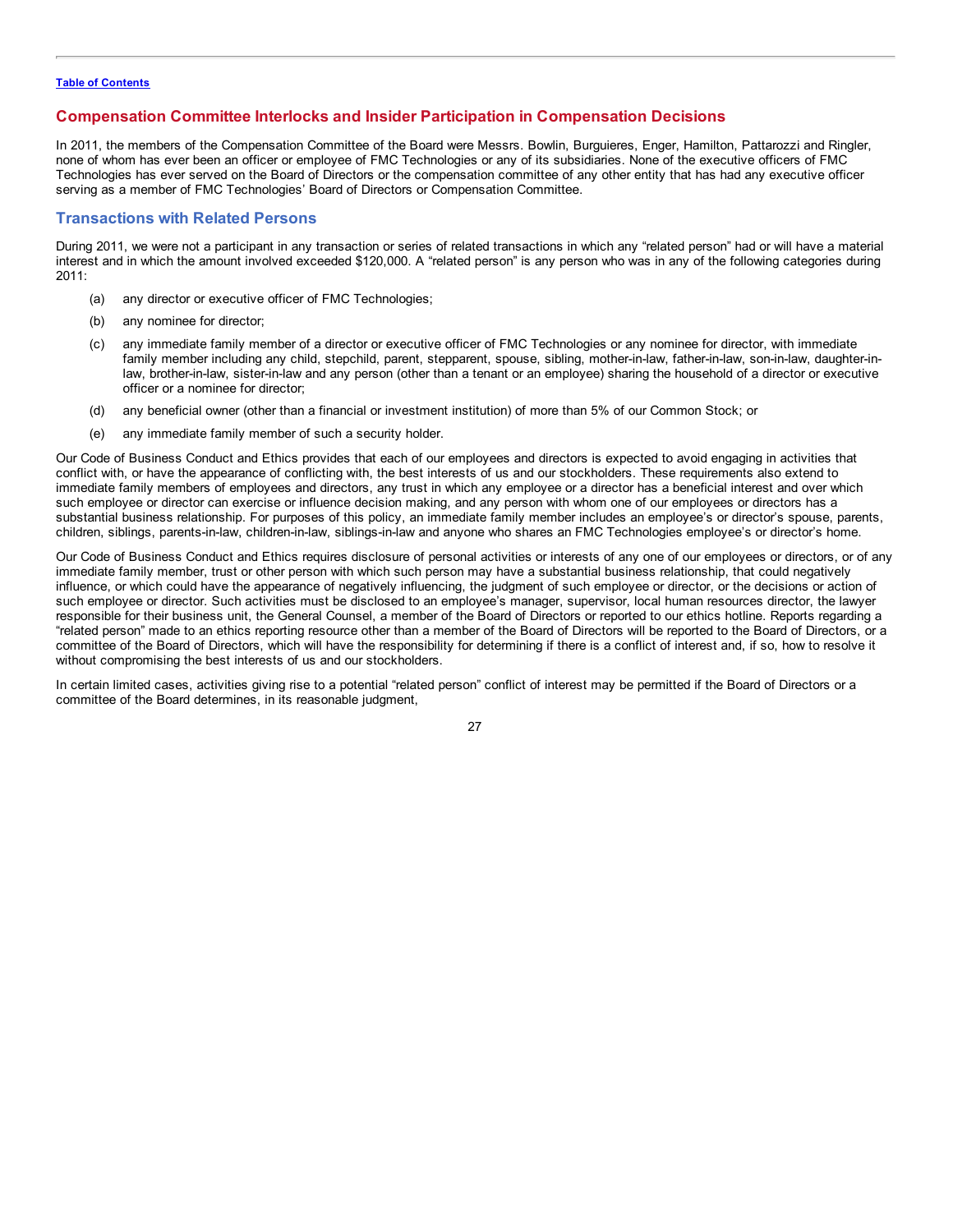that such potential conflict of interest is not likely to be harmful to the best interests of us and our stockholders. No such activities were approved by the Board of Directors or a committee of the Board during 2011.

Our Code of Business Conduct and Ethics also prohibits any employee or director from taking for themselves personally (including for the benefit of family members or friends) business opportunities that are discovered through the use of our property, information or position without the consent of the Board of Directors or a committee of the Board. No employee or director may use corporate property, information or position for improper personal gain, and may not compete with us, directly or indirectly.

Our Code of Business Conduct and Ethics may be reviewed on the Corporate Governance section of our website at (www.fmctechnologies.com) under the heading "*Investors > Corporate Governance*." A waiver may only be made by the Board of Directors, or a committee appointed by the Board, and will be promptly disclosed to the extent required by law, including the rules and regulations of the SEC and the NYSE.

In addition to the foregoing ethics policy, the Nominating and Governance Committee periodically reviews all commercial business relationships that exist between us and companies with which our directors are affiliated in order to determine if non-employee members of the Board are independent under the rules of the NYSE.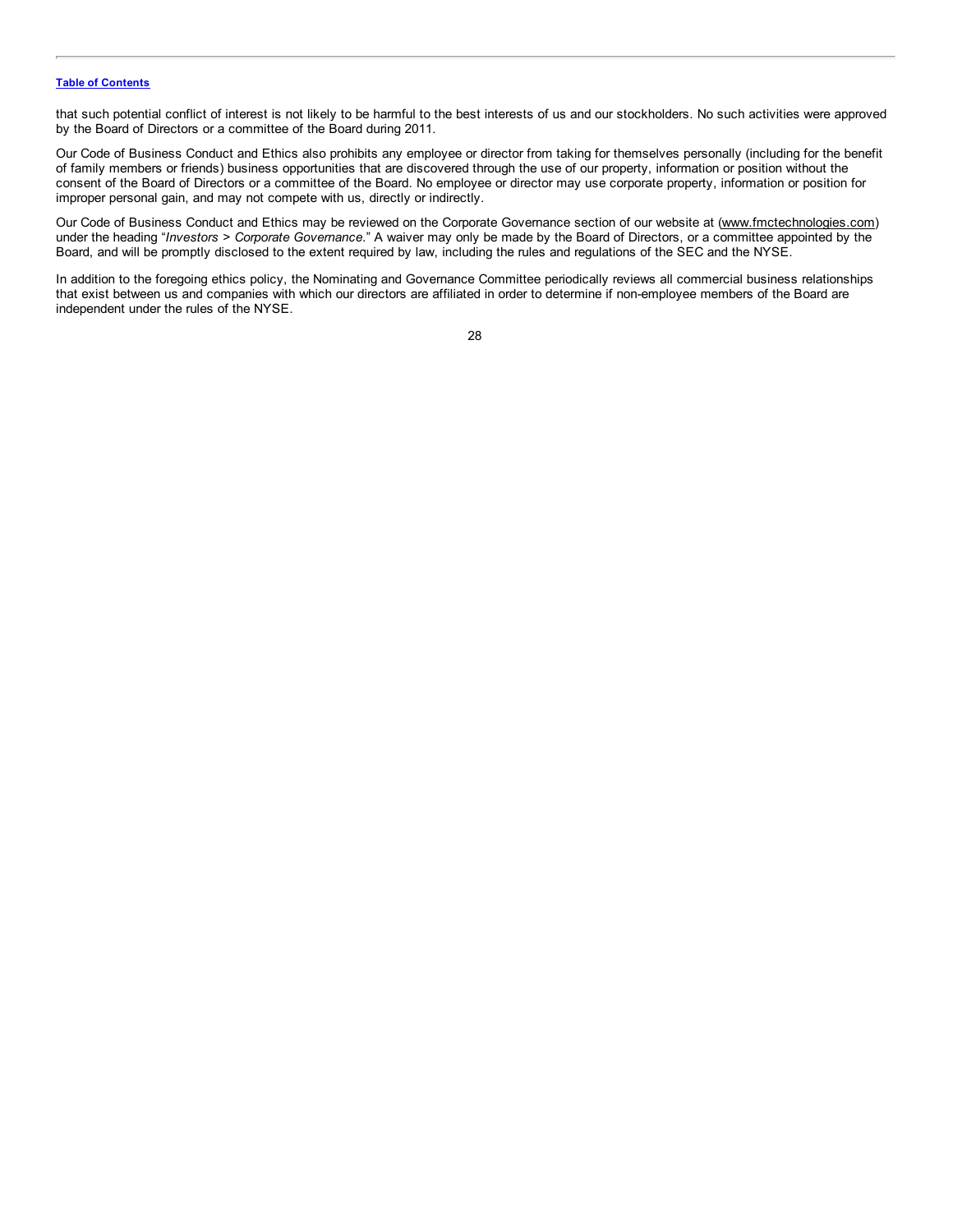# <span id="page-31-0"></span>**Security Ownership of FMC Technologies Management and Holders of More Than 5% of Outstanding Shares of Common Stock**

The following table shows, as of February 29, 2012, the number of shares of Common Stock beneficially owned by each of our directors, each of our named executive officers whose compensation is reported in the Summary Compensation Table and all directors and executive officers as a group. No director or executive officer named in the Summary Compensation Table beneficially owns more than 1% of our Common Stock, as designated in the "Percent of Class" column, in the table below.

Beneficial Ownership on

|                                                 | February 29, 2012                |                                 |
|-------------------------------------------------|----------------------------------|---------------------------------|
| Name                                            | Common Stock of FMC Technologies | Percent of Class <sup>(1)</sup> |
| Mike R. Bowlin(2)                               |                                  | $\star$                         |
|                                                 | 131,858                          | $\star$                         |
| Philip J. Burguieres <sup>(2)</sup>             | 78,354                           |                                 |
| Jeffrey W. Carr(3)                              | 75,677                           | $\star$                         |
| Eleazar de Carvalho Filho(2)                    | 6,238                            | $\star$                         |
| C. Maury Devine <sup>(2)</sup>                  | 52,563                           | $\star$                         |
| Thorleif Enger <sup>(2)</sup>                   | 21,738                           | $\star$                         |
| Claire S. Farley <sup>(2)</sup>                 | 21,738                           | $\star$                         |
| John T. Gremp(3)                                | 166,770                          | $\star$                         |
| Tore Halvorsen <sup>(3)</sup>                   | 226,861                          | $\star$                         |
| Thomas M. Hamilton <sup>(2)</sup>               | 148,803                          | $\star$                         |
| Peter D. Kinnear <sup>(3)</sup>                 | 5,529                            | $\star$                         |
| Edward J. Mooney <sup>(2)</sup>                 | 115,582                          | $\star$                         |
| Joseph H. Netherland <sup>(2)</sup>             | 137,059                          | $\star$                         |
| Richard A. Pattarozzi <sup>(2)</sup>            | 95,617                           | $\star$                         |
| Robert L. Potter <sup>(3)</sup>                 | 152,835                          | $\star$                         |
| James M. Ringler(2)                             | 131,858                          | $\star$                         |
| William H. Schumann, III(3)                     | 222,796                          | $\star$                         |
| Maryann T. Seaman <sup>(3)</sup>                | 119,779                          | $\star$                         |
| All directors and executive officers as a group |                                  |                                 |
| $(23$ persons $)(2)(3)$                         | 2, 151, 053                      | $\star$                         |
| Less than 1%                                    |                                  |                                 |

(1) Percentages are calculated on 239,073,609 shares of FMC Technologies, Inc. Common Stock, which represents the number of shares outstanding on February 29, 2012.

(2) Includes shares owned by the individual and restricted stock units credited to individual accounts of non-employee directors under the Incentive Compensation and Stock Plan (see "Information about the Board of Directors—Director Compensation"). As of February 29, 2012, the number of restricted stock units credited to non-employee directors under the Incentive Compensation and Stock Plan were as follows: Mr. Bowlin 131,858; Mr. Burguieres 34,354; Mr. de Carvalho Filho 6,238; Ms. Devine 52,563; Dr. Enger 21,738; Ms. Farley 21,738; Mr. Hamilton 136,803; Mr. Mooney 115,582; Mr. Netherland 23,076; Mr. Pattarozzi 95,617; and Mr. Ringler 131,858. These directors have no power to vote or dispose of shares underlying the restricted stock units until they are distributed upon the cessation of their service on the Board of Directors. Until such distribution, these directors have an unsecured claim against us for such units.

(3) Includes: (i) shares owned by the individual; (ii) shares held by the FMC Technologies, Inc. Savings and Investment Plan (the "Qualified Savings Plan") for the account of the individual and the FMC Technologies, Inc. Non-Qualified Savings and Investment Plan (the "Non-Qualified Savings Plan") for the benefit of the individual; and (iii) shares subject to options that are exercisable within 60 days of February 29, 2012 and restricted stock units that will vest within 60 days of February 29, 2012. The shares included in item (iii), in the aggregate, amount to 0 shares for Mr. Kinnear; 0 shares for Mr. Gremp; 0 shares for Mr. Schumann; 0 shares for Ms. Seaman; 0 shares for Mr. Potter; 62,084 shares for Mr. Halvorsen; 0 shares for Mr. Carr; and 843,509 shares for all directors and executive officers as a group.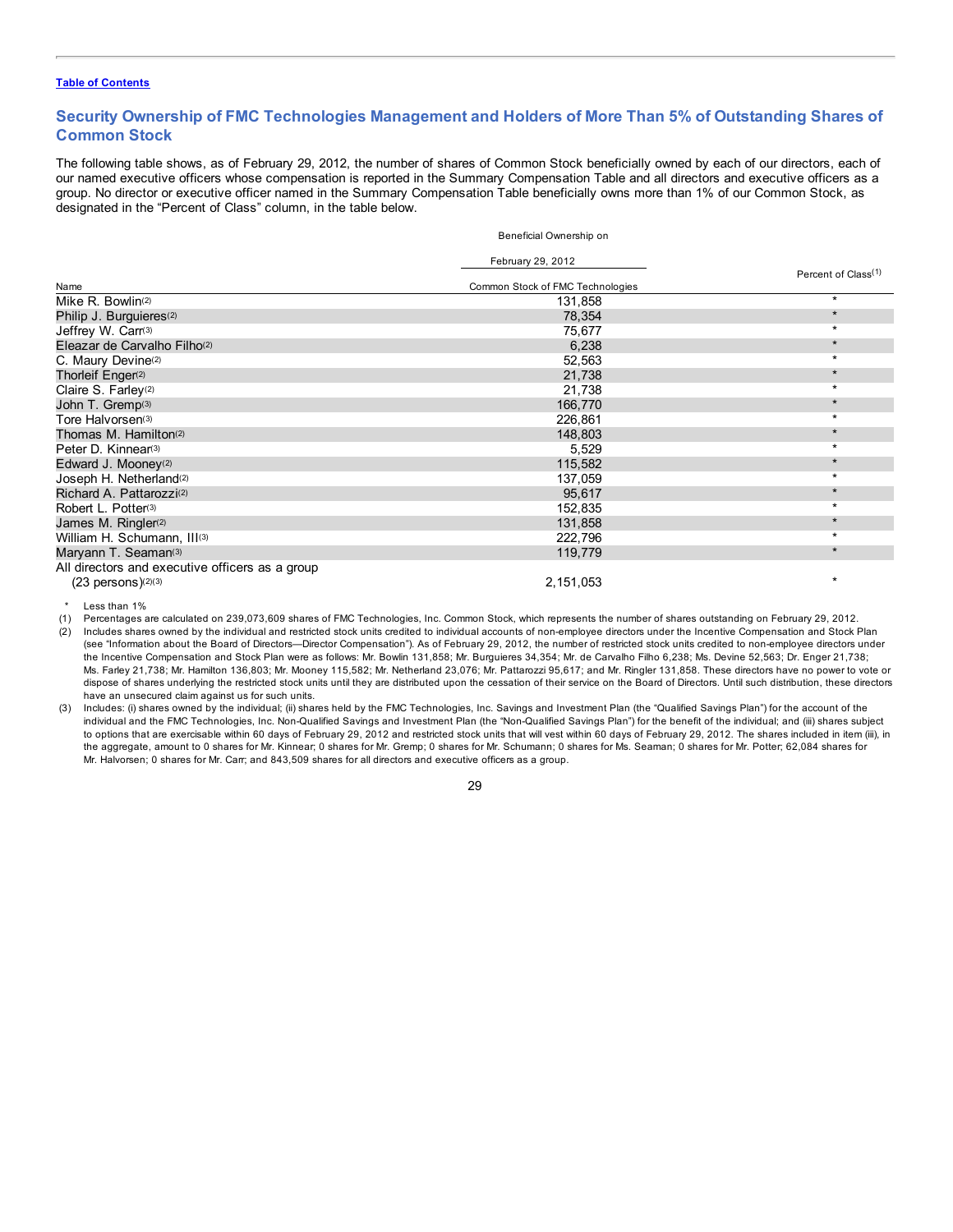The table below lists the persons known by us to beneficially own, pursuant to Rule 13d-1 under the Securities Exchange Act of 1934, as amended (the "Exchange Act"), more than 5% of FMC Technologies Common Stock as of February 29, 2012:

| Name and Address of Beneficial Owner                                                                         | Amount and Nature of<br><b>Beneficial Ownership</b> | Percent of<br>Class <sup>(1)</sup> |
|--------------------------------------------------------------------------------------------------------------|-----------------------------------------------------|------------------------------------|
| T. Rowe Price Associates, Inc.<br>100 E. Pratt Street<br>Baltimore, Maryland 21202                           | 27,012,590 shares <sup>(2)</sup>                    | 11.30%                             |
| Capital World Investors<br>333 South Hope Street<br>Los Angeles, California 90071                            | 23,640,000 shares <sup>(3)</sup>                    | 9.89%                              |
| The Vanguard Group, Inc.<br>100 Vanguard Boulevard<br>Malvern, Pennsylvania 19355                            | 13,077,559 shares <sup>(4)</sup>                    | 5.47%                              |
| BlackRock, Inc.<br>40 East 52 <sup>nd</sup> Street<br>New York, New York 10022                               | 12,699,031 shares <sup>(5)</sup>                    | 5.31%                              |
| Winslow Capital Management, Inc.<br>4720 IDS Tower<br>80 South Eighth Street<br>Minneapolis, Minnesota 55402 | 12,275,699 shares <sup>(6)</sup>                    | 5.13%                              |

(1) The calculation of percentage of ownership of each listed beneficial owner is based on 239,073,609 shares of FMC Technologies, Inc. Common Stock, which represents the number of shares outstanding on February 29, 2012.

- Based on a Schedule 13G/A filed with the SEC on February 13, 2012. These securities are owned by various individual and institutional investors which T. Rowe Price Associates, Inc. ("Price Associates") serves as an investment advisor with the power to direct investments and/or sole power to vote the securities. The Schedule 13G/A reports that Price Associates has sole voting power with respect to 7,475,433 shares and sole dispositive power with respect to 27,012,590 shares. Price Associates does not serve as custodian of the assets of any of its clients; accordingly, in each instance only the client or the client's custodian or trustee bank has the right to receive dividends paid with respect to, and proceeds from the sale of, such securities. The ultimate power to direct the receipt of dividends paid with respect to, and the proceeds from the sale of, such securities is vested in the individual and institutional clients, which Price Associates serves as investment adviser. Any and all discretionary authority which has been delegated to Price Associates may be revoked in whole or in part at any time. With respect to securities owned by any one of the T. Rowe Price Funds, only State Street Bank and Trust Company, as custodian for each of such Funds, has the right to receive dividends paid with respect to, and proceeds from the sale of, such securities. No other person is known to have such right, except that the shareholders of each such Fund participate proportionately in any dividends and distributions so paid.
- Based on a Schedule 13G/A filed with the SEC on February 10, 2012. The Schedule 13G/A reports that Capital World Investors has sole voting power with respect to 23,640,000 shares and sole dispositive power with respect to 23,640,000 shares. Capital World Investors, a division of Capital Research and Management Company ("CRMC"), is deemed to be the beneficial owner of FMC Technologies securities as a result of CRMC acting as investment advisor to various investment companies registered under Section 8 of the Investment Company Act of 1940.
- (4) Based on a Schedule 13G/A filed with the SEC on February 10, 2012. The Schedule 13G/A reports that The Vanguard Group has sole voting power with respect to 335,939 shares, sole dispositive power with respect to 12,741,620 shares and shared power to dispose of 335,939 shares. Vanguard Fiduciary Trust Company ("VFTC"), a wholly-owned subsidiary of The Vanguard Group, Inc., is the beneficial owner of 335,939 shares as a result of its serving as investment manager of collective trust accounts. VFTC directs the voting of these shares.
- (5) Based on a Schedule 13G/A filed with the SEC on February 21, 2012. The Schedule 13G/A reports that BlackRock, Inc. has sole voting power and sole dispositive power with respect to 12,699,031 shares.
- (6) Based on a Schedule 13G filed with the SEC on February 8, 2012. The Schedule 13G reports that Winslow Capital Management has sole voting power with respect to 10,691,469 shares and sole dispositive power with respect to 12,275,699 shares. Securities reported in the Schedule 13G are beneficially owned by clients, which may include investment companies registered under the Investment Company Act of 1940 and/or employee benefit plans, pensions, charitable funds or other institutional and high net worth clients.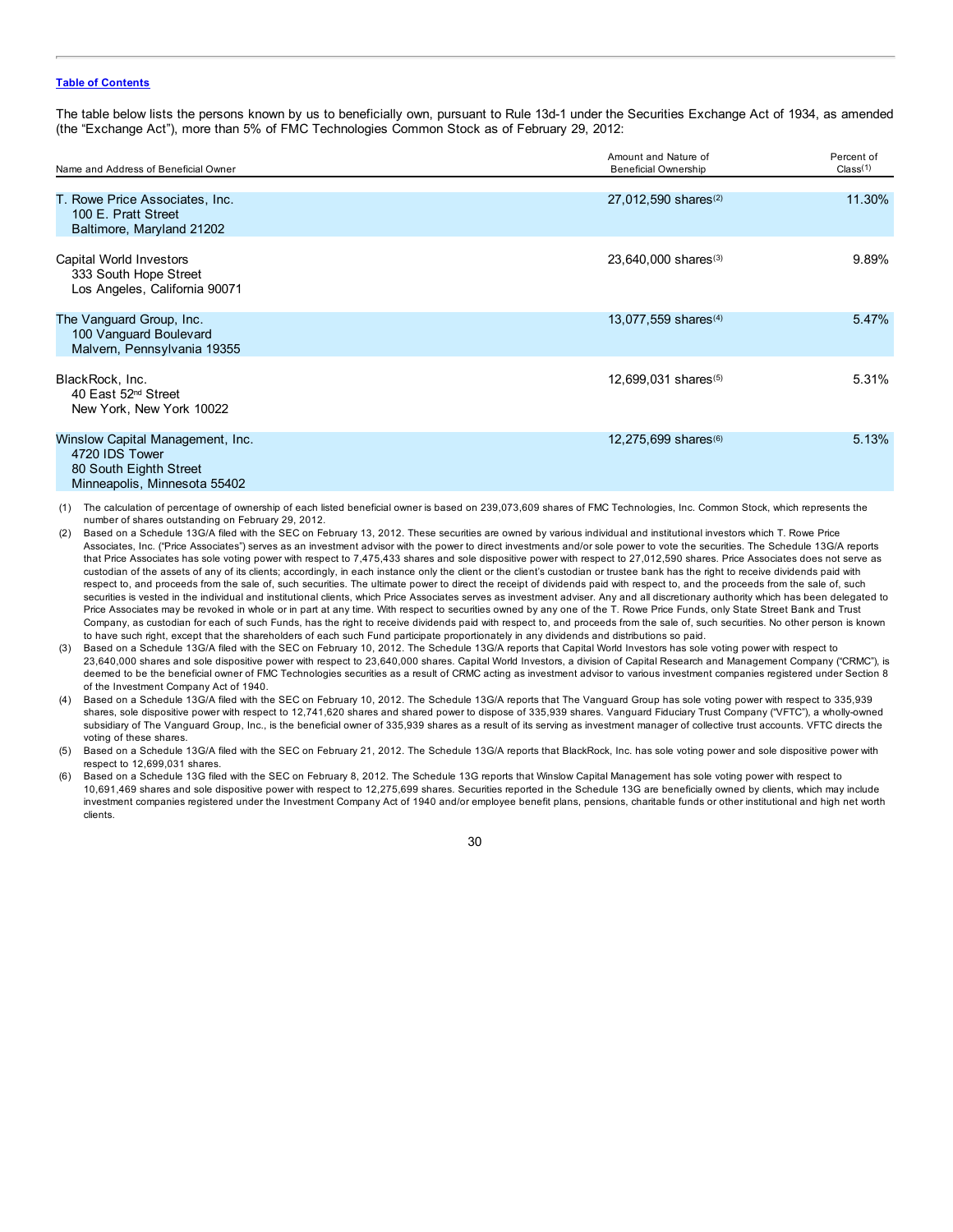# <span id="page-33-0"></span>**Executive Compensation**

# **Compensation Discussion and Analysis**

This section explains the Company's executive compensation program as it relates to the following "named executive officers" whose compensation information is presented in the tables following this discussion in accordance with SEC rules:

| Named Executive Officer  | Position(s) Held in 2011                                                                                                                                                                                              |
|--------------------------|-----------------------------------------------------------------------------------------------------------------------------------------------------------------------------------------------------------------------|
| Peter D. Kinnear         | Chairman and Chief Executive Officer from January 1, 2011 to February 28, 2011<br>Chairman from March 1, 2011 until he retired October 31, 2011                                                                       |
| John T. Gremp            | President from April 1, 2010 to February 28, 2011<br>President and Chief Executive Officer from March 1, 2011 to October 31, 2011<br>Chairman, President and Chief Executive Officer from November 1, 2011 to present |
| William H. Schumann, III | Executive Vice President and Chief Financial Officer from January 1, 2011 to November 30, 2011<br>Executive Vice President from December 1, 2011 to present                                                           |
| Maryann T. Seaman        | Vice President, Deputy Chief Financial Officer and Treasurer from January 1, 2011 to November 30, 2011<br>Senior Vice President and Chief Financial Officer from December 1, 2011 to present                          |
| Robert L. Potter         | <b>Executive Vice President</b>                                                                                                                                                                                       |
| Tore Halvorsen           | <b>Senior Vice President</b>                                                                                                                                                                                          |
| Jeffrey W. Carr          | Senior Vice President, General Counsel and Secretary                                                                                                                                                                  |

### **Executive Summary**

The Company's goal for its executive compensation program is to attract, motivate and retain an exceptionally talented team of executives who deliver superior operational performance and provide leadership for the Company's success in delivering technological innovation in a dynamic and competitive market. The Company seeks to accomplish this goal in a way that both rewards performance and enhances stockholder long-term value. The Compensation Committee oversees our executive compensation program and determines the compensation for the Company's executive officers. The Company believes the compensation program for the named executive officers was instrumental in helping the Company achieve strong financial performance in 2011.

In 2011, the Company's revenue was \$5.1 billion. Net income grew to \$399.8 million in 2011, an increase of 6.5% over the prior year. The Company's full year earnings per share of \$1.64 resulted in the tenth consecutive year of earnings growth. The Company's total stockholder return over the prior 1-year, 3-year and 5-year periods were 17.5%, 338.2% and 257.0%, respectively.

Compensation for the named executive officers consists of three elements designed to reward performance in a straightforward manner: long-term equity awards, annual non-equity incentive awards and base salaries. Long-term equity awards consist of performance-based and time-based restricted stock unit awards. These awards provide incentives for our executives to both remain employed by the Company as well as to create and maintain value for stockholders since the value of such awards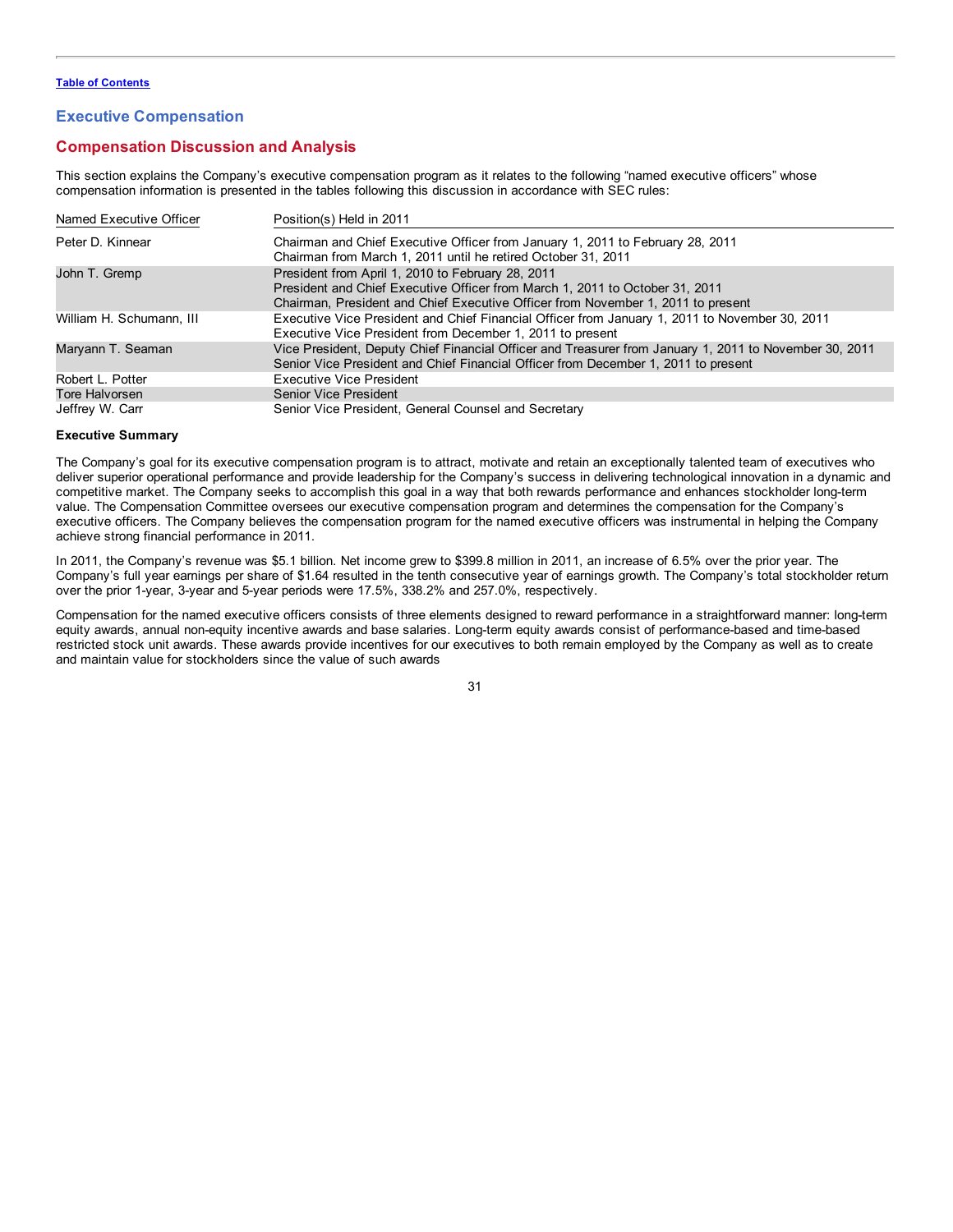depends on the executive's continued employment and the value of the Company's stock on the vesting date. The annual non-equity incentive program provides incentives for executives to help achieve the Company's annual financial and operational goals. These components of the program are directly linked to the principle that executive compensation should be based on performance.

The Company's executive compensation program is also intended to promote and retain stability within the executive team. Our named executive officers have been employees of the Company for an average of 31 years. Because the Company's executive officers operate as a team, the Compensation Committee's decisions on executive compensation in 2011 were also driven by considerations of internal pay equity as to the named executive officers.

In general, awards to our named executive officers have consisted of the same three elements since 2001. As a result, the compensation elements reported for each named executive officer in the Summary Compensation Table below will be comparatively similar each year. The actual compensation paid each year may vary based on individual and Company performance. In light of this fact, the Company believes the compensation of the named executive officers in the Summary Compensation Table should be viewed on a triennial basis in order to assess the relative mixture of each officer's equity and cash compensation.

We believe our executive compensation program is simple in design and serves the Company and its stockholders well. None of the named executive officers has any type of individual employment agreement with the Company nor does the Company provide excessive perquisites or change in control benefits to these officers. In 2011, the Company eliminated all tax gross-ups under its existing change of control agreements.

# **Consideration of Stockholder Advisory Vote to Approve Executive Compensation**

The stockholder advisory vote to approve our executive compensation program at our 2011 Annual Meeting of Stockholders was approved by our stockholders. Due to the 98.9% vote in favor of our executive compensation program at our 2011 Annual Meeting of Stockholders, we believe that our stockholders view our executive compensation program as robust and effective in achieving our objectives. Thus, after considering the outcome of the votes, we decided to continue our current compensation philosophy and programs, while continuously monitoring developments in executive compensation, especially among our peer companies. We have not made any specific changes to our executive compensation program as a result of our stockholder advisory vote last year.

In addition, at our 2011 Annual Meeting of Stockholders, our stockholders approved, on an advisory basis, holding future advisory votes on our executive compensation program on an annual basis. In consideration of the stockholder vote on the frequency of future advisory votes, our Board of Directors has determined to hold the stockholder advisory vote to approve executive compensation on an annual basis until the next required advisory vote on the frequency of future advisory votes on executive compensation or until the Board of Directors determines otherwise. We are required to hold advisory votes on the frequency of future advisory votes on executive compensation every six years.

### **General Principles**

FMC Technologies has a peer-based executive compensation program that includes variable performance elements. Our executive management compensation program is designed (a) to motivate our officers and other key employees to achieve short-term and long-term corporate goals that should enhance stockholder value and (b) to attract and retain exceptionally talented individuals who deliver superior operational performance in our businesses and create an environment that fosters the technological innovation we believe is necessary for continued growth of our revenue, earnings and stockholder returns.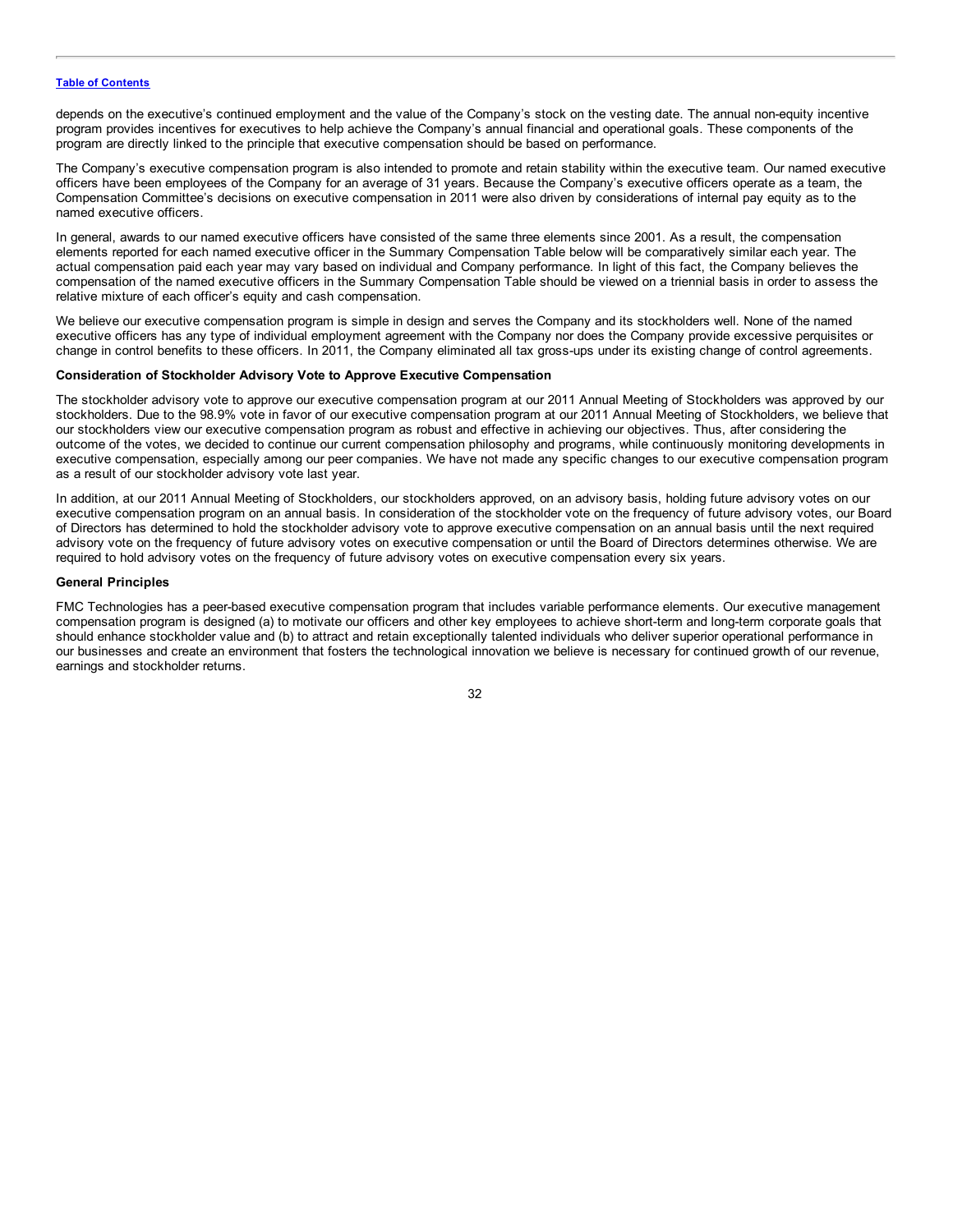Our compensation philosophy links an executive's total earnings opportunity with our short-term and long-term goals and objectives through the achievement of financial targets established and measured objectively by the Compensation Committee of our Board of Directors, and to a lesser extent, the executive's performance against specific individual objectives.

Our ability to develop and retain successful executive managers for long periods of employment has provided us with stability and prolific industry experience. Low turnover at the executive management level provides continuity and minimizes the disruption that management change can cause. We believe this continuity has contributed to our successful growth and helped us avoid costs associated with recruiting experienced management talent outside of our Company.

The core principles underlying our executive compensation philosophy are as follows:

- Executive compensation is structured to be competitive and to provide appropriate retention incentives in order to attract, motivate and retain qualified managerial talent over the long term. The potential compensation for executives is targeted at median levels paid at comparable peer companies who would likely compete for our executive talent.
- Executives are compensated for their contributions to the Company's results. A significant portion of our executive non-equity compensation is performance-based and considered short-term since it is based on annual performance. A portion of an executive's compensation is directly linked to his or her achievement of specific corporate and individual results that we believe create both shortterm and long-term stockholder value.
- Equity compensation provides motivation to attain long-term objectives and to increase stockholder value. Equity compensation represents a significant portion of executive total compensation. We believe at-risk equity compensation such as time-based and performance-based restricted stock unit grants, together with stock ownership and retention guidelines, align executive and stockholder interests and provide proper motivation for enhancing both short-term and long-term stockholder value.

### **Long-Tenured Management Team and Internal Development**

Our named executive officers are individuals who have devoted most of their professional careers to FMC Technologies and our predecessor. With their long tenure, our executive management team has a long-term personal and financial interest in our success. We are strong advocates of promoting from within and developing our own talent. Internal talent development and promotion from within our Company is a central element of our philosophy.

We believe that a critical element of our business success is our ability to develop and retain executive management talent. Our executive officers do not have individual employment contracts and serve at the discretion of the Board of Directors.

### **Establishing Competitive Pay Levels**

The Compensation Committee annually reviews all elements of compensation for our officers, including base pay, non-equity incentive compensation and long-term equity incentives. These elements are reviewed relative to the practices of our peer group and our own financial performance to ensure our total compensation program is consistent with our compensation philosophies and that overall compensation is within appropriate parameters.

The Compensation Committee approves every compensation action for executive officers, including grants of equity awards. In determining compensation levels for our executive officers, the Compensation Committee reviews compensation survey data supplied by Meridian, the independent consultant retained by the Compensation Committee at the time of the survey in 2011. The companies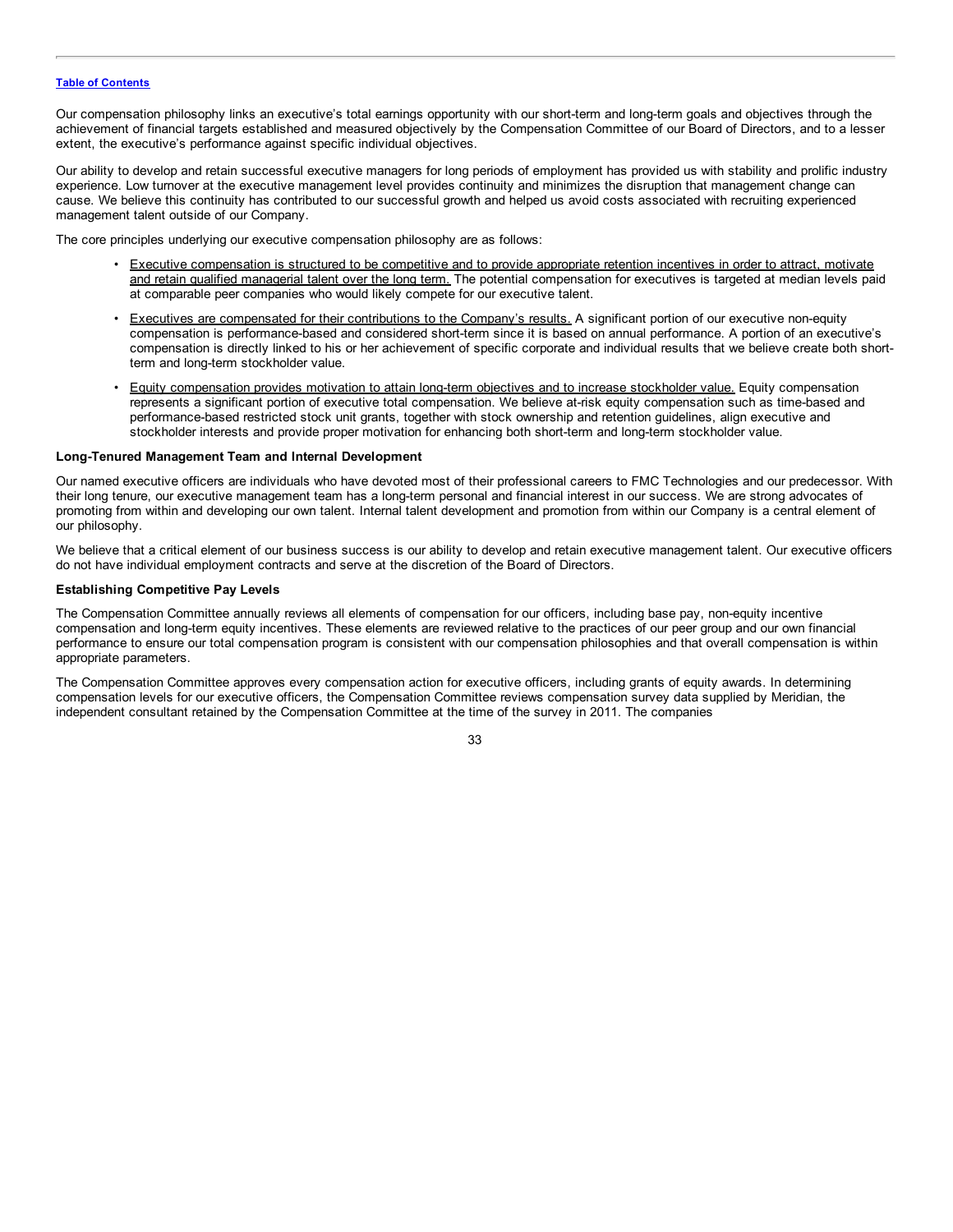in the Meridian survey were selected by our management and approved by the Compensation Committee for peer group comparison. The list of peer group companies is reviewed on an annual basis by the Compensation Committee to ensure continuing relevancy.

The Compensation Committee also reviews the specific corporate goals and objectives relevant to the compensation of our CEO and evaluates the CEO's performance in light of those goals and objectives. Based on the Compensation Committee's annual review and evaluation for 2011, the Committee determined and approved the CEO's total compensation level, including salary range, base pay, non-equity incentive compensation and long-term incentive awards.

For 2011, our peer group includes the 25 industrial companies listed below (the "Benchmark Peer Group"). Nine of the 25 companies in our peer group are oilfield service and equipment companies that would likely compete with us for executive talent (the "Industry Peer Group"). The Industry Peer Group companies also are likely to compete with us for customers, suppliers, and ultimately, investors. For these reasons, we use the Industry Peer Group as the relevant comparison point for measuring our own financial performance for purposes of our performance-based restricted stock unit awards, as discussed below. We also use the Industry Peer Group for comparison purposes when determining the compensation of our named executive officers. We use the Benchmark Peer Group companies to benchmark the compensation of other senior management positions.

In considering companies to be included in the Benchmark Peer Group, the Compensation Committee reviewed revenues and market capitalization of each company, as well as available data, to determine whether it would be appropriate to include the company in the group. The Industry Peer Group companies are marked with an asterisk (\*).

| Baker Hughes Incorporated*         |
|------------------------------------|
| BorgWarner Inc.                    |
| Cameron International Corporation* |
| Chicago Bridge & Iron Company N.V. |
| Cooper Industries PLC              |
| Cummins Inc.                       |
| Dover Corporation                  |
| <b>Eaton Corporation</b>           |
| Federal-Mogul Corporation          |
| <b>Flowserve Corporation</b>       |
| Foster Wheeler AG                  |
| Halliburton Company*               |
| Ingersoll-Rand Co. PLC             |

Lennox International Inc. McDermott International, Inc.\* National Oilwell Varco, Inc.\* Noble Corporation\* Oceaneering International, Inc.\* Stanley Black & Decker, Inc. Tidewater Inc.\* The Timkin Company URS Corporation Weatherford International Ltd.\* The Williams Companies, Inc. Worthington Industries, Inc.

For 2012 compensation comparisons, Federal-Mogul Corporation will be removed from the Benchmark Peer Group because it will no longer be a good match. In addition, Oil States International, Inc. will be added as an Industry Peer Group company.

Although the companies included in the survey may vary in revenue size and market capitalization, the survey utilizes regression analysis to develop size-adjusted market values for each element of compensation. Additionally, for equity-based compensation, Meridian uses Black-Scholes based option models to value stock options and other economic pricing models for other equity-based compensation. Using the survey market data provided by Meridian, the Compensation Committee reviewed the appropriateness of each executive officer's base pay, annual nonequity incentive bonus and annual equity award. The Compensation Committee allocates total annual compensation to our executives among the various elements of short-term cash (base pay and annual non-equity incentive compensation) and long-term compensation (equity awards) to approximate the market allocation identified in the survey results.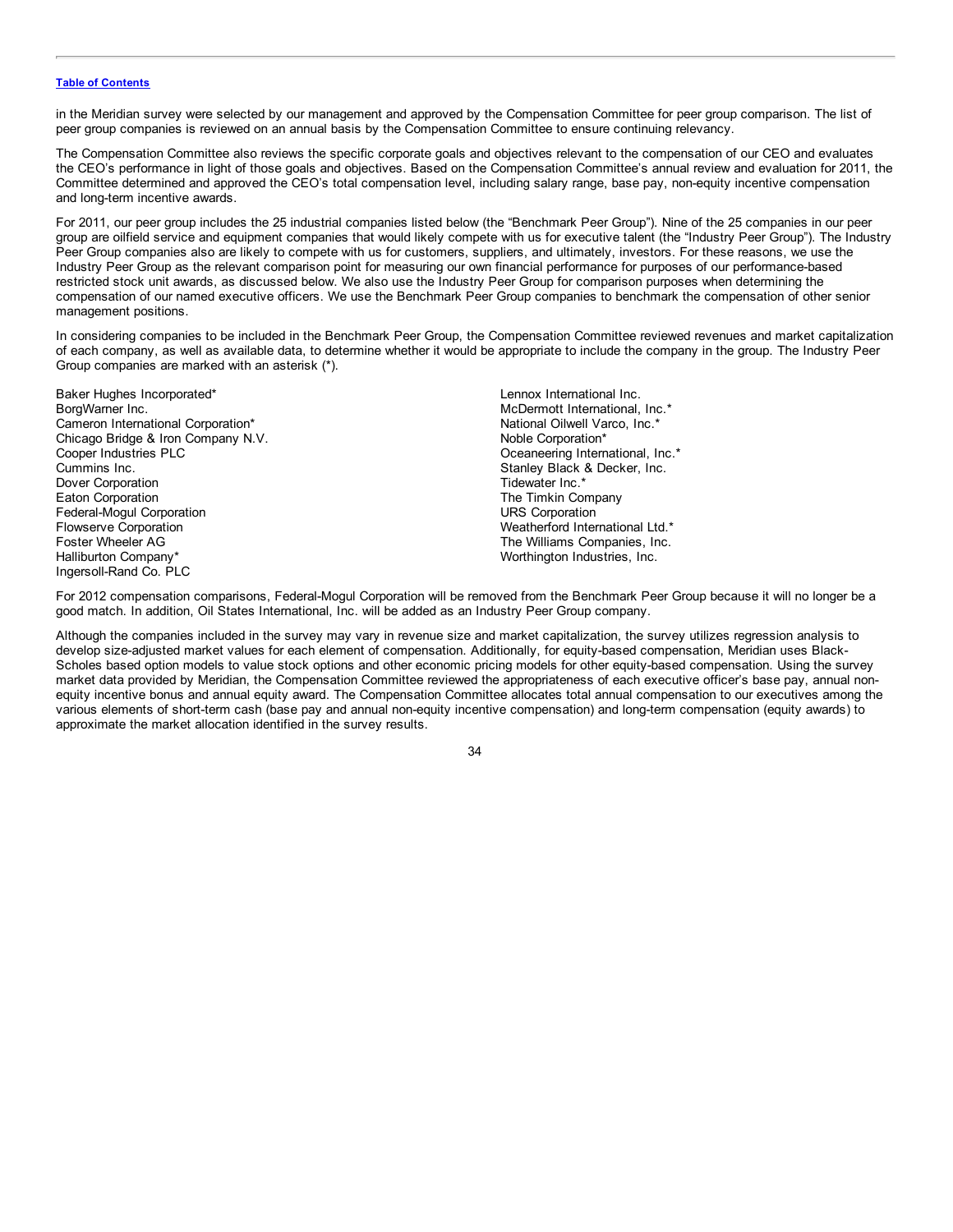For 2011, Meridian's compensation survey indicated that, among the surveyed companies, 18% of target total compensation for named executive officers was base pay, 15% was target annual non-equity incentive compensation and 67% was allocated to long-term incentives among the surveyed companies. This compares to the Company's target compensation mix as shown in the chart below. The target compensation mix for the Company's senior executives differed from the surveyed companies due to such executives' comparatively low long-term incentive values for the surveyed period.

## FMC Technologies Target Compensation Mix



The actual compensation of our named executive officers (on an aggregate basis) in 2011 was 22% base pay, 24% annual non-equity incentive compensation and 54% long-term equity compensation, which is allocated between time-based and performance-based restricted stock units. Our actual allocation of total compensation differed somewhat from that of the target due to strong financial performance in 2010, resulting in a higher non-equity incentive component paid in 2011.

When making compensation comparisons between our named executive officers and the market data, we use the Industry Peer Group as the appropriate comparison group. For each of our named executive officers, the Compensation Committee compared each element of the executive's compensation, as well as the executive's total compensation, to his or her counterparts at the Industry Peer Group companies. To evaluate internal pay equity, the Compensation Committee also evaluated the ratio of our CEO's compensation to the compensation of each of our other named executive officers in comparison to these ratios in the Industry Peer Group.

The Compensation Committee uses tally sheets for our named executive officers in order to bring together, in one place, all of the elements of actual as well as potential future compensation. The tally sheets provide our Compensation Committee with the information necessary to evaluate the total compensation of a named executive officer. The tally sheets present the dollar amount of each component of the named executive officer's compensation, including cash compensation, accumulated deferred compensation balances, outstanding equity awards, retirement benefits, perquisites and any other compensation. With regard to performance scenarios, the tally sheets demonstrate the amounts of compensation that would be payable under minimum, target and maximum payouts under our cash and equity incentive compensation plans.

## **Allocation of Pay Between Short-Term and Long-Term Compensation**

Our compensation programs are intended to provide incentives to our executive officers to achieve short-term and long-term operating goals as well as strategic objectives. Certain elements of our compensation programs are weighted toward long-term incentives in the form of equity compensation with a three-year vesting requirement and a variable performance-based component. Although these equity compensation incentives deliver a competitive economic value on the date of grant, their ultimate value to an executive will depend upon our relative performance to our Industry Peer Group, as well as the market value of the equity after the end of the vesting and retention period. That value will be largely dependent upon our long-term performance, as well as general market dynamics.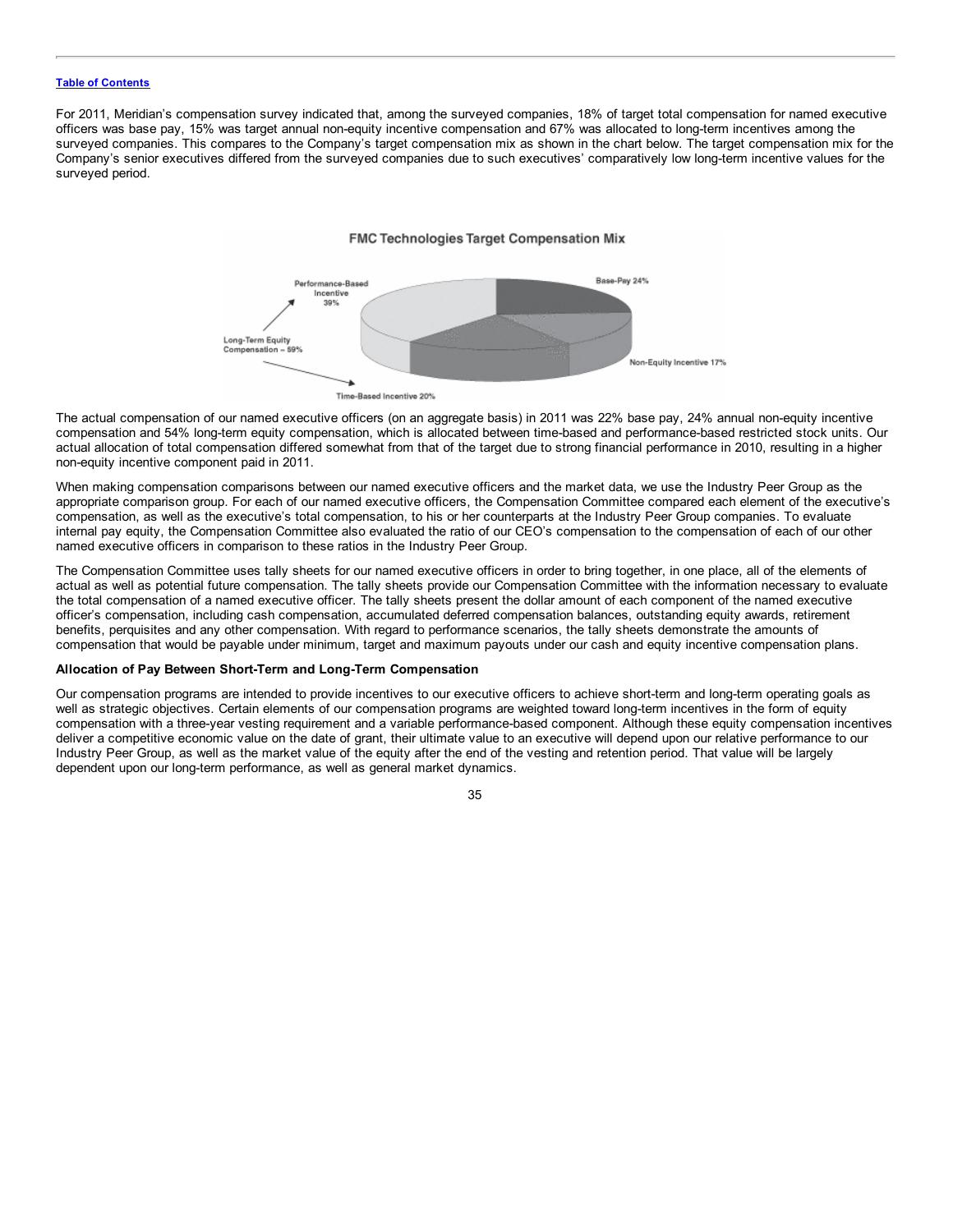## **Short-Term Compensation**

The annual cash pay elements that our executive officers receive include base pay and an opportunity to earn annual non-equity incentive compensation. We target our executive base pay and annual non-equity incentive compensation opportunities at the median level of our Industry Peer Group companies on a size-adjusted basis.

## • **Cash Compensation—Base Pay**

Base pay compensates our employees for services provided during the year and is the fixed element of an executive's annual compensation. The Company's goal is to target base salaries for our named executive officers at approximately the size-adjusted 50<sup>th</sup> percentile of the Industry Peer Group companies. Variations may result from the Compensation Committee's and management's consideration of such factors as job performance, time in position, prior experience and business conditions. We use the annual survey to review median base pay values for comparable employees to set the base pay midpoint for each salary grade within our compensation program. Each salary grade range sets minimum pay at 75% of the midpoint and maximum pay at 125% of the midpoint. The range is delineated into performance sections such that an individual's base pay should be at the point in the range corresponding to his or her current level of performance.

A performance rating for each executive officer is established based on an assessment of the executive's performance of his or her primary responsibilities. In addition to establishing a performance rating, the Compensation Committee may also evaluate market movement of salaries in our Industry Peer Group. A base pay change, or merit increase, for an executive officer, other than the CEO, is both recommended by the CEO and approved by the Compensation Committee. Merit increase guidelines are established annually for all employees by the Compensation Committee, based on annual market surveys. In 2011, our merit increase pool was 3.2%, and the average merit increase for all officers was approximately 3.3% prior to an adjustment for the change in the merit increase date.

## • **Cash Compensation—Annual Non-Equity Incentive Compensation**

Our annual non-equity incentive compensation plan is a variable cash-based incentive plan designed to focus management on performance factors important to the continued success of their business units and in our overall performance in a particular year. In 2011, our annual non-equity incentive target bonus percentages for our named executive officers ranged from 60% to 110% of base pay, the highest percentage being assigned to our CEO. The annual non-equity incentive compensation is weighted primarily toward business performance (70%), which we refer to as the Business Performance Incentive or "BPI" component, and secondarily to individual performance (30%), which we refer to as the Annual Performance Incentive, or "API" component.

## *The BPI Component:*

The Compensation Committee annually establishes BPI targets and reviews the performance measures to be used for our annual non-equity incentive program annually at its February meeting. In 2011, the three equally weighted measures used by the Compensation Committee were based upon the combined results of the Company and included the following components:

- Net Contribution is measured as net income plus after tax interest expense minus a 10.5% charge for capital, thus encouraging our executives to grow the business while efficiently using capital;
- EBIT Growth is measured as annual growth in earnings before interest and taxes; and
- EBIT Percentage of Sales is measured as earnings before interest and taxes generated from each dollar of sales.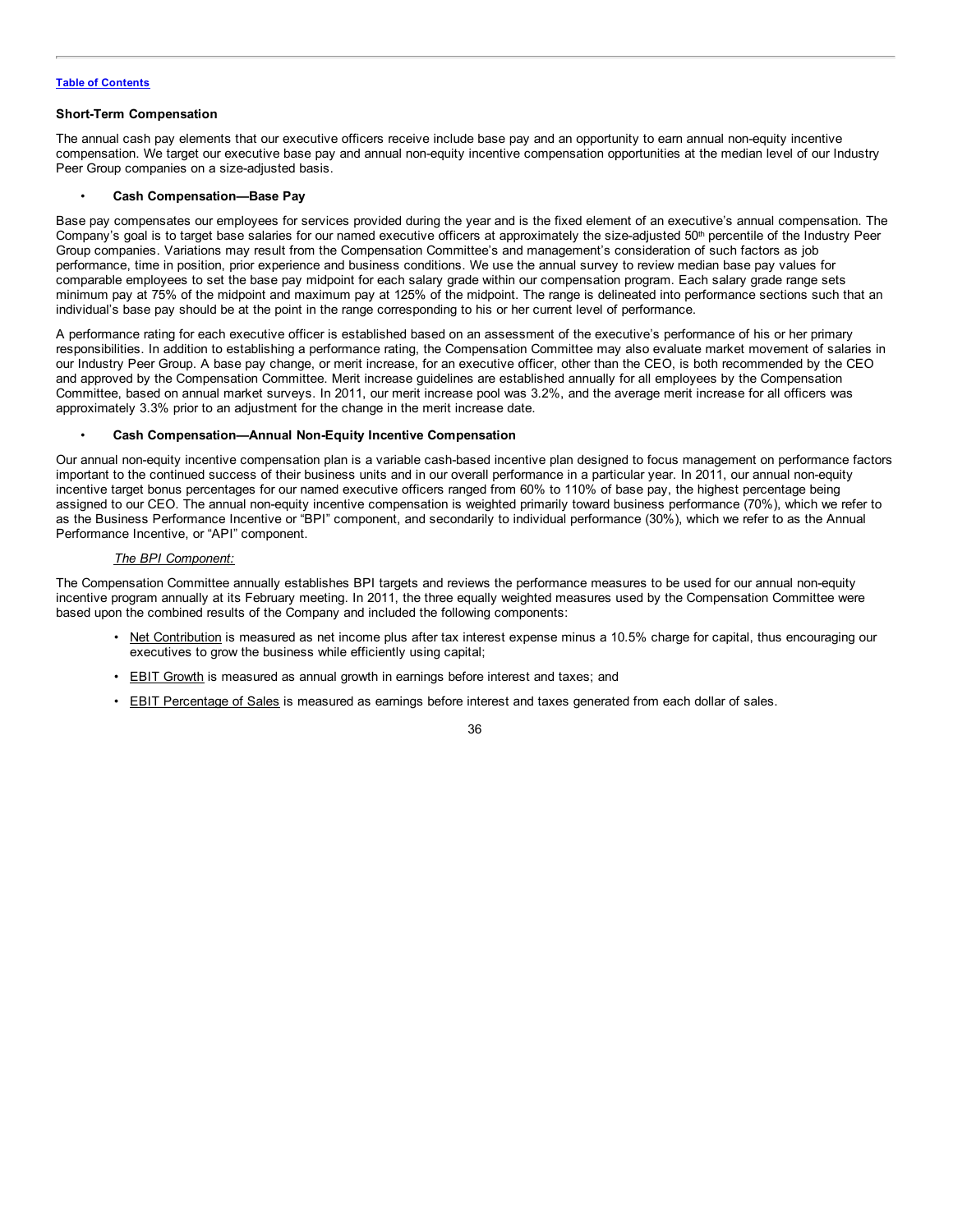All of these measures are adjusted for the cumulative effect of changes in accounting principles, significant acquisitions and divestitures and foreign exchange movements versus the assumptions of those movements at the time the targets were set.

A range of results for these measures are established along a 0.0 to 2.0 multiple continuum. For instance, the Compensation Committee established one value for a targeted EBIT Growth at 1.0. If our actual EBIT Growth results are less than the target, the BPI multiple for that measure will fall between 0.0 and 1.0. If the Company's EBIT Growth exceeds the target, the BPI multiple would fall between 1.0 and 2.0. The resulting BPI multiple of the three equally-weighted measures is then multiplied by the individual executive officer's non-equity incentive compensation percentage to determine non-equity incentive compensation payout to that executive.

For 2011, in order to achieve the 2.0 performance in each measure, Net Contribution must have improved by 22% over target, the EBIT Growth must have increased 12.5% above the target and EBIT Percentage of sales must have increased 7.5% above target. All of our named executive officers were given a corporate BPI target, which was based on the consolidated results of the Company on the three measures.

Our actual 2011 performance was below all three of the targets:

| Performance Measure             | Weighting | % Above (Below) Target | Rating |
|---------------------------------|-----------|------------------------|--------|
| <b>Net Contribution</b>         |           | $(11\%)$               | 0.83   |
| <b>EBIT Growth</b>              | 1/3       | (7%)                   | 0.86   |
| <b>EBIT Percentage of Sales</b> | 1/3       | (7%)                   | 0.74   |
| <b>Average BPI</b>              |           |                        | 0.81   |

Our performance resulted in below target ratings based on the scale established at the beginning of the year and the Company's performance relative to the targets established.

## *The API Component:*

A review of the named executive officers' individual performance is conducted to determine the API component of the non-equity incentive compensation. Each executive officer's performance against objectives, established in the beginning of the year, is evaluated annually by the Compensation Committee with input from the CEO. The API objectives for the CEO are set by the Compensation Committee without the CEO being present in the Compensation Committee session. These performance objectives vary depending on the roles and responsibilities of the particular executive and may, in part, be subjective. These individual objectives may include, as examples, goals for acquisitions or divestitures, safety performance, achieving recruiting targets, building management depth, technological innovations and improving market positions through profitable growth and new product introductions.

The API rating is based on the achievement by a named executive officer of both quantifiable performance objectives as well as other, more subjective objectives. If a named executive officer failed to achieve all of his objectives, the API multiple would likely be 0.00. If the executive met some, but not all of the objectives, the API multiple would fall between the range of 0.0 to 2.0 depending upon the number of objectives accomplished, their relative importance and difficulty and the factors that may have prevented achievement of certain objectives. An executive achieving all objectives could potentially receive an API of 2.0, although this would be unusual due to our efforts to establish stretch objectives that may be extremely difficult to achieve. For 2011, our named executive officers received API ratings ranging from 1.0 to 1.25 for the year, with an average rating of 1.09. For 2010, the same group of named executive officers received API ratings ranging from 1.25 to 1.70 for the year, with an average rating of 1.35.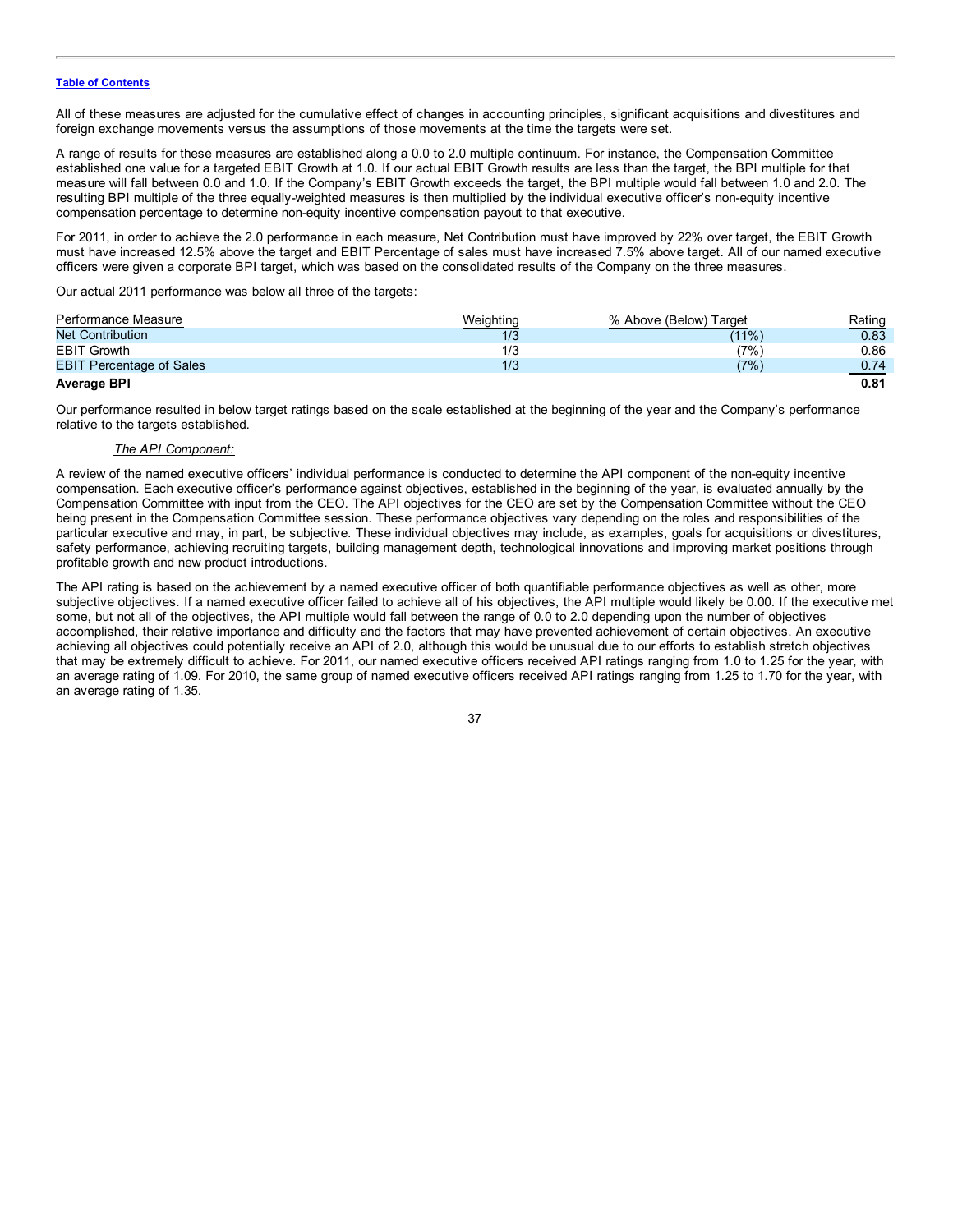Assuming a named executive officer has a base pay of \$500,000, a 65% target bonus, a BPI rating of 0.81 and an API rating of 1.0, the executive's annual non-equity incentive compensation payment would be calculated in the following manner:

| BPI: \$500,000 x 0.70 (BPI weighting) x 0.65 (target bonus) x 0.81 (corporate BPI achievement) | \$184.275 |
|------------------------------------------------------------------------------------------------|-----------|
| API: \$500,000 x 0.30 (API weighting) x 0.65 (target bonus) x 1.0 (individual API rating)      | 97,500    |
| <b>Total Non-Equity Incentive Compensation</b>                                                 | \$281.775 |

The following describes certain 2011 API objectives of our named executive officers that were evaluated to determine, in part, their performance for purposes of calculating their API measure.

Certain API objectives that we consider commercially sensitive and believe will provide proprietary data to our competitors and would cause us competitive harm have been omitted.

## **Peter D. Kinnear – Former Chairman, Former President and Former Chief Executive Officer**

Mr. Kinnear assumed the Chairman's role on February 28, 2011 and served as Chairman through October 2011. In addition, Mr. Kinnear served as the Company's President and CEO through February 2011. While CEO for the first two months of 2011, he was primarily responsible for the final transition planning associated with the appointment of his successor. Mr. Kinnear's thorough planning, transition support and personal commitment to the Company resulted in the successful and seamless transition of Mr. Gremp as the Company's Chairman, President and CEO.

## **John T. Gremp – Chairman, President and Chief Executive Officer**

Mr. Gremp's 2011 performance objectives were focused on several functional areas but were concentrated on achieving growth targets, improving operations execution, meeting financial objectives and strengthening the Company's leadership team. During 2011, Mr. Gremp successfully grew the Company by expanding and strengthening the Company's relationships with key operators and national oil companies in South America, Africa and the Middle East. Operational execution included improved safety performance, continued leadership and successful implementation and monitoring of the Company's global quality initiative. Mr. Gremp also established significant operational improvements and capacity expansions that occurred in the Company's Asia, South America and U.S. locations. With respect to Mr. Gremp's financial objectives, an aggressive inbound target in 2011 was achieved despite delays in awarding key subsea orders. Moreover, while earnings per share and working capital failed to meet expectations for 2011, the Company was nevertheless able to achieve other financial metrics that included eliminating excessive costs by restructuring foreign debt and repatriating foreign cash. In addition, Mr. Gremp strengthened the Company's leadership by successfully implementing the Chief Financial Officer succession plan, as well as adding a new Vice President for Energy Infrastructure, who joined the Company in January 2012.

## **William H. Schumann III – Executive Vice President and Former Chief Financial Officer**

Mr. Schumann's 2011 objectives were focused on strengthening the financial personnel to prepare for Ms. Seaman's succession as Chief Financial Officer, making improvements to the budgeting process and contributing to the development of business unit strategy and a long-range financial plan. In 2011, Mr. Schumann enhanced the strength of the financial department by hiring three new senior staff members and the new budgeting process was successfully implemented. Through Mr. Schuman's assistance in preparing the business units' strategic plans and leadership in developing the Company's long-range financial plan, the Company's growth plans were approved and advanced.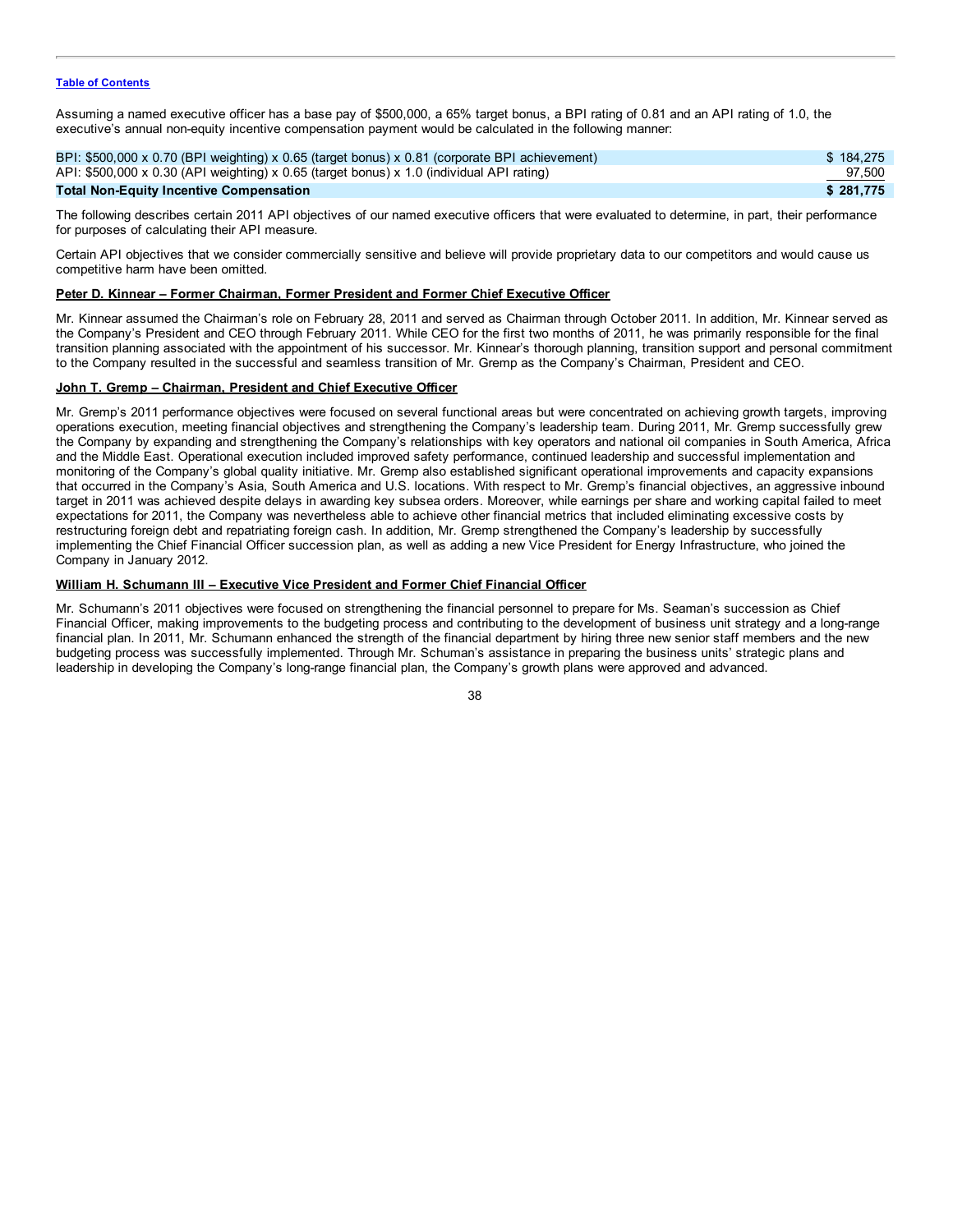## **Maryann T. Seaman – Senior Vice President and Chief Financial Officer**

Ms. Seaman was appointed Senior Vice President and Chief Financial Officer, effective December 1, 2011. Her 2011 objectives primarily reflected her former role as Vice President, Treasurer and Deputy Chief Financial Officer, which included developing and implementing programs that proactively and continuously assess and highlight areas of concern to the appropriate internal organizations and key stakeholders. In addition, Ms. Seaman's objectives were focused on implementing systems and programs that support the Company's growth objectives. Ms. Seaman's major accomplishments in 2011 include a comprehensive overhaul of the Company's ERM program. She was also instrumental in developing the Company's long-range financial plan, which serves as the quantitative model behind management's strategic plans. Ms. Seaman implemented personnel and process changes to enhance performance of the Company's treasury function worldwide. Ms. Seaman's accomplishments in 2011 and throughout her career made her transition to Chief Financial Officer successful, seamless and prompt.

## **Robert L. Potter – Executive Vice President**

Mr. Potter's 2011 objectives were focused on the performance and improvement of the Company's operations. In 2011, through Mr. Potter's leadership, the Company improved its safety and environmental performance, completed or was on schedule with several key capacity expansions in Brazil, Asia and the United States, and gained support for expanding investment in shale gas opportunities, which was a key contributor to growth in the Company's Surface Technologies segment. During 2011, Mr. Potter oversaw the improved performance of the Fluid Control and Subsea Aftermarket Systems businesses.

## **Tore Halvorsen – Senior Vice President**

Mr. Halvorsen's 2011 objectives continued to focus on improving project execution, quality performance and sustaining growth. Mr. Halvorsen achieved success during the year by executing subsea backlog, improving on-time delivery performance at key locations and introducing strategic product and systems development programs. He directly supported the Company's quality transformation efforts and growth initiatives in his businesses. Mr. Halvorsen was also focused on implementing planning systems, expanding talent acquisition and development programs and identifying key growth programs in the subsea aftermarket business.

## **Jeffrey W. Carr – Senior Vice President, General Counsel and Secretary**

Mr. Carr's 2011 objectives were composed of projects representing the major responsibility areas as General Counsel, such as protecting the organization against significant risks and liabilities, serving as the strategic legal advisor to the Board of Directors and executive management and assuring that internal and external legal services were delivered responsibly and cost effectively. Mr. Carr's specific accomplishments in 2011 included the successful resolution of significant legal claims, protection of the Company's interest in key acquisitions, customer contracts and vendor agreements and the improved management of the Company's compliance program.

## **• Perquisites**

We provide limited perquisites to our executive officers in order to facilitate the performance of their managerial and external marketing roles and to ensure a competitive total compensation package. The perquisites we provide to our executives include financial planning and personal tax assistance, personal use of company automobiles, dining club memberships and country club memberships, executive physicals and other minor expenses associated with their business responsibilities. Our executives' use of company vehicles and dining and country club membership benefits is primarily for business- related travel and entertainment. We require our executives to report personal use of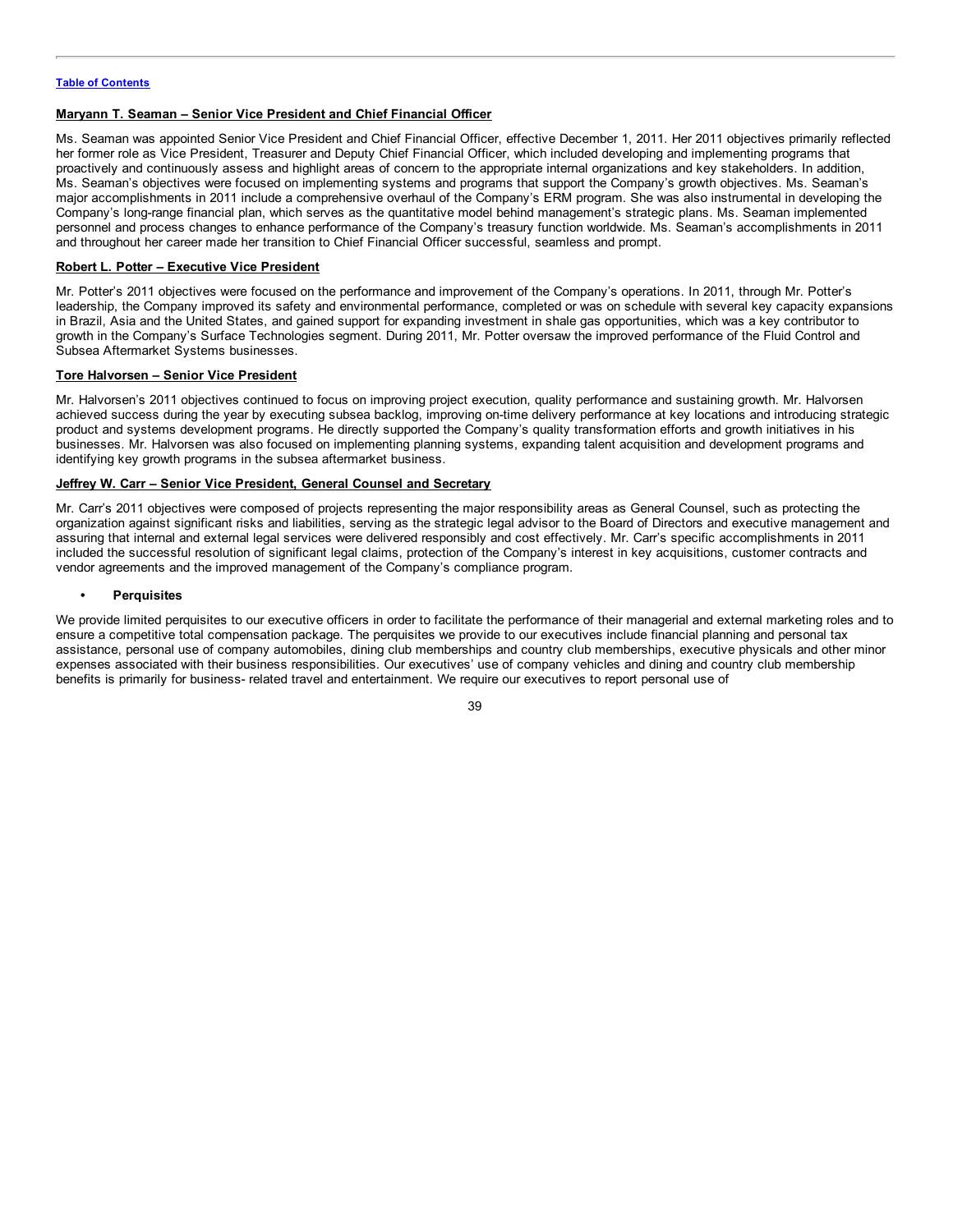company vehicles and club memberships. We also pay certain travel expenses such as airfare and meals for spouses of our executive officers when they accompany their spouses and when such expenses are considered to be related to the business travel purpose. If a named executive officer's perquisites exceed \$10,000 in cost to us, the total amount of the perquisites provided by us to that named executive officer is included in the "All Other Compensation" column of the Summary Compensation Table and the nature of those perquisites are described in a footnote to the table. We do not gross up for the taxes due on the value of perquisites deemed to be personal.

## **Long-Term Compensation**

## **• Equity Compensation**

The long-term component of our executive compensation consists of equity awards, which provide our executive officers the opportunity to benefit if our stock price appreciates over the long term. We use the Meridian survey data noted previously to establish a value for the equity compensation granted to each of our executive officers. To determine the appropriate amount of equity-based compensation awards for our executive officers, we determine the size-adjusted median value of comparable equity compensation awards issued by the Industry Peer Group companies surveyed by Meridian to each named executive officer's peers within the surveyed companies, along with other evaluations of the executive.

We currently use restricted stock unit awards. For 2011, the Compensation Committee reviewed competitive market pay practices and considered individual performance in determining the economic value of restricted stock unit awards to our named executive officers. The grant size of restricted stock units for each of our named executive officers was set by dividing the economic value set for that officer by the face value of our Common Stock on the date of grant to determine the number of shares delivered to each officer. A 6% discount to reflect the risk of performance was used only for the two-thirds portion of the performance-based awards. The performance risk discount will be eliminated for the 2012 restricted stock unit awards.

Although our incentive compensation program permits the Compensation Committee to approve equity compensation awards to our executive officers in a variety of forms, only stock options and restricted stock unit grants with both time-based and performance-based elements have been awarded since our initial public offering in 2001. We believe the combination of time-based and performance-based incentives provides performance incentives consistent with our stockholders' interests and serves as an effective retention vehicle for our named executive officers.

Our equity awards normally have vesting periods of three years. The grant date of the annual equity awards is the date of the annual Compensation Committee meeting in February. As long as an executive remains employed with the Company through the age of 62, any unvested equity awards remain outstanding after retirement and vest on the originally scheduled vesting date. Executives will forfeit unvested awards if they retire prior to age 62. Awards vest immediately in the event of death, disability (as defined in our Incentive Compensation and Stock Plan) or a qualifying change in control. Performance-based restricted stock unit awards vest at 100% of target if death, disability or a change in control occurs during the performance period.

By providing our executive officers with compensation in the form of equity awards, we ensure that a significant portion of total compensation remains at risk and is tied to the creation of stockholder value.

Since the end of 2001 through December 31, 2011, our share price compounded annual growth rate has averaged 29.6%. The market value of vested and unvested restricted stock unit awards shown in the Outstanding Equity Awards at Fiscal Year-End Table and the realized value of exercised options and restricted stock unit awards shown in the Option Exercises and Stock Vested Table demonstrate both the potential and realized value of equity awards we have issued to our named executive officers and the alignment of our executive officers' personal financial interests with those of our stockholders.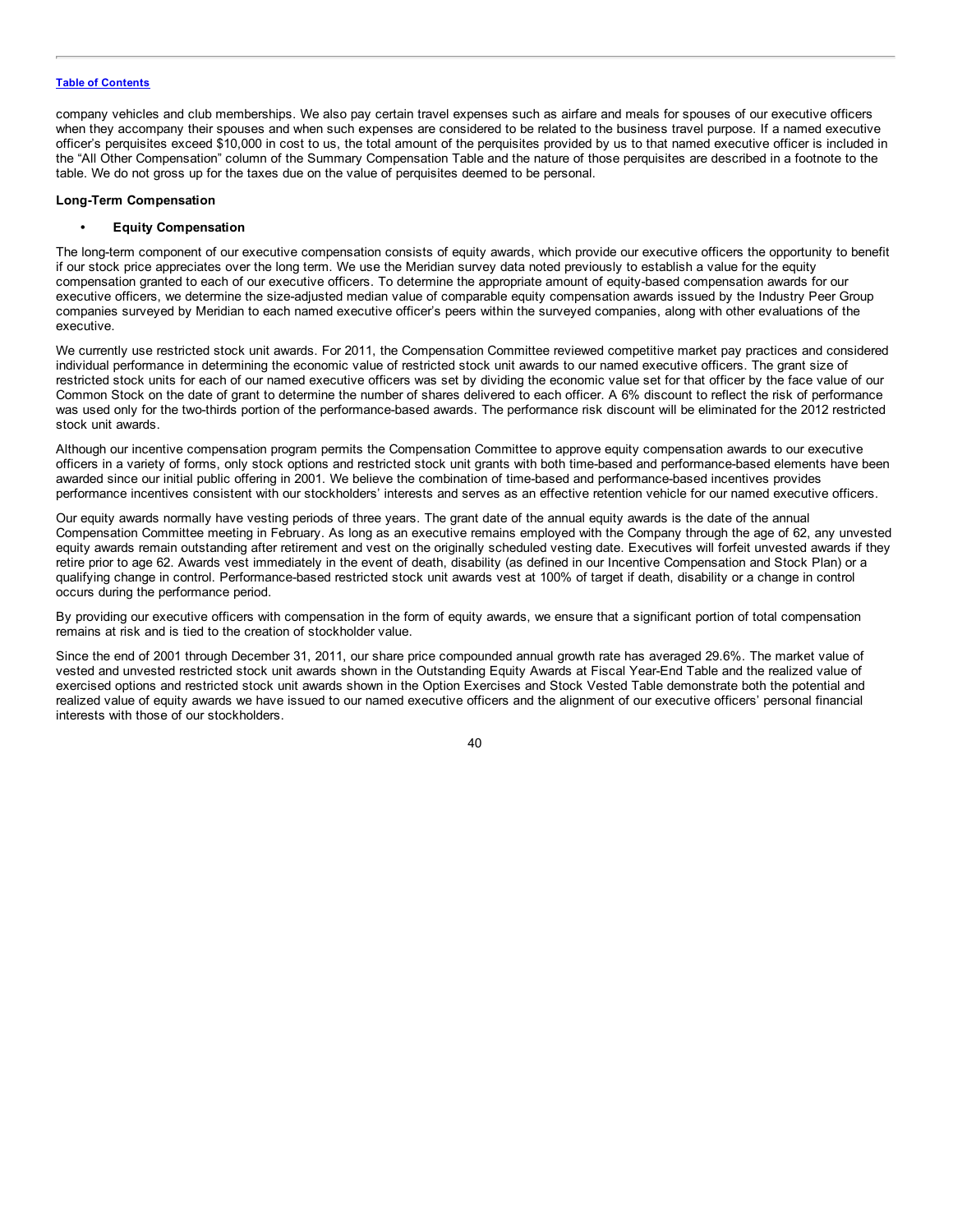## **• Time-Based Restricted Stock Unit Awards**

We issue grants of time-based restricted stock units to our executive officers and other key employees under our Incentive Compensation and Stock Plan. All restricted stock units awards granted to our executive officers require an additional three years of service by the executive before the restricted stock units vest and the executive receives ownership and voting rights. We utilize vesting periods as a retention incentive.

## **• Performance-Based Restricted Stock Unit Awards**

In 2011, based on the comparison to our Industry Peer Group allocation of performance-based compensation, the Compensation Committee determined that two-thirds of the economic value of the restricted stock units awarded to our officers and three other senior managers be based on meeting certain performance criteria. Our performance-based equity compensation links the award of restricted stock units to the achievement of performance targets relative to the performance of our peers. The linking of our executive's performance-based awards to the Company's achievement of performance targets relative to the performance of the Industry Peer Group companies puts a meaningful portion of our named executive's targeted equity award at risk. The percentage of the total performance-based restricted stock unit award an executive officer will ultimately receive will be determined at the end of the one-year measurement period and will be dependent upon our performance relative to the Industry Peer Group with respect to the following three measures for that period:

- EBITDA Growth is measured as annual growth in earnings before interest and taxes, excluding depreciation and amortization;
- Return on Investment ("ROI") is both a measure of profitability, equal to annual net income divided by equity plus long-term debt, as well as how effectively the firm uses its capital to generate profit; and
- Total Stockholder Return ("TSR") is measured as the total returns that an investor receives based on the volume-weighted average price and the reinvestment of dividends issued.

The performance results of these three measures for the Industry Peer Group are publicly available and provide us with externally available references against which our performance is measured.

The amount of the performance-based restricted stock unit award earned by our executive officers can vary between 0 and 200% of the performance-based award amount granted. This is determined by our full-year performance of the three defined measures relative to the performance of the Industry Peer Group.

Each of the three performance measures are weighted equally in the compilation of the award. EBITDA Growth and ROI are measures for performance-based awards and TSR is a measure for market-based performance awards. A determination of below average, average or aboveaverage performance is made based on actual full-year results. The following table illustrates the percentage of the target award that could be earned for each of the three measures for 2011 based on our performance relative to that of our Industry Peer Group.

|                                |           | <b>Below Average</b><br>(0% of Target | Average<br>(100% of Target) | Above Average<br>(200% of Target |
|--------------------------------|-----------|---------------------------------------|-----------------------------|----------------------------------|
| Performance Measure            | Weighting | Grant)                                | Grant)                      | Grant)                           |
| <b>EBITDA Growth</b>           | 1/3       | $0\%$                                 | 33%                         | 67%                              |
| Return on Investment (ROI)     | 1/3       | $0\%$                                 | 33%                         | 67%                              |
| Total Stockholder Return (TSR) | 1/3       | $0\%$                                 | 33%                         | 67%                              |

For below-average performance against any of the three performance measures, an executive officer receives 0% of the one-third portion of the grant tied to such performance measures; for average

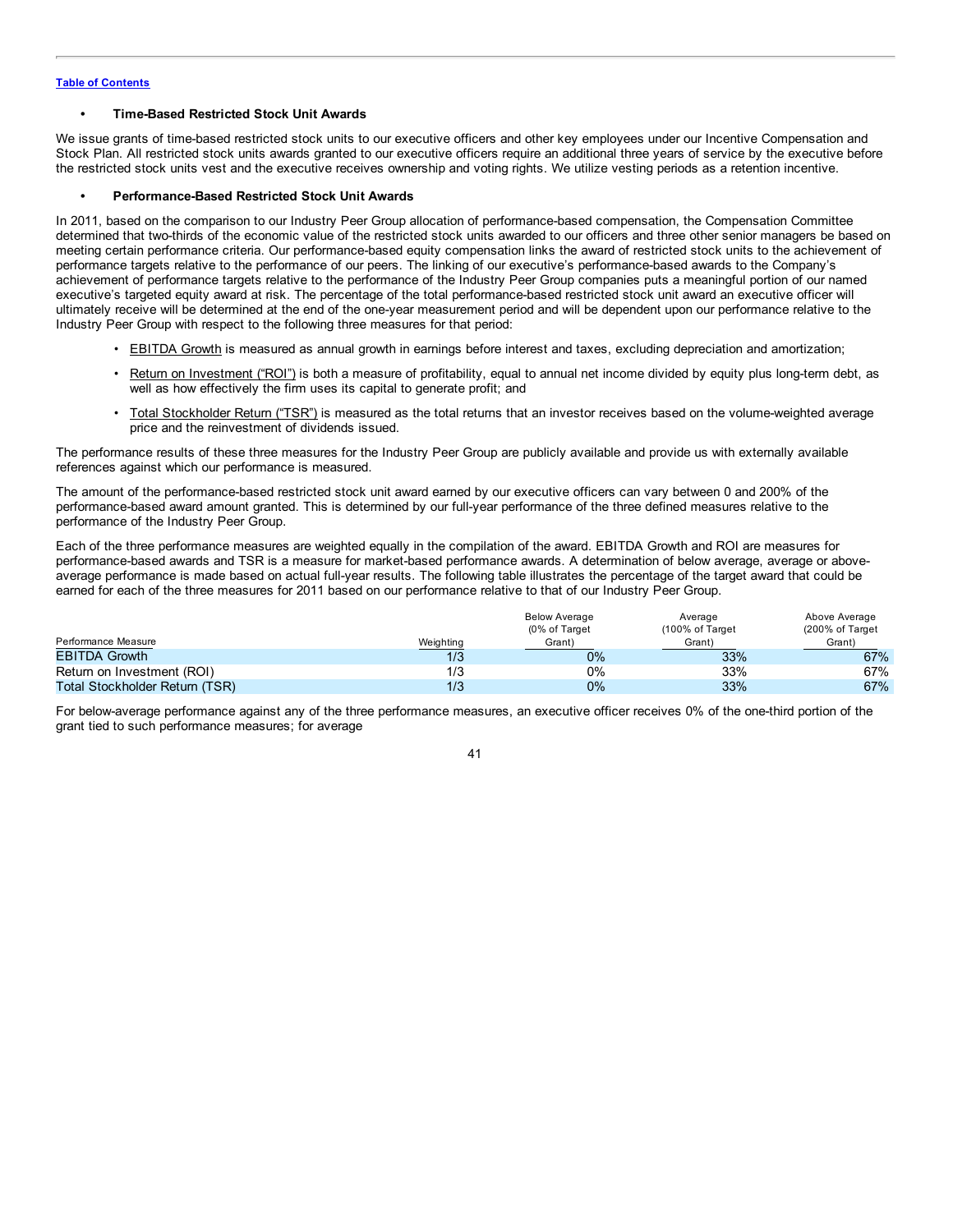performance, 100% of one-third of the grant; and for above-average performance, an executive would receive 200% of one-third of the grant. For awards made in 2011 and prior years, the one exception to this was our Compensation Committee's decision to have a zero payout for TSR if this measure was not positive regardless of the Company's performance relative to our Industry Peer Group. Beginning in 2012, the payout for the TSR metric will continue to be determined based on the Company's performance relative to the Industry Peer Group, but it will be possible to have a payout regardless of whether TSR for the year is positive or negative. Specifically, if the Company's TSR for the year is not positive, then the payout for the TSR metric cannot exceed the target as established by the Compensation Committee, regardless of the Company's performance relative to our Industry Peer Group.

We define our performance for each of the three performance measures as follows:

Above Average – Our performance exceeds the performance of the midpoint between the third and fourth ranked Industry Peer Group companies;

Average – Our performance is between the midpoint of the third and fourth ranked Industry Peer Group companies and the midpoint between the sixth and seventh ranked Industry Peer Group companies; and

Below Average – Our performance is below the midpoint between the sixth and seventh ranked Industry Peer Group companies.

In 2011, we ranked above average for ROI and TSR measures. We ranked average for EBITDA Growth. As a result of our strong financial performance relative to our Industry Peer Group for 2011, our named executive officers will receive 167% of the target performance-based portion of the restricted stock unit grants awarded on February 24, 2011 and these awards will vest on January 2, 2014. The final performance-based restricted stock unit award each named executive officer received for 2011 are included in the "Number of Shares or Units of Stock that have Not Vested" and "Market Value of Shares or Units of Stock that have Not Vested" columns of the Outstanding Equity Awards at Fiscal Year-End Table.

The vesting period for performance-based restricted stock unit awards is the same as the vesting period for time-based restricted stock unit awards, which is three years from the grant date, meaning that although the performance period considered is one year, the awards do not vest for three years from the date of grant. None of our executive officers have the ability to adjust the performance measures approved by the Compensation Committee or to waive any conditions established for the performance-based awards once established by the Compensation **Committee** 

The three performance measures, EBITDA Growth, ROI and TSR, against which this compensation element is measured, are intended to meet the requirements of Section 162(m) of the U.S. Internal Revenue Code, as amended (the "IRC"), to allow the Company to treat these restricted stock unit grants as qualified "performance-based" compensation, thereby allowing requisite deductibility for federal income tax purposes.

## **"Clawback" Provision**

Pursuant to our Incentive Compensation and Stock Plan, our Compensation Committee has the discretion to "clawback" and cancel previously earned performance-based compensation. Approximately two-thirds of the restricted stock units based on achieving performance goals and 70% of the annual non-equity incentive awards have been designed to qualify as "performance-based" compensation. In the event our financial statements are restated as a result of errors, omissions or fraud, our Compensation Committee may, in good faith and to the extent an award exceeds what would otherwise have been awarded based on the restated financial results: (a) cancel any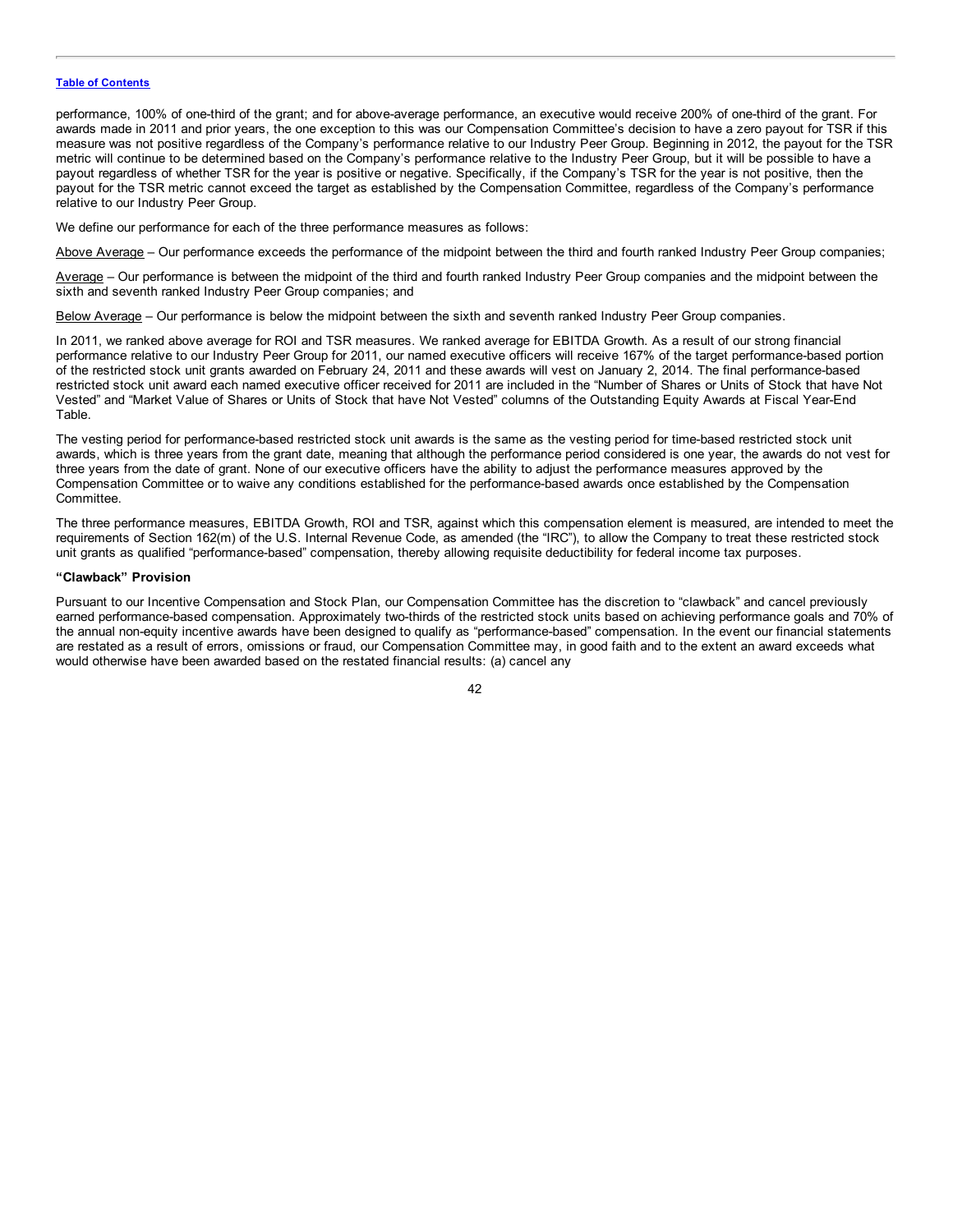outstanding award granted, in whole or in part, whether or not vested or deferred, to officers of the Company who are identified as being subject to Section 16 of the Exchange Act ("Section 16 Officers"); and (b) if such restatement occurs after the exercise or payment of an award, require the Section 16 Officers to repay to the Company any gain realized or payment received upon the exercise or payment of the award valued as of the date of exercise or payment. The Compensation Committee expects to approve any necessary revisions to our Incentive Compensation and Stock Plan to comply with Section 954 of the Dodd-Frank Wall Street Reform and Consumer Protection Act when the SEC approves final rules implementing the requirement.

## **Stock Ownership and Retention Requirements**

The Compensation Committee established executive officer stock ownership guidelines in order to ensure a continuing alignment of executive and stockholder interests. Under these guidelines, an executive officer is required to retain ownership of shares in an amount equal in value to a multiple of the individual's midpoint of salary grade and target annual non-equity incentive bonus. Qualifying awards include directly-held stock, restricted stock unit awards not subject to performance, shares held in the U.S. Qualified Savings Plan (as defined below in "Savings Plans"), shares held in the U.S. Non-Qualified Savings Plan (as defined below in "Savings Plans"), and 50% of the shares underlying options. Effective July 28, 2011, the Compensation Committee modified stock ownership and retention requirement practices based on Industry Peer Group practices. Under the new program, ownership requirements are determined by a multiple of base pay only. Further, shares underlying options will not be considered as qualifying awards.

Upon becoming a Section 16 officer, an executive has five years to satisfy a new or increased retention multiple, pro-rated 20% each year. The multiple for each of the named executive officers is provided in the following table. Each named executive officer satisfied the ownership guidelines applicable to him or her in 2011.

| Named Executive Officer  | Multiple of Base Pay (Revised 2011) |
|--------------------------|-------------------------------------|
| Peter D. Kinnear         | N/A                                 |
| John T. Gremp            | 6.0                                 |
| William H. Schumann, III | 5.0                                 |
| Maryann T. Seaman        | 4.0                                 |
| Robert L. Potter         | 5.0                                 |
| Tore Halvorsen           | 4.0                                 |
| Jeffrey W. Carr          | 4.0                                 |

Additional stock retention guidelines adopted by our Compensation Committee require our executive officers to retain, for a period of at least one year after the vesting date, the equivalent of at least one-half of the net after-tax number of shares deposited in their account for restricted stock unit and stock option awards. The purpose of this additional policy is to impose a holding period during which our executives must retain ownership of a significant portion of vested equity compensation awards. We believe that the combination of the stock ownership guidelines and the stock retention rules focus our executives on our long-term value by aligning their interests with the long-term interest of other stockholders.

Compliance with these guidelines is evaluated and monitored regularly by the Company, and the Board reviews compliance on at least an annual basis. All executive officers met their ownership requirements under the prior and revised ownership guidelines in 2011.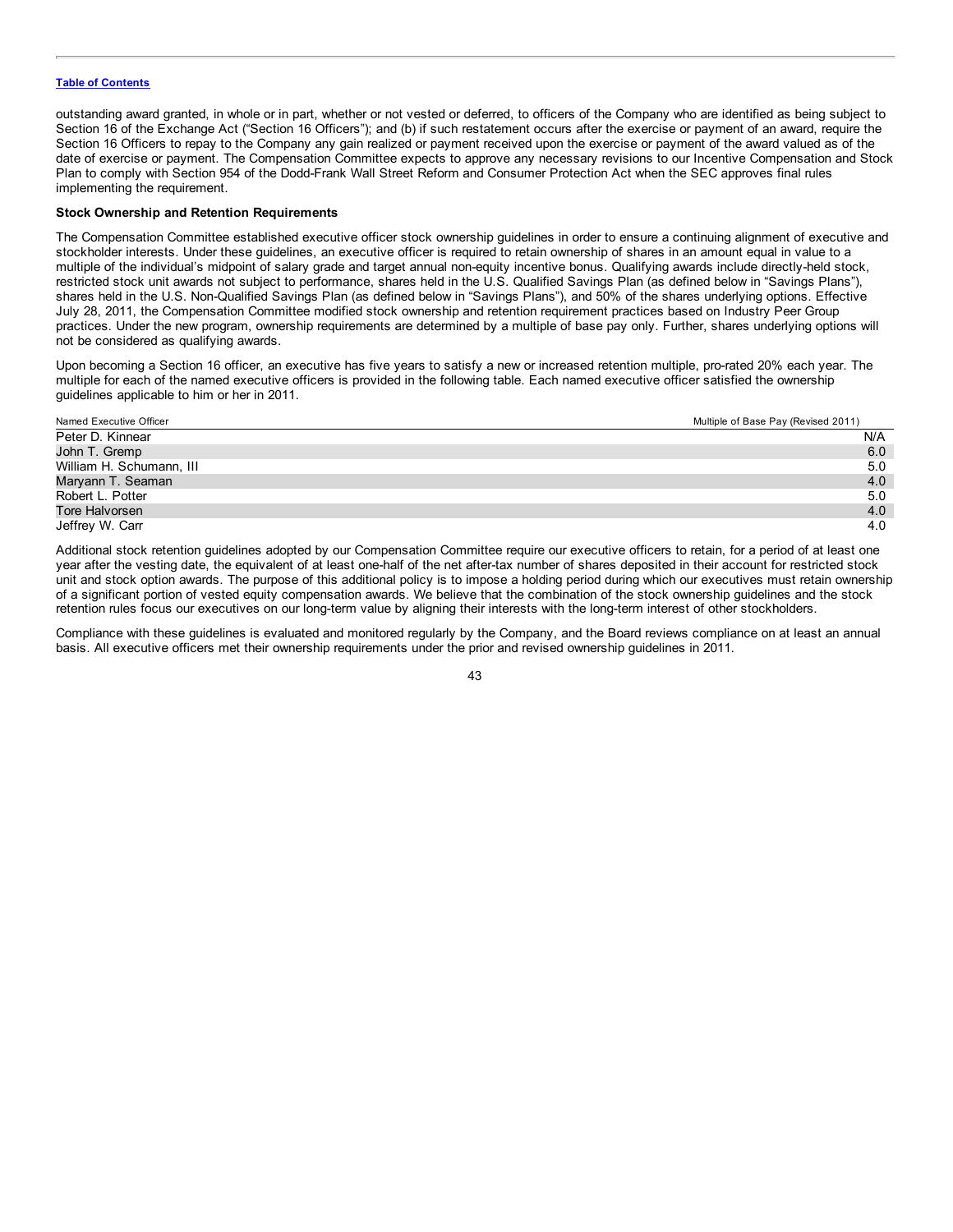## **Insider Trading and Speculation in Company Stock**

The Company has established policies that prohibit our officers, directors and certain employees from engaging in most transactions involving FMC Technologies securities while in possession of material, non-public information or otherwise using such information in any manner that would violate applicable laws and regulations.

To align the economic risk of ownership of management and stockholders, our ownership guidelines also prohibit all officers and their immediate families from directly or indirectly speculating in Company stock, including derivative transactions, hedging activities, short selling, the sale or purchase of options in Company stock and borrowing against Company stock.

## **Deductibility of Executive Compensation under Section 162(m) of the Internal Revenue Code**

Section 162(m) of the IRC generally disallows a tax deduction to public corporations for non-performance-based compensation in excess of \$1 million paid for any fiscal year to certain named executive officers. Approximately two-thirds of the restricted stock units based on achieving performance goals and 70% of the annual non-equity incentive awards have been designed to qualify as "performance-based" compensation, thereby allowing the requisite deductibility for federal income tax purposes. The Compensation Committee does not believe any lost tax deduction from the components of its restricted stock unit and annual non-equity incentive awards that do not qualify as "performance-based" compensation has been material.

## **Defined Benefit Pension Plans**

All of our named executive officers have significant accrued pension benefits under the pension plans as a result of their long tenure. We believe that these pension benefits are an important reason for the long-term retention of our management team. Our executive officers as well as all other employees have been credited under our Pension Plan for their years of service with FMC Corporation, our former parent company, prior to our spin-off as a separate company in 2001.

## **• U.S. Defined Benefit Plan**

A longer term element of compensation for our executive officers is our retirement programs. All of our U.S.-based executive officers with more than five years of service as of December 31, 2009 participate in the pension plan (the "U.S. Pension Plan") that provides income replacement retirement benefits. We believe our pension plan design is an effective retention vehicle and that it has been a significant factor in the long tenure of our executive management team and, consequently, the depth of our management team's experience with our businesses. The same benefit calculation formula is used for our executive officers as is used for all of our U.S.-non-bargaining unit employees. The U.S. Pension Plan is designed to provide retirement income to all of our current employees who meet the minimum service requirement of five years or who retire on or after age 65. The pension payment is based on "final average pay," which is calculated for the period that includes the employee's highest 60 consecutive months of pay in the final 120 months of service, and includes base pay and annual non-equity incentive bonus in the calculation. Eligible earnings under the provisions of the U.S. Pension Plan do not include the value of the equity grants (stock options or restricted stock unit awards), matching contributions to our U.S. Qualified Savings Plan (as defined below in "Savings Plans") and/or deferrals or company contributions to our U.S. Non-Qualified Savings Plan (as defined below in "Savings Plans") or perquisites.

The U.S. Pension Plan is qualified under the IRC. The U.S. Internal Revenue Service (the "IRS") limits the amount of compensation on which retirement benefits can be earned and the amounts payable by a tax qualified defined benefit pension plan.

We also have a U.S. non-qualified defined benefit pension plan (the "U.S. Non-Qualified Pension Plan)" to provide the benefits based on earnings above the IRS limits as well as benefits based upon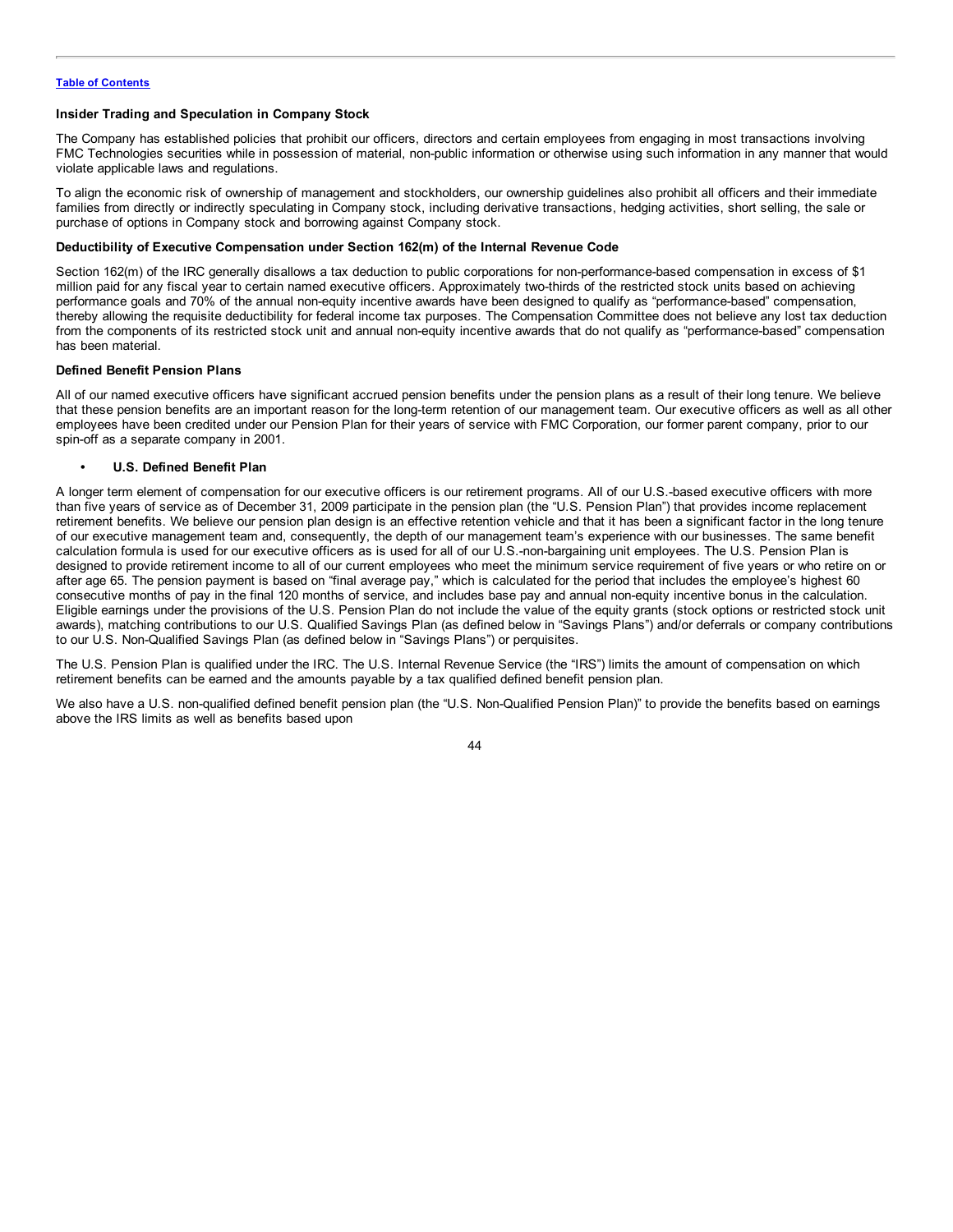deferrals made to the U.S. Non-Qualified Savings Plan which are not permitted under the U.S. Pension Plan. All of our U.S.-based executive officers with more than five years of service as of December 31, 2009 participate in the U.S. Non-Qualified Pension Plan. The U.S. Non-Qualified Pension Plan uses the same pension benefit formula as the tax qualified U.S. Pension Plan. The benefits under this plan are our general obligations and are not protected by the IRC.

Effective January 1, 2010, the U.S. Pension Plan and the U.S. Non-Qualified Pension Plan were closed to new entrants and frozen for employees, including executive officers, with less than five years of vesting service as of December 31, 2009.

## **• Norwegian Pension Program**

Mr. Halvorsen is our only named executive officer who is not U.S.-based and he is covered under the Norwegian Pension Program (the "Norwegian Program"). The Norwegian Program is designed to provide employees based in Norway with targeted total pension payment of 65% of their final salary based on 30 years of service. For service less than 30 years, the payment is reduced proportionately. This benefit is offset by any state or government provided social security benefits. The salary included in the benefit calculation is limited to 12 times the National Insurance Base Amount, which was NOK 79,216 (\$14,243), effective May 1, 2011 through the end of 2011. The amount in U.S. dollars is based on an average currency exchange rate at month-end over the full year.

In addition, a supplementary pension program was established in Norway, effective January 1, 2007, to provide benefits for salary in excess of 12 times the National Insurance Base Amount, which is not covered under the Norwegian Program. This supplemental plan provides a pension payment of 49% of final salary exceeding 12 times the National Insurance Base Amount for 30 years of service beginning on or after January 1, 2007. For service less than 30 years, the pension payment is reduced proportionately.

## **Savings Plans**

## **• U.S. Savings Plan**

All of our U.S.-based employees, including our executives, are eligible to participate in our tax-qualified savings and investment plan (the "U.S. Qualified Savings Plan"). This plan provides an opportunity for employees to save for retirement on both a pre-tax and after-tax basis. Employees exceeding the IRS compensation limit for highly compensated employees can contribute between 2% and 20% of base pay and eligible incentives through pre-tax and after-tax contributions up to the maximum amount prescribed by law and our limits, and employees not considered highly compensated under IRS regulations can contribute up to 75% of base pay and eligible incentives. For non-bargaining unit employees, we match 100% up to the first 5% of each employee's contributions. Participants are 100% vested in their contributions and the employer matching contributions. For annual compensation that exceeds the maximum compensation limit required by the IRC for the Company's U.S. Qualified Savings Plan, the Company contributes 5% of such excess to that employee's non-qualified savings plan account discussed below.

In addition, effective January 1, 2010, a 4% non-elective contribution will be made for all eligible non-union employees hired or rehired on or after January 1, 2010, and current non-union participants with less than five years of vesting service as of December 31, 2009. Eligible participants will become vested in their non-elective contributions upon three years of service.

Our U.S.-based executives are eligible to participate in a pre-tax non-qualified defined contribution plan (the "U.S. Non-Qualified Savings Plan"), which provides our executives and other eligible employees with the opportunity to participate in a tax advantaged savings plan comparable to the U.S. Qualified Savings Plan. The investment options offered to participants in the U.S. Non-Qualified Savings Plan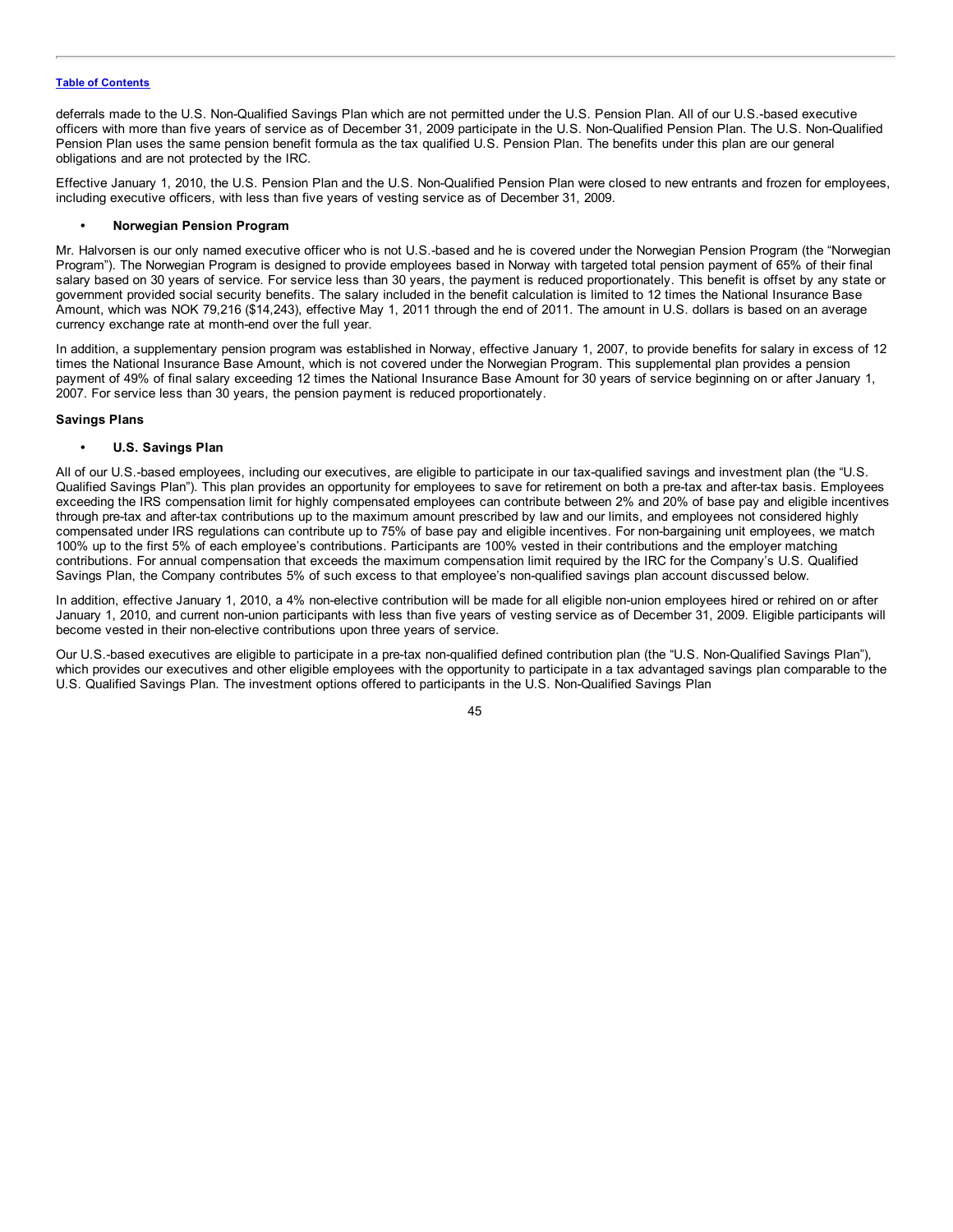are similar to those offered in our U.S. Qualified Savings Plan. Participants may elect to defer up to 90% of their base pay or annual non-equity incentive bonus into the U.S. Non-Qualified Savings Plan. The Company contributes 5% of the employee's contributions to the U.S. Non-Qualified Savings Plan. Participants are 100% vested in their contributions and the employer matching contributions. All vested funds must be distributed upon an employee's termination or retirement from the Company. For those eligible participants in the U.S. Non-Qualified Savings Plan eligible to receive the non-elective contribution, the Company will contribute an additional 4% of the employee's contributions to the U.S. Non-Qualified Savings Plan. In addition, for these eligible participants, the Company will contribute 4% of the annual compensation that exceeds the maximum compensation limit required by the IRC for the Company's U.S. Qualified Savings Plan to the U.S. Non-Qualified Savings Plan.

## **• International Savings Plan**

Mr. Halvorsen is eligible to participate in a non-qualified defined contribution plan administered in the United Kingdom (the "International Savings Plan"). Participation in this plan is generally restricted to key employees with a salary grade of 20 or above and who are not subject to U.S. taxes, and not citizens of the United States, Canada or the Cayman Islands. Exceptions to the salary grade for eligibility can be made by the Company. Participants can contribute up to 75% of base pay and eligible incentives. We match up to the first 5% of each employee's contributions. Both the contributions to the International Savings Plan and the distributions from the International Savings Plan are made in U.S. dollars. Participants are vested on a five-year graded vesting schedule for employer contributions. All vested funds must be distributed upon an employee's termination or retirement from the Company.

## **Change in Control Agreements**

It is our policy to offer a change in control benefit to our executive officers to ensure that they have an incentive to continue to work in our best interests during the period of time when a change in control transaction is taking place and in order to ensure we have the ability to maintain continuity of management. It is also our policy to provide this benefit to provide our executives with the assurance they will not be adversely affected by a change in control transaction without fair compensation, provided their termination is not required for cause. Finally, we believe a change in control agreement is necessary to remain competitive in the market for skilled and experienced executive talent. See "Potential Payments Upon Change in Control" for a further description of the terms and potential amounts payable under these agreements.

The benefits payable under the change in control agreements are comparable to benefits executives in similar positions at peer companies are eligible for under their change in control agreements. The competitive nature of these benefits is annually reviewed and analyzed by the Compensation Committee with the assistance of the Committee's compensation consultant, Meridian.

All change in control agreements entered into with our executive officers contain what is commonly referred to as "double triggers." Under these agreements, the severance benefits are only payable if, in addition to the qualifying change in control, the executive officer's position is terminated, his or her responsibilities are materially changed, his or her salary and/or benefits are materially reduced and/or his or her location is significantly changed.

Effective March 2011, these agreements were revised to calculate severance payable under the agreement based on target, not actual, non-equity incentive. Additionally, the new agreements include stricter terms for a qualifying termination and all tax gross-ups have been eliminated.

### **General Executive Severance Benefits**

Under our executive severance plan, executive officers who lose their job through no fault of their own are entitled to receive 15 months of severance pay (limited to base pay and the executive's target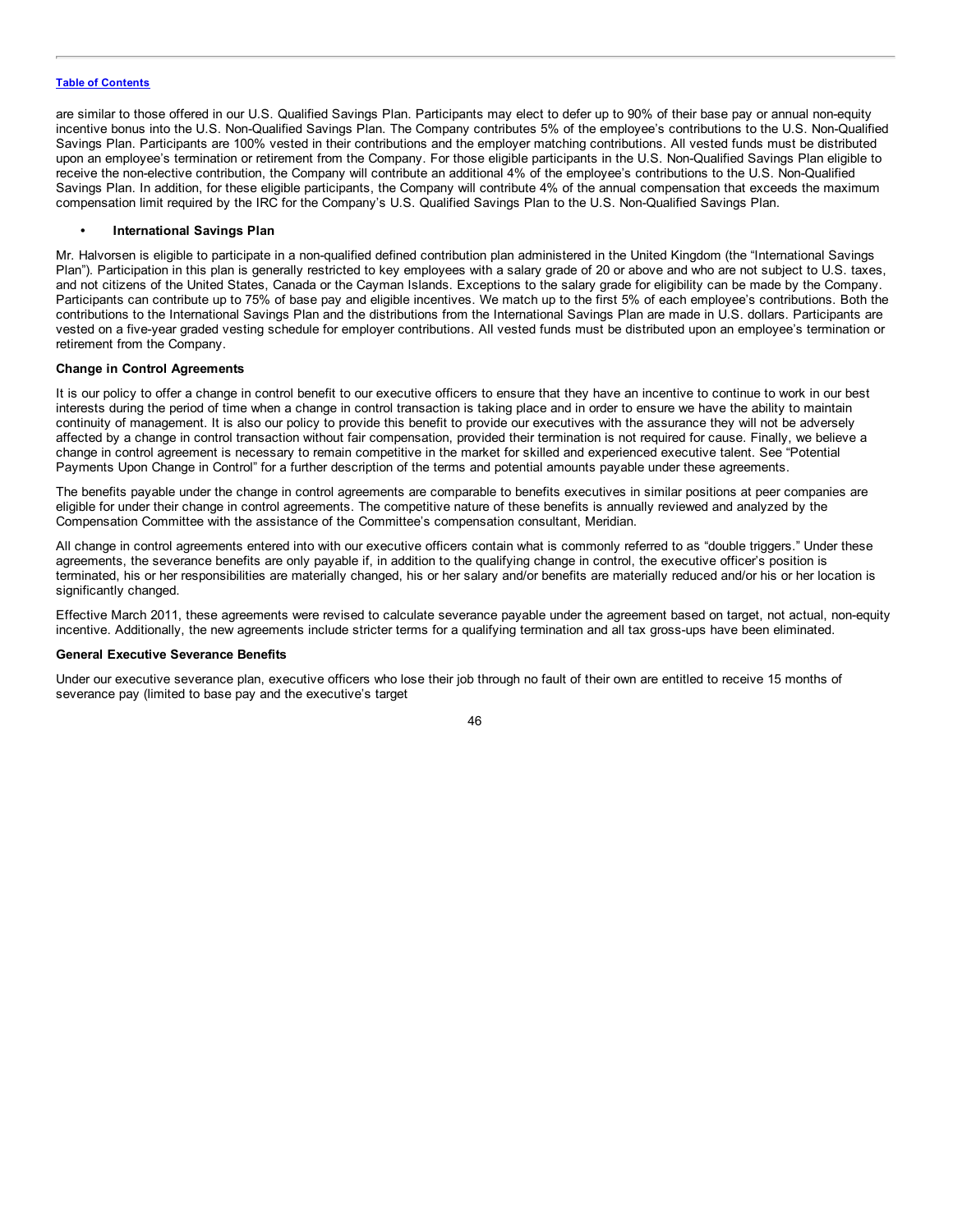annual non-equity incentive bonus), their pro-rated target annual non-equity incentive bonus through the date of termination, the continuation of medical and dental benefits for the same severance period at the employee premium rate, outplacement services, and tax preparation and financial planning assistance for the last calendar year of employment. See "Potential Payments Upon Termination" for a further description of the terms and potential amounts payable under the executive severance plan. The availability of these severance benefits is conditioned on the executive's compliance with non-disclosure, non-compete and non-solicitation covenants.

In order to preserve the deductibility of performance-based incentive payments under Section 162(m) of the IRC, in the event of a termination without cause, termination for good reason or voluntary retirement, any performance-based incentive payments are subject to the Company's actual attainment of performance goals. The terms of our executive severance plan are based on the results of a survey of publicly-traded companies conducted by Meridian. Change in control agreements and severance benefits are exclusive of one another, and in no circumstances would any named executive officer receive benefits under both a change in control agreement and the executive severance plan.

## **Compensation Committee Report**

The Compensation Committee Report that follows shall not be deemed to be incorporated by reference into any filing made by us under the Securities Act of 1933, as amended (the "Securities Act"), or the Exchange Act, notwithstanding any general statement contained in any such filing incorporating this Proxy Statement by reference, except to the extent we incorporate this Report by specific reference.

The Compensation Committee establishes and oversees the design and functioning of FMC Technologies' executive compensation program. We have reviewed and discussed the foregoing Compensation Discussion and Analysis with the management of the Company. Based on this review and discussion, we recommend to the Board of Directors that the Compensation Discussion and Analysis be included in this Proxy Statement for the Annual Meeting.

The Compensation Committee

Philip J. Burguieres, Chairman Mike R. Bowlin Thorleif Enger Thomas M. Hamilton Richard A. Pattarozzi James M. Ringler

## **Relationship with Independent Compensation Consultant**

For 2011, the Compensation Committee retained Meridian as its principal compensation consultant. Meridian provides solely executive compensation advisory services to the Compensation Committee and provides no other services to the Compensation Committee or the Company. Meridian provided no non-executive compensation advisory services to the Compensation Committee for 2011.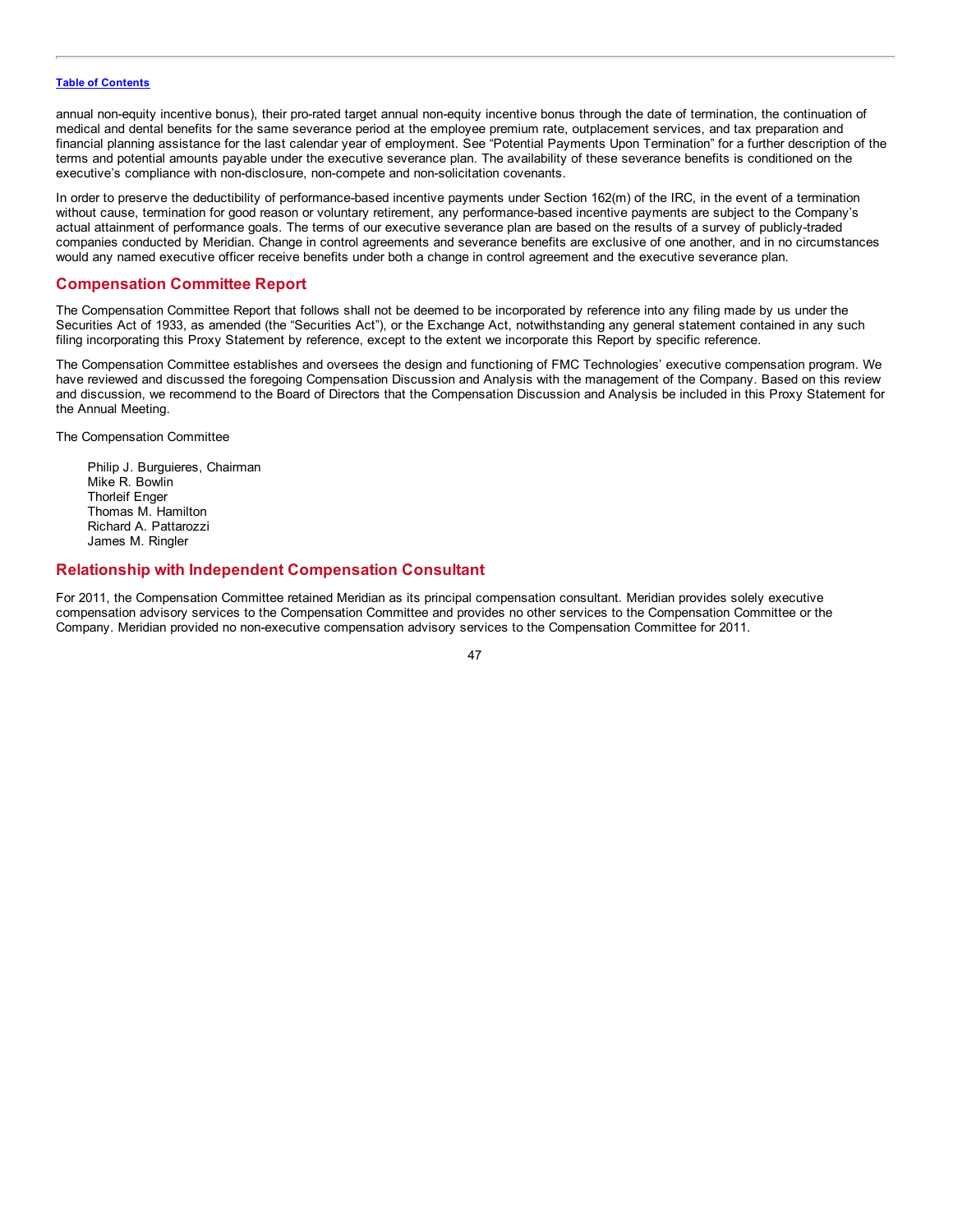## **Summary Compensation Table for the Year Ended December 31, 2011**

The following table summarizes the compensation earned by each of our named executive officers from all sources for services rendered in all of their capacities to us during the fiscal year ended December 31, 2011. Mr. Gremp was elected CEO in March 2011 and Chairman of the Board in November 2011. Ms. Seaman was elected Chief Financial Officer in December 2011, and prior to December 2011, Ms. Seaman was the Company's Vice President, Treasurer and Deputy Chief Financial Officer.

|                          | Name and Principal<br>Position in 2011                      | Year | Salary<br>$($ \$) | Stock<br>Awards<br>$($ \$) <sup>(1)</sup> | Non-Equity<br>Incentive Plan<br>Compensation<br>(S) |              | Change in<br>Pension Value<br>and Non-<br>Qualified<br>Deferred<br>Compensation<br>Earnings<br>$($ \$) <sup>(2)</sup> |    | All Other<br>Compensation<br>$($ \$) <sup>(3)</sup> | Total<br>$($ \$) $(1)(2)$ |
|--------------------------|-------------------------------------------------------------|------|-------------------|-------------------------------------------|-----------------------------------------------------|--------------|-----------------------------------------------------------------------------------------------------------------------|----|-----------------------------------------------------|---------------------------|
| Peter D. Kinnear         |                                                             | 2011 | \$612,500         | \$1,499,931                               | \$<br>377,029                                       | \$           | 2,286,414                                                                                                             | \$ | 155,774                                             | \$4,931,648               |
|                          | Former Chairman,                                            | 2010 | 920,833           | 3,925,488                                 | 2,338,825                                           |              | 3,622,490                                                                                                             |    | 178,928                                             | 10,986,564                |
|                          | Former President and<br>Former Chief Executive Officer      | 2009 | 900,000           | 4,071,818                                 | 1,332,900                                           |              | 431.366                                                                                                               |    | 150,346                                             | 6,886,430                 |
| John T. Gremp            |                                                             | 2011 | \$783,333         | \$3,644,019                               | \$<br>752,773                                       | \$           | 2,434,491                                                                                                             | \$ | 165,176                                             | \$7,779,792               |
|                          | Chairman, President and                                     | 2010 | 560,850           | 1,196,788                                 | 947,255                                             |              | 1,789,817                                                                                                             |    | 102,024                                             | 4,596,734                 |
|                          | <b>Chief Executive Officer</b>                              | 2009 | 498,488           | 1,051,361                                 | 516,783                                             |              | 860,235                                                                                                               |    | 45,446                                              | 2,972,313                 |
| William H. Schumann, III |                                                             | 2011 | \$619,962         | \$1,665,814                               | \$<br>361.469                                       | \$           | 1.684.776                                                                                                             | S  | 165.008                                             | \$4,497,029               |
|                          | <b>Executive Vice President</b>                             | 2010 | 605,352           | 1,340,328                                 | 855,423                                             |              | 1,132,381                                                                                                             |    | 222,829                                             | 4,156,313                 |
|                          | and Former Chief Financial Officer                          | 2009 | 589,384           | 1,378,153                                 | 523,726                                             |              | (72, 130)                                                                                                             |    | 186,252                                             | 2,605,385                 |
| Maryann T. Seaman        |                                                             | 2011 | \$378,267         | \$780,842                                 | \$<br>205,452                                       | $\mathbb{S}$ | 532,259                                                                                                               | \$ | 57,291                                              | \$1,954,111               |
|                          | <b>Senior Vice President</b><br>and Chief Financial Officer |      |                   |                                           |                                                     |              |                                                                                                                       |    |                                                     |                           |
| Robert L. Potter         |                                                             | 2011 | \$510,000         | \$1,353,424                               | \$<br>343,103                                       | \$           | 1,528,820                                                                                                             | \$ | 90,074                                              | \$3,825,421               |
|                          | <b>Executive Vice President</b>                             | 2010 | 488,000           | 909,574                                   | 730,355                                             |              | 1,304,252                                                                                                             |    | 85,511                                              | 3,517,692                 |
|                          |                                                             | 2009 | 436,810           | 827,925                                   | 420,495                                             |              | 265,032                                                                                                               |    | 41,815                                              | 1,992,077                 |
| <b>Tore Halvorsen</b>    |                                                             | 2011 | \$534,456         | \$1,197,273                               | \$<br>335,585                                       | \$           | 118,764                                                                                                               | \$ | 29,521                                              | \$2,215,599               |
|                          | Senior Vice President <sup>(4)</sup>                        | 2010 | 478,788           | 1,477,880                                 | 681,243                                             |              | 132,168                                                                                                               |    | 11,263                                              | 2,781,342                 |
|                          |                                                             | 2009 | 451,100           | 966,800                                   | 429,853                                             |              | 126,644                                                                                                               |    | 53,478                                              | 2,027,875                 |
| Jeffrey W. Carr          |                                                             | 2011 | \$415,945         | \$728,733                                 | \$<br>216,375                                       | \$           | 554,259                                                                                                               | \$ | 65,872                                              | \$1,981,184               |
|                          | Senior Vice President.                                      |      |                   |                                           |                                                     |              |                                                                                                                       |    |                                                     |                           |

General Counsel and Secretary

(1) Amounts disclosed in the "Stock Awards" column represent the sum of the aggregate grant date fair value of time-based restricted stock units and performance-based restricted stock units subject to performance conditions and subject to market conditions. Determination of fair value was made in accordance with the SEC proxy disclosure rules and FASB ASC Topic 718. With respect to time-based restricted stock units and performance-based restricted stock units subject to performance conditions, the aggregate grant date fair value of such awards was based on the Company's share price on the grant date of the awards. For performance-based restricted stock units subject to performance conditions, the grant date fair value was based on the assumption that target performance is probable to occur, determined as of the date of grant. With respect to performance-based restricted stock units subject to market conditions, the aggregate grant date fair value was determined utilizing a Monte Carlo simulation as disclosed in our Annual Report on Form 10-K filed on February 27, 2012.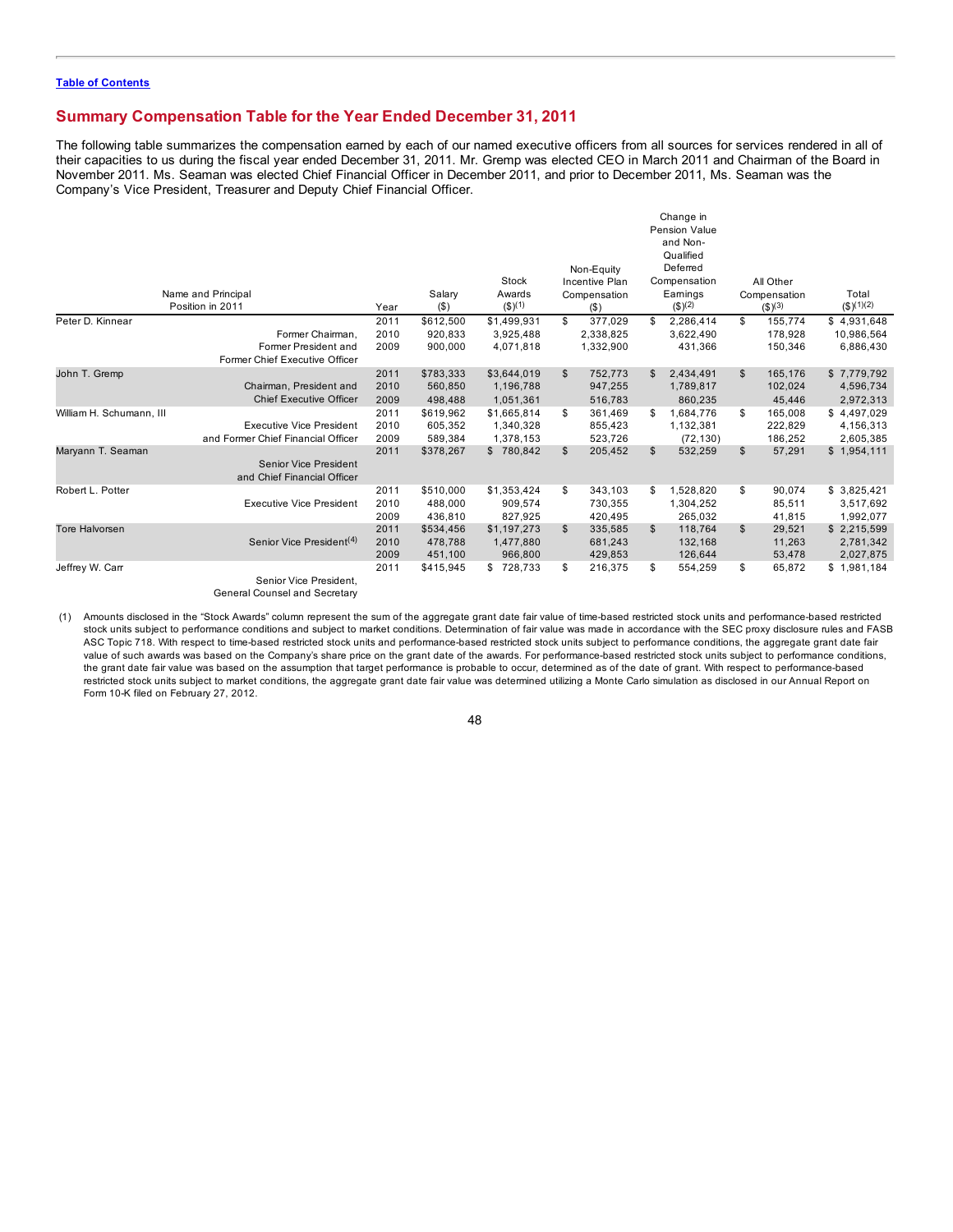The maximum award value of performance-based restricted stock units subject to both performance conditions and market-based conditions is shown in the table below. The methodology used in this table is the same as in the Summary Compensation Table for the performance-based restricted stock units. The performance-based restricted stock units achieved the maximum award value in 2009 and award values of 167% for 2010 and 2011 based upon our stated performance measures.

| Name                     | Year | Maximum Award Value |
|--------------------------|------|---------------------|
| Peter D. Kinnear         | 2011 | \$<br>0             |
|                          | 2010 | 5,117,700           |
|                          | 2009 | 5,543,661           |
| John T. Gremp            | 2011 | \$<br>4,954,772     |
|                          | 2010 | 1.560.272           |
|                          | 2009 | 1,431,372           |
| William H. Schumann, III | 2011 | \$<br>2,264,966     |
|                          | 2010 | 1.747.420           |
|                          | 2009 | 1,876,299           |
| Maryann T. Seaman        | 2011 | \$<br>1,061,736     |
| Robert L. Potter         | 2011 | \$<br>1.840.308     |
|                          | 2010 | 1,185,824           |
|                          | 2009 | 1,127,183           |
| Tore Halvorsen           | 2011 | \$<br>1,627,888     |
|                          | 2010 | 1.154.530           |
|                          | 2009 | 1,316,243           |
| Jeffrey W. Carr          | 2011 | \$<br>990,812       |

- (2) The amounts in the "Change in Pension Value and Non-Qualified Deferred Compensation Earnings" column reflect the actuarial increase in the present value of the named executive officer's benefits at the first retirement date with unreduced benefits (age 62 for U.S. Pension programs and age 67 for the Norwegian pension programs) under all of our pension plans. These amounts are determined using interest rates and mortality rate assumptions consistent with those used in our audited consolidated financial statements for the fiscal year ended December 31, 2011, included in our Annual Report on Form 10-K filed with the SEC on February 27, 2012. All non-qualified deferred compensation earnings are market-based investments, and therefore, are not included in this column.
- (3) The amounts reflected in the All Other Compensation column for the fiscal year ended December 31, 2011 for Mr. Kinnear include a Company-paid life insurance premium of \$2,341, contributions to the U.S. Qualified Savings Plan and U.S. Non-Qualified Savings Plan of \$114,201 and payments for personal use of club membership, financial planning and personal tax assistance, an executive physical and personal use of automobiles.

The amounts reflected in the "All Other Compensation" column for the fiscal year ended December 31, 2011 for Mr. Gremp include a Company-paid life insurance premium of \$1,714, contributions to the U.S. Qualified Savings Plan and U.S. Non-Qualified Savings Plan of \$54,476, payments for personal use of club membership of \$78,779 and payments for financial planning and personal tax assistance, an executive physical and personal use of automobiles.

The amounts reflected in the "All Other Compensation" column for the fiscal year ended December 31, 2011 for Mr. Schumann include a Company-paid life insurance premium of \$1,473, contributions to the U.S. Qualified Savings Plan and U.S. Non-Qualified Savings Plan of \$57,320, apartment residence in Houston and commuting expenses of \$85,319, payments for financial planning and personal tax assistance and payments of reimbursed costs for spouse travel to the October 2011 Board of Directors meeting in Houston, Texas.

The amounts reflected in the "All Other Compensation" column for the fiscal year ended December 31, 2011 for Ms. Seaman include a Company-paid life insurance premium of \$778, contributions to the U.S. Qualified Savings Plan and U.S. Non-Qualified Savings Plan of \$25,032 and payments for personal use of club membership, financial planning and personal tax assistance and an executive physical.

The amounts reflected in the "All Other Compensation" column for the fiscal year ended December 31, 2011 for Mr. Potter include a Company-paid life insurance premium of \$1,229, contributions to the U.S. Qualified Savings Plan and U.S. Non-Qualified Savings Plan of \$45,436 and payments for personal use of club membership, financial planning and personal tax assistance, an executive physical and personal use of automobiles.

The amounts reflected in the "All Other Compensation" column for the fiscal year ended December 31, 2011 for Mr. Halvorsen include a Company-paid life insurance premium of \$803, contributions to the International Savings Plan of \$26,405 and payments of reimbursed costs for spouse travel to the October 2011 Board of Directors meeting in Houston, Texas.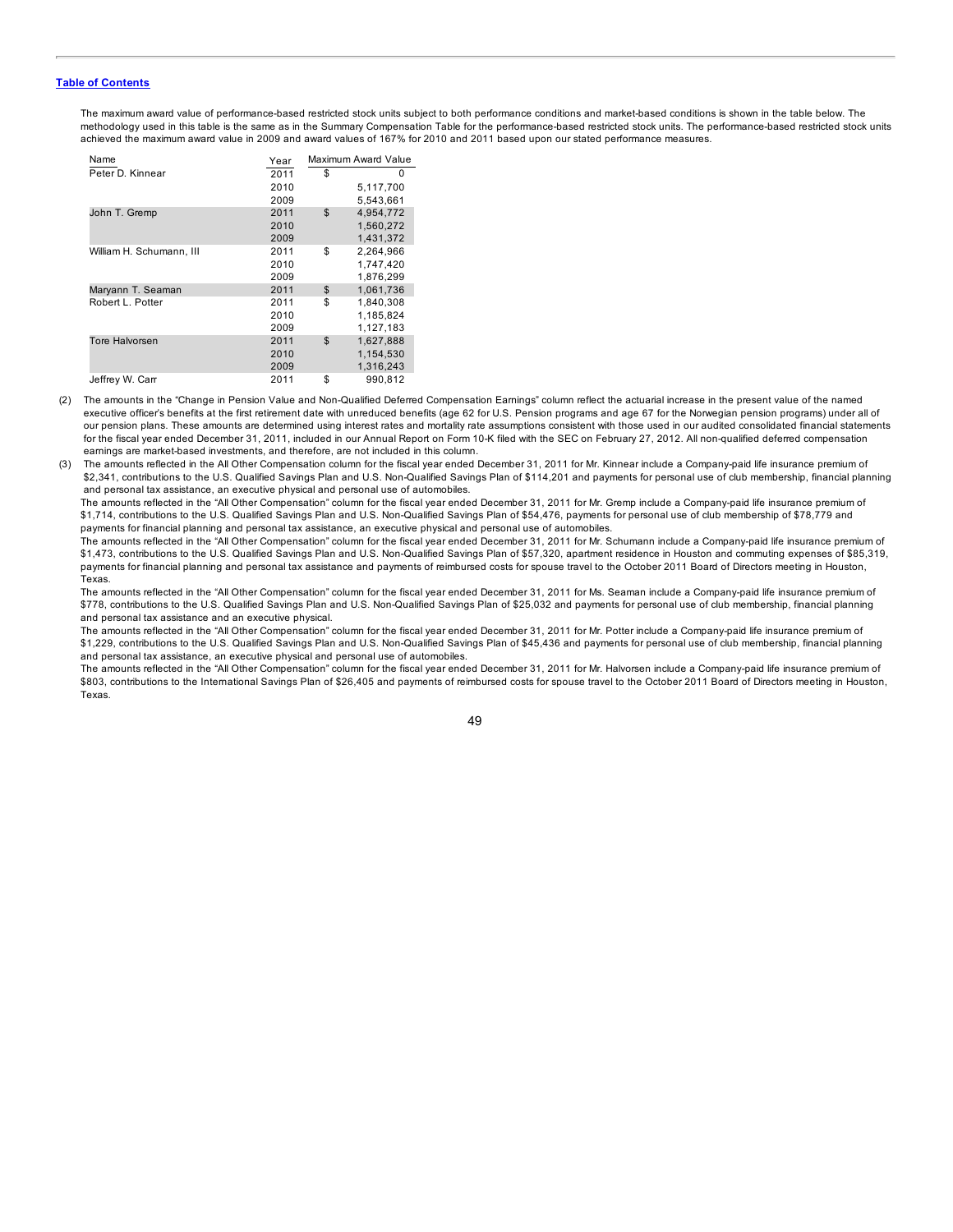The amounts reflected in the "All Other Compensation" column for the fiscal year ended December 31, 2011 for Mr. Carr include a Company-paid life insurance premium of \$933, contributions to the U.S. Qualified Savings Plan and U.S. Non-Qualified Savings Plan of \$33,377 and payments for personal use of club membership and financial planning and personal tax assistance.

(4) The amounts reported as salary, non-equity incentive compensation and all other compensation for Mr. Halvorsen were paid in Norwegian Kroner. These amounts were converted to U.S. dollars in the Summary Compensation Table. The conversion rate was derived from an average of the Norwegian Kroner to U.S. dollar exchange rates on the last day of each month during 2011. The monthly salary amount paid to Mr. Halvorsen for each month in 2011 was equal for each such month.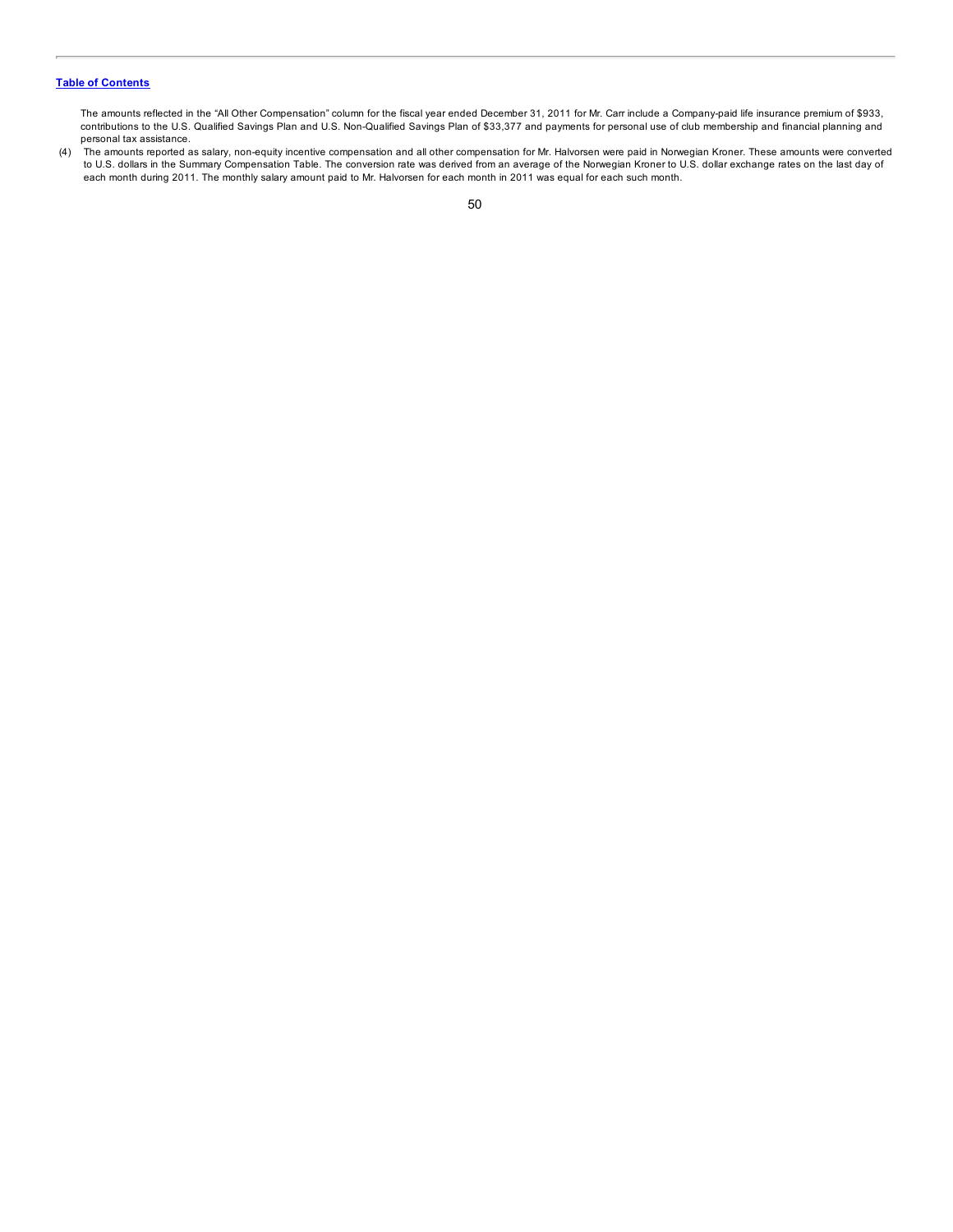## **Grants of Plan-Based Awards Table**

Shown below is information with respect to plan-based awards made in 2011 to each named executive officer.

|                          |                                                                          |       |                      | <b>Estimated Possible Payouts</b><br>Under Non-Equity Incentive<br>Plan Awards |                    |                                  | <b>Estimated Possible Payouts</b><br><b>Under Equity Incentive</b><br>Plan Awards |                  |                                                                             | Other<br>Stock<br>All Other                                                   |              |                                                                | Grant<br>Date                                                  |
|--------------------------|--------------------------------------------------------------------------|-------|----------------------|--------------------------------------------------------------------------------|--------------------|----------------------------------|-----------------------------------------------------------------------------------|------------------|-----------------------------------------------------------------------------|-------------------------------------------------------------------------------|--------------|----------------------------------------------------------------|----------------------------------------------------------------|
| Name                     | Grant<br>Date                                                            |       | Threshold<br>$($ \$) | Target<br>$($ \$)                                                              | Maximum<br>$($ \$) | Threshold<br>(# )                | Target<br>(# )                                                                    | Maximum<br>(# )  | Awards:<br>Number<br>of<br><b>Shares</b><br>of<br>Stock<br>or Units<br>(# ) | Option<br>Awards:<br>Number of<br>Securities<br>Underlying<br>Options<br>(# ) |              | Exercise<br>or Base<br>Price of<br>Option<br>Awards<br>(\$/Sh) | Fair<br>Value<br>of Stock<br>and<br>Option<br>Awards<br>(3)(1) |
| Peter D. Kinnear         | 2011<br>2/24/2011 TB<br>2/24/2011 PB                                     | \$    | 0                    | \$169,583                                                                      | \$339,166          | 0                                |                                                                                   |                  | 33,518                                                                      | $\mathbf 0$                                                                   | \$           | $\Omega$                                                       | \$1,499,931<br>$\mathbf 0$                                     |
| John T. Gremp            | 2/24/2011 PB-m<br>2011<br>2/24/2011 TB<br>2/24/2011 PB<br>2/24/2011 PB-m | $\$\$ | $\mathbf{0}$         | \$798,542                                                                      | \$1,597,084        | $\mathbf 0$<br>0<br>$\mathbf{0}$ | 36,980<br>18,488                                                                  | 73,960<br>36,976 | 26,070                                                                      | $\mathbf{0}$                                                                  | \$           | $\mathbf{0}$                                                   | $\mathbf 0$<br>\$1,166,633<br>1,654,855<br>822,531             |
| William H. Schumann, III | 2011<br>2/24/2011 TB<br>2/24/2011 PB<br>2/24/2011 PB-m                   | \$    | 0                    | \$402,975                                                                      | \$ 805,950         | 0<br>$\Omega$                    | 16,904<br>8,452                                                                   | 33,808<br>16,904 | 11,918                                                                      | 0                                                                             | \$           | 0                                                              | \$533,331<br>756,454<br>376,029                                |
| Maryann T. Seaman        | 2011<br>2/24/2011 TB<br>2/24/2011 PB<br>2/24/2011 PB-m                   | \$    | $\mathbf{0}$         | \$229,043                                                                      | \$458,086          | 0<br>$\Omega$                    | 7,924<br>3,962                                                                    | 15,848<br>7,924  | 5,586                                                                       | $\mathbf{0}$                                                                  | $\mathbb{S}$ | $\mathbf{0}$                                                   | \$249,974<br>354,599<br>176,269                                |
| Robert L. Potter         | 2011<br>2/24/2011 TB<br>2/24/2011 PB<br>2/24/2011 PB-m                   | \$    | 0                    | \$382,500                                                                      | \$765,000          | 0<br>$\mathbf 0$                 | 13,736<br>6,866                                                                   | 27,472<br>13,732 | 9,682                                                                       | 0                                                                             | \$           | $\mathbf 0$                                                    | \$433,270<br>614,686<br>305,468                                |
| <b>Tore Halvorsen</b>    | 2011<br>2/24/2011 TB<br>2/24/2011 PB<br>2/24/2011 PB-m                   | $\$\$ | $\mathbf{0}$         | \$374,119                                                                      | \$748,238          | 0<br>$\mathbf{0}$                | 12,148<br>6,076                                                                   | 24,296<br>12,152 | 8,566                                                                       | $\overline{0}$                                                                | $\mathbb{S}$ | $\mathbf{0}$                                                   | \$<br>383,329<br>543,623<br>270,321                            |
| Jeffrey W. Carr          | 2011<br>2/24/2011 TB<br>2/24/2011 PB<br>2/24/2011 PB-m                   | \$    | 0                    | \$249,567                                                                      | \$499,134          | 0<br>0                           | 7,396<br>3,696                                                                    | 14,792<br>7,392  | 5,214                                                                       | 0                                                                             | \$           | $\mathbf 0$                                                    | \$<br>233,327<br>330,971<br>164,435                            |

(1) The amounts disclosed in "Grant Date Fair Value of Stock and Option Awards" column represent the grant date fair value of time-based restricted stock units, performance-based restricted stock units subject to performance conditions and subject to market conditions. The determination of fair value was made in accordance with the SEC proxy disclosure rules and FASB ASC Topic 718. The time-based awards are represented in the first amount in the Stock Awards (TB), the performance-based stock subject to performance conditions are reflected in the second amount of the Stock Awards in the same column (PB) and the performance-based restricted stock units subject to market conditions is shown in the third line of Stock Awards (PB-m). With respect to time-based restricted stock units and performance-based stock subject to performance conditions, the grant date fair value of such awards was based on the Company's share price on the grant date of the awards. For performance-based restricted stock units subject to performance conditions, the grant date fair value was based on the assumption that target performance is probable to occur, determined as of the date of grant. With respect to performancebased restricted stock units subject to market conditions, the grant date fair value of such award was determined utilizing a Monte Carlo simulation as disclosed in our Annual Report on Form 10-K filed on February 27, 2012.

We did not make any grants of stock options or stock appreciation rights in 2011 under the Incentive Compensation and Stock Plan for services rendered during 2011 to any of the named executive officers. For a description of the material terms of the restricted stock unit awards, including the vesting schedules and a description of the performance targets and potential award amounts for those restricted shares subject to performance-based conditions, see the descriptions set forth in "Compensation Discussion and Analysis." We do not currently pay dividends on restricted stock unit awards or shares obtainable upon exercise of outstanding options. Dividends would be payable on equity compensation awards that we issued only if and when dividends are declared and paid on our Common Stock.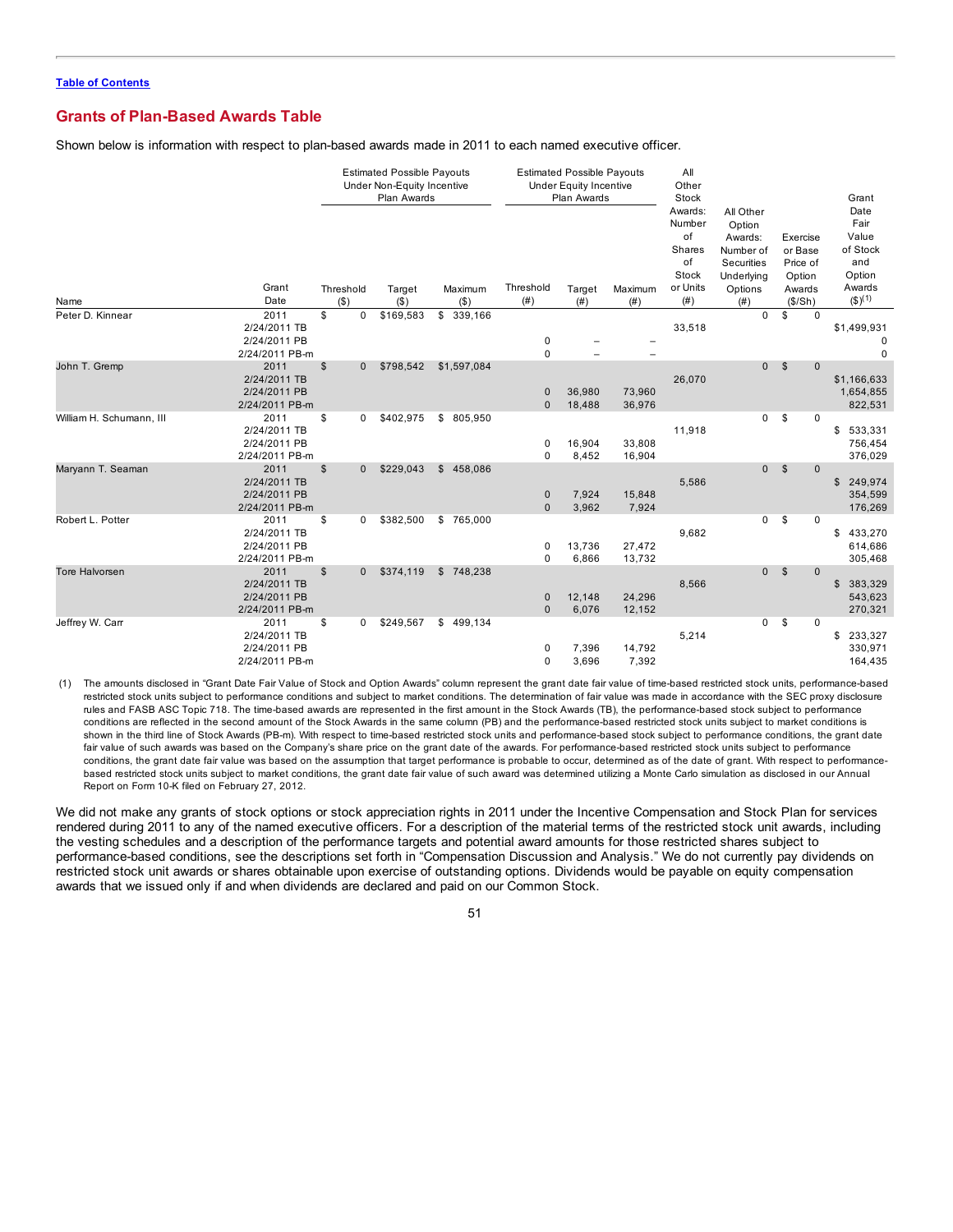# **Outstanding Equity Awards at Fiscal Year-End Table**

|                          |                                                                                       |                                                                                         | <b>OPTION</b><br><b>AWARDS</b>                                                                                               |                                       |                              |                                                                                             |                                                                                                        | <b>STOCK</b><br><b>AWARDS(2)</b>                                                                                           |                                                                                                                                                 |
|--------------------------|---------------------------------------------------------------------------------------|-----------------------------------------------------------------------------------------|------------------------------------------------------------------------------------------------------------------------------|---------------------------------------|------------------------------|---------------------------------------------------------------------------------------------|--------------------------------------------------------------------------------------------------------|----------------------------------------------------------------------------------------------------------------------------|-------------------------------------------------------------------------------------------------------------------------------------------------|
| Name                     | Number of<br>Securities<br>Underlying<br>Unexercised<br>Options<br>(#)<br>Exercisable | Number of<br>Securities<br>Underlying<br>Unexercised<br>Options<br>(#)<br>Unexercisable | Equity<br>Incentive<br>Plan<br>Awards:<br>Number of<br>Securities<br>Underlying<br>Unexercised<br>Uneamed<br>Options<br>(# ) | Option<br>Exercise<br>Price<br>$($ \$ | Option<br>Expiration<br>Date | Number<br>οf<br><b>Shares</b><br>or Units<br>of Stock<br>that have<br>Not<br>Vested<br>(# ) | Market Value<br>of Shares or<br>Units of<br>Stock that<br>have Not<br>Vested<br>$($ \$) <sup>(1)</sup> | Equity Incentive Plan<br>Awards; Number of<br>Unearned Shares,<br>Units or Other Rights<br>that have Not<br>Vested<br>(# ) | Equity Incentive<br>Plan Awards:<br>Market or Payout<br>Value of Uneamed<br>Shares, Units or<br>Other Rights that<br>have Not Vested<br>$($ \$) |
| Peter D. Kinnear         |                                                                                       |                                                                                         |                                                                                                                              |                                       | $\overline{\phantom{0}}$     | 763,880                                                                                     | \$39,897,452                                                                                           | $\overline{\phantom{m}}$                                                                                                   |                                                                                                                                                 |
| John T. Gremp            |                                                                                       | $\overline{\phantom{0}}$                                                                | -                                                                                                                            | $\qquad \qquad -$                     | -                            | 317,328                                                                                     | 16,574,041                                                                                             | $\overline{\phantom{0}}$                                                                                                   |                                                                                                                                                 |
| William H. Schumann, III |                                                                                       |                                                                                         |                                                                                                                              | $\overline{\phantom{m}}$              | -                            | 302,032                                                                                     | 15,775,131                                                                                             |                                                                                                                            |                                                                                                                                                 |
| Maryann T. Seaman        | $-$                                                                                   | $-$                                                                                     | $\overline{\phantom{0}}$                                                                                                     | $\qquad \qquad -$                     | -                            | 106,360                                                                                     | 5,555,182                                                                                              | $\qquad \qquad -$                                                                                                          |                                                                                                                                                 |
| Robert L. Potter         |                                                                                       |                                                                                         |                                                                                                                              |                                       | -                            | 198,742                                                                                     | 10,380,294                                                                                             |                                                                                                                            |                                                                                                                                                 |
| Tore Halvorsen           | 62,084                                                                                | -                                                                                       | $\qquad \qquad -$                                                                                                            | \$4.6035                              | 2/20/2013                    | 229,760                                                                                     | 12,000,364                                                                                             |                                                                                                                            |                                                                                                                                                 |
| Jeffrey W. Carr          |                                                                                       | $\overline{\phantom{0}}$                                                                |                                                                                                                              |                                       | -                            | 137,982                                                                                     | 7,206,799                                                                                              |                                                                                                                            |                                                                                                                                                 |

(1) The market value of shares that have not vested is calculated using the closing price of \$52.23 of our Common Stock on December 31, 2011.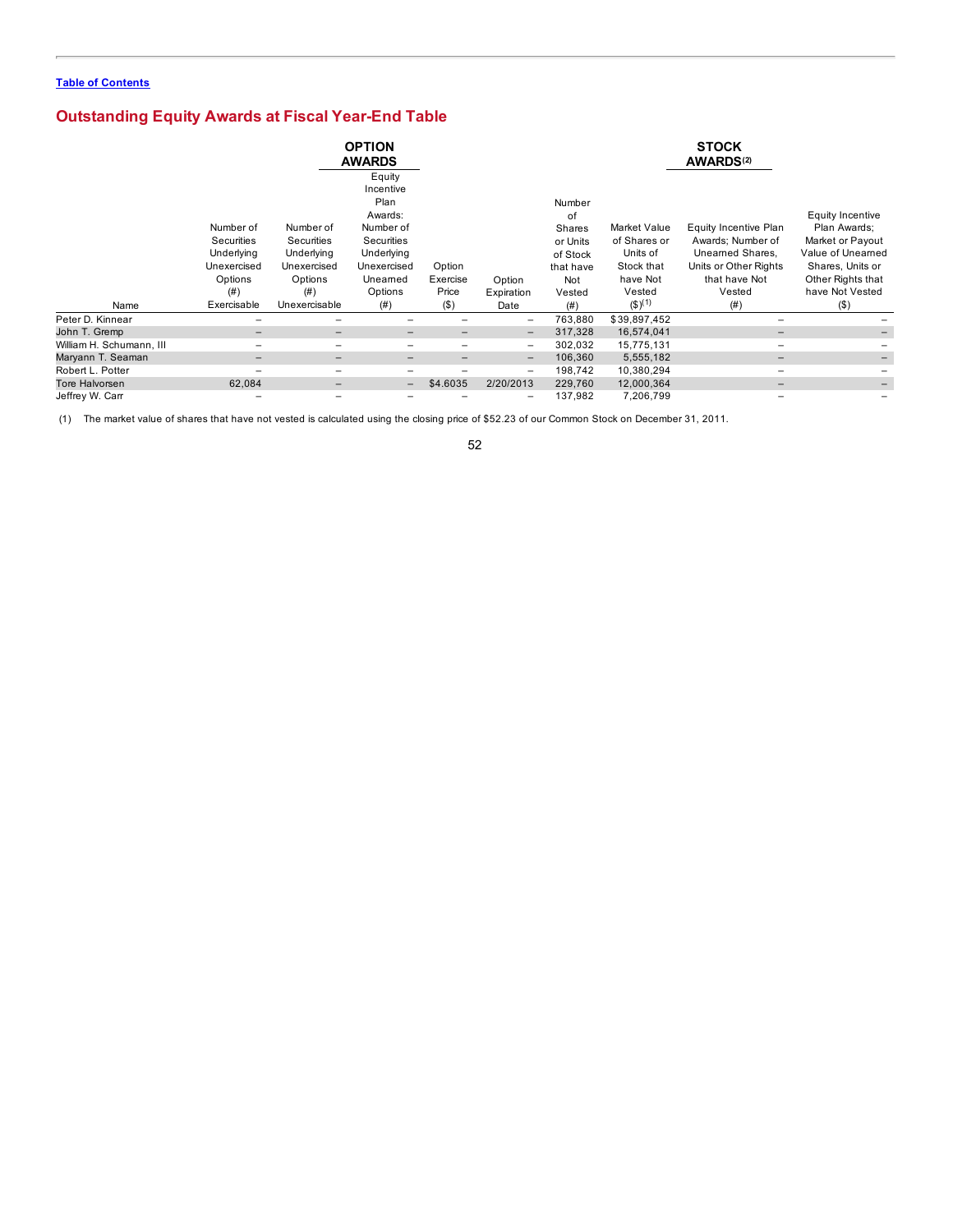#### (2) The outstanding restricted stock unit awards presented above include awards in the amounts and with the vesting dates in the table below. Note that the individual grant awards have been rounded to the nearest full shares and do not reflect any partial shares. (TB–time based; PB–performance based; PB-m–performance, market based).

|                          |                                    | <b>Restricted Stock Unit</b> |                                    |  |  |
|--------------------------|------------------------------------|------------------------------|------------------------------------|--|--|
|                          | <b>Restricted Stock Unit Grant</b> | Grant                        |                                    |  |  |
| <b>Executive Officer</b> | Date                               | Amount                       | Restricted Stock Unit Vesting Date |  |  |
| Peter D. Kinnear         | 2/26/2009 TB                       | 97,268                       | 1/3/2012                           |  |  |
|                          | 2/26/2009 PB                       | 275,940                      | 1/3/2012                           |  |  |
|                          |                                    |                              |                                    |  |  |
|                          | 2/26/2009 PB-m                     | 137,972                      | 1/3/2012                           |  |  |
|                          | 2/25/2010 TB                       | 48,138                       | 1/2/2013                           |  |  |
|                          | 2/25/2010 PB                       | 102,764                      | 1/2/2013                           |  |  |
|                          | 2/25/2010 PB-m                     | 68,280                       | 1/2/2013                           |  |  |
|                          | 2/24/2011 TB                       | 33,518                       | 1/2/2014                           |  |  |
|                          | 2/24/2011 PB                       |                              | 1/2/2014                           |  |  |
|                          | 2/24/2011 PB-m                     |                              | 1/2/2014                           |  |  |
| John T. Gremp            | 2/26/2009 TB                       | 25,116                       | 1/3/2012                           |  |  |
|                          | 2/26/2009 PB                       | 71,248                       | 1/3/2012                           |  |  |
|                          | 2/26/2009 PB-m                     | 35,624                       | 1/3/2012                           |  |  |
|                          | 2/25/2010 TB                       | 14,676                       | 1/2/2013                           |  |  |
|                          | 2/25/2010 PB                       | 31,332                       | 1/2/2013                           |  |  |
|                          | 2/25/2010 PB-m                     | 20,816                       | 1/2/2013                           |  |  |
|                          |                                    |                              |                                    |  |  |
|                          | 2/24/2011 TB                       | 26,070                       | 1/2/2014                           |  |  |
|                          | 2/24/2011 PB                       | 55,470                       | 1/2/2014                           |  |  |
|                          | 2/24/2011 PB-m                     | 36,976                       | 1/2/2014                           |  |  |
| William H. Schumann, III | 2/26/2009 TB                       | 32,922                       | 1/3/2012                           |  |  |
|                          | 2/26/2009 PB                       | 93,396                       | 1/3/2012                           |  |  |
|                          | 2/26/2009 PB-m                     | 46,696                       | 1/3/2012                           |  |  |
|                          | 2/25/2010 TB                       | 16,436                       | 1/2/2013                           |  |  |
|                          | 2/25/2010 PB                       | 35,088                       | 1/2/2013                           |  |  |
|                          | 2/25/2010 PB-m                     | 23,316                       | 1/2/2013                           |  |  |
|                          | 2/24/2011 TB                       | 11,918                       | 1/2/2014                           |  |  |
|                          | 2/24/2011 PB                       | 25,356                       | 1/2/2014                           |  |  |
|                          |                                    |                              |                                    |  |  |
|                          | 2/24/2011 PB-m                     | 16,904                       | 1/2/2014                           |  |  |
| Maryann T. Seaman        | 2/26/2009 TB                       | 9,302                        | 1/3/2012                           |  |  |
|                          | 2/26/2009 PB                       | 26,392                       | 1/3/2012                           |  |  |
|                          | 2/26/2009 PB-m                     | 13,196                       | 1/3/2012                           |  |  |
|                          | 2/25/2010 TB                       | 7,044                        | 1/2/2013                           |  |  |
|                          | 2/25/2010 PB                       | 15,039                       | 1/2/2013                           |  |  |
|                          | 2/25/2010 PB-m                     | 9,992                        | 1/2/2013                           |  |  |
|                          | 2/24/2011 TB                       | 5,586                        | 1/2/2014                           |  |  |
|                          | 2/24/2011 PB                       | 11,886                       | 1/2/2014                           |  |  |
|                          | 2/24/2011 PB-m                     | 7,924                        | 1/2/2014                           |  |  |
| Robert L. Potter         | 2/26/2009 TB                       | 19,778                       | 1/3/2012                           |  |  |
|                          |                                    |                              |                                    |  |  |
|                          | 2/26/2009 PB                       | 56,108                       | 1/3/2012                           |  |  |
|                          | 2/26/2009 PB-m                     | 28,052                       | 1/3/2012                           |  |  |
|                          | 2/25/2010 TB                       | 11,154                       | 1/2/2013                           |  |  |
|                          | 2/25/2010 PB                       | 23,812                       | 1/2/2013                           |  |  |
|                          | 2/25/2010 PB-m                     | 15,820                       | 1/2/2013                           |  |  |
|                          | 2/24/2011 TB                       | 9,682                        | 1/2/2014                           |  |  |
|                          | 2/24/2011 PB                       | 20,604                       | 1/2/2014                           |  |  |
|                          | 2/24/2011 PB-m                     | 13,732                       | 1/2/2014                           |  |  |
| <b>Tore Halvorsen</b>    | 2/26/2009 TB                       | 23,096                       | 1/3/2012                           |  |  |
|                          | 2/26/2009 PB                       | 65,516                       | 1/3/2012                           |  |  |
|                          | 2/26/2009 PB-m                     | 32,760                       | 1/3/2012                           |  |  |
|                          |                                    | 20,000                       | 1/1/2014                           |  |  |
|                          | 1/1/2010 TB                        |                              |                                    |  |  |
|                          | 2/25/2010 TB                       | 10,860                       | 1/2/2013                           |  |  |
|                          | 2/25/2010 PB                       | 23,184                       | 1/2/2013                           |  |  |
|                          | 2/25/2010 PB-m                     | 15,404                       | 1/2/2013                           |  |  |
|                          | 2/24/2011 TB                       | 8,566                        | 1/2/2014                           |  |  |
|                          | 2/24/2011 PB                       | 18,222                       | 1/2/2014                           |  |  |
|                          | 2/24/2011 PB-m                     | 12,152                       | 1/2/2014                           |  |  |
| Jeffrey W. Carr          | 2/26/2009 TB                       | 15,388                       | 1/3/2012                           |  |  |
|                          | 2/26/2009 PB                       | 43,656                       | 1/3/2012                           |  |  |
|                          | 2/26/2009 PB-m                     | 21,828                       | 1/3/2012                           |  |  |
|                          | 2/25/2010 TB                       | 7,338                        | 1/2/2013                           |  |  |
|                          | 2/25/2010 PB                       | 15,664                       | 1/2/2013                           |  |  |
|                          | 2/25/2010 PB-m                     |                              |                                    |  |  |
|                          |                                    | 10,408                       | 1/2/2013                           |  |  |
|                          | 2/24/2011 TB                       | 5,214                        | 1/2/2014                           |  |  |
|                          | 2/24/2011 PB                       | 11,094                       | 1/2/2014                           |  |  |
|                          | 2/24/2011 PB-m                     | 7,392                        | 1/2/2014                           |  |  |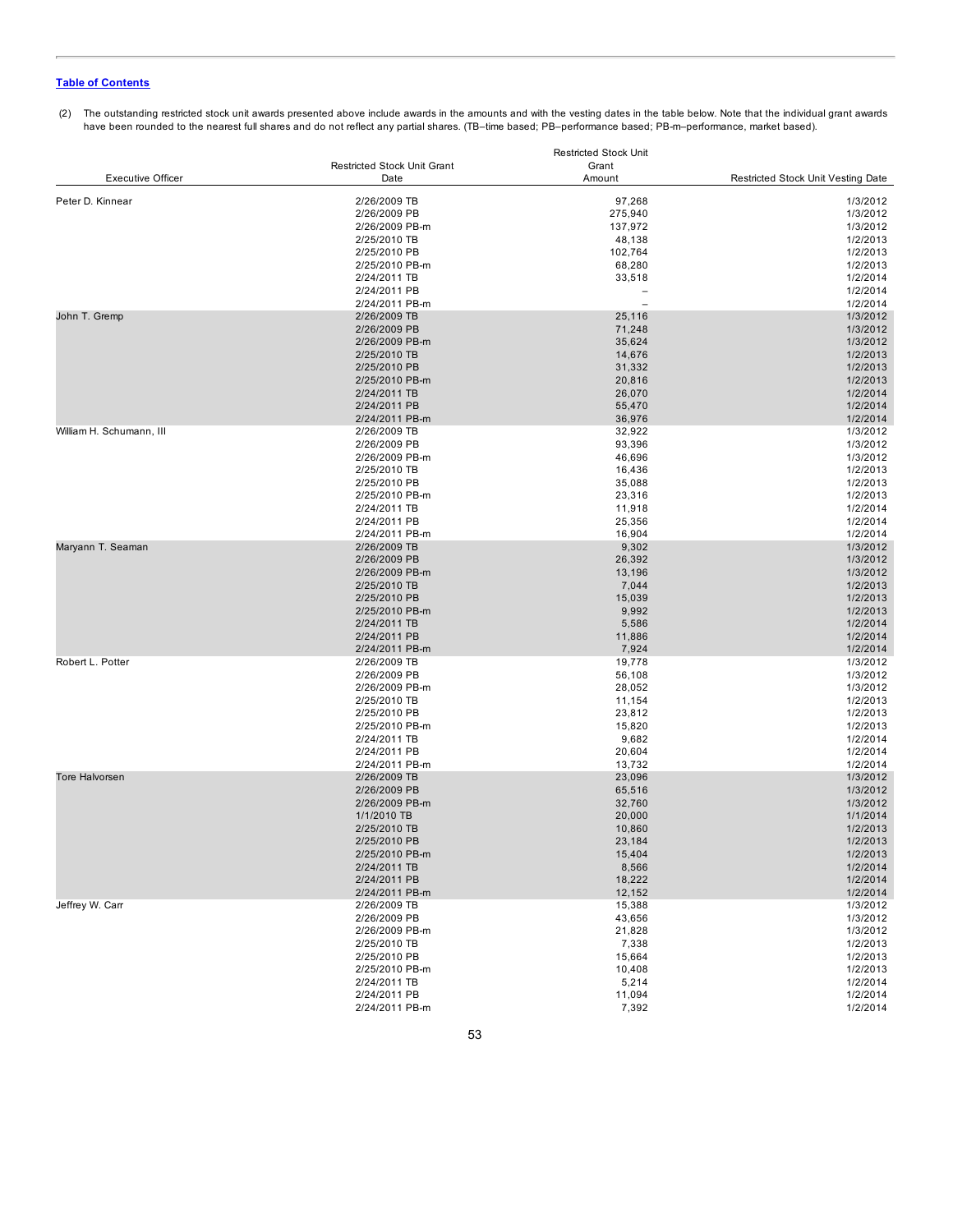## **Option Exercises and Stock Vested Table**

Shown below is information for each of the named executive officers with respect to options to purchase Common Stock exercised in 2011 and restricted stock unit awards vested in 2011.

| <b>OPTION AWARDS</b>     | <b>STOCK AWARDS</b>                         |                                    |           |                              |                    |
|--------------------------|---------------------------------------------|------------------------------------|-----------|------------------------------|--------------------|
|                          | Number of<br>Shares Acquired<br>on Exercise |                                    |           | Number of Shares Acquired on | Value Realized on  |
| Name                     | (# )                                        | Value Realized on<br>Exercise (\$) |           | Vesting<br>(# )              | Vesting<br>$($ \$) |
| Peter D. Kinnear         |                                             |                                    |           | 179,623                      | 12,005,455         |
| John T. Gremp            | 52.228                                      | \$.                                | 1,851,368 | 41,149                       | 2,698,839          |
| William H. Schumann, III | $\overline{\phantom{0}}$                    |                                    | -         | 48,783                       | 3,387,425          |
| Maryann T. Seaman        | $\overline{\phantom{0}}$                    |                                    | -         | 20,906                       | 1,297,296          |
| Robert L. Potter         | -                                           |                                    |           | 33.169                       | 2,146,376          |
| Tore Halvorsen           | $\qquad \qquad -$                           |                                    | -         | 28,272                       | 2,383,133          |
| Jeffrey W. Carr          | $\overline{\phantom{0}}$                    |                                    | -         | 26,462                       | 1,682,130          |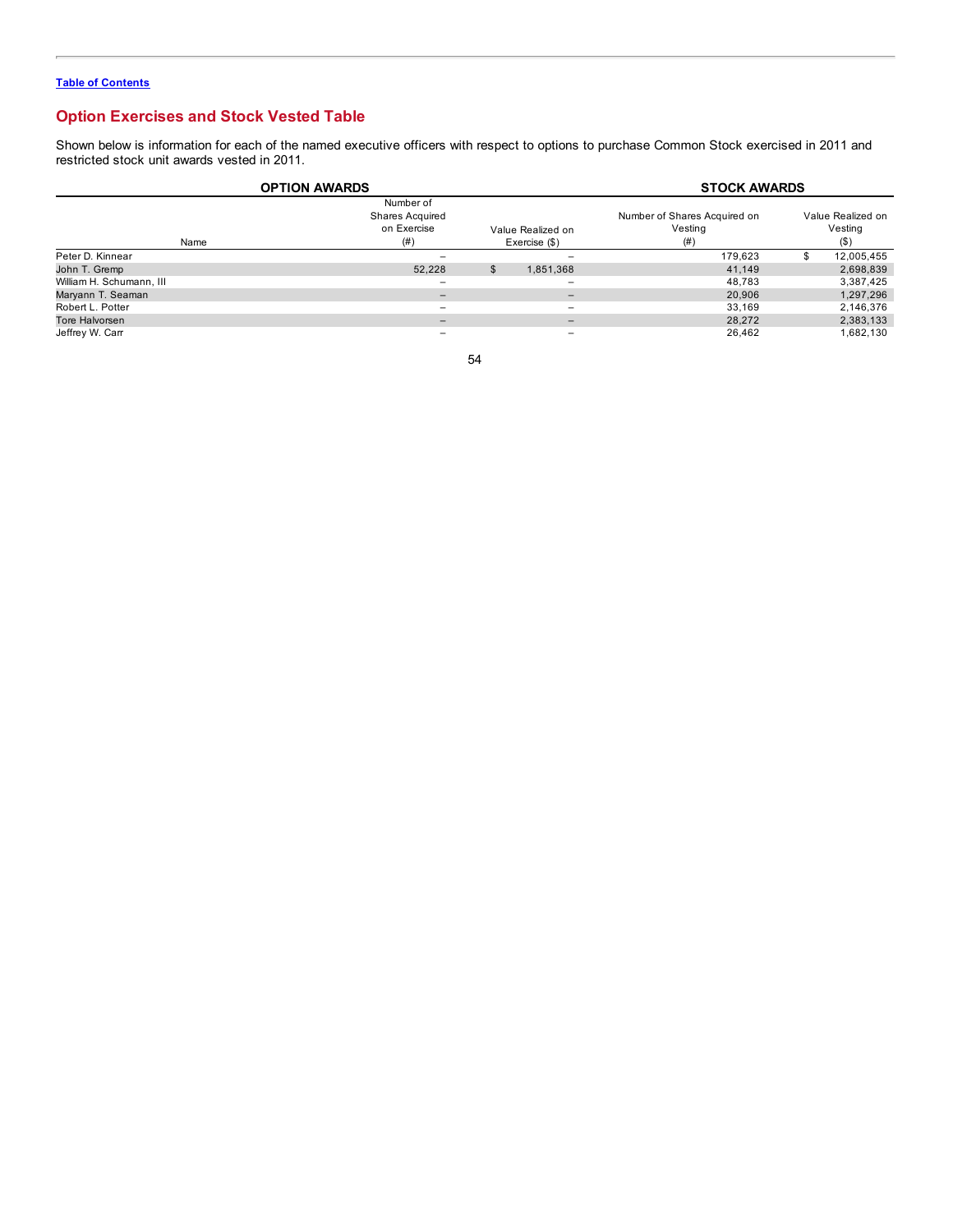## **Pension Benefits Table**

The table below shows the present value of accumulated benefits payable to each of the named executive officers, including the number of years of service credited to each such named executive officer, under each of our pension plans determined using interest rate and mortality rate assumptions consistent with those used in our financial statements. Credited years of service for each of the named executive officers under the pension plans include years of service with our predecessor. The U.S. Pension Plan and the Norwegian Pension Program values are the present value of accrued benefits at the first retirement date for unreduced benefits. The U.S. Non-Qualified Pension Plan value is the present value at December 31, 2011 of the lump sum payable at the first retirement date for unreduced benefits.

| Name                     | Plan Name                       | Number of<br>Years<br>Credited<br>Service as<br>of<br>12/31/2011 | Present Value of<br>Accumulated<br>Benefit as of 12/31/2011 | <b>Payments During</b><br>Last Fiscal Year |
|--------------------------|---------------------------------|------------------------------------------------------------------|-------------------------------------------------------------|--------------------------------------------|
| Peter D. Kinnear         | U.S. Pension Plan               | 40.6                                                             | 1.604.665                                                   | \$<br>18,142                               |
|                          | U.S. Non-Qualified Pension Plan |                                                                  | 16,639,281                                                  | $\Omega$                                   |
| John T. Gremp            | U.S. Pension Plan               | 36.4                                                             | 1,437,918                                                   | 0                                          |
|                          | U.S. Non-Qualified Pension Plan |                                                                  | 7,441,361                                                   | 0                                          |
| William H. Schumann, III | U.S. Pension Plan               | 30.5                                                             | 1,246,377                                                   | 0                                          |
|                          | U.S. Non-Qualified Pension Plan |                                                                  | 6,361,618                                                   | 0                                          |
| Maryann T. Seaman        | U.S. Pension Plan               | 25.7                                                             | 601.975                                                     | 0                                          |
|                          | U.S. Non-Qualified Pension Plan |                                                                  | 957.052                                                     | 0                                          |
| Robert L. Potter         | U.S. Pension Plan               | 38.6                                                             | 1,575,333                                                   | 0                                          |
|                          | U.S. Non-Qualified Pension Plan |                                                                  | 5,548,551                                                   | 0                                          |
| <b>Tore Halvorsen</b>    | Norwegian Pension Program       | 31.2                                                             | 346,449                                                     | 0                                          |
|                          | Norwegian Supplementary Program |                                                                  | 279.830                                                     | 0                                          |
| Jeffrey W. Carr          | U.S. Pension Plan               | 18.2                                                             | 554.884                                                     | 0                                          |
|                          | U.S. Non-Qualified Pension Plan |                                                                  | 1,521,211                                                   | 0                                          |

#### Assumptions:

Present value of accumulated benefit as of December 31, 2011 reflects (for all but Mr. Kinnear and Mr. Halvorsen):

- Sum of present value of U.S. Pension Plan benefit accrued through December 31, 2011, plus present value of U.S. Non-Qualified Pension Plan benefit accrued through December 31, 2011;
- Present value of U.S. Pension Plan benefit calculated as amount payable at first unreduced age using December 31, 2011 FASB ASC Topic 715 disclosure assumptions (4.6%, RP2000CH projected to 2018) and reflecting discounting of present value back to December 31, 2011 using FASB ASC Topic 715 interest only (4.6%);
- Present value of U.S. Non-Qualified Pension Plan benefit calculated as amount payable at first unreduced age using December 31, 2011 FASB ASC Topic 715 assumptions (3.70%, 417(e) 2012 for lump sums and 4.6% for five-year certain annuity) and reflecting discounting of present value back to December 31, 2011 using FASB ASC Topic 715 interest only (4.6%); and
- Unreduced benefits are first available at age 62 under the U.S. Pension Plan and the U.S. Non-Qualified Pension Plan.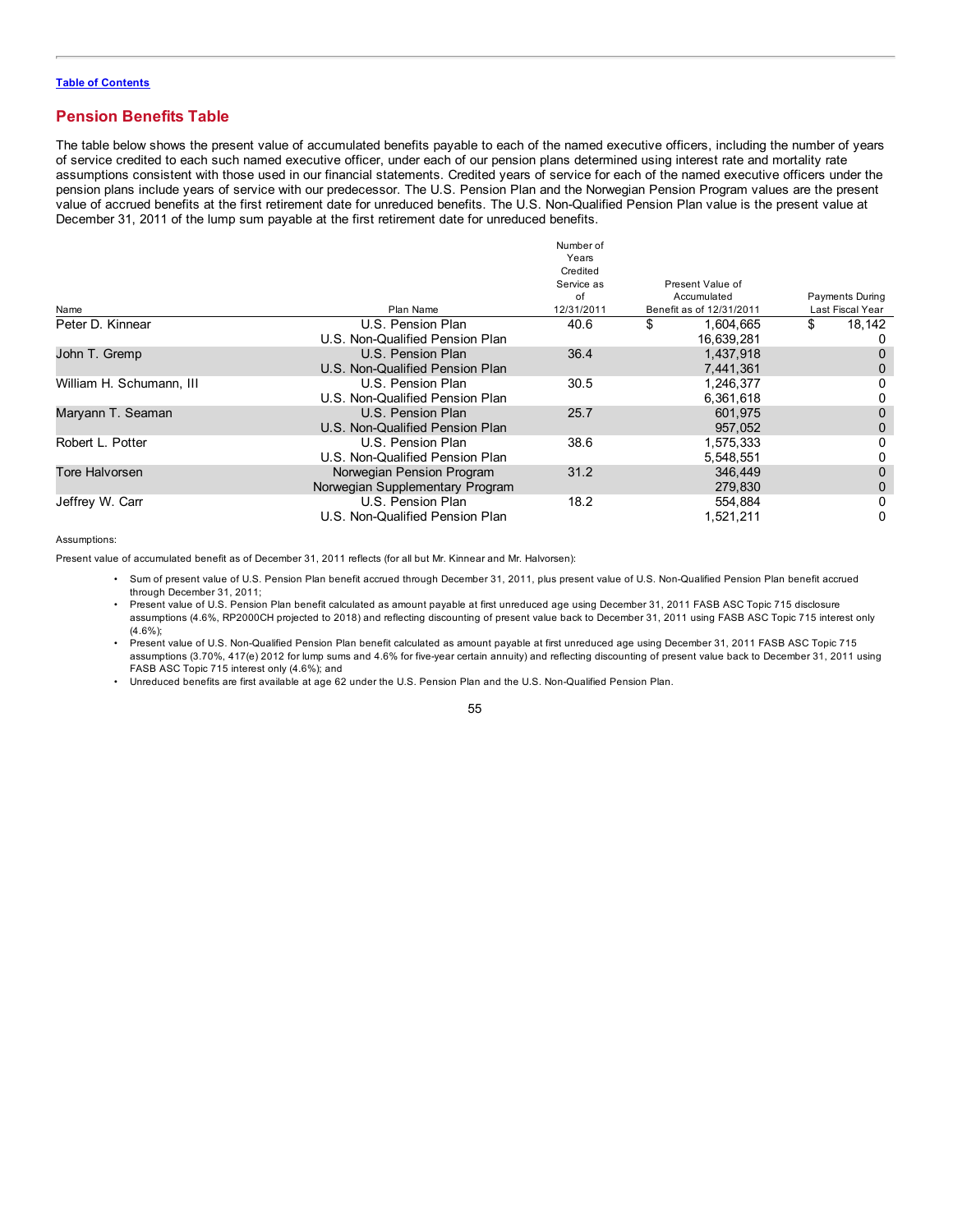Present value of benefits as of December 31, 2011 reflects (for Mr. Kinnear):

- Present value of U.S. Pension Plan benefit calculated as of December 31, 2011 using December 31, 2011 FASB ASC Topic 715 disclosure assumptions (4.6%, RP2000CH projected to 2018), plus the value of the U.S. Pension Plan benefit payments accrued by Mr. Kinnear that were paid out during fiscal 2011; and
- Present value of U.S. Non-Qualified Pension Plan benefit equal to the lump sum distribution to be paid to Mr. Kinnear on May 1, 2012.

Present value of benefits as of December 31, 2011 reflects (for Mr. Halvorsen):

- Present value of Norwegian Pension Program and Norwegian Supplementary Program benefits accrued through December 31, 2011;
- Present value of benefits calculated as amount payable at first unreduced age using December 31, 2011 FASB ASC Topic 715 disclosure assumptions (4.1% discount rate, K2005 mortality, 0.50% pension increase rate); and
- Unreduced benefits are first available at age 67 under the Norwegian Pension Program and the Norwegian Supplementary Program.

## **U.S. Pension Plan**

### **• Benefit Formula**

Our U.S. Pension Plan is a defined benefit plan that provides eligible employees having five or more years of service a pension benefit for retirement. Years of credited service and final average yearly earnings are used to calculate the pension benefit. The final average yearly earnings are based on the highest 60 consecutive months out of the final 120 months of compensation. The normal annual retirement benefit is the product of (a) and (b) below:

- (a) the sum of:
	- (i) 1% of the participant's final average yearly earnings up to the Social Security Covered Compensation Base (defined as the average of the maximum Social Security taxable wages bases for the 35-year period ending in the year in which Social Security retirement age is reached) plus 1.5% of the participant's final average yearly earnings in excess of the Social Security covered compensation base multiplied by the participant's expected years of credited service at age 65 up to 35 years of credited service; and
	- (ii) 1.5% of the participant's final average yearly earnings multiplied by the participant's expected years of credited service at age 65 in excess of 35 years of credited service; and
- (b) the ratio of actual years of credited service to expected years of credited service at age 65.

## **• Eligible Earnings**

Eligible earnings under the U.S. Pension Plan for the named executive officers (excluding Mr. Halvorsen) include the base pay and annual nonequity incentive bonus paid by us to the executives for each plan year. Equity compensation, such as restricted stock unit and stock option awards, and deferrals to the U.S. Non-Qualified Savings Plan, are not included. The IRS limits the annual amount of earnings that may be taken into account for the U.S. Pension Plan to remain qualified under the IRC. Since all of the named executive officers' eligible earnings exceed that limitation, the eligible earnings for each of the named executive officers (except Mr. Halvorsen) under the U.S. Pension Plan is the same amount, \$245,000 for 2011.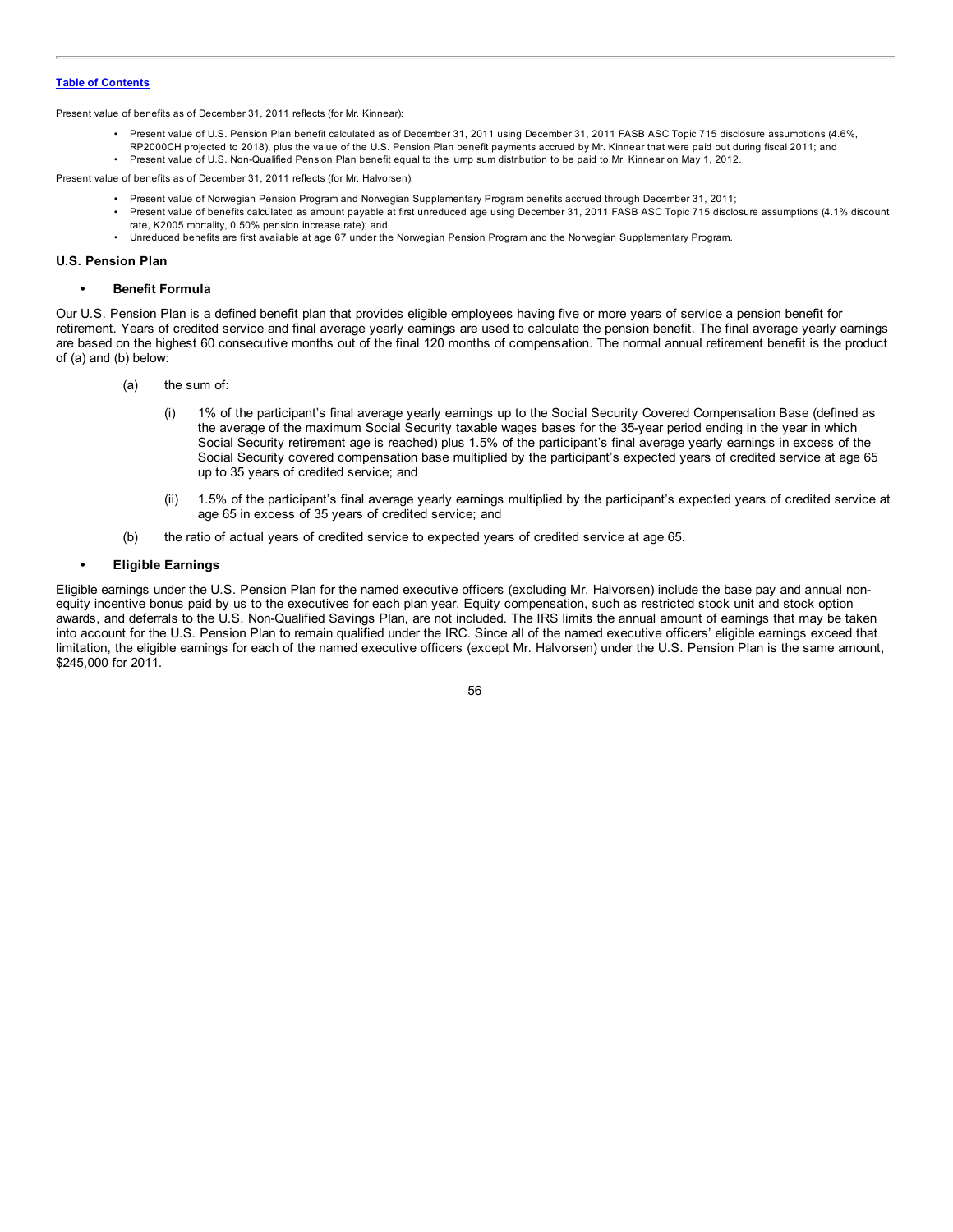The Pension Plan limits annual pension benefits to IRS requirements for tax-qualified retirement plans. This amount was \$195,000 in 2011.

## **• Early Retirement**

The U.S. Pension Plan's "early retirement date" is the participant's 55th birthday for those who became a participant in our predecessor's pension plan before January 1, 1984. Participants hired on or after January 1, 1984, are eligible for early retirement on or after age 55 with ten years of service. All named executive officers were participants in the predecessor's pension plan before January 1, 1984. All of the named executive officers in the U.S. Pension Plan who are age 55 or older are eligible to receive early retirement benefits under the U.S. Pension Plan.

A participant in the U.S. Pension Plan who retires on or after their "early retirement date" is entitled to receive the early retirement benefit, which is equal to the normal retirement benefit reduced by 1/3 of 1% for each month by which the commencement of the participant's early retirement benefit precedes the participant's 62nd birthday. A participant in the U.S. Pension Plan whose employment terminates prior to their early retirement date is entitled to receive an early retirement benefit payable after the attainment of age 55, which is equal to the normal retirement benefit reduced by 1/2 of 1% for each month by which the commencement of the participant's early retirement benefit precedes the participant's 65th birthday.

## **• Payment of Pension Benefit**

The normal retirement benefit is an individual life annuity for single retirees and 50% joint and survivor annuity for married retirees. The U.S. Pension Plan also provides for a variety of other methods for receiving pension benefits such as 75% and 100% joint and survivor annuities, level income and lump sum for benefits with lump sum values of \$1,000 or less. The levels of annuities are actuarially determined based on the age of the participant and the age of the participant's spouse for joint and survivor annuities. The actuarial reduction for a participant and spouse who are both age 62 is 7.9% from the normal retirement benefit for the 50% joint and survivor annuity, 11.4% from the normal retirement benefit for the 75% joint and survivor annuity and 14.7% from the normal retirement benefit for the 100% joint and survivor annuity. The level income annuity pays increased benefits to the retiree until Social Security benefits begin at age 62 and reduces the benefit after age 62 so that the total of the retirement benefit and Social Security benefits is approximately equal before and after age 62.

## **U.S. Non-Qualified Pension Plan**

We have also established a U.S. Non-Qualified Pension Plan that provides employees with a "mirror" pension benefit under a non-qualified retirement plan for benefits limited under the U.S. Pension Plan for (1) limitations due to the IRS maximum annual pension benefit limit, (2) earnings that exceed the IRS limitations on earnings eligible for the tax-qualified U.S. Pension Plan, and (3) deferred compensation not included in the pensionable earnings definition in the U.S. Pension Plan. The normal form of payment for the U.S. Non-Qualified Pension Plan is a lump sum distribution. In addition, a participant may elect to receive his benefit in monthly installments payable over five years. The actuarial equivalence assumption for interest rates is based on the lesser of the 30-year Treasury Rate in effect for October of the year prior to termination and 6%. Distributions will be made upon separation from service. Distributions for "key employees" as defined by the IRC will be paid no sooner than six months after separation from service. All of the named executive officers are key employees. The distribution election may not be changed within 12 months of termination or retirement.

## **Norwegian Pension Program**

The Norwegian Pension Program is designed to provide Norwegian employees with a targeted total pension payment of 65% of final salary based on 30 years of service. Service is reduced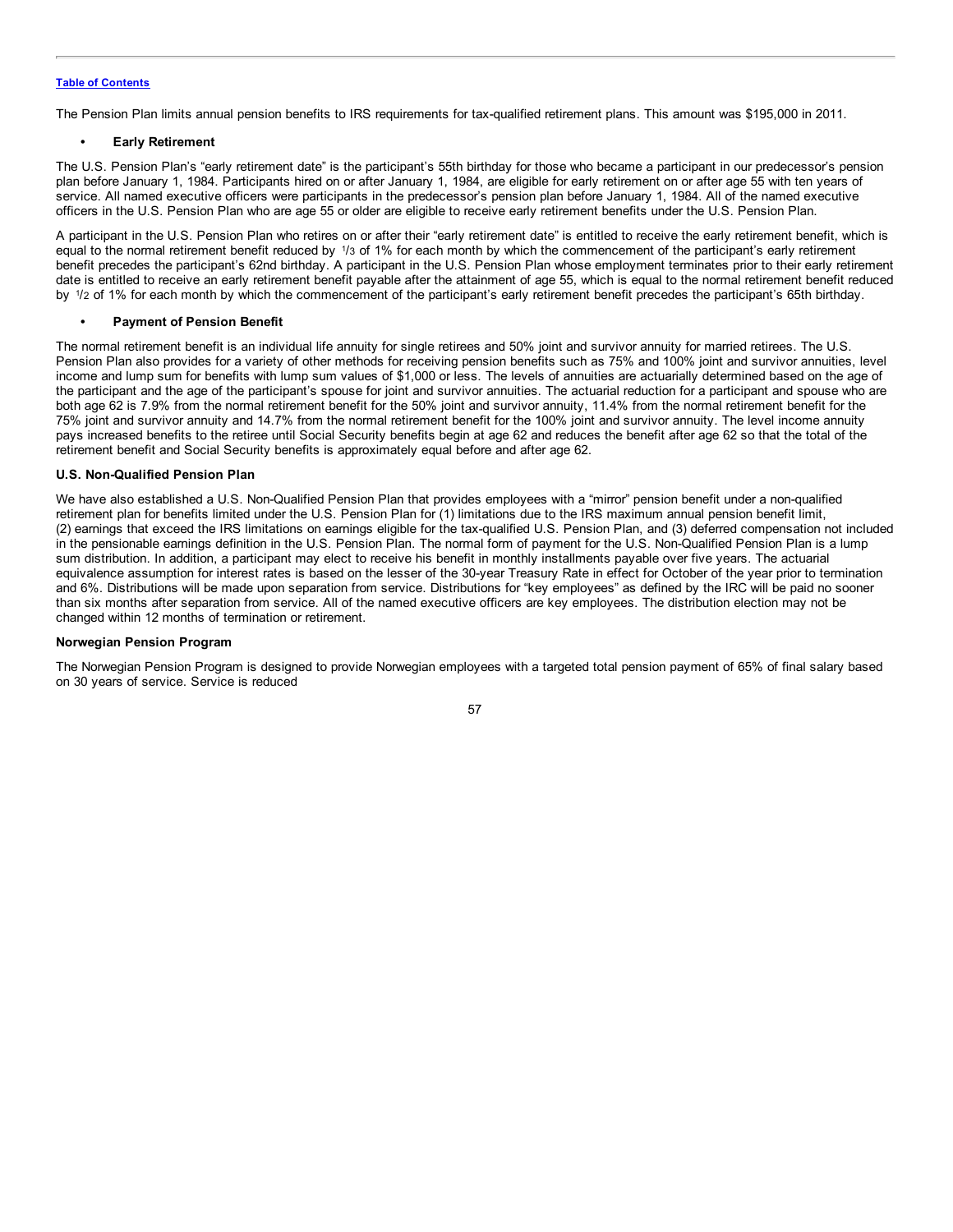proportionately when less than 30 years. This pension payment is offset by any state or government provided social security benefits. The salary included in the benefit calculation is limited to 12 times the National Insurance Base Amount, which is NOK 79,216 (\$14,243), effective May 1, 2011 through the end of 2011. The amount in U.S. dollars is based on an average currency exchange rate at month end over the full year. Normal retirement age for Norwegian employees is age 67. Pension payments are payable at normal retirement, disability or pre-retirement death in the form of an individual life annuity.

## **Norwegian Supplementary Program**

In addition, our pension plan in Norway, effective January 1, 2007, provides benefits above the salary limit. This supplemental plan provides a pension payment of 49% of final salary in excess of 12 times the Base Amount based on 30 years of service. Years of credited service for a Norwegian employee under the supplemental plan is calculated from the later of date of commencement of employment and January 1, 2007. For service less than 30 years, the pension payment is reduced proportionately. Normal retirement age for Norwegian employees is age 67. Benefits are payable at normal retirement, disability or pre-retirement death in the form of individual life annuities.

## **Non-Qualified Deferred Compensation Table**

Pursuant to our U.S. Non-Qualified Savings Plan, certain of our employees, including our named executive officers (excluding Mr. Halvorsen), may defer up to 90% of base pay and annual non-equity incentive bonuses after exceeding IRS limits on contributions to the U.S. Qualified Savings Plan. Mr. Halvorsen is eligible to participate in the International Savings Plan and may defer up to 75% of base pay and annual non-equity incentive compensation. For the U.S. Non-Qualified Savings Plan, deferral elections are made by eligible employees in November or December of each year for amounts earned (or granted with regard to incentive compensation awards) in the following year. The investment options are publicly available mutual funds and our Common Stock. Our matching contribution will be made in the same investment allocations that the participant selects for his contributions to the plan. In addition, the named executive officers who participate in the U.S. Non-Qualified Savings Plan may elect to defer all or any portion of their base pay and annual non-equity incentive bonus payments for the current year under the U.S. Non-Qualified Savings Plan, and the deferred amounts will be deemed as being invested in any funds available under the U.S. Non-Qualified Savings Plan. Participants in the International Savings Plan can change their deferral elections throughout the year.

| Name                     | Executive<br>Contributions<br>in Last Fiscal<br>Year<br>$($ \$) <sup>(1)</sup> | Registrant<br>Contributions in<br>Last Fiscal Year<br>(S)(2)(3) | Aggregate<br>Eamings in Last<br><b>Fiscal Year</b><br>$($ \$ | Aggregate<br>Withdrawals/Distributions<br>$($ \$ | Aggregate Balance at<br>Last Fiscal Year End<br>$($ \$) <sup>(4)</sup> |  |
|--------------------------|--------------------------------------------------------------------------------|-----------------------------------------------------------------|--------------------------------------------------------------|--------------------------------------------------|------------------------------------------------------------------------|--|
| Peter D. Kinnear         | 142.983                                                                        | 101.951                                                         | (372, 335)<br>\$                                             |                                                  | 3,261,603                                                              |  |
| John T. Gremp            | 9.473                                                                          | 42,226                                                          | 77.217                                                       | $\Omega$                                         | 1,029,014                                                              |  |
| William H. Schumann, III | 73.769                                                                         | 45.070                                                          | (1,490)                                                      |                                                  | 1,813,894                                                              |  |
| Maryann T. Seaman        | 3.783                                                                          | 12.782                                                          | 59.224                                                       | 0                                                | 400.812                                                                |  |
| Robert L. Potter         | 5,100                                                                          | 33.186                                                          | 34.020                                                       |                                                  | 1.081.601                                                              |  |
| Tore Halvorsen           | 26,405                                                                         | 26.405                                                          | 190.294                                                      | $\Omega$                                         | 1,307,786                                                              |  |
| Jeffrey W. Carr          | 92,817                                                                         | 21.127                                                          | 34.611                                                       |                                                  | 1,237,858                                                              |  |

(1) All of the executive officers' contributions reported in the "Executive Contributions in Last Fiscal Year" column are included in salary and non-equity incentive plan compensation reported for the executive officers in the Summary Compensation Table.

(2) All of the contributions made by us for the executive officers reported in the "Registrant Contributions in Last Fiscal Year" column are included in "All Other Compensation" for the executive officers in the Summary Compensation Table.

(3) The total amount includes a contribution made on March 15, 2011 attributable to the 2010 plan year and excludes a contribution made on March 15, 2012 attributable to the 2011 plan year.

(4) The portion of the "Aggregate Balance at Last Fiscal Year End" reported in the Summary Compensation Table appearing in our Proxy Statements for fiscal years prior to the year ending December 31, 2011 for the following named executive officers were: Mr. Kinnear, \$913,671; Mr. Gremp, \$259,231; Mr. Schumann, \$717,790; Mr. Potter, \$100,026; and Mr. Halvorsen, \$134,884.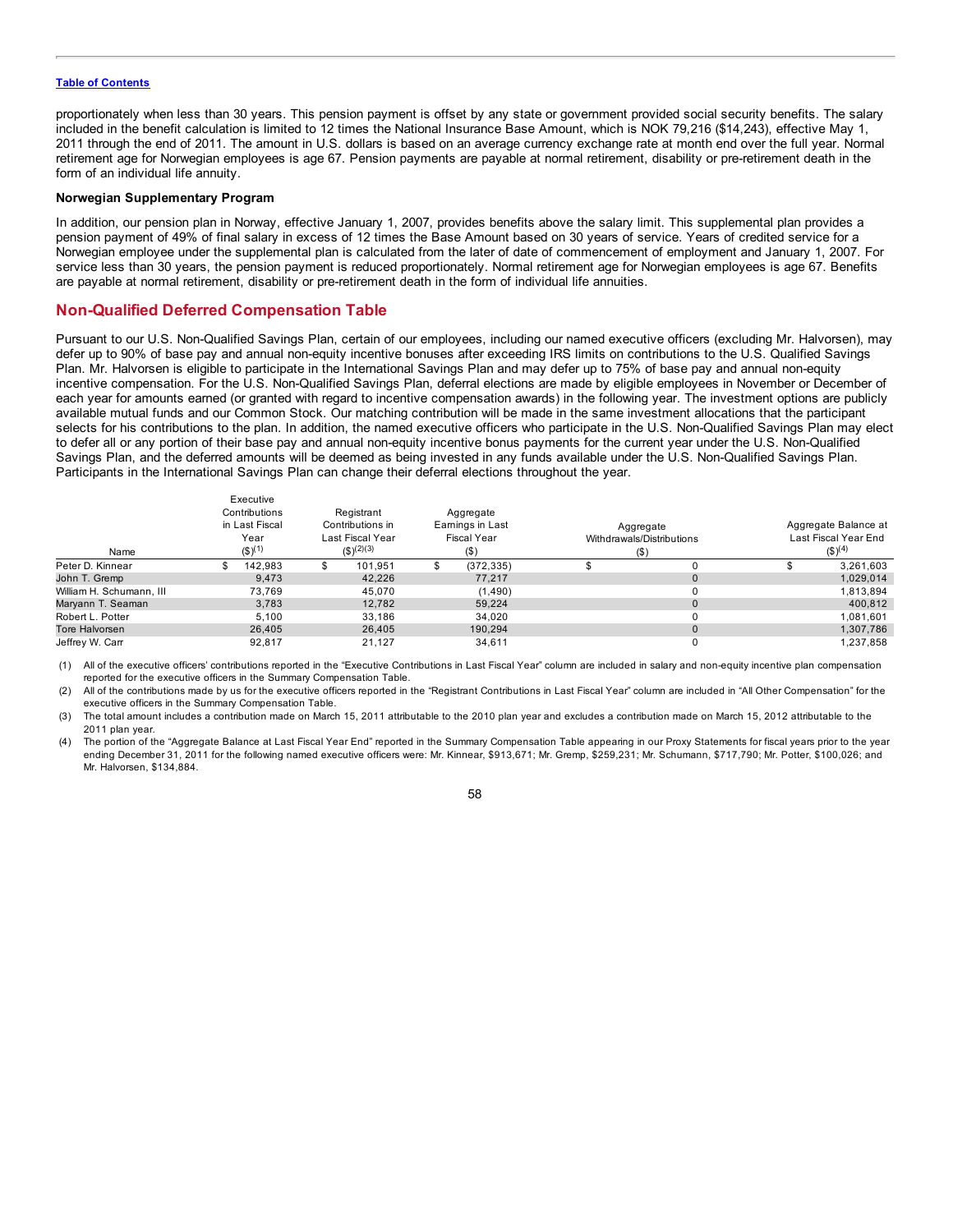## **Potential Payments Upon Termination**

The compensation benefits payable to each of the named executive officers in the event of a voluntary termination are the same as those available to all other salaried employees in those situations. Our named executive officers receive additional compensation benefits either in the event of their death or disability, retirement or involuntary not-for-cause termination discussed in this section, or, alternatively, in the event of a change in control, discussed in the section "Potential Payments Upon Change in Control." Termination payments and change in control payments are mutually exclusive and our named executive officers are not entitled to receive both forms of payment.

## **Payments in the Event of Death, Disability or Retirement**

In the event of the death or disability of a named executive officer during active employment with us, all outstanding equity awards vest on the first business day following death or disability. This same death or disability benefit exists for any of our employees who hold an unvested equity award at the time of their death or disability. In the event of a named executive officer's retirement after reaching the age of 62, all outstanding equity awards are retained and vest in accordance with their pre-retirement normal vesting schedule. All outstanding equity awards are forfeited in the event of retirement prior to reaching the age of 62. Since none of the named executive officers except Mr. Kinnear was age 62 as of December 31, 2011, the equity awards of all named executive officers except Mr. Kinnear would be forfeited in the event of retirement. Mr. Kinnear retired after reaching the age of 62, and therefore, all of his outstanding equity awards were retained and will vest in accordance with their pre-retirement normal vesting schedule.

The following table shows the value to each of the named executive officers if death or disability had occurred on December 31, 2011.

## **Executive Benefits and Payments in the Event of Death or Disability on December 31, 2011**

| <b>LONG-TERM INCENTIVE COMPENSATION (\$)</b> |  |
|----------------------------------------------|--|
|----------------------------------------------|--|

|                          |          | Performance-            |                           |                                         |                               |              |
|--------------------------|----------|-------------------------|---------------------------|-----------------------------------------|-------------------------------|--------------|
|                          |          | <b>Based Restricted</b> |                           |                                         | <b>Restricted Stock Units</b> |              |
| Name                     | Stock(1) |                         | <b>Stock Options/SARs</b> | Unvested and Accelerated <sup>(1)</sup> |                               | Total $(2)$  |
| Peter D. Kinnear         |          | 30.552.252              |                           |                                         | 9.345.201                     | \$39,897,453 |
| John T. Gremp            |          | 11.202.708              |                           |                                         | 3.439.972                     | 14,642,680   |
| William H. Schumann, III |          | 11.691.790              |                           |                                         | 3,200,445                     | 14,892,235   |
| Maryann T. Seaman        |          | 3.995.804               |                           |                                         | 1.145.508                     | 5,141,312    |
| Robert L. Potter         |          | 7.541.699               |                           |                                         | 2.121.269                     | 9.662.968    |
| Tore Halvorsen           |          | 8.100.246               |                           |                                         | 3,265,524                     | 11,365,770   |
| Jeffrey W. Carr          |          | 5,361,305               |                           |                                         | 1.459.306                     | 6,820,611    |

(1) A portion of the total value of the restricted stock units shown above, resulting from accelerated vesting upon death or disability on December 31, 2011, would have vested without accelerating on January 3, 2012, which is the awards' normal vesting date, pursuant to the terms of those awards that were granted on February 26, 2009. The portion of the value is:

| Mr. Kinnear   | ъ | 26,698,931 |
|---------------|---|------------|
| Mr. Gremp     |   | 6,893,733  |
| Mr. Schumann  |   | 9,036,521  |
| Ms. Seaman    |   | 2,553,525  |
| Mr. Potter    |   | 5,428,682  |
| Mr. Halvorsen |   | 6,339,260  |
| Mr. Carr      |   | 4.223.945  |

(2) Assumes performance units are paid at target (1.0).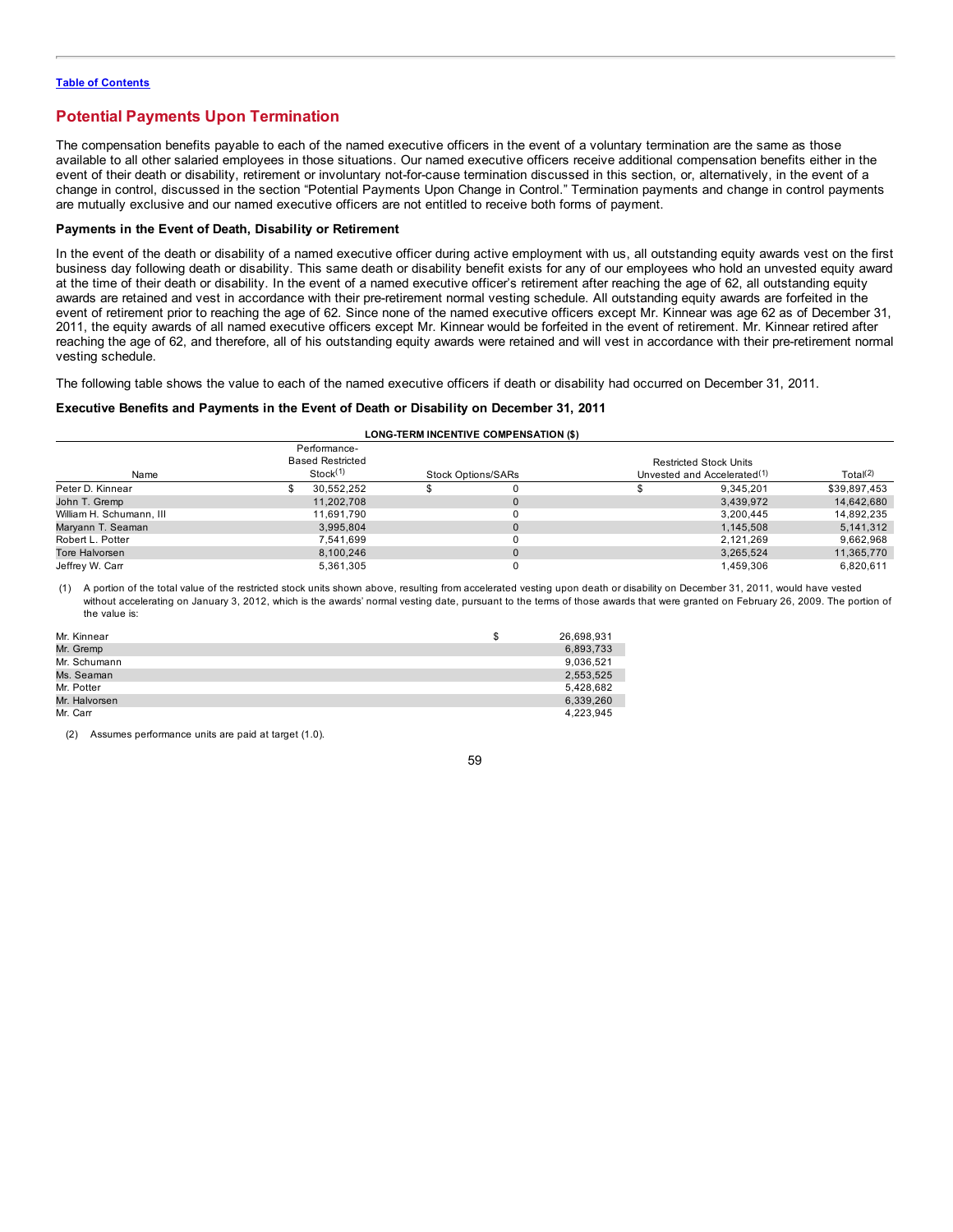## **Payments Made in an Involuntary Termination**

Named executive officers will receive payments pursuant to our executive severance plan described in "Compensation Discussion and Analysis-General Executive Severance Benefits" above in the event their employment is terminated by us for reasons other than cause or a change in control. This plan provides certain enhanced benefits in addition to those provided under our general severance plan for all non-union employees. These include:

- a severance payment equal to 15 months of base pay and target annual non-equity incentive bonus;
- pro-rated payment of annual non-equity incentive plan compensation, subject to the actual attainment of performance goals, as approved, for purposes of Section 162(m) of the IRC, by the Compensation Committee;
- continuing medical and dental benefits for the executive, their spouse and dependents for the severance period of 15 months at employee premiums;
- outplacement assistance;
- financial planning and tax preparation assistance for last calendar year of employment; and
- in the event of an involuntary termination, the treatment of an executive officer's outstanding equity awards is at the discretion of our CEO and the Compensation Committee, is subject to the attainment of performance goals, if any, approved by the Compensation Committee for the executive's compensation and is subject to Section 162(m) of the IRC.

Benefits under the executive severance plan are contingent upon continuing compliance by the terminated executive with non-disclosure, noncompete and non-solicitation covenants.

The amounts shown in the table below are calculated using the assumption that an involuntary not-for-cause termination was effective as of December 31, 2011, and as a result are based on amounts earned through such time and are only estimates of amounts which would be paid out to the named executive officers in the event of such a termination. The actual amounts that would be paid out if such a termination were to occur can only be determined at the time of such executive officer's actual termination.

## **Executive Benefits and Payments for Involuntary Termination Occurring on December 31, 2011**

|                           | <b>COMPENSATION</b> |                             |               | <b>BENEFITS AND PERQUISITES</b> |              |           |  |
|---------------------------|---------------------|-----------------------------|---------------|---------------------------------|--------------|-----------|--|
|                           |                     | Pro-Rated                   |               |                                 |              |           |  |
|                           |                     | <b>Target Annual</b>        | Medical       | <b>Financial Planning</b>       |              |           |  |
|                           |                     | Non-Equity                  | and           | and Tax                         |              |           |  |
|                           | Severance           | Incentive                   | Dental        | Preparation                     | Outplacement |           |  |
|                           | Payment             | Compensation <sup>(1)</sup> | Benefit $(2)$ | Assistance                      | Services     | TOTAL     |  |
| Peter D. Kinnear          | \$0                 | \$0                         | \$0           | \$0                             | \$0          | \$0       |  |
| John T. Gremp             | 2.114.063           | 692.336                     | 15.037        | 20.948                          | 50,000       | 2,892,384 |  |
| William H. Schumann, IIII | 1.301.281           | 349.380                     | 14.817        | 20.013                          | 50,000       | 1,735,491 |  |
| Maryann T. Seaman         | 1,031,250           | 198.581                     | 10.669        | 20.761                          | 50,000       | 1,311,261 |  |
| Robert L. Potter          | 1.137.500           | 331.628                     | 10,369        | 20.648                          | 50.000       | 1,550,145 |  |
| Tore Halvorsen            | 1,163,418           | 324,361                     | 196           | 20,600                          | 50,000       | 1,558,575 |  |
| Jeffrey W. Carr           | 843.780             | 216.375                     | 14.817        | 20.459                          | 50.000       | 1.145.431 |  |

(1) Assumes a BPI rating of 0.81, as determined by the Board of Directors at its February 2012 meeting, and an API rating of 1.0.

(2) Assumes no change in the coverage by such named executive officer for medical and dental benefits.

In the event of an involuntary termination, the treatment of an executive officer's outstanding equity awards is at the discretion of our CEO and the Compensation Committee. An executive officer may be

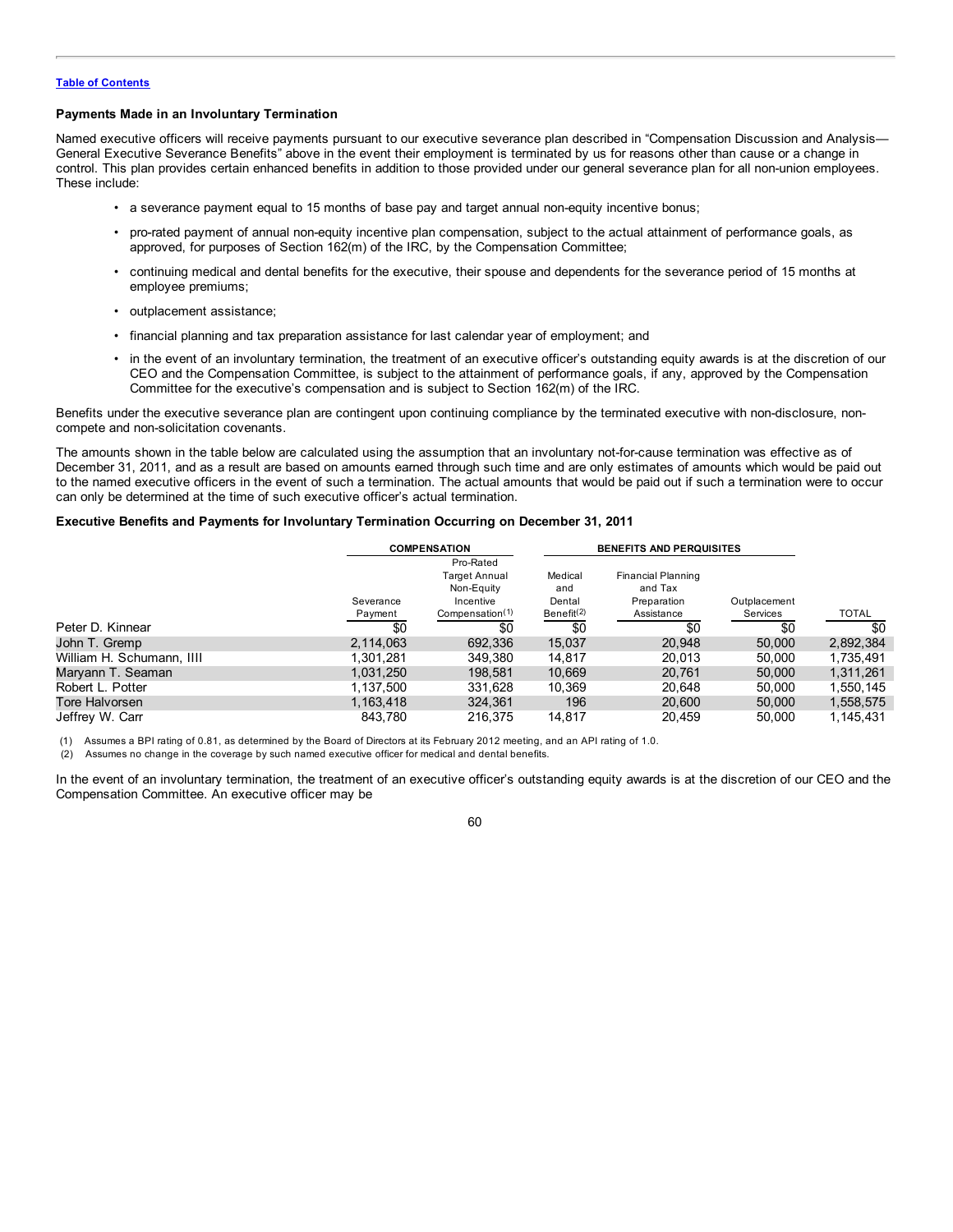permitted to retain all or a portion of these awards subject to their existing vesting schedule. For the valuation of these awards at December 31, 2011, see the Outstanding Equity Awards at Fiscal Year-End Table.

## **Potential Payments Upon Change in Control**

We have entered into change in control agreements with each of our named executive officers. Pursuant to these agreements, in the event of a qualifying change in control and a qualifying adverse change in employment circumstances, our named executive officers will be entitled to the following benefits:

- three times their annual base pay and three times the executive's annual target non-equity incentive bonus;
- a pro-rated payment equal to the amount of the executive's annual target non-equity incentive bonus for the year the executive is terminated;
- accrued but unpaid base pay and unused paid time off ("PTO") pay;
- elimination of ownership and retention guidelines;
- awards granted under the Company's Incentive Compensation and Stock Plan and other incentive arrangements adopted by the Company will be treated pursuant to the terms of the applicable plan;
- three years of additional age and service credit for purposes of benefit determination in the Non-Qualified Pension Plan or Norwegian Pension Program;
- health care, life, accidental death and dismemberment insurance and long-term disability insurance coverage for eighteen (18) months for the executive and the executive's spouse and dependents, provided the executive continues to pay employee premiums for such insurance coverage then in effect, and the Company will make available for purchase by the executive continued health care, life and accidental death and dismemberment, and disability insurance coverage at the same coverage level as in effect as of the date of the change in control;
- reimbursement for the costs of all outplacement services obtained by the executive within 18 months of the termination date (limited to the lesser of 15% of the executive's base pay on termination and \$50,000); and
- reimbursement for legal fees and other litigation costs incurred in good faith by an executive officer as a result of our refusal to provide severance benefits under the change in control agreement, contesting the validity, enforceability or interpretation of the agreement or as a result of any conflict between the parties pertaining to the agreement.

The severance payment is required to be paid in a single lump sum payment no later than 30 days after the date of termination.

If a named executive officer's employment is terminated due to a disability subsequent to a change in control, the executive will receive base pay through the effective date of termination and any disability benefits payable to the executive under our short-term and long-term disability programs, but will not be entitled to the severance benefits under the change in control agreement. The named executive officer's disability benefits will be the same as are available to all other employees under our disability benefit plans.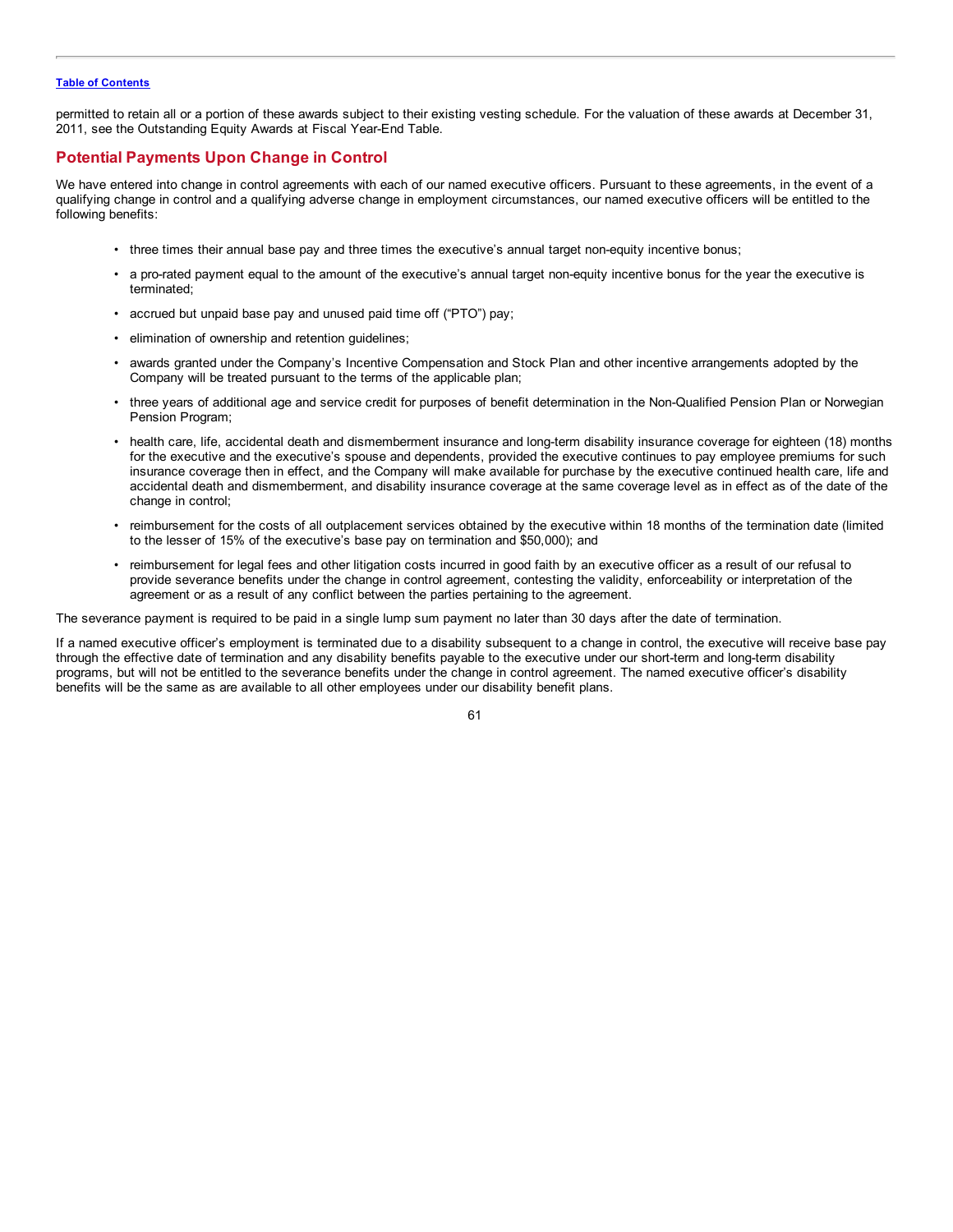If a named executive officer's employment is terminated due to death subsequent to a change in control, the benefits paid to the executive's estate will be determined under our retirement, survivor's benefits, insurance and other programs, but the executive officer's estate will not be entitled to severance benefits under the change in control agreement.

Executive officers are not obligated to seek other employment in mitigation of amounts payable under the change in control agreements, and their subsequent re-employment will not impact our obligation to make the severance payments provided for under the change in control agreements.

Executive officers receiving severance benefits under the change in control agreements are not entitled to receive additional severance benefits under our general executive severance plan described under "Payments Made in an Involuntary Termination" and in "Compensation Discussion and Analysis—General Executive Severance Benefit."

Under our change in control agreements, our named executive officers would be entitled to payments and other benefits upon the occurrence of any of the following "change in control" events, provided a "qualifying termination" occurs:

- A *"change in ownership"* of the Company occurs on the date that any one person, or more than one person acting as a group (as described below), acquires ownership of stock of the Company that, together with stock held by such person or group, constitutes more than 50% of the total fair market value or total voting power of the stock of the Company. However, if any one person or more than one person acting as a group, is considered to own more than 50% of the total fair market value or total voting power of the stock of the Company, the acquisition of additional stock by the same person or persons is not considered to cause a change in ownership of the Company (or to cause a change in effective control of the Company). An increase in the percentage of stock owned by any one person, or persons acting as a group, as a result of a transaction in which the Company acquires its stock in exchange for property will be treated as an acquisition of stock. This applies only when there is a transfer of stock of the Company (or issuance of stock of the Company) and stock in the Company remains outstanding after the transaction.
- Persons are not considered to be "persons acting as a group" solely because they either (i) purchase or own stock of the same corporation at the same time, or as a result of the same public offering, or (ii) purchase assets of the same corporation at the same time. However, persons are considered to be acting as a group if they are owners of a corporation that enters into a merger, consolidation, purchase or acquisition of stock or assets, or similar business transaction with the Company. If a person, including an entity, owns stock in both corporations that enter into a merger, consolidation, purchase or acquisition of stock or assets, or similar transaction, such stockholder is considered to be acting as a group with other stockholders in a corporation only with respect to the ownership in that corporation prior to the transaction giving rise to the change and not with respect to the ownership interest in the other corporation.
- A *"change in effective control"* of the Company occurs on the date that either (i) any one person, or more than one person acting as a group, acquires (or has acquired during the 12-month period ending on the date of the most recent acquisition by such person or persons) ownership of stock of the Company possessing 30% or more of the total voting power of the stock of the Company; or (ii) a majority of members of the Board is replaced during any 12-month period by directors whose appointment or election is not endorsed by a majority of the members of the Board prior to the date of the appointment or election.

A change in effective control will have occurred only if the named executive officer is employed by the Company upon the date of the change in effective control or the Company is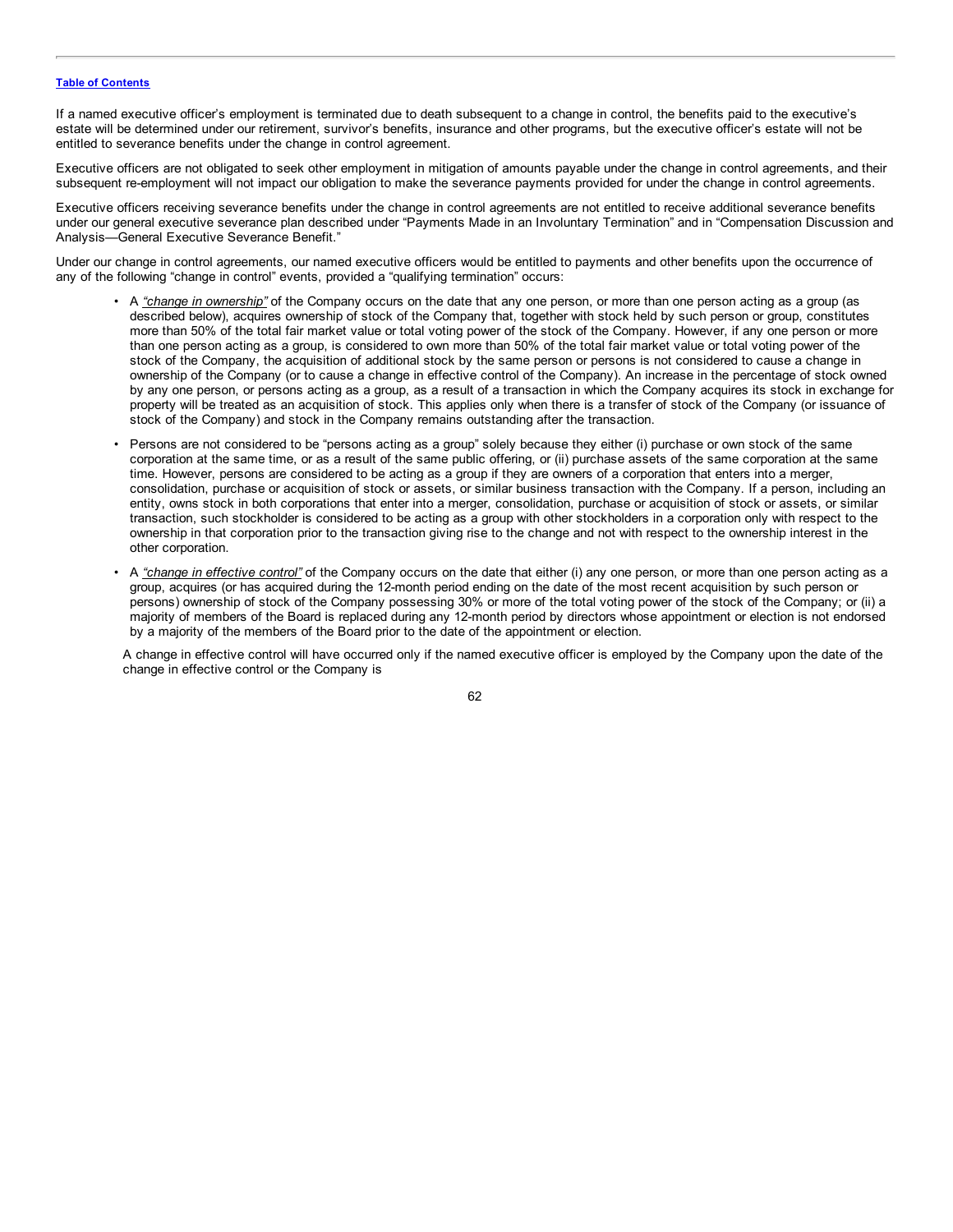liable for the payment of the benefits hereunder and no other corporation is a majority stockholder of the Company. Further, in the absence of an event described in (i) or (ii) of the preceding paragraph, a change in effective control of the Company will not have occurred.

If any one person, or more than one person acting as a group, is considered to effectively control the Company, the acquisition of additional control of the Company by the same person or persons is not considered to cause a change in effective control of the Company (or to cause a change in ownership of the Company).

• A *"change in ownership of a substantial portion of the assets"* of the Company occurs on the date that any one person, or more than one person acting as a group, acquires (or has acquired during the 12-month period ending on the date of the most recent acquisition by such person or persons) assets from the Company that have a total gross fair market value equal to or more than 40% of the total gross fair market value of all of the assets of the Company immediately prior to such acquisition or acquisitions. For this purpose, gross fair market value means the value of the assets of the Company, or the value of the assets being disposed of, determined without regard to any liabilities associated with such assets.

A "qualifying termination" includes (a) an involuntary termination of the named executive officer's employment by us for reasons other than "cause," disability or death within 24 months of the change in control, (b) a voluntary termination by the named executive officer for "good reason" within 24 months of the change in control or (c) a breach by the Company or any successor of any provision in the change in control agreement.

Under the change in control agreements, a named executive officer will be considered terminated for "cause" for:

- willful and continued failure to substantially perform the executive officer's employment duties in any material respect (other than any such failure resulting from physical or mental incapacity or occurring after an executive officer has provided notification to us of a voluntary termination for a "good reason") after proper written notification has been provided to the executive officer and the executive officer fails to resume substantial performance of the named executive officer's duties on a continuous basis within 30 days of receipt of such notice;
- willfully engaging in conduct which is demonstrably and materially injurious to the Company or an affiliate; or
- conviction for, or pleading guilty or not contesting, a felony charge under federal or state law.

A named executive officer's voluntary termination will be considered to be for "good reason" for purposes of the change in control agreements if, without the executive's express written consent, any one or more of the following events occurs:

- assignment to duties materially inconsistent with the executive officer's authorities, duties, responsibilities, and status (including, without limitation, offices, titles and reporting requirements) as our employee, or a reduction or alteration in the nature or status of the executive's authorities, duties, or responsibilities from the greatest of (i) those in effect on the effective date of the change in control agreement; (ii) those in effect during the fiscal year immediately preceding the year of the change in control; and (iii) those in effect immediately preceding the change in control;
- requiring the executive officer to be based at a location which is at least 100 miles further from the executive's then current primary residence than is such residence from the office where the executive is located at the time of the change in control, except for required travel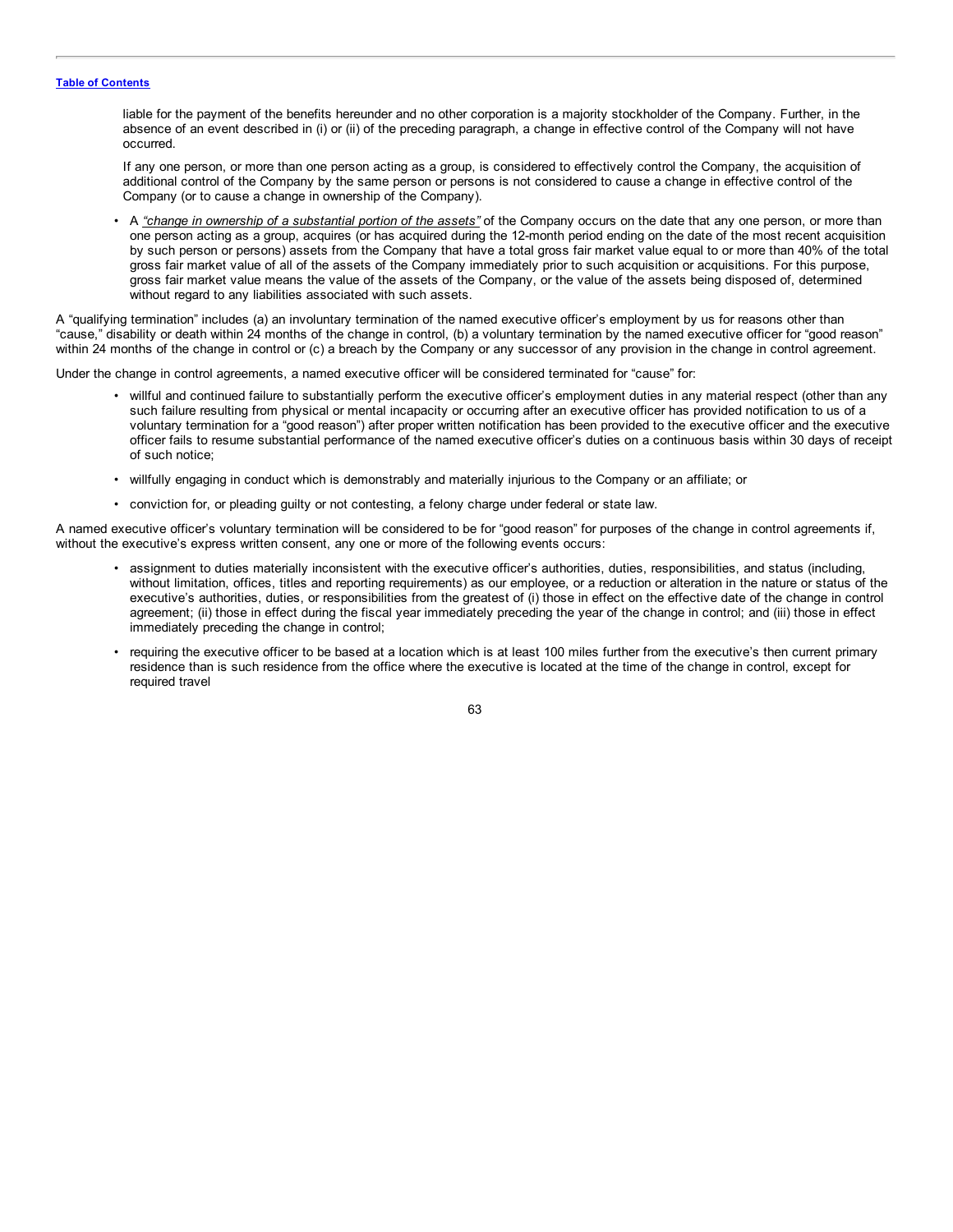on our business to an extent substantially consistent with the executive officer's business obligations as of the effective date of such executive's change in control agreement or as the same may have been subsequently changed prior to a change in control;

- a material reduction of the executive officer's base pay as in effect on the effective date of the change in control agreement or as the same may have been subsequently increased;
- a material reduction in the executive officer's level of participation in any of our short-term and/or long-term incentive compensation plans, employee benefit or retirement plans, policies, practices, or arrangements in which the executive officer participates from the greatest of the levels in place: (i) on the effective date of the change in control agreement; (ii) during the fiscal year immediately preceding the fiscal year of the change in control; and (iii) on the date immediately preceding the date of the change in control;
- our failure to obtain a satisfactory agreement from any successor to assume our obligations under the change in control agreement; or
- any termination of the executive officer's employment that is not effected pursuant to a written notice of termination satisfying the requirements for such a notice under the change in control agreement.

The existence of "good reason" for a voluntary termination is not affected by an executive officer's temporary incapacity due to physical or mental illness not constituting a disability. The executive officer's continued employment does not constitute a waiver of the executive's rights with respect to any circumstance constituting "good reason."

The amounts shown in the table below are calculated using the assumption that a change in control and qualifying termination was effective under the change in control agreements as of December 31, 2011, and as a result are based on amounts earned through such time and are only estimates of the amounts which would be paid out to the named executive officers in the event of such a termination. The actual amounts that would be paid out if such a termination were to occur can only be determined at the time of such executive officer's actual termination. Following a change in control, if a named executive officer is terminated either: (a) by us for "cause," or (b) by the executive officer (other than for retirement, "good reason" or other circumstances that constitute a "qualifying termination"), the benefit under the executive's change in control agreement will not apply, and we will pay the executive an amount equal to the executive's accrued and unpaid base pay, unused PTO and any other amounts the executive is entitled to receive under pension and other benefit plans.

Effective March 2011, these agreements have been changed to calculate severance payable under the agreement based on target, not actual, non-equity incentive. Additionally, the new agreements include stricter terms for a qualifying termination and all tax gross-ups have been eliminated.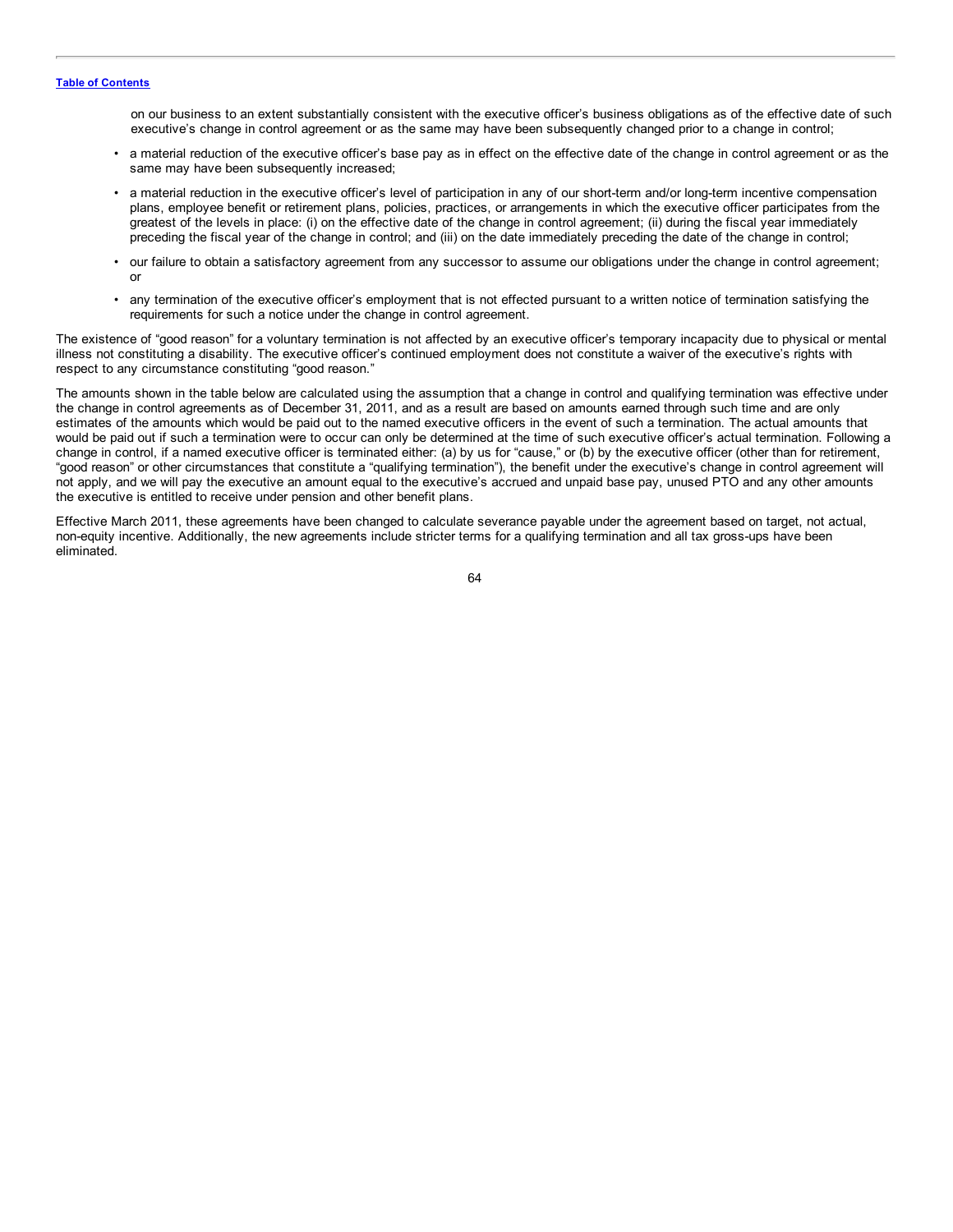## **Executive Benefits and Payments for Change in Control Termination Occurring on December 31, 2011**

|                                                                        | Peter D.<br>Kinnear | John T.<br>Gremp | William H.<br>Schumann, III | Maryann T.<br>Seaman <sup>(1)</sup> | Robert L. Potter | Tore<br>Halvorsen | Jeffrey W.<br>Carr |
|------------------------------------------------------------------------|---------------------|------------------|-----------------------------|-------------------------------------|------------------|-------------------|--------------------|
| Compensation                                                           |                     |                  |                             |                                     |                  |                   |                    |
| <b>Base Pay Multiple</b>                                               | 0                   | \$<br>2.475.000  | ,892,772<br>S               | 751.680<br>S                        | .560.000<br>-SS  | \$1.642.473       | \$1,265,670        |
| Annual Non-Equity Incentive Compensation                               | $\mathbf{0}$        | 2.598.750        | 1.230.302                   | 650,000                             | 1.170.000        | 1.149.731         | 759.402            |
| Pro-Rated Annual Target Non-Equity Incentive Compensation              | 0                   | 798.542          | 402.975                     | 229.043                             | 382.500          | 374.119           | 249.567            |
| Long-Term Incentive Compensation Performance-Based Restricted          |                     |                  |                             |                                     |                  |                   |                    |
| <b>Stock Units</b>                                                     | 30.552.252          | 11.202.708       | 11.691.790                  | 3.995.804                           | 7.541.699        | 8.100.246         | 5,361,305          |
| Stock Options / SARs Unvested and Accelerated                          |                     |                  |                             |                                     |                  |                   | $\Omega$           |
| Restricted Stock Units Unvested and Accelerated <sup>(2)</sup>         | 9.345.201           | 3.439.972        | 3.200.445                   | 1.145.508                           | 2.121.269        | 3.265.524         | 1.459.306          |
| <b>Benefits and Perquisites</b>                                        |                     |                  |                             |                                     |                  |                   |                    |
| Service Credit for the U.S. Non-Qualified Pension Plan <sup>(3)</sup>  | $\mathbf{0}$        | .286.148         | 895.873                     | 76.962                              | 779.373          | 222.302           | 677.684            |
| Medical, Dental, Life Insurance and Disability Benefits <sup>(4)</sup> | 0                   | 20.617           | 19.990                      | 13.969                              | 14.286           | 1.440             | 19,179             |
| <b>Outplacement Services</b>                                           | $\mathbf{0}$        | 50,000           | 50,000                      | 50,000                              | 50,000           | 50,000            | 50,000             |
| IRC 280G Tax Gross-up                                                  | N/A                 | N/A              | N/A                         | N/A                                 | N/A              | N/A               | N/A                |
| Total                                                                  | \$39,897,453        | \$21.871.737     | \$19.384.147                | \$6.912.966                         | 13.619.127       | \$14.805.835      | \$9.842.113        |

(1) For 2011, upon a qualifying change in control and a qualifying adverse change in employment circumstances, Maryann T. Seaman, our Chief Financial Officer, would have received all of the benefits mentioned above except that she would have only received two times her annual base pay, two times her annual target non-equity incentive bonus and two years of additional age and service credit for purposes of benefit determination in the U.S. Non-Qualified Pension Plan. Beginning in 2012, upon a qualifying change in control and a qualifying adverse change in employment circumstances, Ms. Seaman's benefits will be the same as those for our other named executive officers.

(2) A portion of the total value of the restricted stock units shown above, resulting from accelerated vesting upon a change in control taking place on December 31, 2011 would have vested without accelerating on January 3, 2012, the awards' normal vesting date, pursuant to the terms of those awards that were granted on February 26, 2009. The portion of the value is:

| Mr. Kinnear   | \$<br>26,698,931 |
|---------------|------------------|
| Mr. Gremp     | 6,893,733        |
| Mr. Schumann  | 9,036,521        |
| Ms. Seaman    | 2,553,525        |
| Mr. Potter    | 5.428.682        |
| Mr. Halvorsen | 6,339,260        |
| Mr. Carr      | 4.223.945        |

(3) The amount representing the value of additional years of age and service credit for the U.S. Non-Qualified Pension Plan is based on the assumptions of a lump sum payment calculated as the present value of benefits immediately payable on December 31, 2011, reduced by the U.S. Non-Qualified Pension Plan's early retirement factor using the named executive officer's age at December 31, 2011, plus the three years (or two years, in the case of Ms. Seaman) of additional credited service granted under the change in control agreement. For Mr. Halvorsen, the amount represents an additional three years of service in the Norwegian Pension Program and the Norwegian Supplementary Program. (4) Assumes no change in current premium cost paid for such named executive officer's medical, dental, life insurance and disability benefits.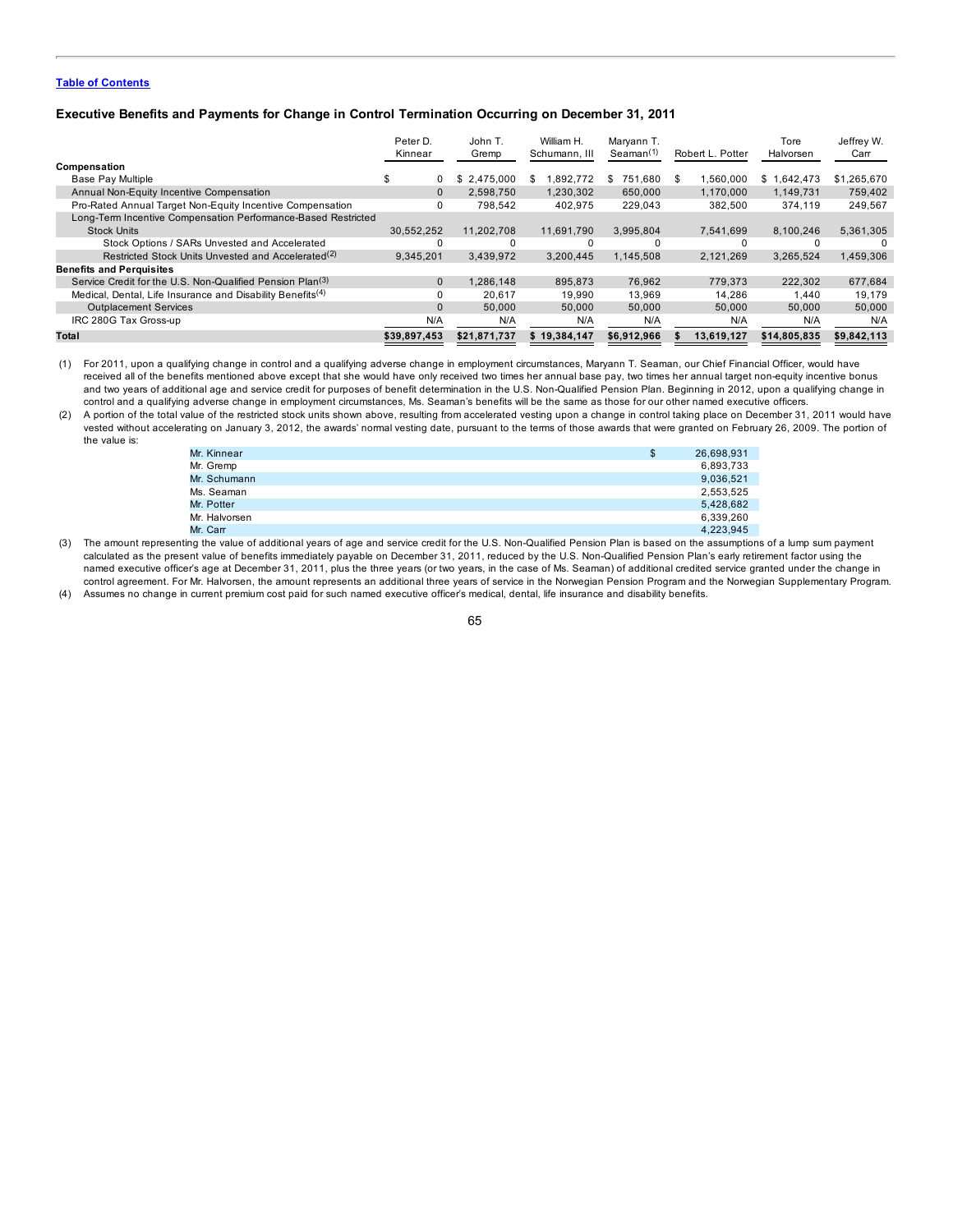## **Proposal to Ratify the Appointment of KPMG LLP as the Company's Independent Registered Public Accounting Firm for 2012 (Item 2 on the Proxy Card)**

## **What am I voting on?**

You are voting on a proposal to ratify the appointment of KPMG as our independent registered public accounting firm for the fiscal year ending December 31, 2012. The Audit Committee has appointed KPMG to serve as our independent registered public accounting firm for the fiscal year ending December 31, 2012.

## *What services does the independent registered public accounting firm provide?*

Audit services of KPMG for fiscal year 2011 included an audit of our consolidated financial statements, an audit of the effectiveness of the Company's internal control over financial reporting and services related to periodic filings made with the SEC. Additionally, KPMG provided certain other services as described in the response to the next question. In connection with the audit of the 2011 financial statements, we entered into an engagement agreement with KPMG that sets forth the terms by which KPMG performs audit services for us. That agreement is subject to alternative dispute resolution procedures.

## *How much was the independent registered public accounting firm paid for 2011 and 2010?*

KPMG's fees for professional services totaled \$4.9 million for 2011 and \$4.6 million for 2010. KPMG's fees for professional services included the following:

• *Audit Fees—*fees for audit services, which relate to the annual integrated audit of our consolidated financial statements, foreign statutory audits and reviews of interim financial statements in our Quarterly Reports on Form 10-Q were \$4.7 million for 2011 and \$4.3 million for 2010.

• *Audit-Related Fees*—fees for audit-related services, which primarily consisted of consultation on financial reporting standards, were \$21,000 for 2011 and \$73,000 for 2010.

• *Tax Fees*—fees for tax services, consisting of tax compliance services and tax planning and consultation with respect to various corporate tax matters, were \$172,000 for 2011 and \$195,000 for 2010.

• *Other Fees*—Fees for other services, including fees for services of expatriates and miscellaneous services, were negligible in 2011 and 2010.

The Audit Committee has adopted policies and procedures relating to the approval of all audit and non-audit services that are to be performed by our independent registered public accounting firm. This policy generally provides that we will not engage our independent registered public accounting firm to render audit or non-audit services unless the service is specifically approved in advance by the Audit Committee. The Audit Committee's practice is to consider for approval, at its regularly scheduled meetings, all audit and non-audit services proposed to be provided by our independent registered public accounting firm. The Audit Committee reviews all relationships between our independent registered public accounting firm and us that may relate to the independent registered public accounting firm's independence.

The Audit Committee considered the effect of KPMG's non-audit services in assessing KPMG's independence and concluded that the provision of such services by KPMG was compatible with the maintenance of KPMG's independence in the conduct of its auditing functions. The fees for all of the services summarized above not constituting Audit Fees were pre-approved by the Audit Committee in 2011 and 2010.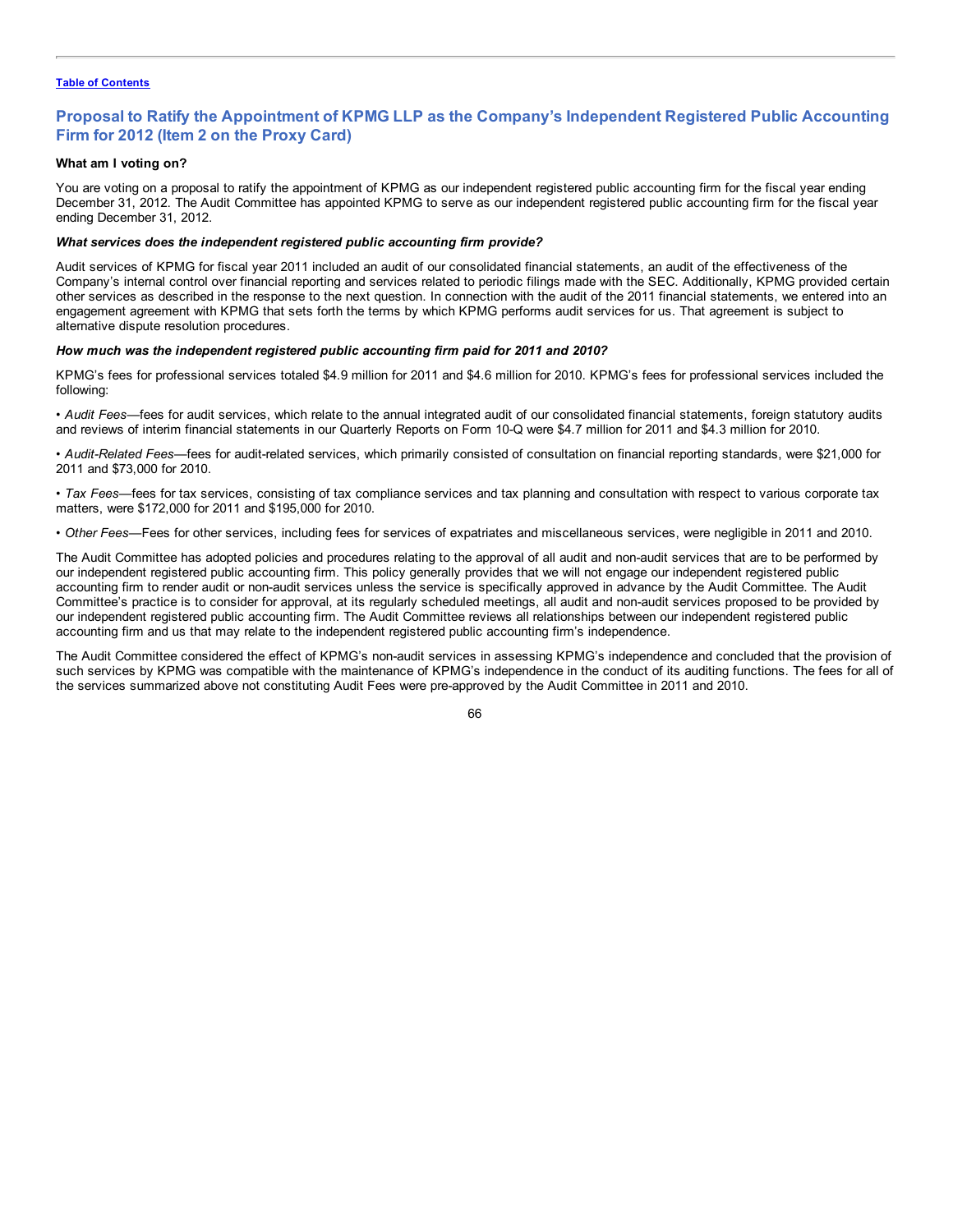## *Will a representative of KPMG LLP be present at the meeting?*

Yes, we have been advised that one or more representatives of KPMG will be present at the meeting. The representatives will have an opportunity to make a statement if they desire and will be available to respond to appropriate questions from stockholders.

## *What vote is required to approve this proposal?*

Approval of this proposal requires the affirmative vote of a majority of the shares present in person or represented by proxy at the meeting and entitled to vote on the proposal. Although ratification is not required by our By-Laws or otherwise, the Board is submitting the appointment of KPMG to our stockholders for ratification as a matter of good corporate practice. If the appointment of KPMG is not ratified, the Audit Committee will reconsider whether it is appropriate to select another independent registered public accounting firm.

## *What does the Board recommend?*

**THE BOARD OF DIRECTORS RECOMMENDS THAT YOU VOTE "FOR" THE RATIFICATION OF THE APPOINTMENT OF KPMG LLP AS THE COMPANY'S INDEPENDENT REGISTERED PUBLIC ACCOUNTING FIRM FOR THE FISCAL YEAR ENDING DECEMBER 31, 2012.**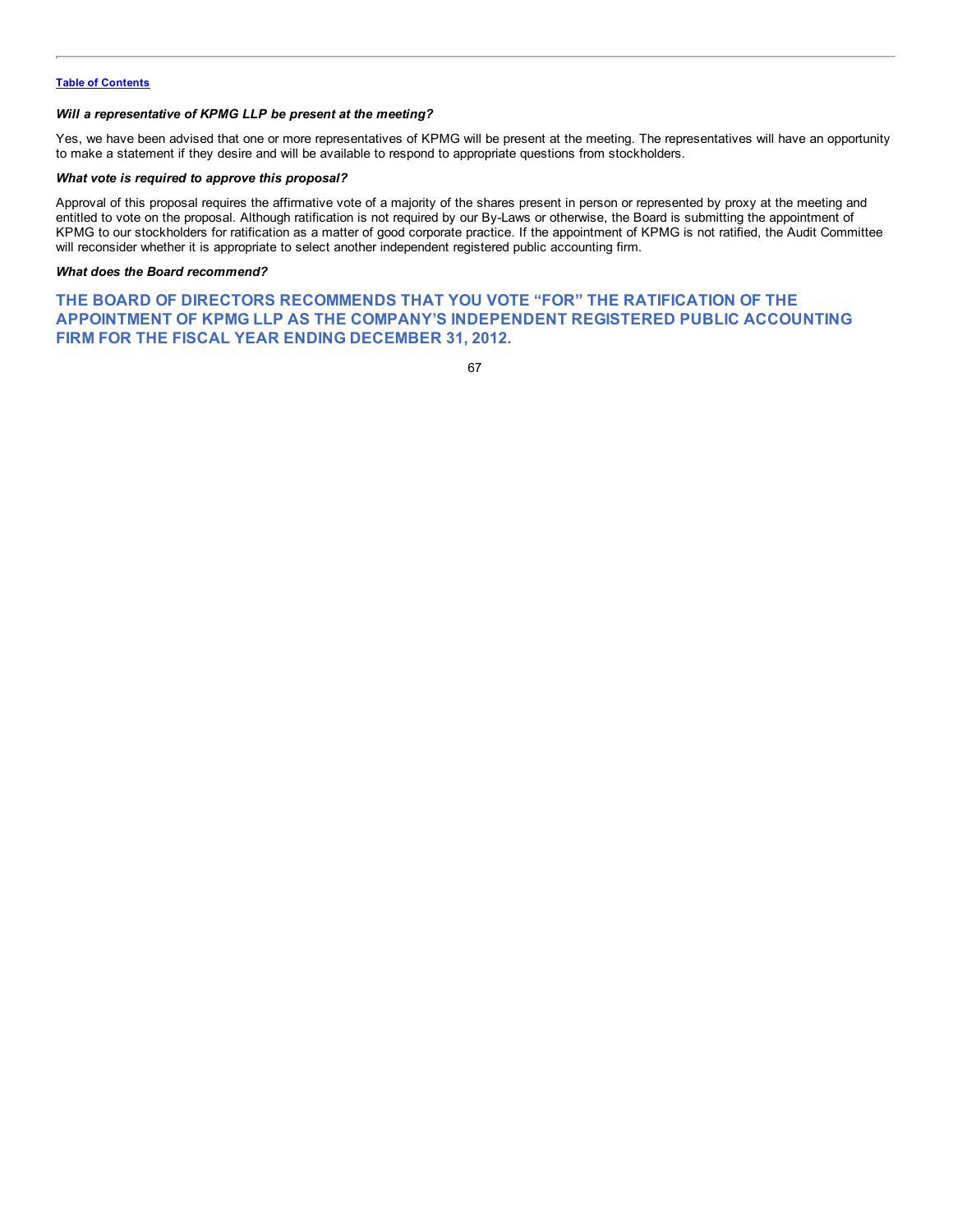## **Advisory Vote to Approve the Company's Executive Compensation Program (Item 3 on the Proxy Card)**

## *What am I voting on?*

Pursuant to Section 14A of the Exchange Act, the Company is asking you to cast a non-binding, advisory vote to approve the Company's executive compensation program as described below. Although the Dodd-Frank Wall Street Reform and Consumer Protection Act (the "Dodd-Frank Act") and related SEC regulations require that we seek a non-binding advisory vote from our stockholders to approve the compensation awarded to our named executive officers during 2011, we also believe that it is appropriate to seek the views of stockholders on the design and effectiveness of the Company's executive compensation program, and we value your opinion. Based on the stockholder advisory vote on the frequency of an advisory vote on executive compensation that took place at our 2011 Annual Meeting, the Board determined to hold the vote on executive compensation annually until the next stockholder vote on the frequency of such advisory vote. Thus, the Company's stockholder advisory vote to approve executive compensation currently takes place annually, and the next such vote will take place at our 2013 Annual Meeting of Stockholders.

Our goal for executive compensation is to attract, motivate and retain a talented and creative team of executives who will provide leadership for the Company's success in competitive markets. We seek to accomplish this goal in a way that both rewards performance and at the same time is aligned with our stockholders' long-term interests. We believe that our executive compensation program, which emphasizes long-term equity awards, satisfies this goal and is strongly aligned with the long-term interests of our stockholders. Due to the 98.9% vote in favor of our executive compensation program at our 2011 Annual Meeting of Stockholders, we believe that our stockholders view our executive compensation program as robust and effective in achieving our objectives. Thus, after considering the outcome of the votes, we decided to continue our current compensation philosophy and programs, while continuously monitoring developments in executive compensation, especially among our peer companies. We have not made any specific changes to our executive compensation program as a result of our stockholder advisory vote last year.

The Board strongly endorses the Company's executive compensation program and recommends that the stockholders vote in favor of the following resolution:

RESOLVED, that the stockholders approve the compensation of the Company's named executive officers as described in this Proxy Statement under "Executive Compensation," including the Compensation Discussion and Analysis and the tabular and narrative disclosure contained in this Proxy Statement.

## **What are some of the Company's Executive Compensation Program Highlights?**

The Compensation Discussion and Analysis, beginning on page 31 of this Proxy Statement, describes in detail the Company's executive compensation program and decisions made by our Compensation Committee in 2011. Highlights of the program include the following:

- Total compensation (base salary, non-equity incentive and long-term incentive in the form of equity) is annually compared to pay practices at the Industry Peer Group companies. The results of the annual survey are reviewed by the Compensation Committee. For 2011, total compensation for our named executive officers was generally at or below median levels identified in the survey.
- The named executives receive regular long-term equity awards in the form of restricted stock units approximately every year and no shares vest prior to the end of a three-year vesting period. The restricted stock units constitute a significant portion of each named executive's total compensation opportunity. The Company believes these awards ensure that a significant portion of the officers' compensation is tied to longterm stock value.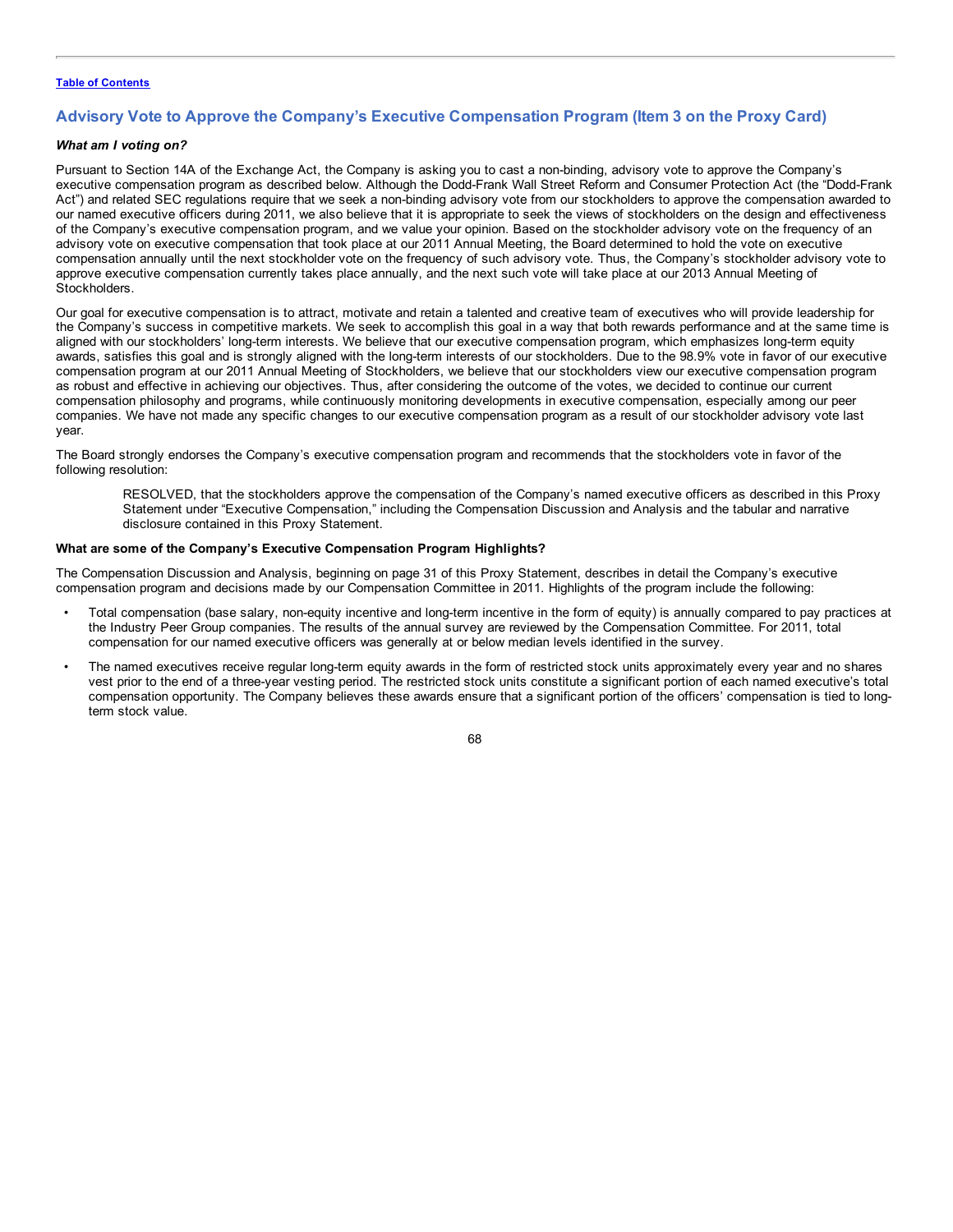- The Company reviews perquisite policies on an annual basis against the Industry Peer Group, and the Company believes that its perquisites are reasonable relative to the Industry Peer Group.
- None of the named executive officers has an individual employment agreement and all are expected to demonstrate exceptional personal performance in order to continue serving as a member of the executive team.
- As of February 29, 2012, the named executive officers, as a group, held shares of restricted and unrestricted company stock valued in excess of \$84 million, which significantly aligns their interest with our stockholders' interests.

The Company believes our executive compensation program serves the Company and its stockholders and is instrumental in helping the Company achieve its strong financial performance. In 2011, the Company's revenue was \$5.1 billion. Net income grew to \$399.8 million in 2011, an increase of 6.5% over the prior year. The Company's full year earnings per share were at an all-time high, resulting in the ninth consecutive year of earnings growth. The Company's total stockholder return over the prior 1-year, 3-year and 5-year periods were 17.5%, 338.2% and 257.0%, respectively.

## *What vote is required to approve this proposal?*

Approval of this proposal requires the affirmative vote of a majority of the shares present in person or represented by proxy at the meeting and entitled to vote on the proposal.

While this vote is required by law, it will neither be binding on the Company or our Board, nor will it create or imply any change in the fiduciary duties of, or impose any additional fiduciary duty on, us or our Board. However, the Compensation Committee, which is responsible for designing and administering the Company's executive compensation program, values the opinions expressed by stockholders and will continue to consider the outcome of the vote when making future executive compensation decisions.

## *What does the Board recommend?*

## **THE BOARD OF DIRECTORS RECOMMENDS THAT YOU VOTE "FOR" THE APPROVAL OF THE COMPANY'S EXECUTIVE COMPENSATION PROGRAM.**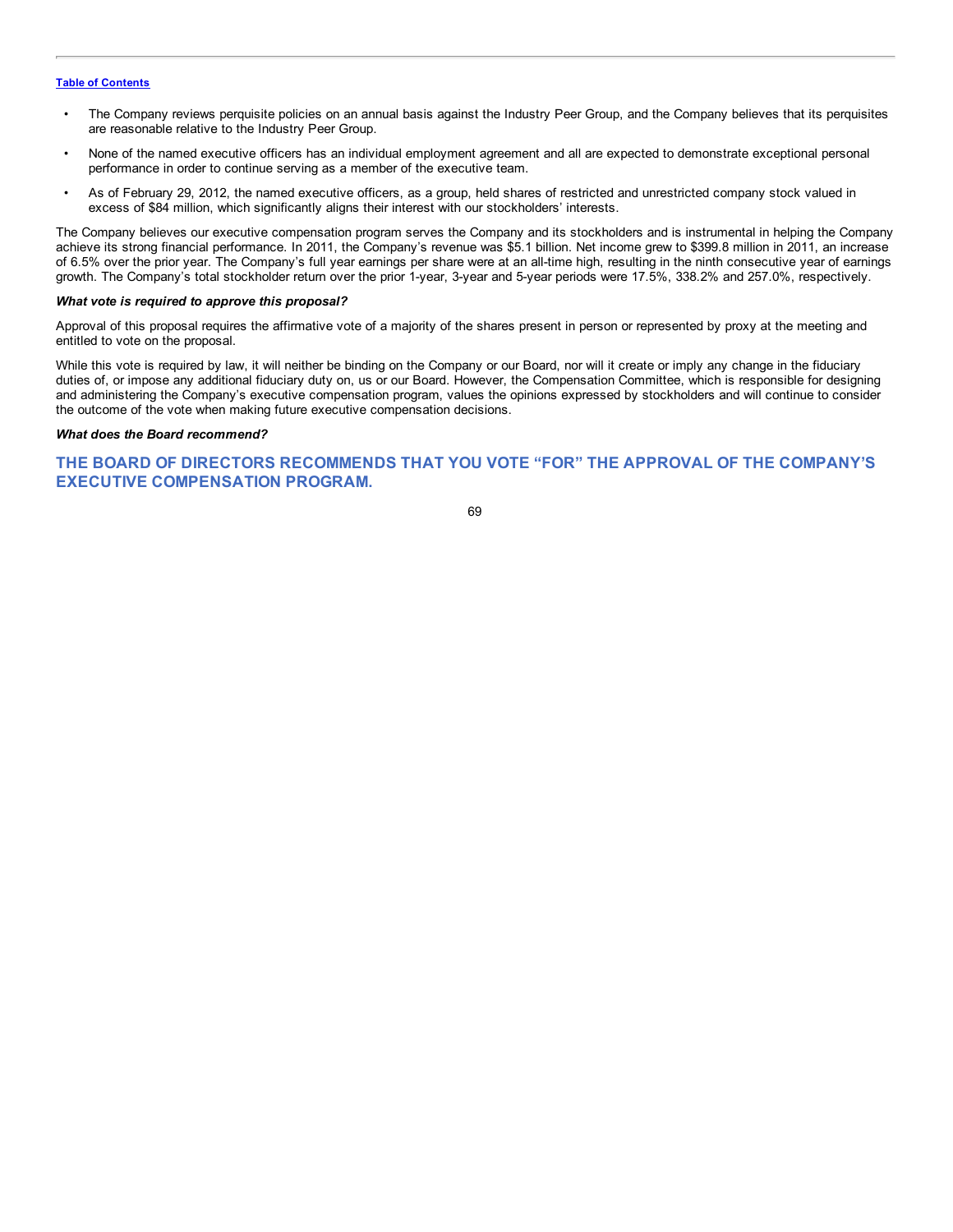# Proposal to Amend the Certificate of Incorporation to Provide for the Annual Election of All Directors (Item 4 on **the Proxy Card)**

#### *What am I voting on?*

The Board of Directors recommends that the Company's stockholders approve the amendment to the Company's Certificate of Incorporation to phase out the classification of the Board of Directors and to provide instead for the annual election of directors. Our Board of Directors is currently divided into three classes, and members of each class are elected to serve for staggered three-year terms. If the amendment is adopted, directors elected prior to the filing of the amendment with the Secretary of State of the State of Delaware (including directors elected at the Annual Meeting) will complete their three-year terms and, thereafter, such directors or their successors would be elected to one-year terms. Therefore, beginning with the 2015 Annual Meeting of Stockholders, the declassification of the Board would be complete and all directors would be subject to annual election to one-year terms.

In approving the amendment, the Board and the Nominating and Governance Committee considered carefully the advantages of both classified and declassified boards. A classified board of directors provides Board continuity, stability in pursuing the Company's business strategies and policies, reinforces the Company's commitment to a long-term perspective and increases the Board's negotiating leverage and protection when dealing with coercive takeover tactics and threats by activist investors. However, many investors believe these advantages are outweighed by the inability of stockholders to evaluate and elect all directors on an annual basis. The Board also considered that many U.S. public companies have eliminated their classified board structures in recent years in favor of annual elections and that many investors now consider the election of directors to be the primary means for stockholders to influence corporate governance policies and to increase a board's accountability. After carefully weighing these considerations, the Board concluded that the annual election of all directors will both enhance our corporate governance practices and be an effective way to maintain and enhance the accountability of the Board. Accordingly, the Board, upon recommendation of the Nominating and Governance Committee, unanimously determined that it is in the best interests of the Company and our stockholders to eliminate the classified Board structure.

Approval of the amendment will cause Article VI of our Certificate of Incorporation to be amended. A copy of Article VI as it is proposed to be amended is attached to this Proxy Statement as Annex A. If this proposal is approved by our stockholders, the proposed amendment will become effective upon the filing of an appropriate certificate with the Secretary of State of the State of Delaware, and the Board will amend our By-Laws as may be necessary to conform to the new Board structure. If the proposed amendment is not approved, the Board will remain classified and the Company's By-Laws will not be amended.

#### *What vote is required to approve this proposal?*

Approval of this proposal requires the affirmative vote of at least 80% of the shares of the Company's outstanding Common Stock entitled to vote generally in the election of directors, voting together as a single class.

#### *What does the Board recommend?*

# **THE BOARD OF DIRECTORS RECOMMENDS THAT YOU VOTE "FOR" APPROVAL OF THE AMENDMENT TO THE CERTIFICATE OF INCORPORATION TO PROVIDE FOR THE ANNUAL ELECTION OF ALL DIRECTORS.**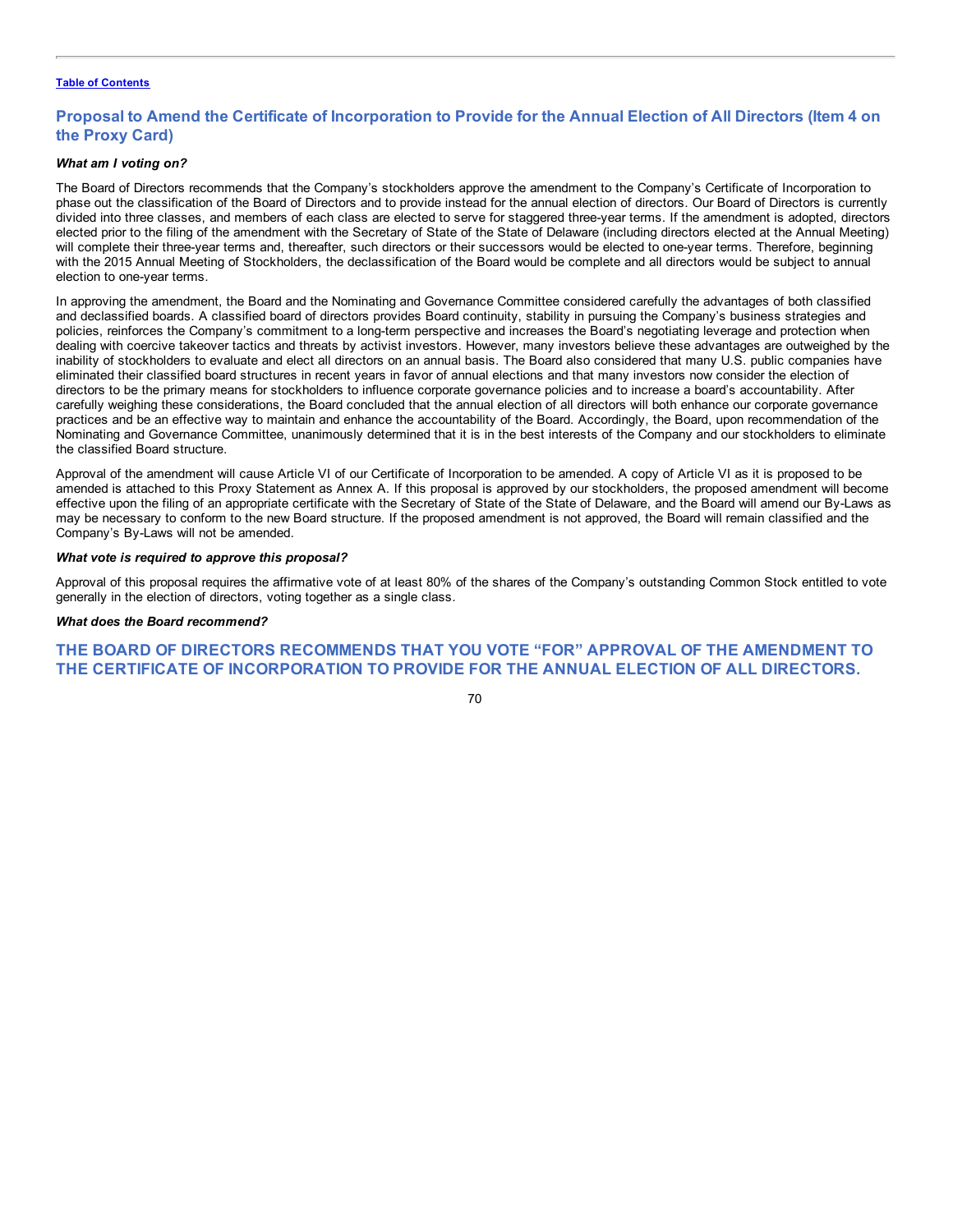# **Section 16(a) Beneficial Ownership Reporting Compliance**

Section 16(a) of the Exchange Act requires the Company's directors and executive officers, and persons who beneficially own more than 10% of our Common Stock, to file reports of ownership and changes in ownership with the SEC and to furnish us with copies of all such reports. Based solely upon a review of the forms filed and information provided by officers and directors to us, we believe that all Section 16(a) reporting requirements were satisfied during 2011, with the exception of one late filing on Form 4 in July 2011 relating to a charitable gift by Mr. Robert L. Potter in November 2010.

# **Audit Committee Report**

Management is responsible for the preparation of our financial statements and our financial reporting processes, including the systems of internal controls and disclosure controls and procedures. KPMG, our independent registered public accounting firm, is responsible for performing an independent audit of our financial statements in accordance with generally accepted auditing standards and issuing a report thereon. The Audit Committee's responsibility is to monitor and oversee these processes.

The Audit Committee Report that follows shall not be deemed to be incorporated by reference into any filing made by us under the Securities Act or the Exchange Act, notwithstanding any general statement contained in any such filing incorporating this Proxy Statement by reference, except to the extent we incorporate this Report by specific reference.

The Audit Committee of the Board of Directors has:

- Reviewed and discussed with management and KPMG, FMC Technologies' independent registered public accounting firm, the audited financial statements for the year ended December 31, 2011, and KPMG's evaluation of the Company's internal control over financial reporting;
- Discussed with KPMG the matters that are required to be discussed by Statement on Auditing Standards No. 61, as amended (AICPA, *Professional Standards*, Vol. 1, AU Section 380), as adopted by the Public Company Accounting Oversight Board (the "PCAOB") in Rule 3200T; and
- Received the written disclosures and the letter from KPMG required by PCAOB Ethics and Independence Rule 3526, Communication with Audit Committees Concerning Independence, and discussed with KPMG its independence from the Company.

In reliance upon the review and discussions referred to above, the Audit Committee recommended to the Board of Directors that the audited financial statements be included in our Annual Report on Form 10-K for the year ended December 31, 2011.

The preceding report has been furnished by the following members of the Audit Committee:

Edward J. Mooney, Chairman C. Maury Devine Eleazar de Carvalho Filho Claire S. Farley Thomas M. Hamilton Joseph H. Netherland James M. Ringler

71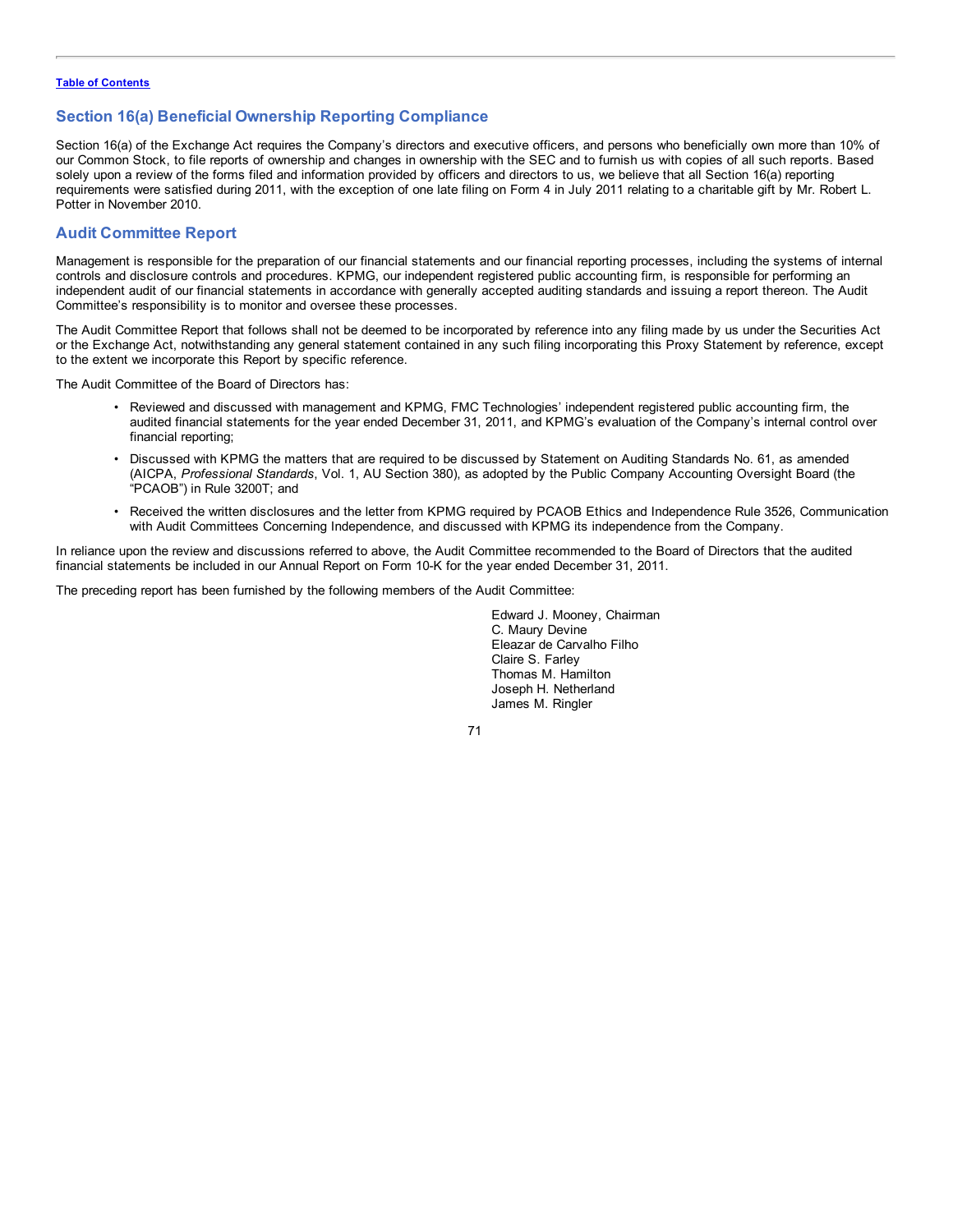# **Code of Ethics**

Our Code of Business Conduct and Ethics, which is applicable to all of our employees, officers and directors, may be found in the Corporate Governance section of our website at (www.fmctechnologies.com) under the heading "*Investors > Corporate Governance*" and is also available without charge in print to our stockholders upon request. A request should be directed to our principal executive offices at 1803 Gears Road, Houston, Texas 77067, Attention: Senior Vice President, General Counsel and Secretary. We have established a hotline for employees to report violations of the ethics policy or complaints regarding accounting and auditing practices on an anonymous basis. Reports of possible violations of financial or accounting policies made to the hotline are directed to our Director of Internal Audit and the chair of the Audit Committee.

# **Proposals for the 2013 Annual Meeting of Stockholders**

Stockholders may make proposals to be considered at the 2013 Annual Meeting of Stockholders. To be included in the proxy statement and form of proxy for the 2013 Annual Meeting of Stockholders, stockholder proposals made pursuant to Rule 14a-8 must be received no later than December 4, 2012, at our principal executive offices, 1803 Gears Road, Houston, Texas 77067, Attention: Senior Vice President, General Counsel and Secretary.

To properly bring other business before any of our annual meetings, a stockholder must deliver written notice thereof, setting forth the information specified in our By-Laws, to the Corporate Secretary at our principal executive offices no later than the close of business on the 90th day, nor earlier than the close of business on the 120th day, prior to the first anniversary of the preceding year's annual meeting. In other words, for a stockholder nomination for election to the Board or a proposal of business to be considered at the 2013 Annual Meeting of Stockholders, it should be properly submitted to the Corporate Secretary no earlier than January 3, 2013 and no later than February 1, 2013; provided, however, that such other business must otherwise be a proper matter for stockholder action. In the event that the date of the annual meeting is more than 30 days before or more than 60 days after May 2, 2013, however, a stockholder must deliver notice no earlier than the 120th day prior to such annual meeting and not later than the latter of (a) the 90th day prior to such annual meeting and (b) the 10th day following the day on which we first make public announcement of the date of such meeting. A copy of the full text of the By-Law provisions discussed above may be obtained by writing to 1803 Gears Road, Houston, Texas 77067, Attention: Senior Vice President, General Counsel and Secretary.

# **Stockholders Sharing an Address**

We have adopted a procedure approved by the SEC called "householding." Under this procedure, stockholders of record who have the same address and last name and do not participate in electronic delivery of proxy materials will receive only one copy of our Proxy Statement and Annual Report, unless one or more of the stockholders at that address notifies us that they wish to continue receiving individual copies. We believe this procedure provides greater convenience to our stockholders and saves money by reducing our printing and mailing costs and fees.

If you and other stockholders of record with whom you share an address and last name currently receive multiple copies of our Proxy Statement and Annual Report and would like to participate in our householding program, please contact Broadridge by calling toll-free at 800-542-1061, or by writing to Broadridge Financial Solutions, Inc., Householding Department, 51 Mercedes Way, Edgewood, New York 11717. Alternatively, if you participate in householding and wish to revoke your consent and receive separate copies of our Proxy Statement and Annual Report, please contact Broadridge as described above.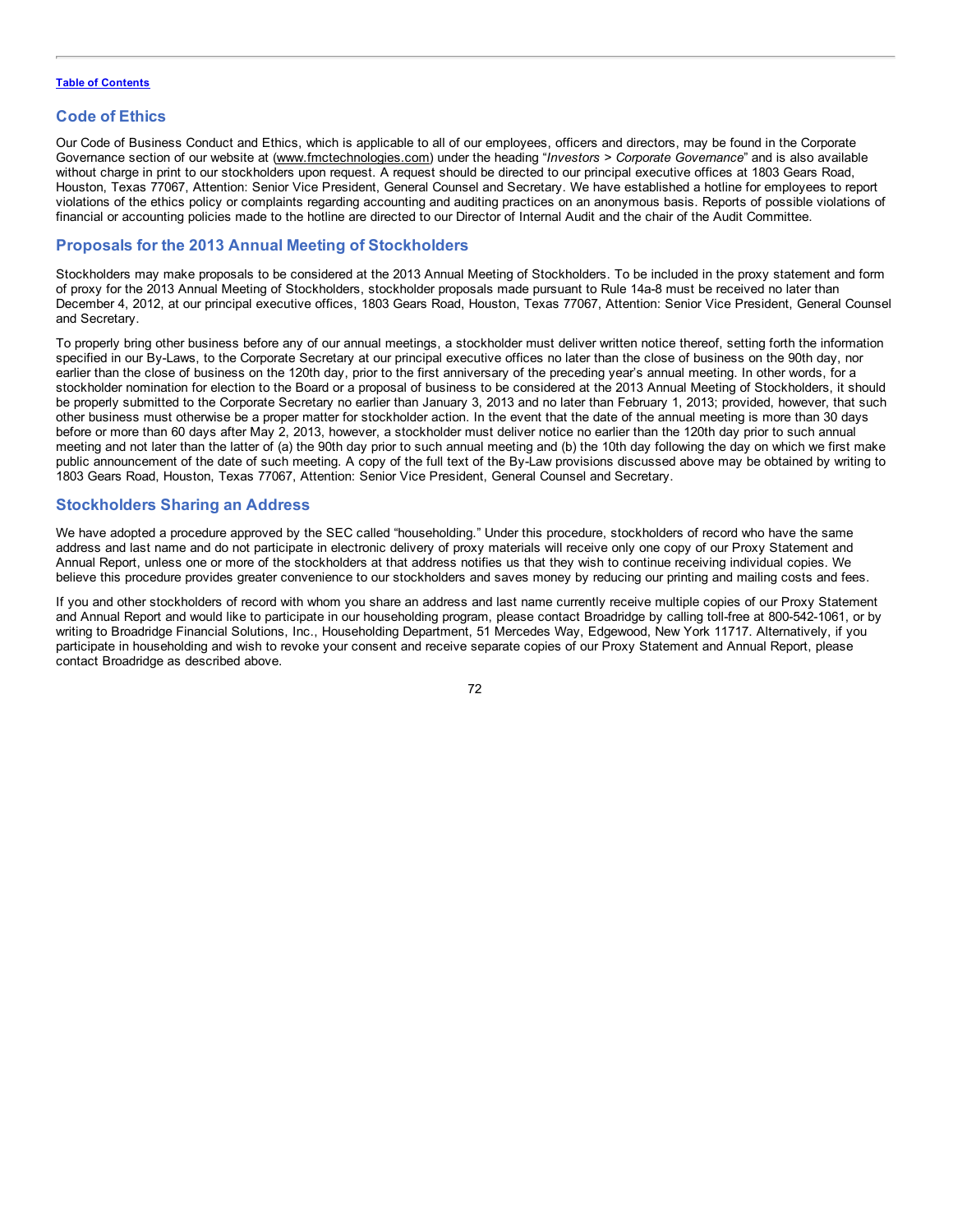A number of brokerage firms have instituted householding. If you hold your shares in street name, please contact your broker, bank, trust or other holder of record to request information about householding.

# **Expenses Relating to this Proxy Solicitation**

We will pay all expenses relating to this proxy solicitation. In addition to this solicitation by mail, our officers, directors, and employees may solicit proxies by telephone or personal call without extra compensation for that activity. In accordance with the rules of the SEC and the NYSE, we will also reimburse banks, brokers and other custodians, nominees and fiduciaries for reasonable out-of-pocket expenses in forwarding proxy material to beneficial owners of Common Stock and obtaining the proxies of those owners. We have retained Morrow & Co., LLC, 470 West Ave., Stamford, CT 06902 to assist in the solicitation of proxies. We will pay the cost of such assistance, which is estimated to be \$7,500, plus reimbursement for out-of-pocket fees and expenses.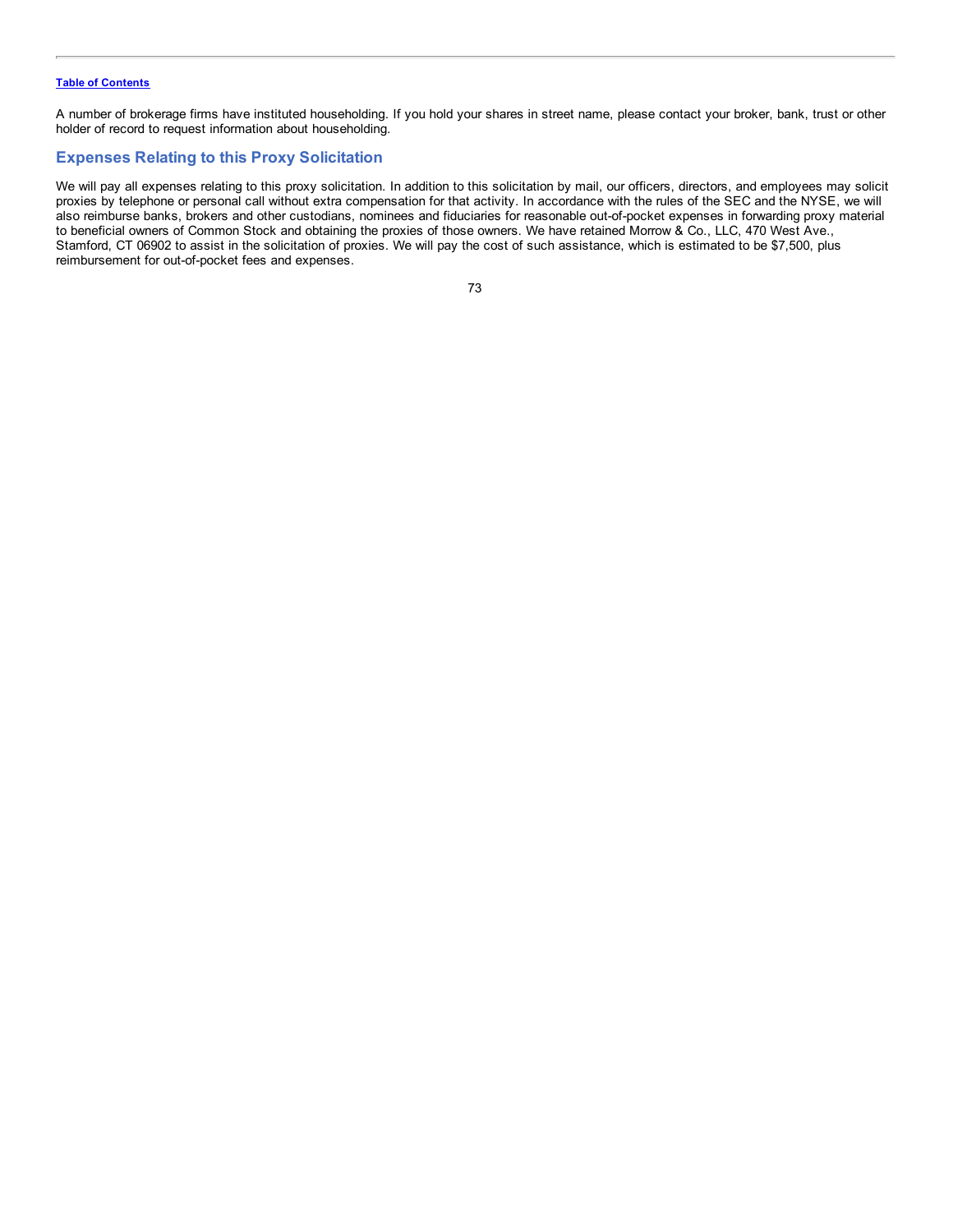#### **Annex A – Amendment to Certificate of Incorporation**

Article VI of the Amended and Restated Certificate of Incorporation of FMC Technologies, Inc. is proposed to be amended and restated in its entirety, as follows, with deletions indicated by strike-outs and additions indicated by underlining:

#### **ARTICLE VI**

Section 1. Except as otherwise provided by the resolution or resolutions adopted by the Board of Directors designating the rights, powers and preferences of any Preferred Stock, the number of directors of the Corporation shall be fixed, and may be increased or decreased from time to time, exclusively by resolution of the Board of Directors.

Section 2. Unless and except to the extent that the By-Laws of the Corporation shall so require, the election of directors of the Corporation need not be by written ballot.

Section 3. Commencing with the annual meeting of stockholders to be held in 2013 (the "2013 Annual Meeting") and at each annual meeting of stockholders thereafter, all director nominees, other than those who may be elected by the holders of any class or series of Preferred Stock as set forth in this Certificate of Incorporation, shall be elected annually for a term of one year and shall hold office until the next succeeding annual meeting; provided, however, that each director elected to a three-year term prior to the 2013 Annual Meeting shall continue in office for the remainder of such three-year term, unless his or her term is sooner terminated by death, resignation, retirement, disqualification, removal from office or other cause. In all cases, each director shall remain in office until such director's successor is elected and qualified or until such director's earlier death, resignation, retirement, disqualification, removal from office or other cause. The directors, other than those who may be elected by the holders of any class or series of Preferred Stock as set forth in this Certificate of Incorporation, shall be divided into three classes, as nearly equal in number as possible and designated Class I, Class II and Class III. Class I shall be initially elected for a term expiring at the annual meeting of stockholders to be held in 2002. Class II shall be initially elected for a term expiring at the annual meeting of stockholders to be held in 2003, and Class III shall be initially elected for a term expiring at the annual meeting of stockholders to be held in 2004. Members of each class shall hold office until their successors are elected and qualified. At each succeeding annual meeting of the stockholders of the Corporation, the successors of the class of directors whose term expires at that meeting shall be elected for a term expiring at the annual meeting of stockholders held in the third year following the year of their election. In case of any increase or decrease, from time to time, in the number of directors, other than those who may be elected by the holders of any class or series of Preferred Stock as set forth in this Certificate of Incorporation, the number of directors in each class shall be apportioned as nearly equal as possible.

Section 4. Except as otherwise provided by the resolution or resolutions adopted by the Board of Directors designating the rights, powers and preferences of any Preferred Stock, any director or the entire Board of Directors may be removed from office at any time with or without cause, but only by the affirmative vote of the holders of at least 80 percent of the total voting power of all classes of outstanding capital stock of the Corporation entitled to vote generally in the election of directors, voting together as a single class.

Section 5. Except as otherwise provided by the resolution or resolutions adopted by the Board of Directors designating the rights, powers and preferences of any Preferred Stock, newly created directorships resulting from any increase in the authorized number of directors or any vacancies in the Board of Directors resulting from death, resignation, retirement, disqualification, removal from office or other cause shall be filled solely by the affirmative vote of a majority of the remaining directors then in office, even though less than a quorum of the Board of Directors, or by the sole remaining director. Any director so chosen shall hold office until the next election and until his or her successor is shall be elected and qualified or until such director's earlier death, resignation, retirement, disqualification, removal from office or other cause; provided, however, that any replacement director chosen to fill a vacancy left by a director who was elected to a three-year term shall continue in office for the remainder of such three-year term, unless his or her term is sooner terminated by death, resignation, retirement, disqualification, removal from office or other cause. and, if the Board of Directors at such time is classified, until the next election of the class for which such director shall be been chosen No decrease in the number of directors shall shorten the term of any incumbent director.

 $A - 1$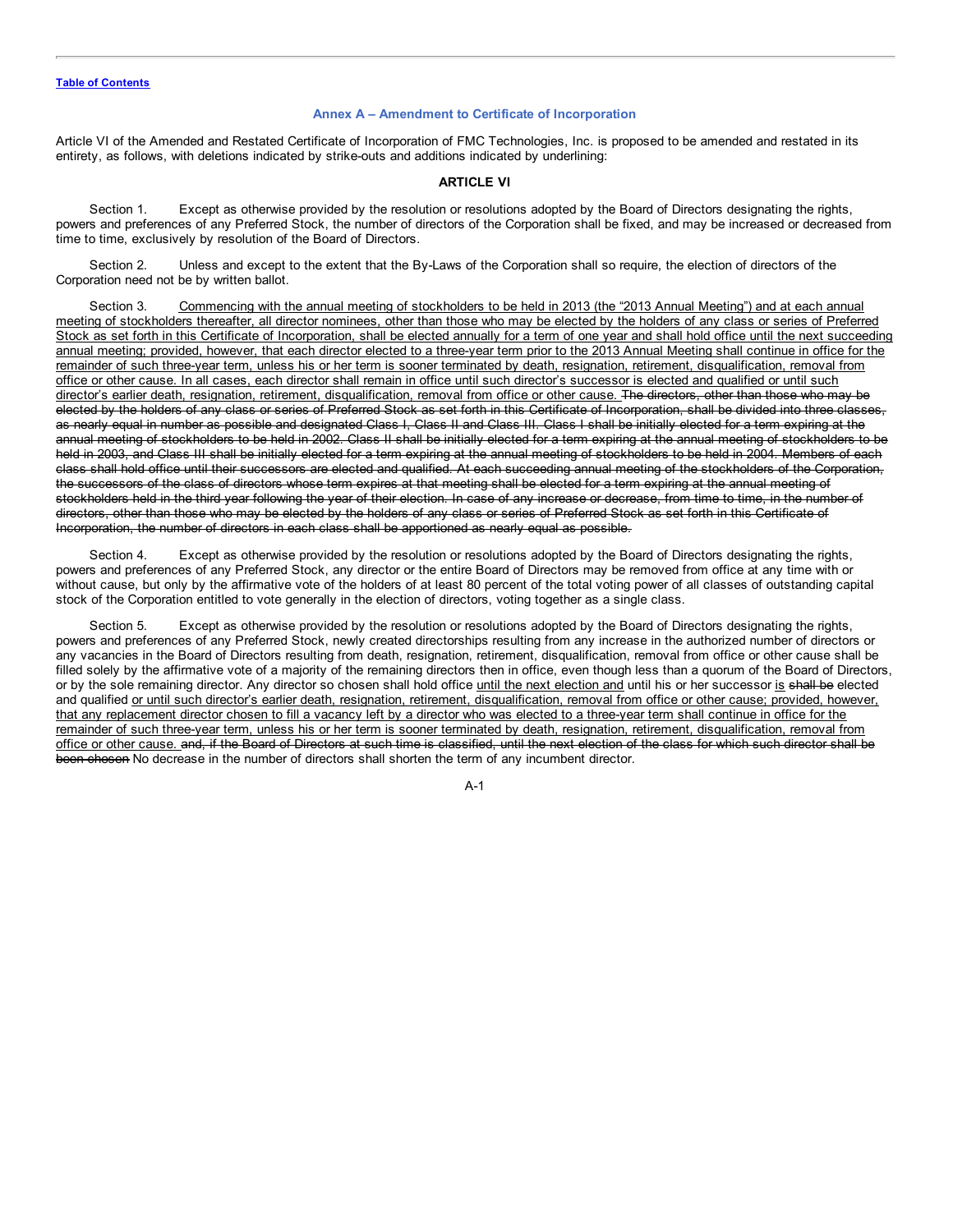**FMC Technologies, Inc.**

FMC Technologies, Inc. 1803 Gears Road Houston, Texas 77067

**Notice of Annual Meeting of Stockholders May 2, 2012 and Proxy Statement**

**FMC Technologies, Inc.**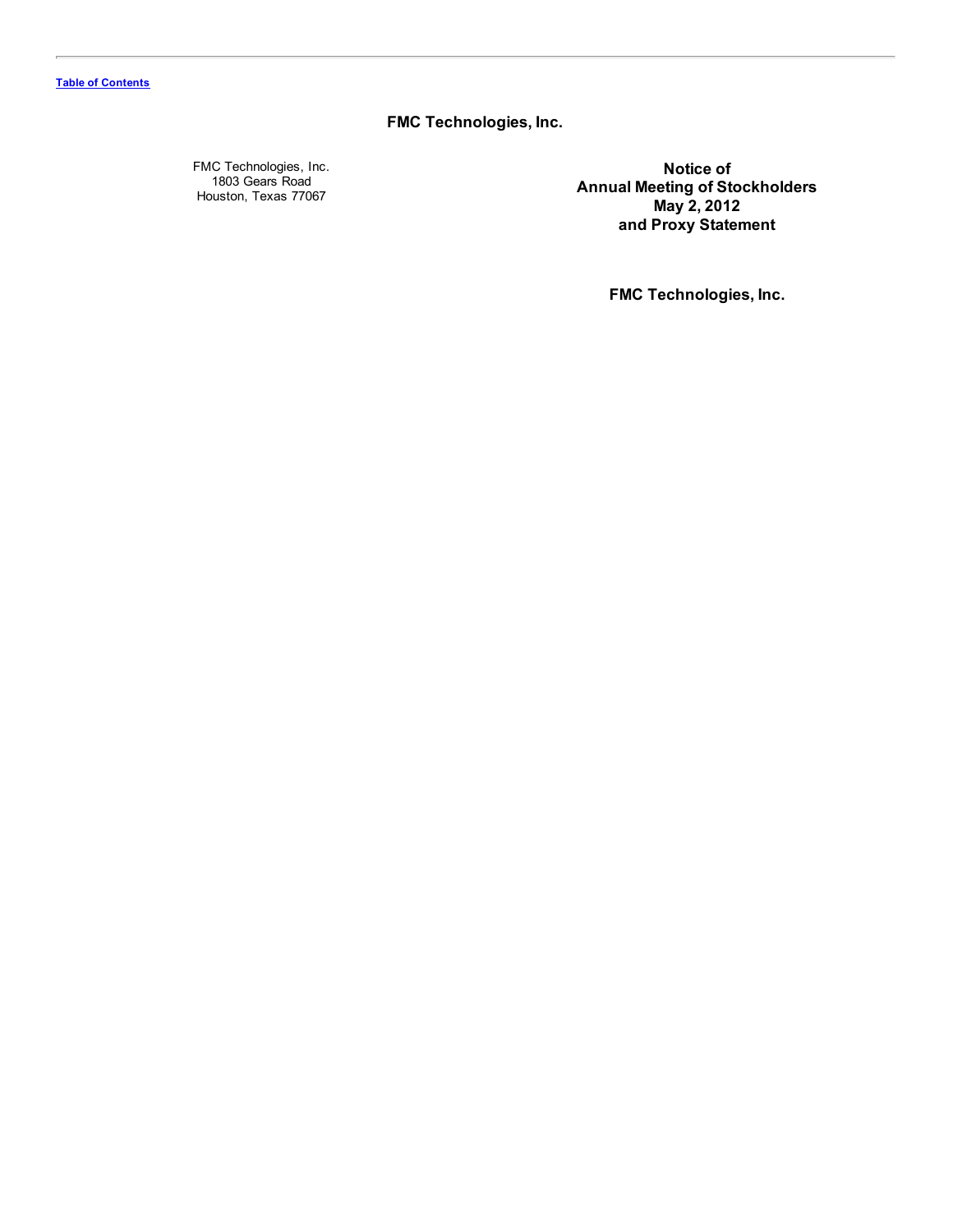

*FMC TECHNOLOGIES, INC. 1803 GEARS ROAD HOUSTON, TX 77067*

# **VOTE BY INTERNET - www.proxyvote.com**

Use the Internet to transmit your voting instructions and for electronic delivery of information up until 11:59 p.m. Eastern Time the day before the cut-off date or meeting date. Have your proxy card in hand when you access the web site and follow the instructions to obtain your records and to create an electronic voting instruction form.

# **ELECTRONIC DELIVERY OF FUTURE PROXY MATERIALS**

If you would like to reduce the costs incurred by our company in mailing proxy materials, you can consent to receive all future proxy statements, proxy cards and annual reports electronically via e-mail or the Internet. To sign up for electronic delivery, please follow the instructions above to vote using the Internet and, when prompted, indicate that you agree to receive or access proxy materials electronically in future years.

## **VOTE BY PHONE - 1-800-690-6903**

Use any touch-tone telephone to transmit your voting instructions up until 11:59 p.m. Eastern Time the day before the cut-off date or meeting date. Have your proxy card in hand when you call and then follow the instructions.

# **VOTE BY MAIL**

Mark, sign and date your proxy card and return it in the postage-paid envelope we have provided or return it to Vote Processing, c/o Broadridge, 51 Mercedes Way, Edgewood, NY 11717.

TO VOTE, MARK BLOCKS BELOW IN BLUE OR BLACK INK AS FOLLOWS:

|                                                                                                           |                                                                                                                                                                                     |     |                |                        |    | M42624-P21645<br>KEEP THIS PORTION FOR YOUR RECORDS                                                                    |     |        |                        |
|-----------------------------------------------------------------------------------------------------------|-------------------------------------------------------------------------------------------------------------------------------------------------------------------------------------|-----|----------------|------------------------|----|------------------------------------------------------------------------------------------------------------------------|-----|--------|------------------------|
|                                                                                                           |                                                                                                                                                                                     |     |                |                        |    | THIS PROXY CARD IS VALID ONLY WHEN SIGNED AND DATED.<br>DETACH AND RETURN THIS PORTION ONLY                            |     |        |                        |
|                                                                                                           | FMC TECHNOLOGIES, INC.                                                                                                                                                              |     |                |                        |    |                                                                                                                        |     |        |                        |
|                                                                                                           | The Board of Directors recommends you vote FOR<br>Items 1, 2, 3 and 4:                                                                                                              |     |                |                        |    |                                                                                                                        |     |        |                        |
| 1.                                                                                                        | <b>Election of Directors</b><br>Nominees:                                                                                                                                           |     |                |                        |    |                                                                                                                        |     |        |                        |
|                                                                                                           | To be elected for terms expiring in 2015:                                                                                                                                           | For |                | <b>Against Abstain</b> |    |                                                                                                                        | For |        | <b>Against</b> Abstain |
|                                                                                                           | Mike R. Bowlin<br>1a                                                                                                                                                                | □   | $\Box$         | $\Box$                 | 2. | Ratify the appointment of KPMG LLP as the independent registered<br>public accounting firm for 2012.                   | П   | □      | □                      |
|                                                                                                           | Philip J. Burguieres<br>lb.                                                                                                                                                         | □   | $\Box$         | □                      | 3. | Advisory approval of executive compensation program.                                                                   | П   | □      | □                      |
|                                                                                                           | Edward J. Mooney<br>1c.                                                                                                                                                             | П   | $\Box$         | □                      |    | 4. Amend the Amended and Restated Certificate of Incorporation to<br>provide for the annual election of all directors. | Л   | $\Box$ | $\Box$                 |
|                                                                                                           | James M. Ringler<br>1d.                                                                                                                                                             | П   | $\Box$         | □                      |    |                                                                                                                        |     |        |                        |
|                                                                                                           |                                                                                                                                                                                     |     |                |                        |    | NOTE: Such other business as may properly come<br>before the meeting or any adjournment<br>thereof.                    |     |        |                        |
| For address changes and/or comments, please check this box and write them on the<br>back where indicated. |                                                                                                                                                                                     |     | $\Box$         |                        |    |                                                                                                                        |     |        |                        |
|                                                                                                           | Please indicate if you plan to attend the Annual Meeting.                                                                                                                           | п   | $\Box$         |                        |    |                                                                                                                        |     |        |                        |
|                                                                                                           |                                                                                                                                                                                     | Yes | N <sub>0</sub> |                        |    |                                                                                                                        |     |        |                        |
|                                                                                                           | NOTE: Please sign as name appears hereon. Joint owners should each sign. When signing as<br>attorney, executor, administrator, trustee or guardian, please give full title as such. |     |                |                        |    |                                                                                                                        |     |        |                        |
|                                                                                                           |                                                                                                                                                                                     |     |                |                        |    |                                                                                                                        |     |        |                        |
|                                                                                                           | Signature [PLEASE SIGN WITHIN BOX]<br>Date                                                                                                                                          |     |                |                        |    | Signature (Joint Owners)<br>Date                                                                                       |     |        |                        |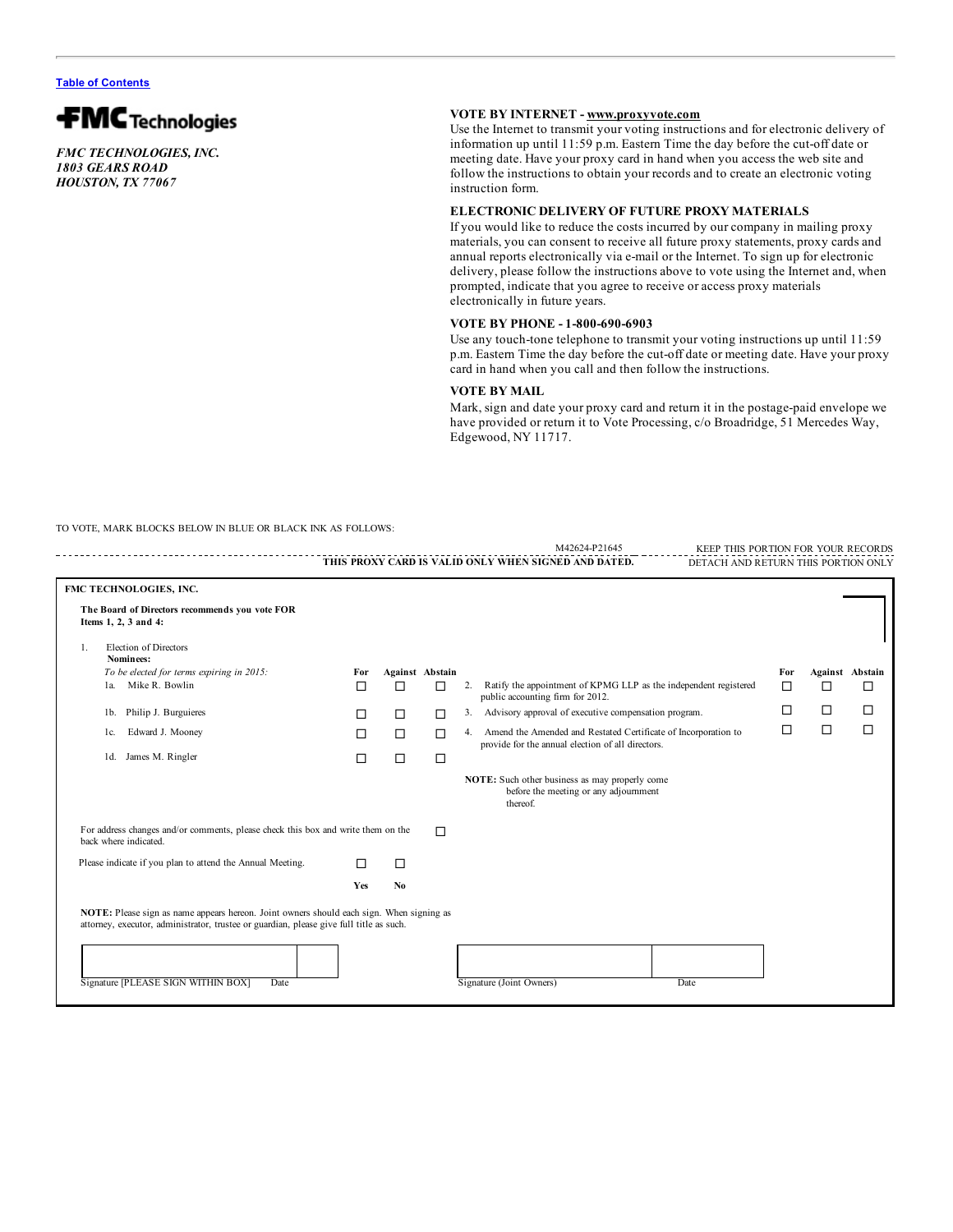## FMC TECHNOLOGIES, INC. ANNUAL MEETING OF STOCKHOLDERS MAY 2, 2012, 11:00 A.M. CENTRAL TIME

### **ADMISSION TICKET**

You must present this admission ticket in order to gain admittance to the meeting. This ticket admits only the share owner(s) listed on the reverse side and is not transferable. If these shares are held in the name of a broker, trust, bank or other nominee, you should bring a proxy or letter from the broker, trustee, bank or nominee confirming your beneficial ownership of the shares.

**Important Notice Regarding the Availability of Proxy Materials for the Annual Meeting:**

The Notice and Proxy Statement and Annual Report are available at www.proxyvote.com.

M42625-P21645

Proxy FMC TECHNOLOGIES, INC.



#### THIS PROXY IS SOLICITED ON BEHALF OF THE BOARD OF DIRECTORS

The undersigned hereby appoints John T. Gremp, Maryann T. Seaman and Jeffrey W. Carr, and each of them, proxies for the undersigned, with full power of substitution, to vote in the manner indicated on the reverse side, and with discretionary authority as to any other matters that may properly come before the meeting, all shares of common stock of FMC Technologies, Inc. that the undersigned is entitled to vote at the Annual Meeting of Stockholders of FMC Technologies, Inc. to be held on May 2, 2012, at The Four Seasons Hotel, 1300 Lamar Street, Houston, Texas 77010 at 11:00 a.m. Central Time, and any adjournment or postponement thereof. The matters to be voted upon are set forth in the Notice of Annual Meeting of Stockholders and Proxy Statement.

#### **THE UNDERSIGNED HEREBY REVOKES ANY PROXY HERETOFORE GIVEN AND ACKNOWLEDGES RECEIPT OF THE NOTICE AND PROXY STATEMENT FOR THE ANNUAL MEETING.**

If no direction is made, this proxy will be voted FOR Item 1, FOR Item 2, FOR Item 3 and FOR Item 4.

FIDELITY MANAGEMENT TRUST COMPANY, *Trustee:*

You are instructed to vote in the manner indicated on the reverse side, and with discretionary authority as to any other matters that may properly come before the meeting, all shares of common stock represented by participant's interest in the FMC Technologies, Inc. Stock Fund of the FMC Technologies, Inc. Savings and Investment Plan.

### Unless otherwise instructed prior to May 1, 2012, the Trustee WILL VOTE these shares in the same proportion as the number of shares for **which the Trustee has received voting instructions.**

BANCO POPULAR DE PUERTO RICO, *Trustee*:

You are instructed to vote in the manner indicated on the reverse side, and with discretionary authority as to any other matters that may properly come before the meeting, all shares of common stock represented by participant's interest in the FMC Technologies, Inc. Stock Fund of the FMC Puerto Rico Savings and Investment Plan.

Unless otherwise instructed prior to May 1, 2012, the Trustee WILL VOTE these shares FOR Item 1, FOR Item 2, FOR Item 3 and FOR Item 4.

### **NOT VALID UNLESS DATED AND SIGNED ON REVERSE SIDE**

This proxy, when properly executed, will be voted in the manner directed herein by the undersigned stockholder. **If no direction is made, this proxy will be voted FOR Item 1, FOR Item 2, FOR Item 3 and FOR Item 4.**

| <b>Address Changes/Comments:</b> |  |  |
|----------------------------------|--|--|
|                                  |  |  |
|                                  |  |  |

(If you noted any Address Changes/Comments above, please mark corresponding box on the reverse side.)